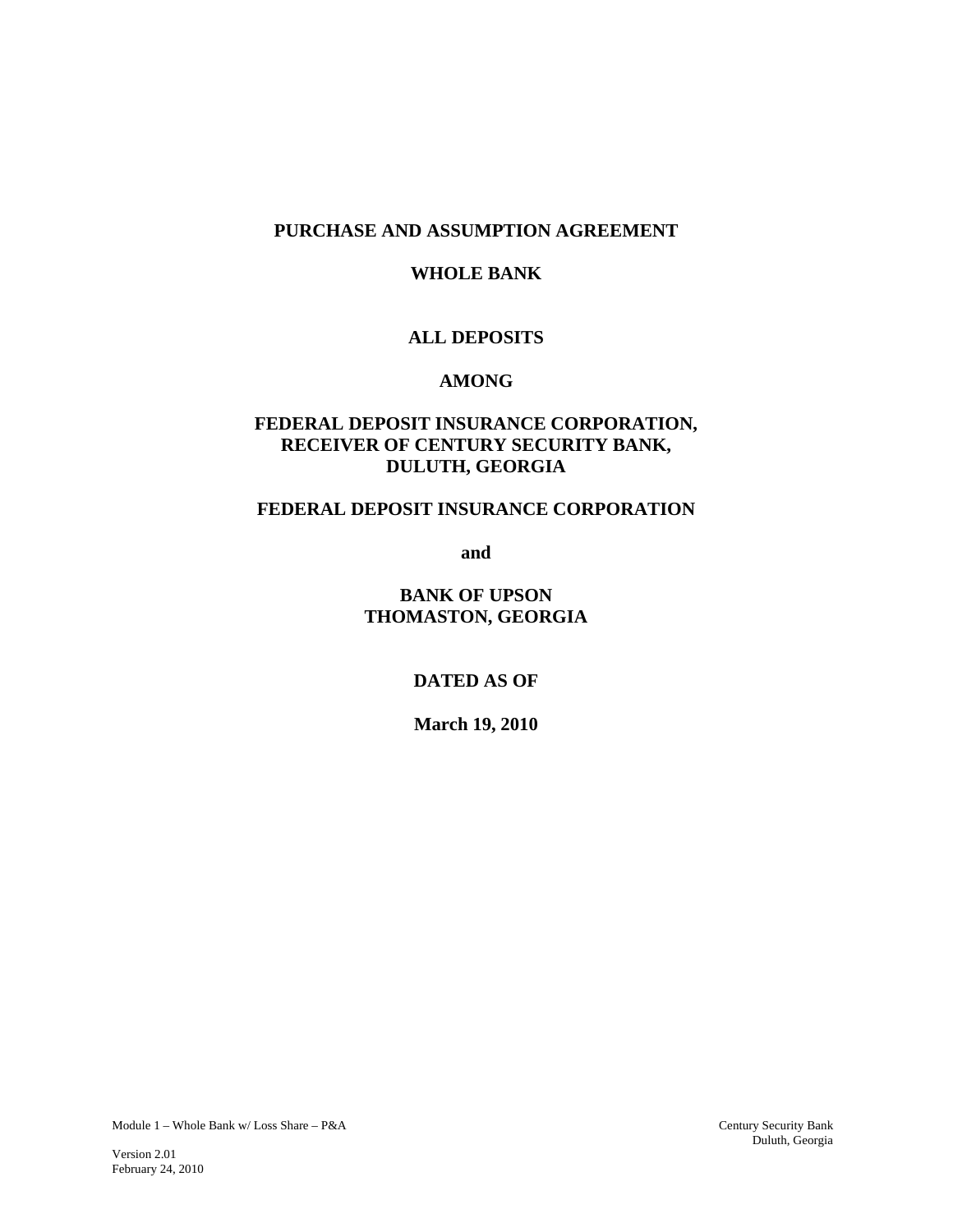## **TABLE OF CONTENTS**

| <b>ARTICLE I</b>   |                                                       |  |
|--------------------|-------------------------------------------------------|--|
| <b>ARTICLE II</b>  |                                                       |  |
| 2.1                |                                                       |  |
| 2.2                |                                                       |  |
| 2.3                |                                                       |  |
| 2.4                |                                                       |  |
| <b>ARTICLE III</b> |                                                       |  |
| 3.1                |                                                       |  |
| 3.2                |                                                       |  |
| 3.3                | Manner of Conveyance; Limited Warranty;               |  |
|                    |                                                       |  |
| 3.4                |                                                       |  |
| 3.5                |                                                       |  |
| 3.6                |                                                       |  |
| <b>ARTICLE IV</b>  | <b>ASSUMPTION OF CERTAIN DUTIES AND OBLIGATIONS17</b> |  |
| 4.1                |                                                       |  |
| 4.2                |                                                       |  |
| 4.3                |                                                       |  |
| 4.4                |                                                       |  |
| 4.5                |                                                       |  |
| 4.6                |                                                       |  |
| 4.7                | Agreement with Respect to Leased Data                 |  |
|                    |                                                       |  |
| 4.8                | Agreement with Respect to Certain                     |  |
|                    |                                                       |  |
| 4.9                |                                                       |  |
| 4.10               |                                                       |  |
| 4.11               |                                                       |  |
| 4.12               | Agreement with Respect to Continuation of Group       |  |
|                    |                                                       |  |
| 4.13               |                                                       |  |
| 4.14               |                                                       |  |
| 4.15               |                                                       |  |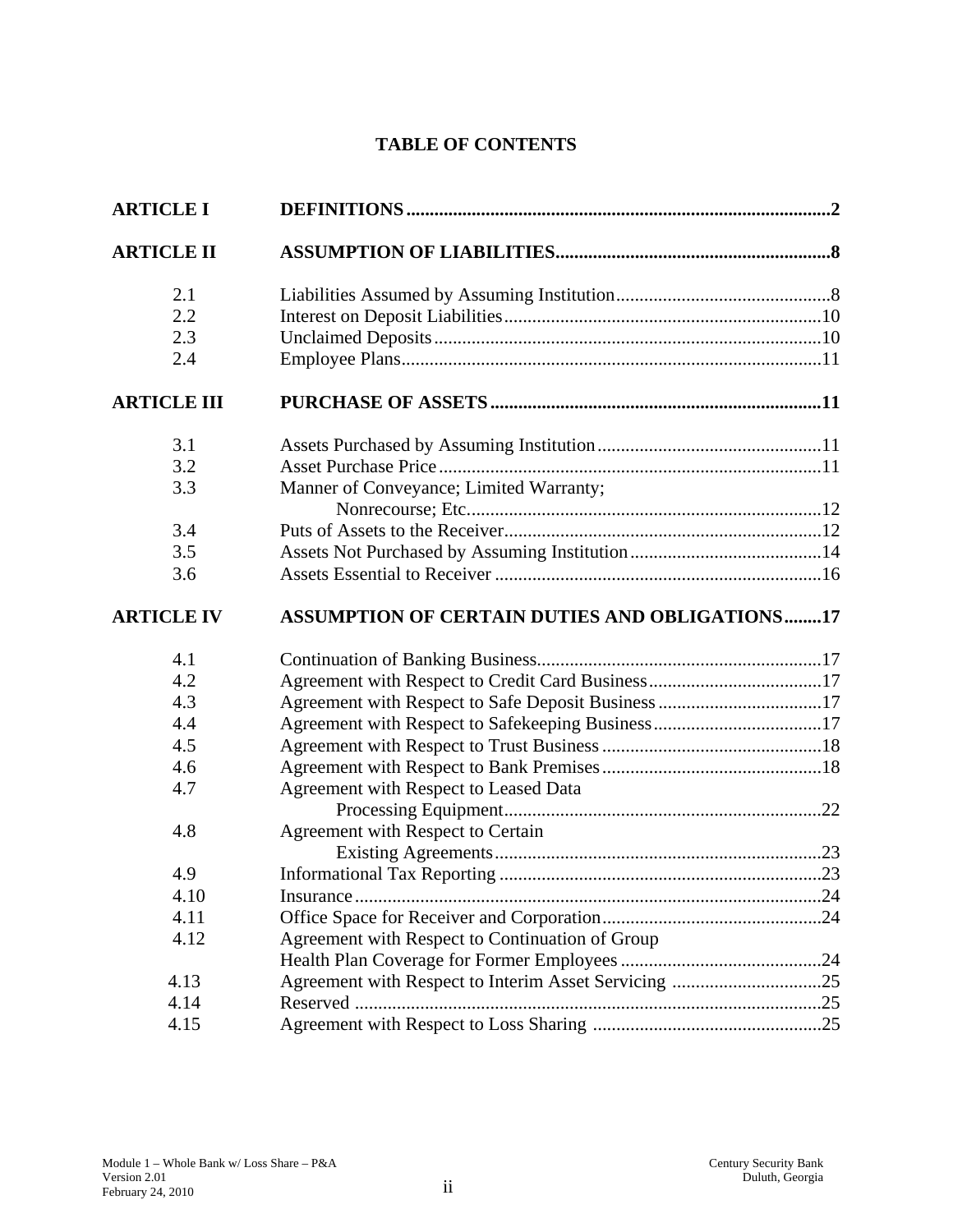| <b>ARTICLE V</b>    | <b>DUTIES WITH RESPECT TO DEPOSITORS</b>              |  |
|---------------------|-------------------------------------------------------|--|
|                     |                                                       |  |
|                     |                                                       |  |
| 5.1                 |                                                       |  |
| 5.2                 |                                                       |  |
| 5.3                 |                                                       |  |
| <b>ARTICLE VI</b>   |                                                       |  |
| 6.1                 |                                                       |  |
| 6.2                 |                                                       |  |
| 6.3                 |                                                       |  |
| 6.4                 |                                                       |  |
| <b>ARTICLE VII</b>  |                                                       |  |
| <b>ARTICLE VIII</b> |                                                       |  |
| 8.1                 |                                                       |  |
| 8.2                 | Correction of Errors and Omissions; Other Liabilities |  |
| 8.3                 |                                                       |  |
| 8.4                 |                                                       |  |
| 8.5                 |                                                       |  |
| <b>ARTICLE IX</b>   |                                                       |  |
| 9.1                 |                                                       |  |
| 9.2                 |                                                       |  |
| 9.3                 |                                                       |  |
| 9.4                 |                                                       |  |
| 9.5                 |                                                       |  |
| 9.6                 | Proceedings with Respect to Certain Assets            |  |
|                     |                                                       |  |
| 9.7                 |                                                       |  |
| <b>ARTICLE X</b>    |                                                       |  |
| <b>ARTICLE XI</b>   | <b>REPRESENTATIONS AND WARRANTIES OF THE</b>          |  |
| <b>ARTICLE XII</b>  |                                                       |  |
| 12.1                |                                                       |  |
| 12.2                |                                                       |  |
| 12.3                |                                                       |  |
| 12.4                |                                                       |  |
| 12.5                |                                                       |  |
|                     |                                                       |  |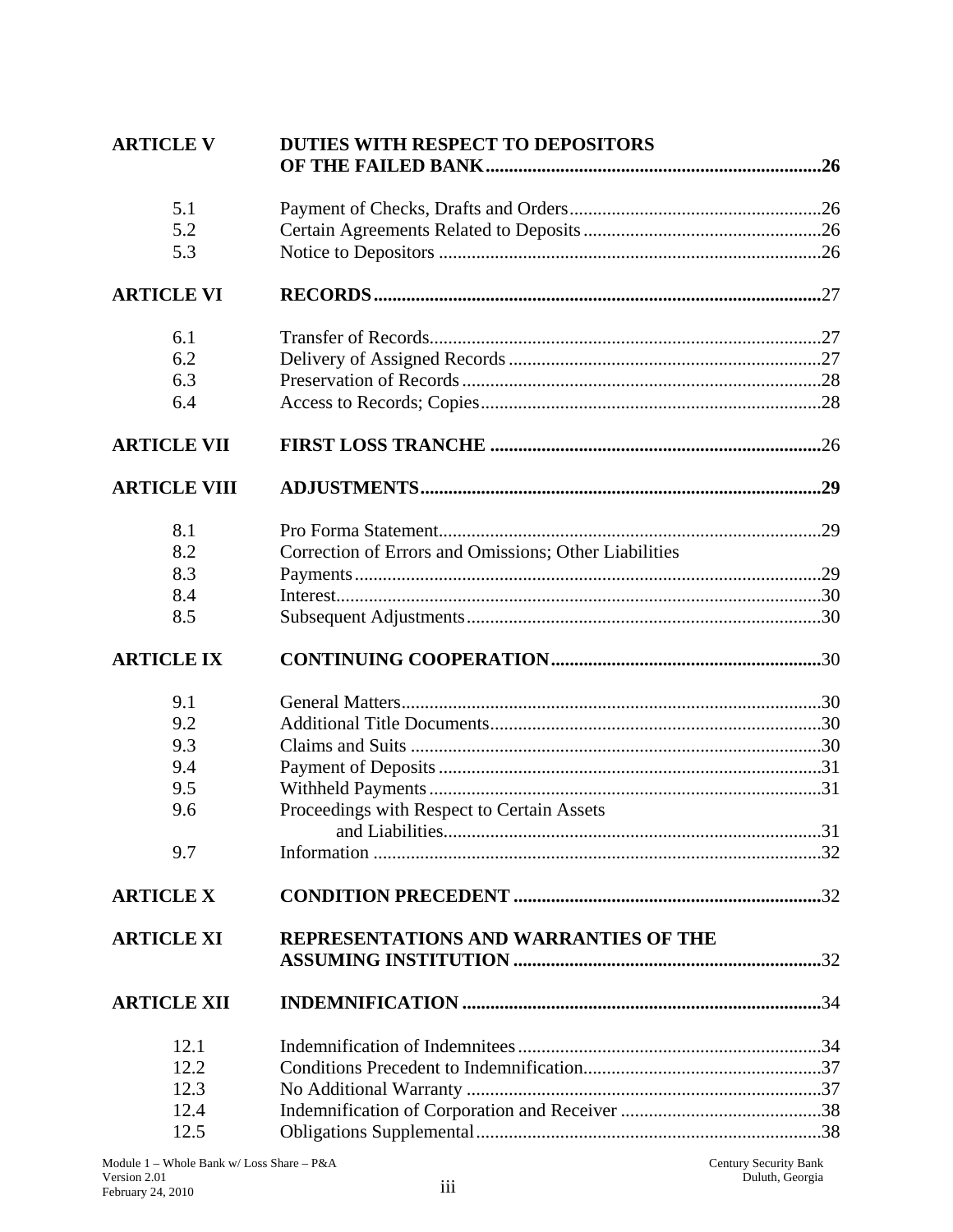| 12.6                |  |
|---------------------|--|
| 12.7                |  |
| 12.8                |  |
| <b>ARTICLE XIII</b> |  |
| 13.1                |  |
| 13.2                |  |
| 13.3                |  |
| 13.4                |  |
| 13.5                |  |
| 13.6                |  |
| 13.7                |  |
| 13.8                |  |
| 13.9                |  |
| 13.10               |  |
| 13.11               |  |
| 13.12               |  |
| 13.13               |  |

### **SCHEDULES**

| 2.1    |  |
|--------|--|
| 2.1(a) |  |
| 3.1    |  |
| 3.2    |  |
| 3.5(l) |  |
| 4.15A  |  |
| 4.15B  |  |
| 7      |  |

# **EXHIBITS**

| 2.3A  |  |
|-------|--|
| 2.3B  |  |
| 4.13  |  |
| 4.15A |  |
| 4.15B |  |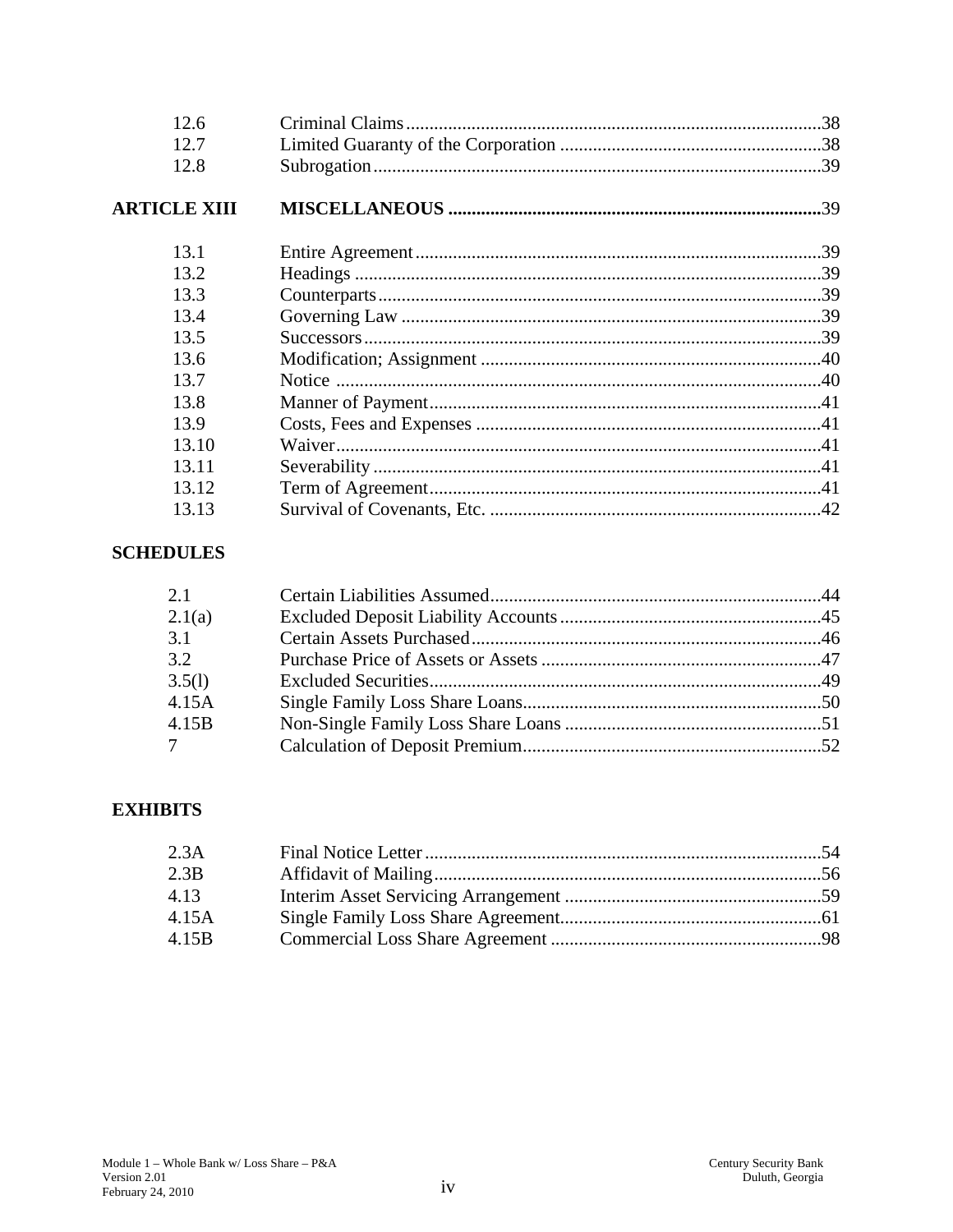#### **PURCHASE AND ASSUMPTION AGREEMENT**

#### **WHOLE BANK**

#### **ALL DEPOSITS**

**THIS AGREEMENT**, made and entered into as of the 19<sup>th</sup> day of March, 2010, by and among the **FEDERAL DEPOSIT INSURANCE CORPORATION, RECEIVER of CENTURY SECURITY BANK, DULUTH, GEORGIA** (the "Receiver"), **BANK OF UPSON**, organized under the laws of the United States of America, and having its principal place of business in **THOMASTON, GEORGIA** (the "Assuming Institution"), and the **FEDERAL DEPOSIT INSURANCE CORPORATION**, organized under the laws of the United States of America and having its principal office in Washington, D.C., acting in its corporate capacity (the "Corporation").

#### **WITNESSETH**:

**WHEREAS**, on Bank Closing, the Chartering Authority closed **CENTURY SECURITY BANK, DULUTH, GEORGIA** (the "Failed Bank") pursuant to applicable law and the Corporation was appointed Receiver thereof; and

**WHEREAS**, the Assuming Institution desires to purchase certain assets and assume certain deposit and other liabilities of the Failed Bank on the terms and conditions set forth in this Agreement; and

**WHEREAS**, pursuant to 12 U.S.C. Section 1823(c)(2)(A), the Corporation may provide assistance to the Assuming Institution to facilitate the transactions contemplated by this Agreement, which assistance may include indemnification pursuant to Article XII; and

 **WHEREAS**, the Board of Directors of the Corporation (the "Board") has determined to provide assistance to the Assuming Institution on the terms and subject to the conditions set forth in this Agreement; and

**WHEREAS**, the Board has determined pursuant to 12 U.S.C. Section 1823(c)(4)(A) that such assistance is necessary to meet the obligation of the Corporation to provide insurance coverage for the insured deposits in the Failed Bank.

 **NOW THEREFORE**, in consideration of the mutual promises herein set forth and other valuable consideration, the parties hereto agree as follows: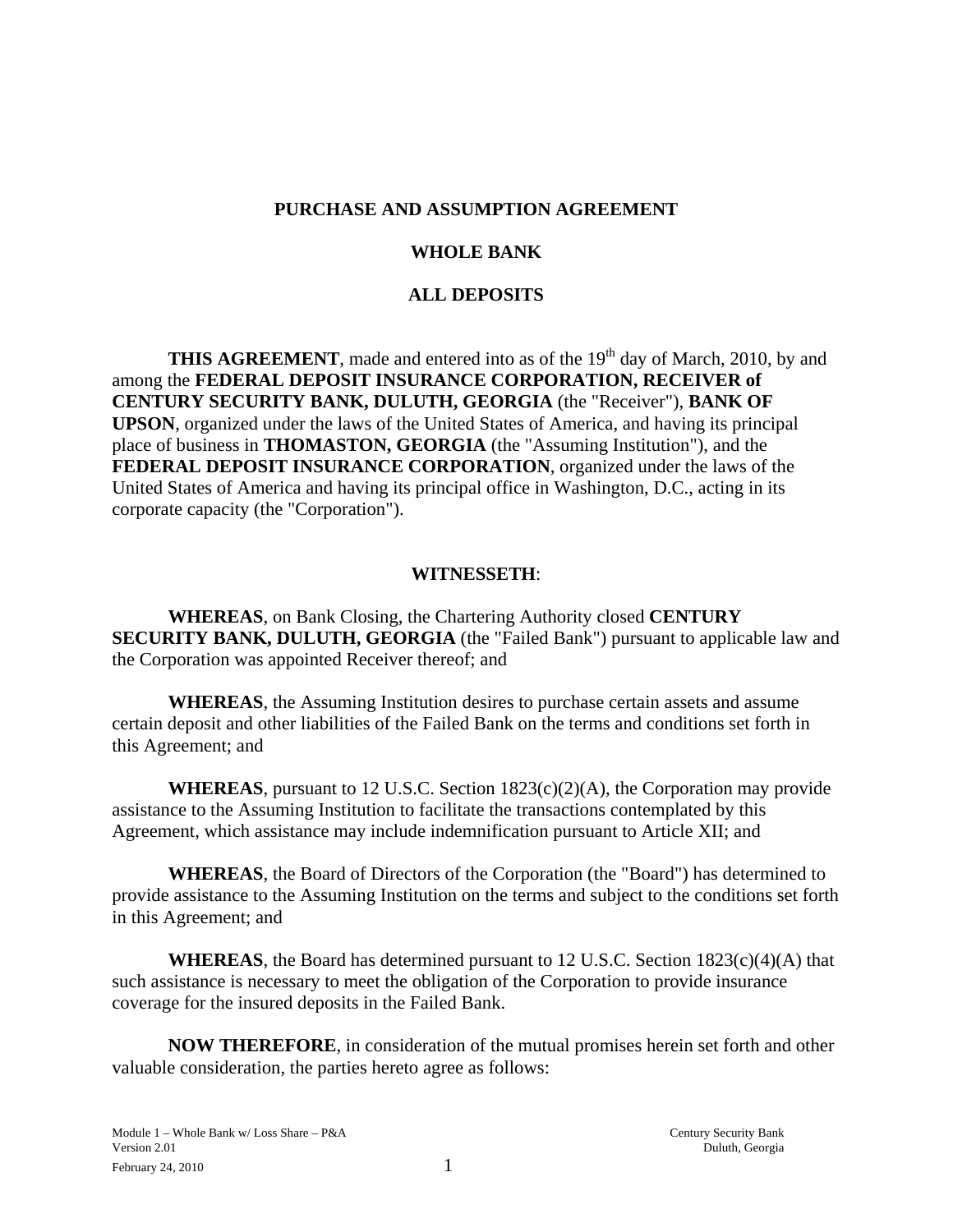## **ARTICLE I DEFINITIONS**

Capitalized terms used in this Agreement shall have the meanings set forth in this Article I, or elsewhere in this Agreement. As used herein, words imparting the singular include the plural and vice versa.

**"Accounting Records"** means the general ledger and subsidiary ledgers and supporting schedules which support the general ledger balances.

**"Acquired Subsidiaries"** means Subsidiaries of the Failed Bank acquired pursuant to Section 3.1.

**"Affiliate"** of any Person means any director, officer, or employee of that Person and any other Person (i) who is directly or indirectly controlling, or controlled by, or under direct or indirect common control with, such Person, or (ii) who is an affiliate of such Person as the term "affiliate" is defined in Section 2 of the Bank Holding Company Act of 1956, as amended, 12 U.S.C. Section 1841.

**"Agreement"** means this Purchase and Assumption Agreement by and among the Assuming Institution, the Corporation and the Receiver, as amended or otherwise modified from time to time.

**"Assets"** means all assets of the Failed Bank purchased pursuant to Section 3.1. Assets owned by Subsidiaries of the Failed Bank are not "Assets" within the meaning of this definition.

**"Assumed Deposits"** means Deposits.

**"Bank Closing"** means the close of business of the Failed Bank on the date on which the Chartering Authority closed such institution.

**"Bank Premises"** means the banking houses, drive-in banking facilities, and teller facilities (staffed or automated) together with adjacent parking, storage and service facilities and structures connecting remote facilities to banking houses, and land on which the foregoing are located, and unimproved land that are owned or leased by the Failed Bank and that have formerly been utilized, are currently utilized, or are intended to be utilized in the future by the Failed Bank as shown on the Accounting Record of the Failed Bank as of Bank Closing.

# **"Bid Valuation Date"** means October 23, 2009.

**"Book Value"** means, with respect to any Asset and any Liability Assumed, the dollar amount thereof stated on the Accounting Records of the Failed Bank. The Book Value of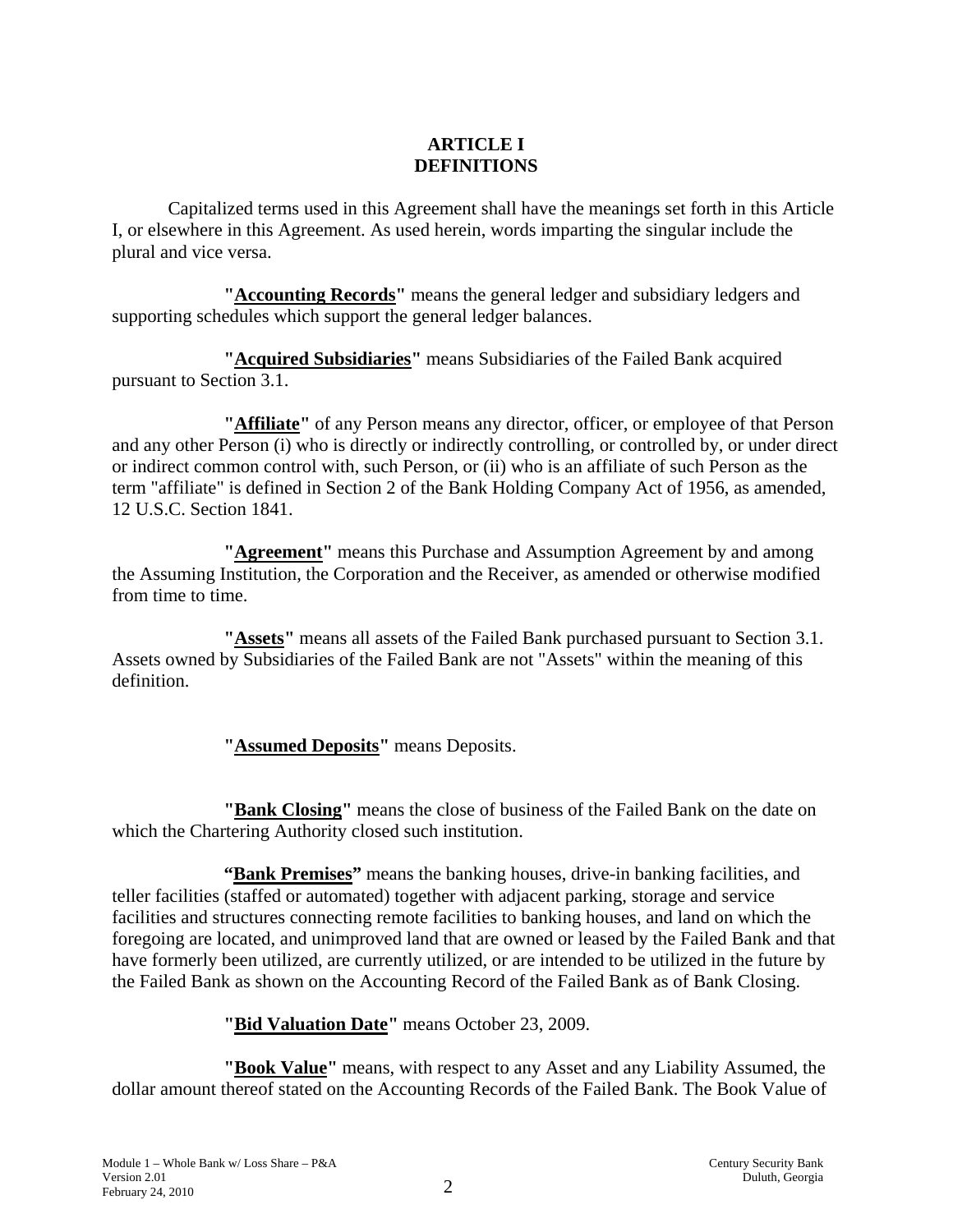any item shall be determined as of Bank Closing after adjustments made by the Receiver for differences in accounts, suspense items, unposted debits and credits, and other similar adjustments or corrections and for setoffs, whether voluntary or involuntary. The Book Value of a Subsidiary of the Failed Bank acquired by the Assuming Institution shall be determined from the investment in subsidiary and related accounts on the "bank only" (unconsolidated) balance sheet of the Failed Bank based on the equity method of accounting. Without limiting the generality of the foregoing, (i) the Book Value of a Liability Assumed shall include all accrued and unpaid interest thereon as of Bank Closing, and (ii) the Book Value of a Loan shall reflect adjustments for earned interest, or unearned interest (as it relates to the "rule of 78s" or add-oninterest loans, as applicable), if any, as of Bank Closing, adjustments for the portion of earned or unearned loan-related credit life and/or disability insurance premiums, if any, attributable to the Failed Bank as of Bank Closing, and adjustments for Failed Bank Advances, if any, in each case as determined for financial reporting purposes. The Book Value of an Asset shall not include any adjustment for loan premiums, discounts or any related deferred income, fees or expenses, or general or specific reserves on the Accounting Records of the Failed Bank.

**"Business Day"** means a day other than a Saturday, Sunday, Federal legal holiday or legal holiday under the laws of the State where the Failed Bank is located, or a day on which the principal office of the Corporation is closed.

**"Chartering Authority"** means (i) with respect to a national bank, the Office of the Comptroller of the Currency, (ii) with respect to a Federal savings association or savings bank, the Office of Thrift Supervision, (iii) with respect to a bank or savings institution chartered by a State, the agency of such State charged with primary responsibility for regulating and/or closing banks or savings institutions, as the case may be, (iv) the Corporation in accordance with 12 U.S.C. Section 1821(c), with regard to self appointment, or (v) the appropriate Federal banking agency in accordance with 12 U.S.C. 1821(c)(9).

**"Commitment"** means the unfunded portion of a line of credit or other commitment reflected on the books and records of the Failed Bank to make an extension of credit (or additional advances with respect to a Loan) that was legally binding on the Failed Bank as of Bank Closing, other than extensions of credit pursuant to the credit card business and overdraft protection plans of the Failed Bank, if any.

**"Credit Documents"** mean the agreements, instruments, certificates or other documents at any time evidencing or otherwise relating to, governing or executed in connection with or as security for, a Loan, including without limitation notes, bonds, loan agreements, letter of credit applications, lease financing contracts, banker's acceptances, drafts, interest protection agreements, currency exchange agreements, repurchase agreements, reverse repurchase agreements, guarantees, deeds of trust, mortgages, assignments, security agreements, pledges, subordination or priority agreements, lien priority agreements, undertakings, security instruments, certificates, documents, legal opinions, participation agreements and intercreditor agreements, and all amendments, modifications, renewals, extensions, rearrangements, and substitutions with respect to any of the foregoing.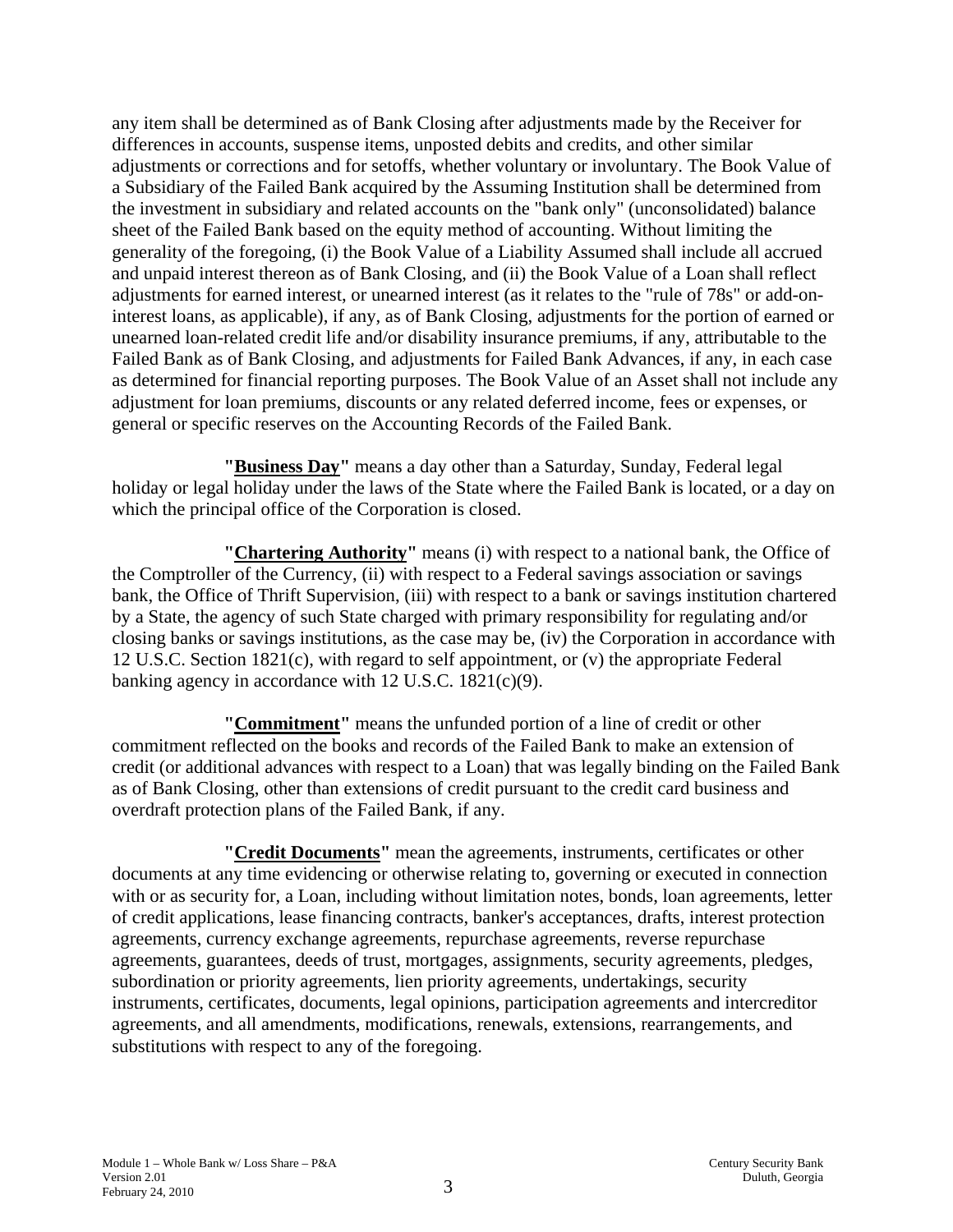**"Credit File"** means all Credit Documents and all other credit, collateral, or insurance documents in the possession or custody of the Assuming Institution, or any of its Subsidiaries or Affiliates, relating to an Asset or a Loan included in a Put Notice, or copies of any thereof.

**"Data Processing Lease"** means any lease or licensing agreement, binding on the Failed Bank as of Bank Closing, the subject of which is data processing equipment or computer hardware or software used in connection with data processing activities. A lease or licensing agreement for computer software used in connection with data processing activities shall constitute a Data Processing Lease regardless of whether such lease or licensing agreement also covers data processing equipment.

**"Deposit"** means a deposit as defined in 12 U.S.C. Section 1813(l), including without limitation, outstanding cashier's checks and other official checks and all uncollected items included in the depositors' balances and credited on the books and records of the Failed Bank; provided, that the term "Deposit" shall not include all or any portion of those deposit balances which, in the discretion of the Receiver or the Corporation, (i) may be required to satisfy it for any liquidated or contingent liability of any depositor arising from an unauthorized or unlawful transaction, or (ii) may be needed to provide payment of any liability of any depositor to the Failed Bank or the Receiver, including the liability of any depositor as a director or officer of the Failed Bank, whether or not the amount of the liability is or can be determined as of Bank Closing.

**"Deposit Secured Loan"** means a loan in which the only collateral securing the loan is Assumed Deposits or deposits at other insured depository institutions

**"Equity Adjustment"** means the dollar amount resulting by subtracting the Book Value, as of Bank Closing, of all Liabilities Assumed under this Agreement by the Assuming Institution from the purchase price, as determined in accordance with this Agreement, as of Bank Closing, of all Assets acquired under this Agreement by the Assuming Institution, which may be a positive or a negative number.

**"Failed Bank Advances"** means the total sums paid by the Failed Bank to (i) protect its lien position, (ii) pay ad valorem taxes and hazard insurance, and (iii) pay credit life insurance, accident and health insurance, and vendor's single interest insurance.

**"Fair Market Value"** means (i)(a) "Market Value" as defined in the regulation prescribing the standards for real estate appraisals used in federally related transactions, 12 C.F.R. § 323.2(g), and accordingly shall mean the most probable price which a property should bring in a competitive and open market under all conditions requisite to a fair sale, the buyer and seller each acting prudently and knowledgeably, and assuming the price is not affected by undue stimulus. Implicit in this definition is the consummation of a sale as of a specified date and the passing of title from seller to buyer under conditions whereby:

- (1) Buyer and seller are typically motivated;
- (2) Both parties are well informed or well advised, and acting in what they consider their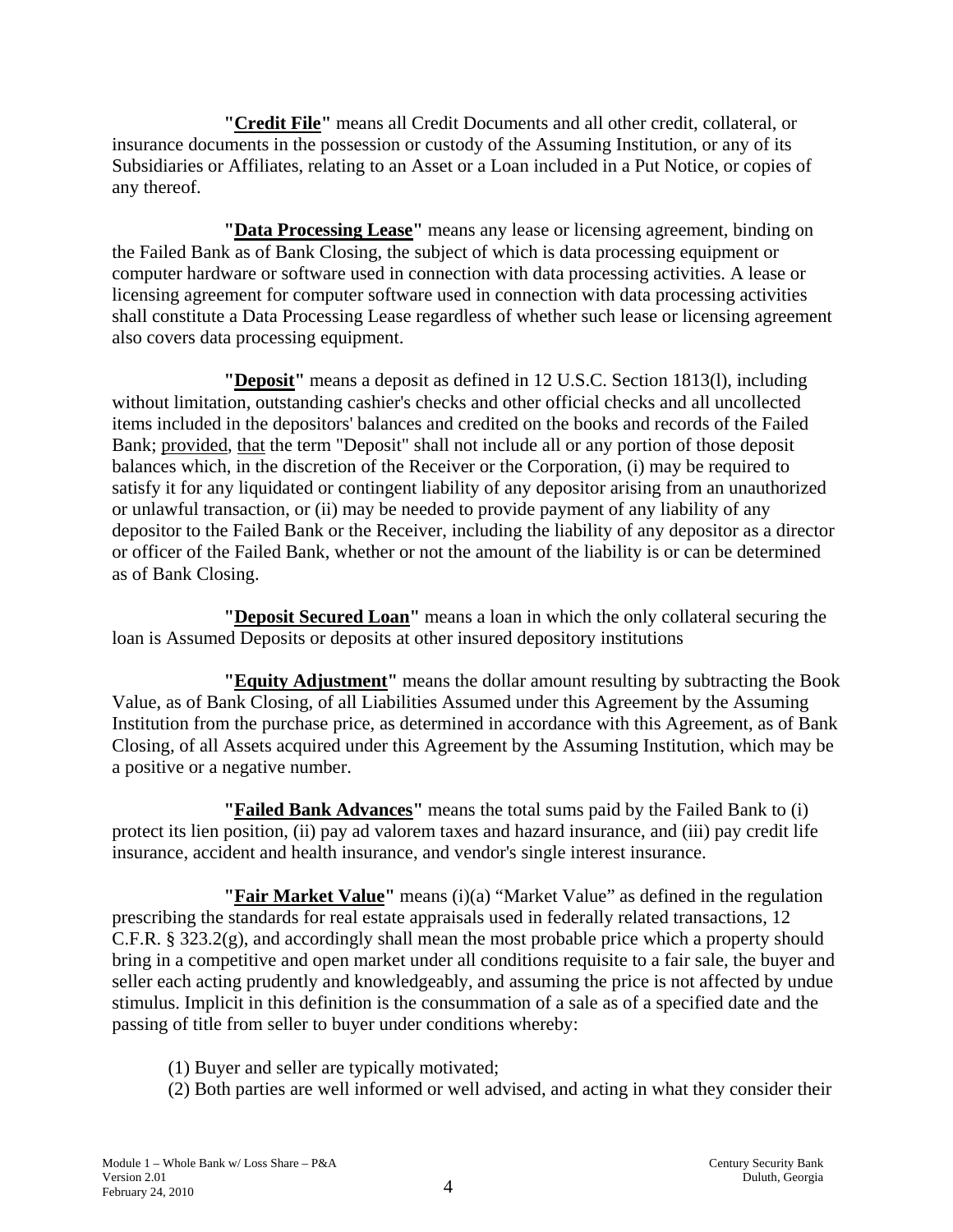own best interests;

(3) A reasonable time is allowed for exposure in the open market;

(4) Payment is made in terms of cash in U.S. dollars or in terms of financial arrangements comparable thereto; and

(5) The price represents the normal consideration for the property sold unaffected by special or creative financing or sales concessions granted by anyone associated with the sale;

as determined as of Bank Closing by an appraiser chosen by the Assuming Institution from a list of acceptable appraisers provided by the Receiver; any costs and fees associated with such determination shall be shared equally by the Receiver and the Assuming Institution, and (b) which, with respect to Bank Premises (to the extent, if any, that Bank Premises are purchased utilizing this valuation method), shall be determined not later than sixty (60) days after Bank Closing by an appraiser selected by the Receiver and the Assuming Institution within seven (7) days after Bank Closing; or (ii) with respect to property other than Bank Premises purchased utilizing this valuation method, the price therefore as established by the Receiver and agreed to by the Assuming Institution, or in the absence of such agreement, as determined in accordance with clause (i)(a) above.

"**First Loss Tranche**" means the dollar amount of liability that the Assuming Institution will incur prior to the commencement of loss sharing, which is the sum of (i) the Assuming Institution's asset premium (discount) bid, as reflected on the Assuming Institution's bid form, plus (ii) the Assuming Institution's Deposit premium bid, as reflected on the Assuming Institution's bid form, plus (iii) the Equity Adjustment. The First Loss Tranche may be a positive or negative number.

"**Fixtures**" means those leasehold improvements, additions, alterations and installations constituting all or a part of Bank Premises and which were acquired, added, built, installed or purchased at the expense of the Failed Bank, regardless of the holder of legal title thereto as of Bank Closing.

**"Furniture and Equipment"** means the furniture and equipment, other than motor vehicles, leased or owned by the Failed Bank and reflected on the books of the Failed Bank as of Bank Closing and located on or at Bank Premises, including without limitation automated teller machines, carpeting, furniture, office machinery (including personal computers), shelving, office supplies, telephone, surveillance, security systems and artwork. Motor vehicles shall be considered other assets and pass at Book Value. Furniture and equipment located at a storage facility not adjacent to a Bank Premises are excluded from this definition.

**"Indemnitees"** means, except as provided in paragraph (11) of Section 12.1, (i) the Assuming Institution, (ii) the Subsidiaries and Affiliates of the Assuming Institution other than any Subsidiaries or Affiliates of the Failed Bank that are or become Subsidiaries or Affiliates of the Assuming Institution, and (iii) the directors, officers, employees and agents of the Assuming Institution and its Subsidiaries and Affiliates who are not also present or former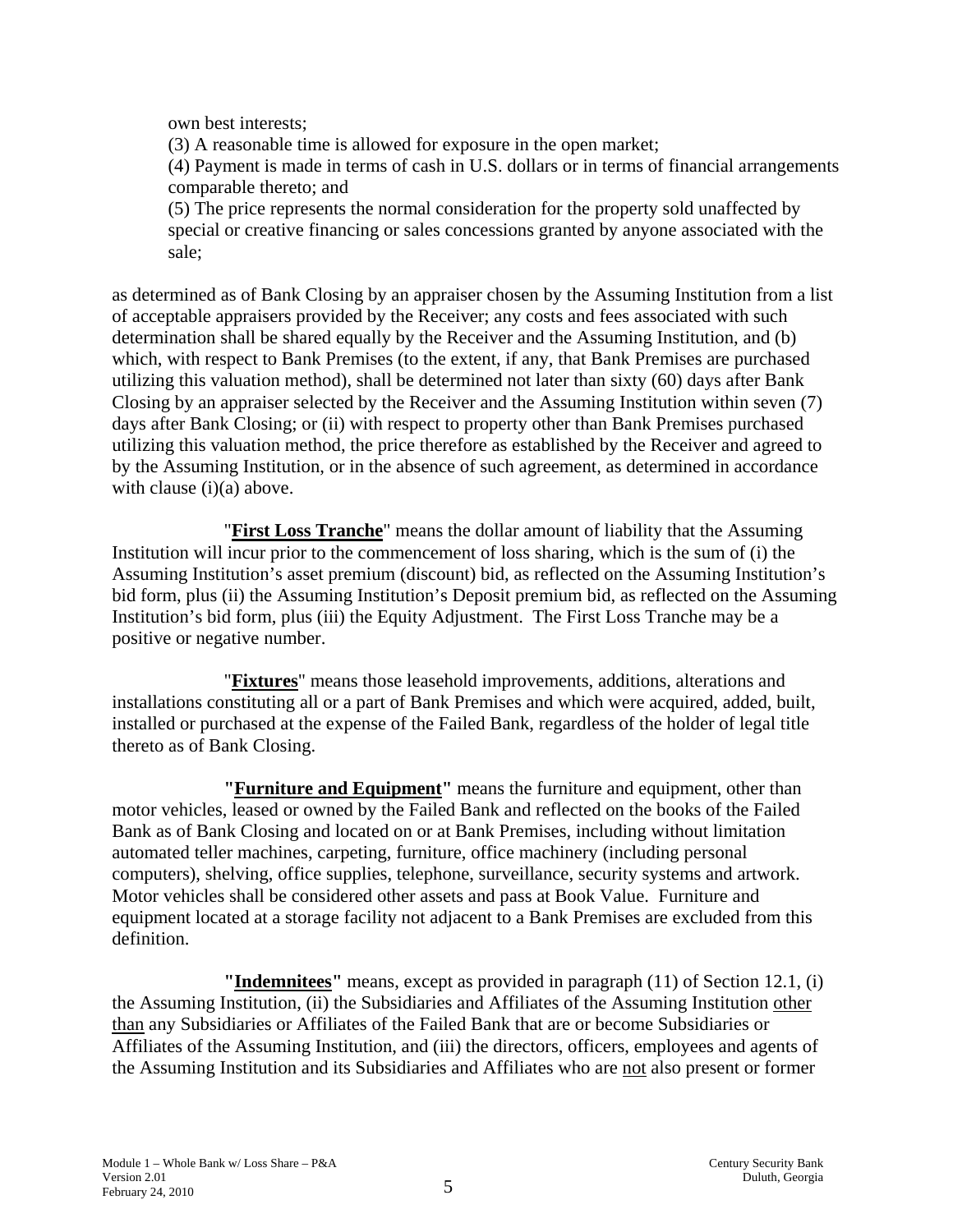directors, officers, employees or agents of the Failed Bank or of any Subsidiary or Affiliate of the Failed Bank.

**"Legal Balance"** means the amount of indebtedness legally owed by an Obligor with respect to a Loan, including principal and accrued and unpaid interest, late fees, attorneys' fees and expenses, taxes, insurance premiums, and similar charges, if any.

 **"Liabilities Assumed"** has the meaning provided in Section 2.1.

**"Lien"** means any mortgage, lien, pledge, charge, assignment for security purposes, security interest, or encumbrance of any kind with respect to an Asset, including any conditional sale agreement or capital lease or other title retention agreement relating to such Asset.

**"Loans"** means all of the following owed to or held by the Failed Bank as of Bank Closing:

(i) loans (including loans which have been charged off the Accounting Records of the Failed Bank in whole or in part prior to and including the Bid Valuation Date), participation agreements, interests in participations, overdrafts of customers (including but not limited to overdrafts made pursuant to an overdraft protection plan or similar extensions of credit in connection with a deposit account), revolving commercial lines of credit, home equity lines of credit, Commitments, United States and/or State-guaranteed student loans, and lease financing contracts;

(ii) all Liens, rights (including rights of set-off), remedies, powers, privileges, demands, claims, priorities, equities and benefits owned or held by, or accruing or to accrue to or for the benefit of, the holder of the obligations or instruments referred to in clause (i) above, including but not limited to those arising under or based upon Credit Documents, casualty insurance policies and binders, standby letters of credit, mortgagee title insurance policies and binders, payment bonds and performance bonds at any time and from time to time existing with respect to any of the obligations or instruments referred to in clause (i) above; and

(iii) all amendments, modifications, renewals, extensions, refinancings, and refundings of or for any of the foregoing.

**"Obligor"** means each Person liable for the full or partial payment or performance of any Loan, whether such Person is obligated directly, indirectly, primarily, secondarily, jointly, or severally.

**"Other Real Estate"** means all interests in real estate (other than Bank Premises and Fixtures), including but not limited to mineral rights, leasehold rights, condominium and cooperative interests, air rights and development rights that are owned by the Failed Bank.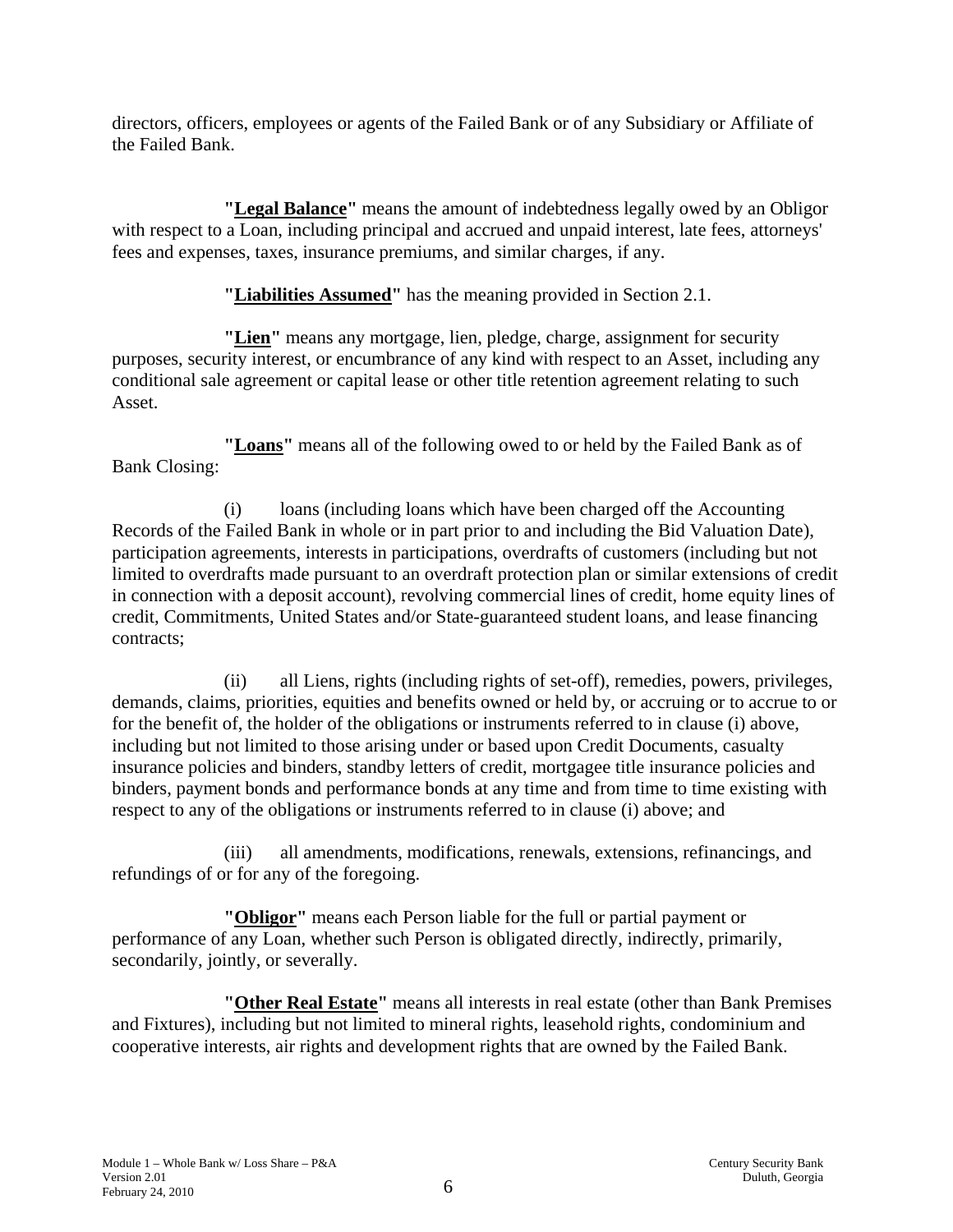**"Person"** means any individual, corporation, partnership, joint venture, association, joint-stock company, trust, unincorporated organization, or government or any agency or political subdivision thereof, excluding the Corporation.

**"Primary Indemnitor"** means any Person (other than the Assuming Institution or any of its Affiliates) who is obligated to indemnify or insure, or otherwise make payments (including payments on account of claims made against) to or on behalf of any Person in connection with the claims covered under Article XII, including without limitation any insurer issuing any directors and officers liability policy or any Person issuing a financial institution bond or banker's blanket bond.

**"Proforma"** means producing a balance sheet that reflects a reasonably accurate financial statement of the Failed bank through the date of closing. The Proforma financial statements serve as a basis for the opening entries of both the Assuming Institution and the Receiver.

**"Put Date"** has the meaning provided in Section 3.4.

**"Put Notice"** has the meaning provided in Section 3.4.

**"Qualified Financial Contract"** means a qualified financial contract as defined in 12 U.S.C. Section 1821(e)(8)(D).

**"Record"** means any document, microfiche, microfilm and computer records (including but not limited to magnetic tape, disc storage, card forms and printed copy) of the Failed Bank generated or maintained by the Failed Bank that is owned by or in the possession of the Receiver at Bank Closing.

**"Related Liability"** with respect to any Asset means any liability existing and reflected on the Accounting Records of the Failed Bank as of Bank Closing for (i) indebtedness secured by mortgages, deeds of trust, chattel mortgages, security interests or other liens on or affecting such Asset, (ii) ad valorem taxes applicable to such Asset, and (iii) any other obligation determined by the Receiver to be directly related to such Asset.

**"Related Liability Amount"** with respect to any Related Liability on the books of the Assuming Institution, means the amount of such Related Liability as stated on the Accounting Records of the Assuming Institution (as maintained in accordance with generally accepted accounting principles) as of the date as of which the Related Liability Amount is being determined. With respect to a liability that relates to more than one asset, the amount of such Related Liability shall be allocated among such assets for the purpose of determining the Related Liability Amount with respect to any one of such assets. Such allocation shall be made by specific allocation, where determinable, and otherwise shall be pro rata based upon the dollar amount of such assets stated on the Accounting Records of the entity that owns such asset.

**"Repurchase Price"** means, with respect to any Loan the Book Value, adjusted to reflect changes to Book Value after Bank Closing, plus (i) any advances and interest on such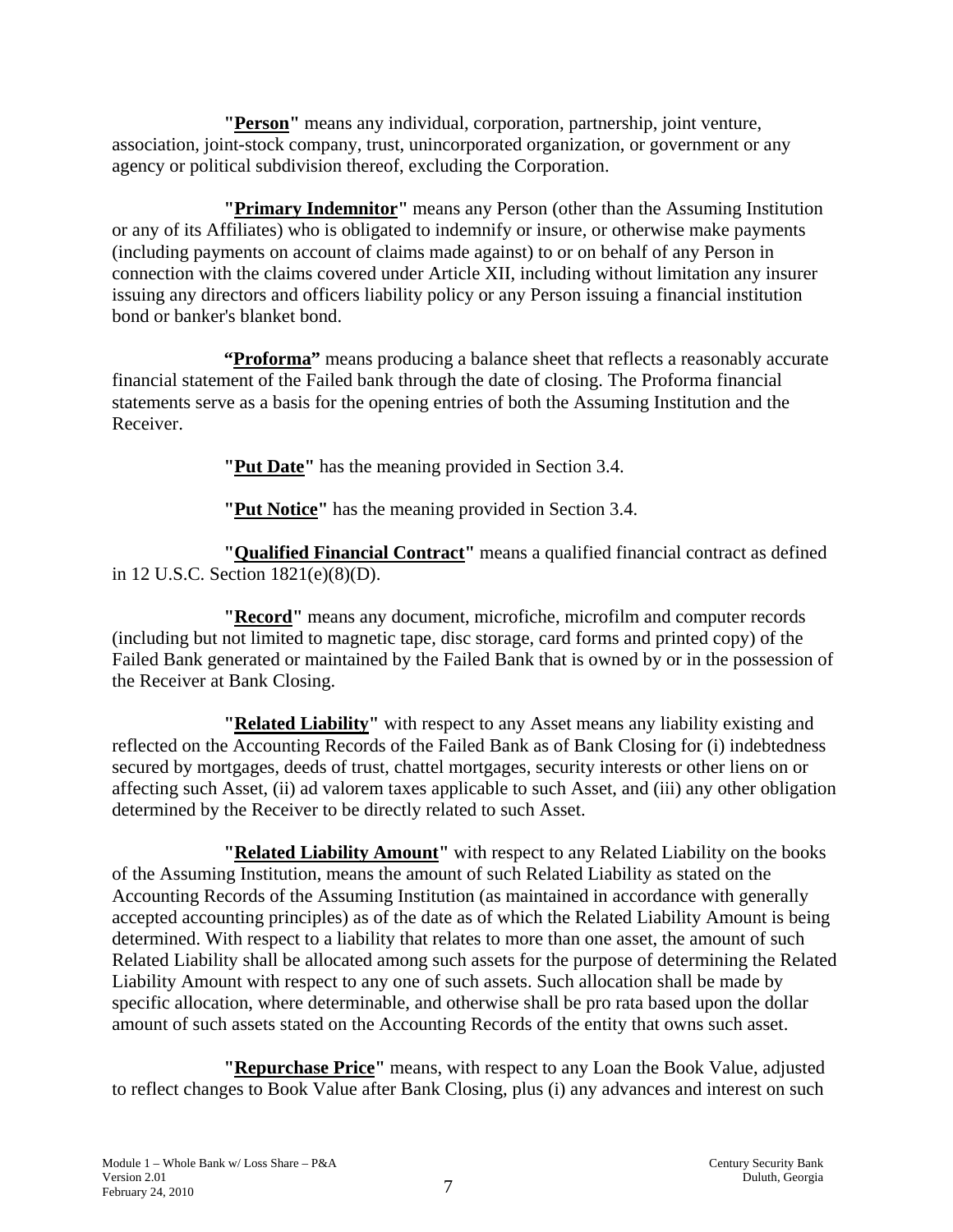Loan after Bank Closing, minus (ii) the total of amounts received by the Assuming Institution for such Loan, regardless of how applied, after Bank Closing, plus (iii) advances made by Assuming Institution, plus (iv) total disbursements of principal made by Receiver that are not included in the Book Value.

**"Safe Deposit Boxes"** means the safe deposit boxes of the Failed Bank, if any, including the removable safe deposit boxes and safe deposit stacks in the Failed Bank's vault(s), all rights and benefits under rental agreements with respect to such safe deposit boxes, and all keys and combinations thereto.

**"Settlement Date"** means the first Business Day immediately prior to the day which is three hundred sixty-five (365) days after Bank Closing, or such other date prior thereto as may be agreed upon by the Receiver and the Assuming Institution. The Receiver, in its discretion, may extend the Settlement Date.

**"Settlement Interest Rate"** means, for the first calendar quarter or portion thereof during which interest accrues, the rate determined by the Receiver to be equal to the equivalent coupon issue yield on twenty-six (26)-week United States Treasury Bills in effect as of Bank Closing as published in The Wall Street Journal; provided, that if no such equivalent coupon issue yield is available as of Bank Closing, the equivalent coupon issue yield for such Treasury Bills most recently published in The Wall Street Journal prior to Bank Closing shall be used. Thereafter, the rate shall be adjusted to the rate determined by the Receiver to be equal to the equivalent coupon issue yield on such Treasury Bills in effect as of the first day of each succeeding calendar quarter during which interest accrues as published in The Wall Street Journal.

**"Subsidiary"** has the meaning set forth in Section 3(w)(4) of the Federal Deposit Insurance Act, 12 U.S.C. Section 1813(w)(4), as amended.

### **ARTICLE II ASSUMPTION OF LIABILITIES**

 **2.1 Liabilities Assumed by Assuming Institution.** The Assuming Institution expressly assumes at Book Value (subject to adjustment pursuant to Article VIII) and agrees to pay, perform, and discharge all of the following liabilities of the Failed Bank as of Bank Closing, except as otherwise provided in this Agreement (such liabilities referred to as "Liabilities Assumed"):

> (a) Assumed Deposits, except those Deposits specifically listed on Schedule 2.1(a); provided, that as to any Deposits of public money which are Assumed Deposits, the Assuming Institution agrees to properly secure such Deposits with such Assets as appropriate which, prior to Bank Closing, were pledged as security by the Failed Bank, or with assets of the Assuming Institution, if such securing Assets, if any, are insufficient to properly secure such Deposits;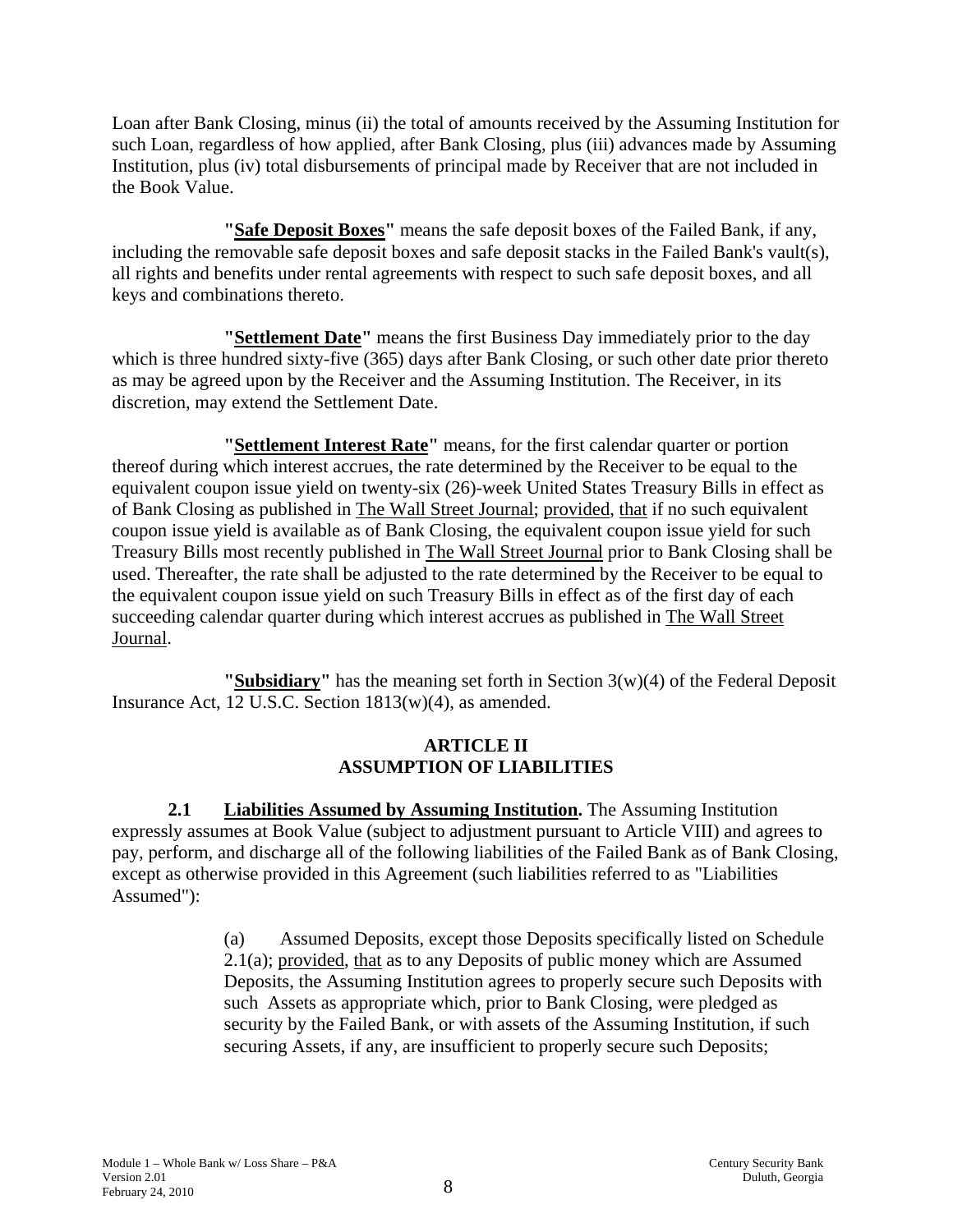(b) liabilities for indebtedness secured by mortgages, deeds of trust, chattel mortgages, security interests or other liens on or affecting any Assets, if any; provided, that the assumption of any liability pursuant to this paragraph shall be limited to the market value of the Assets securing such liability as determined by the Receiver;

(c) borrowings from Federal Reserve Banks and Federal Home Loan Banks, if any, provided, that the assumption of any liability pursuant to this paragraph shall be limited to the market value of the assets securing such liability as determined by the Receiver; and overdrafts, debit balances, service charges, reclamations, and adjustments to accounts with the Federal Reserve Banks as reflected on the books and records of any such Federal Reserve Bank within ninety (90) days after Bank Closing, if any;

(d) ad valorem taxes applicable to any Asset, if any; provided, that the assumption of any ad valorem taxes pursuant to this paragraph shall be limited to an amount equal to the market value of the Asset to which such taxes apply as determined by the Receiver;

(e) liabilities, if any, for federal funds purchased, repurchase agreements and overdrafts in accounts maintained with other depository institutions (including any accrued and unpaid interest thereon computed to and including Bank Closing); provided, that the assumption of any liability pursuant to this paragraph shall be limited to the market value of the Assets securing such liability as determined by the Receiver;

(f) United States Treasury tax and loan note option accounts, if any;

(g) liabilities for any acceptance or commercial letter of credit (other than "standby letters of credit" as defined in 12 C.F.R. Section 337.2(a)); provided, that the assumption of any liability pursuant to this paragraph shall be limited to the market value of the Assets securing such liability as determined by the Receiver;

(h) duties and obligations assumed pursuant to this Agreement including without limitation those relating to the Failed Bank's Records, credit card business, overdraft protection plans, safe deposit business, safekeeping business or trust business, if any;

(i) liabilities, if any, for Commitments;

(j) liabilities, if any, for amounts owed to any Subsidiary of the Failed Bank acquired under Section 3.1;

(k) liabilities, if any, with respect to Qualified Financial Contracts;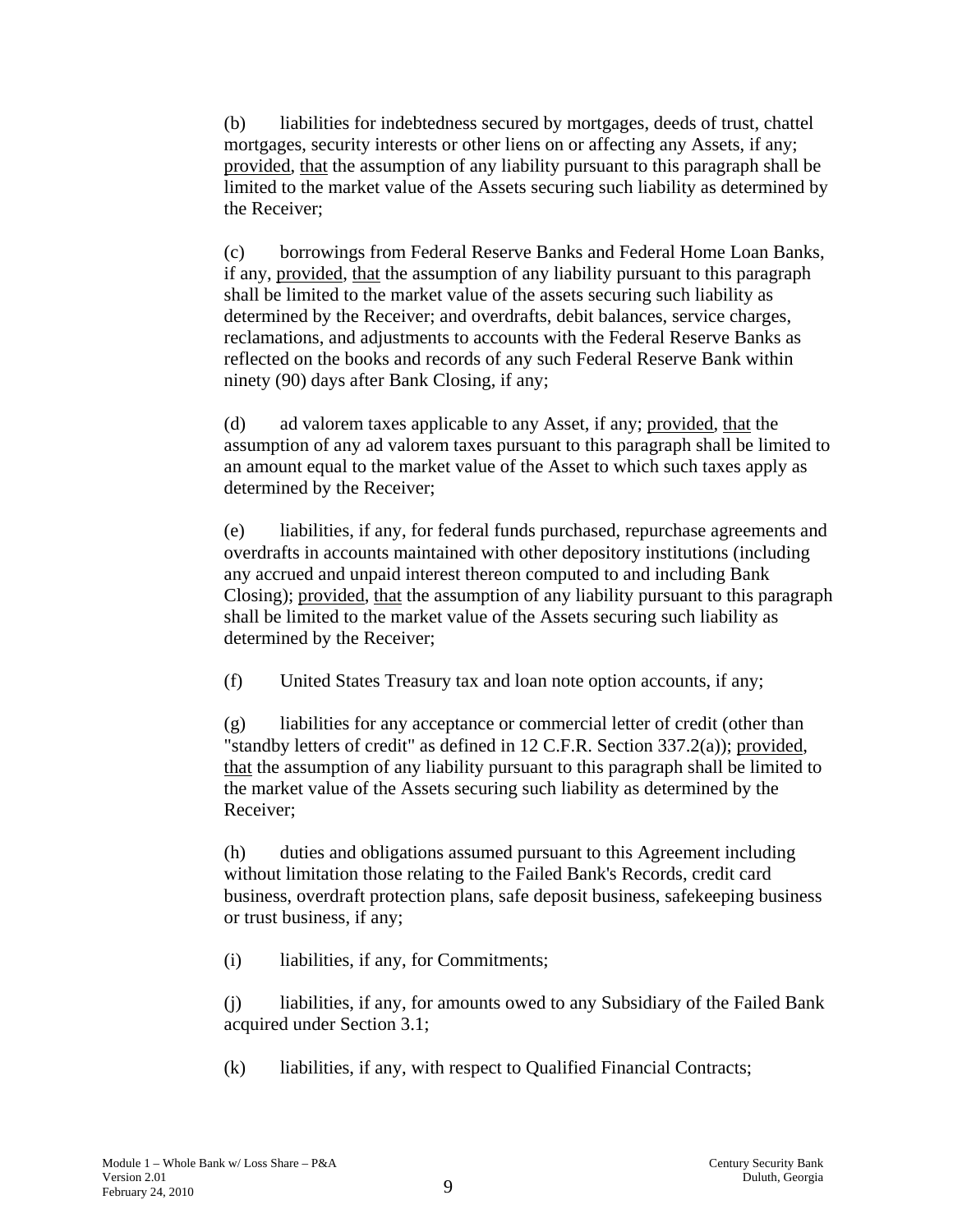(l) duties and obligations under any contract pursuant to which the Failed Bank provides mortgage servicing for others, or mortgage servicing is provided to the Failed Bank by others; and

(m) all asset-related offensive litigation liabilities and all asset-related defensive litigation liabilities, but only to the extent such liabilities relate to assets subject to a loss share agreement, and provided that all other defensive litigation and any class actions with respect to credit card business are retained by the Receiver.

Schedule 2.1 attached hereto and incorporated herein sets forth certain categories of Liabilities Assumed and the aggregate Book Value of the Liabilities Assumed in such categories. Such schedule is based upon the best information available to the Receiver and may be adjusted as provided in Article VIII.

**2.2 Interest on Deposit Liabilities.** The Assuming Institution agrees that, from and after Bank Closing, it will accrue and pay interest on Deposit liabilities assumed pursuant to Section 2.1 at a rate(s) it shall determine; provided, that for non-transaction Deposit liabilities such rate(s) shall not be less than the lowest rate offered by the Assuming Institution to its depositors for non-transaction deposit accounts. The Assuming Institution shall permit each depositor to withdraw, without penalty for early withdrawal, all or any portion of such depositor's Deposit, whether or not the Assuming Institution elects to pay interest in accordance with any deposit agreement formerly existing between the Failed Bank and such depositor; and further provided, that if such Deposit has been pledged to secure an obligation of the depositor or other party, any withdrawal thereof shall be subject to the terms of the agreement governing such pledge. The Assuming Institution shall give notice to such depositors as provided in Section 5.3 of the rate(s) of interest which it has determined to pay and of such withdrawal rights.

**2.3 Unclaimed Deposits.** Fifteen (15) months following the Bank Closing Date, the Assuming Institution will provide the Receiver a listing of all deposit accounts, including the type of account, not claimed by the depositor. The Receiver will review the list and authorize the Assuming Institution to act on behalf of the Receiver to send a "Final Legal Notice" in a form substantially similar to Exhibit 2.3A to the owner(s) of the unclaimed deposits reminding them of the need to claim or arrange to continue their account(s) with the Assuming Institution. The Assuming Institution will send the "Final Legal Notice" to the depositors within thirty (30) days following notification of the Receiver's authorization. The Assuming Institution will prepare an Affidavit of Mailing and will forward the Affidavit of Mailing to the Receiver after mailing out the "Final Legal Notice" in a form substantially similar to Exhibit 2.3B to the owner(s) of unclaimed deposit accounts.

If, within eighteen (18) months after Bank Closing, any depositor of the Failed Bank does not claim or arrange to continue such depositor's Deposit assumed pursuant to Section 2.1 at the Assuming Institution, the Assuming Institution shall, within fifteen (15) Business Days after the end of such eighteen (18) month period, (i) refund to the Receiver the full amount of each such deposit (without reduction for service charges), (ii) provide to the Receiver a schedule of all such refunded Deposits in such form as may be prescribed by the Receiver, and (iii) assign, transfer,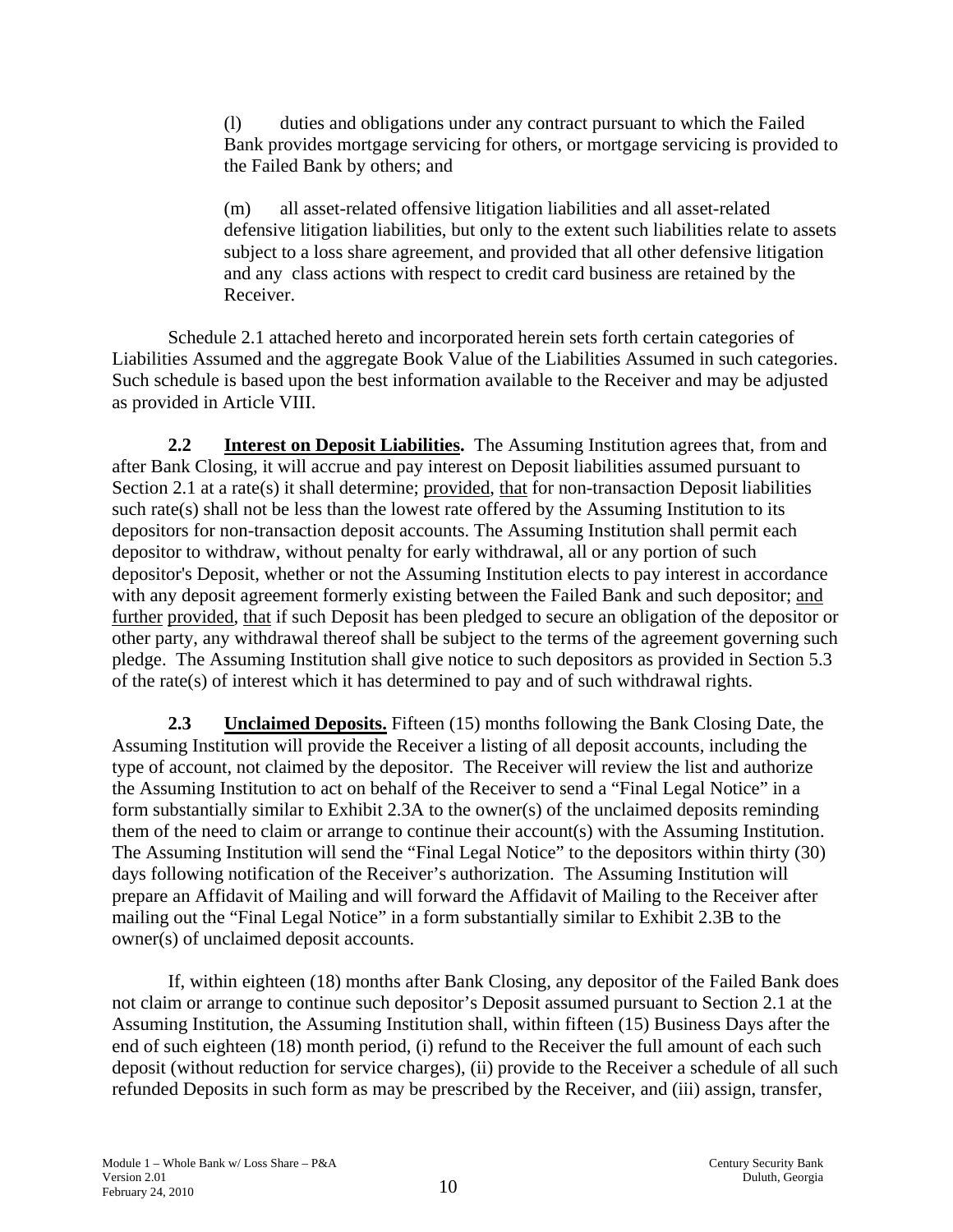convey, and deliver to the Receiver, all right, title, and interest of the Assuming Institution in and to the Records previously transferred to the Assuming Institution and other records generated or maintained by the Assuming Institution pertaining to such Deposits. During such eighteen (18) month period, at the request of the Receiver, the Assuming Institution promptly shall provide to the Receiver schedules of unclaimed deposits in such form as may be prescribed by the Receiver.

**2.4 Employee Plans.** Except as provided in Section 4.12, the Assuming Institution shall have no liabilities, obligations or responsibilities under the Failed Bank's health care, bonus, vacation, pension, profit sharing, deferred compensation, 401K or stock purchase plans or similar plans, if any, unless the Receiver and the Assuming Institution agree otherwise subsequent to the date of this Agreement.

## **ARTICLE III PURCHASE OF ASSETS**

**3.1** Assets Purchased by Assuming Institution. With the exception of certain assets expressly excluded in Sections 3.5 and 3.6, the Assuming Institution hereby purchases from the Receiver, and the Receiver hereby sells, assigns, transfers, conveys, and delivers to the Assuming Institution, all right, title, and interest of the Receiver in and to all of the assets (real, personal and mixed, wherever located and however acquired) including all subsidiaries, joint ventures, partnerships, and any and all other business combinations or arrangements, whether active, inactive, dissolved or terminated, of the Failed Bank whether or not reflected on the books of the Failed Bank as of Bank Closing. Schedule 3.1 attached hereto and incorporated herein sets forth certain categories of Assets purchased hereunder. Such schedule is based upon the best information available to the Receiver and may be adjusted as provided in Article VIII. Assets are purchased hereunder by the Assuming Institution subject to all liabilities for indebtedness collateralized by Liens affecting such Assets to the extent provided in Section 2.1. Notwithstanding Section 4.8, the Assuming Institution specifically purchases all mortgage servicing rights and obligations of the Failed Bank.

# **3.2 Asset Purchase Price**.

(a) All Assets and assets of the Failed Bank subject to an option to purchase by the Assuming Institution shall be purchased for the amount, or the amount resulting from the method specified for determining the amount, as specified on Schedule 3.2, except as otherwise may be provided herein. Any Asset, asset of the Failed Bank subject to an option to purchase or other asset purchased for which no purchase price is specified on Schedule 3.2 or otherwise herein shall be purchased at its Book Value. Loans or other assets charged off the Accounting Records of the Failed Bank before the Bid Valuation Date shall be purchased at a price of zero.

(b) The purchase price for securities (other than the capital stock of any Acquired Subsidiary and FRB and FHLB stock) purchased under Section 3.1 by the Assuming Institution shall be the market value thereof as of Bank Closing, which market value shall be (i) the market price for each such security quoted at the close of the trading day effective on Bank Closing as published electronically by Bloomberg, L.P., or alternatively, at the discretion of the Receiver,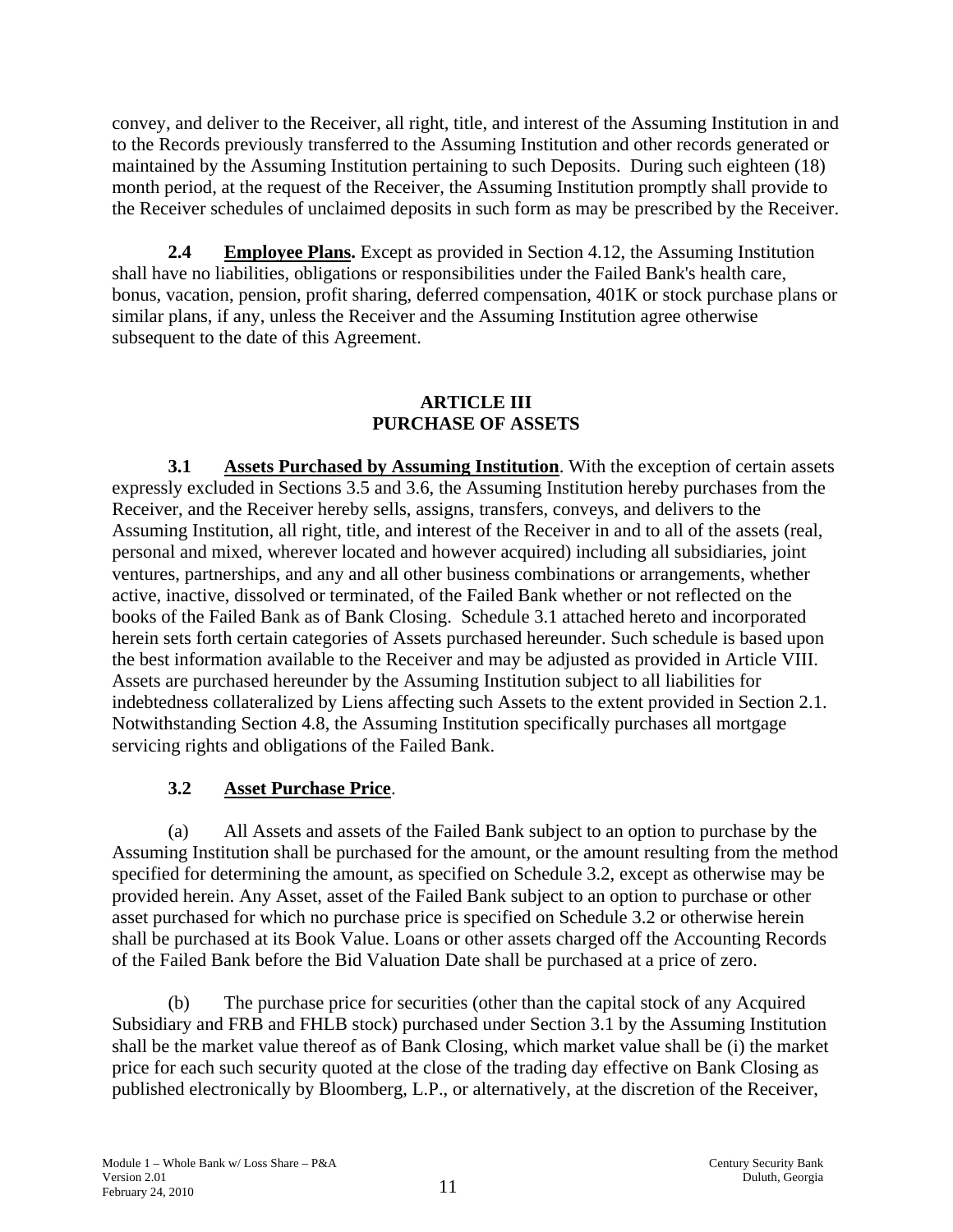IDC/Financial Times (FT) Interactive Data; (ii) provided, that if such market price is not available for any such security, the Assuming Institution will submit a bid for each such security within three days of notification/bid request by the Receiver (unless a different time period is agreed to by the Assuming Institution and the Receiver) and the Receiver, in its sole discretion will accept or reject each such bid; and (iii) further provided in the absence of an acceptable bid from the Assuming Institution, each such security shall not pass to the Assuming Institution and shall be deemed to be an excluded asset hereunder.

**(c)** Qualified Financial Contracts shall be purchased at market value determined in accordance with the terms of Exhibit 3.2(c). Any costs associated with such valuation shall be shared equally by the Receiver and the Assuming Institution.

**3.3 Manner of Conveyance; Limited Warranty; Nonrecourse; Etc. THE CONVEYANCE OF ALL ASSETS, INCLUDING REAL AND PERSONAL PROPERTY INTERESTS, PURCHASED BY THE ASSUMING INSTITUTION UNDER THIS AGREEMENT SHALL BE MADE, AS NECESSARY, BY RECEIVER'S DEED OR RECEIVER'S BILL OF SALE, "AS IS", "WHERE IS", WITHOUT RECOURSE AND, EXCEPT AS OTHERWISE SPECIFICALLY PROVIDED IN THIS AGREEMENT, WITHOUT ANY WARRANTIES WHATSOEVER WITH RESPECT TO SUCH ASSETS, EXPRESS OR IMPLIED, WITH RESPECT TO TITLE, ENFORCEABILITY, COLLECTIBILITY, DOCUMENTATION OR FREEDOM FROM LIENS OR ENCUMBRANCES (IN WHOLE OR IN PART), OR ANY OTHER MATTERS.** 

## **3.4 Puts of Assets to the Receiver**.

(a) **Puts Within 30 Days After Bank Closing**. During the thirty (30)-day period following Bank Closing and only during such period (which thirty (30)-day period may be extended in writing in the sole absolute discretion of the Receiver for any Loan), in accordance with this Section 3.4, the Assuming Institution shall be entitled to require the Receiver to purchase any Deposit Secured Loan transferred to the Assuming Institution pursuant to Section 3.1 which is not fully secured by Assumed Deposits or deposits at other insured depository institutions due to either insufficient Assumed Deposit or deposit collateral or deficient documentation regarding such collateral; provided with regard to any Deposit Secured Loan secured by an Assumed Deposit, no such purchase may be required until any Deposit setoff determination, whether voluntary or involuntary, has been made; and,

at the end of the thirty (30)-day period following Bank Closing and at that time only, in accordance with this Section 3.4, the Assuming Institution shall be entitled to require the Receiver to purchase any remaining overdraft transferred to the Assuming Institution pursuant to 3.1 which both was made after the Bid Valuation Date and was not made pursuant to an overdraft protection plan or similar extension of credit.

Subsidiary, or (ii) the Assuming Institution has: Notwithstanding the foregoing, the Assuming Institution shall not have the right to require the Receiver to purchase any Loan if (i) the Obligor with respect to such Loan is an Acquired Subsidiary, or (ii) the Assuming Institution has:<br>
Module 1 – Whole Bank w/ Loss Share – P&A Century Security Bank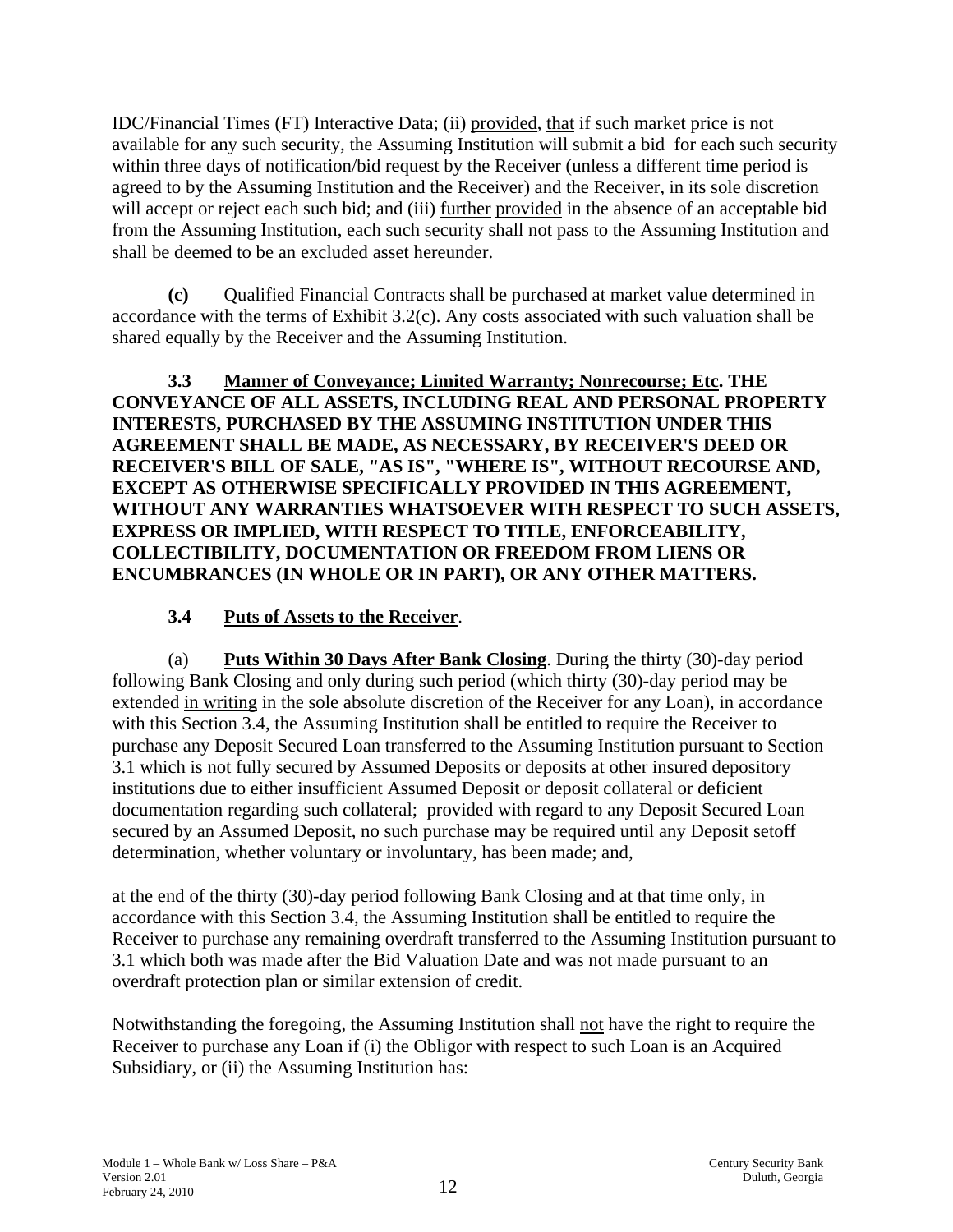- (A) made any advance in accordance with the terms of a Commitment or otherwise with respect to such Loan;
- (B) taken any action that increased the amount of a Related Liability with respect to such Loan over the amount of such liability immediately prior to the time of such action;
- (C) created or permitted to be created any Lien on such Loan which secures indebtedness for money borrowed or which constitutes a conditional sales agreement, capital lease or other title retention agreement;
- (D) entered into, agreed to make, grant or permit, or made, granted or permitted any modification or amendment to, any waiver or extension with respect to, or any renewal, refinancing or refunding of, such Loan or related Credit Documents or collateral, including, without limitation, any act or omission which diminished such collateral; or
- (E) sold, assigned or transferred all or a portion of such Loan to a third party (whether with or without recourse).

The Assuming Institution shall transfer all such Assets to the Receiver without recourse, and shall indemnify the Receiver against any and all claims of any Person claiming by, through or under the Assuming Institution with respect to any such Asset, as provided in Section 12.4.

(b) **Puts Prior to the Settlement Date.** During the period from the Bank Closing Date to and including the Business Day immediately preceding the Settlement Date, the Assuming Bank shall be entitled to require the Receiver to purchase any Asset which the Assuming Bank can establish is evidenced by forged or stolen instruments as of the Bank Closing Date; provided, that, the Assuming Bank shall not have the right to require the Receiver to purchase any such Asset with respect to which the Assuming Bank has taken any action referred to in Section 3.4(a)(ii) with respect to such Asset. The Assuming Bank shall transfer all such Assets to the Receiver without recourse, and shall indemnify the Receiver against any and all claims of any Person claiming by, through or under the Assuming Bank with respect to any such Asset, as provided in Section 12.4.

(c) **Notices to the Receiver**. In the event that the Assuming Institution elects to require the Receiver to purchase one or more Assets, the Assuming Institution shall deliver to the Receiver a notice (a "Put Notice") which shall include:

- (i) a list of all Assets that the Assuming Institution requires the Receiver to purchase;
- (ii) a list of all Related Liabilities with respect to the Assets identified pursuant to (i) above; and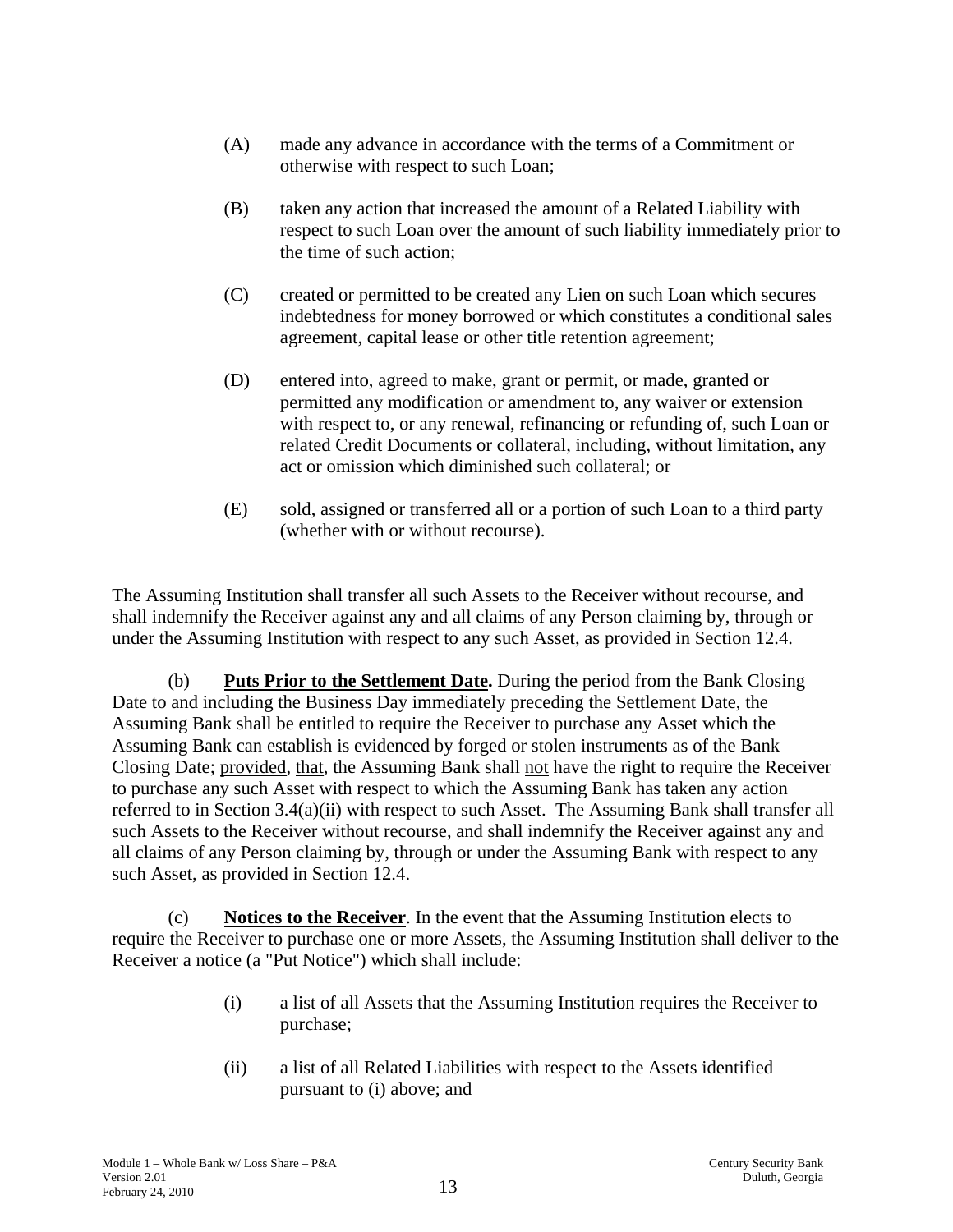(iii) a statement of the estimated Repurchase Price of each Asset identified pursuant to (i) above as of the applicable Put Date.

Such notice shall be in the form prescribed by the Receiver or such other form to which the Receiver shall consent. As provided in Section 9.6, the Assuming Institution shall deliver to the Receiver such documents, Credit Files and such additional information relating to the subject matter of the Put Notice as the Receiver may request and shall provide to the Receiver full access to all other relevant books and records.

(d) **Purchase by Receiver**. The Receiver shall purchase Assets that are specified in the Put Notice and shall assume Related Liabilities with respect to such Assets, and the transfer of such Assets and Related Liabilities shall be effective as of a date determined by the Receiver which date shall not be later than thirty (30) days after receipt by the Receiver of the Put Notice (the "Put Date").

(e) **Purchase Price and Payment Date**. Each Asset purchased by the Receiver pursuant to this Section 3.4 shall be purchased at a price equal to the Repurchase Price of such Asset less the Related Liability Amount applicable to such Asset, in each case determined as of the applicable Put Date. If the difference between such Repurchase Price and such Related Liability Amount is positive, then the Receiver shall pay to the Assuming Institution the amount of such difference; if the difference between such amounts is negative, then the Assuming Institution shall pay to the Receiver the amount of such difference. The Assuming Institution or the Receiver, as the case may be, shall pay the purchase price determined pursuant to this Section 3.4(d) not later than the twentieth (20th) Business Day following the applicable Put Date, together with interest on such amount at the Settlement Interest Rate for the period from and including such Put Date to and including the day preceding the date upon which payment is made.

(f) **Servicing.** The Assuming Institution shall administer and manage any Asset subject to purchase by the Receiver in accordance with usual and prudent banking standards and business practices until such time as such Asset is purchased by the Receiver.

(g) **Reversals**. In the event that the Receiver purchases an Asset (and assumes the Related Liability) that it is not required to purchase pursuant to this Section 3.4, the Assuming Institution shall repurchase such Asset (and assume such Related Liability) from the Receiver at a price computed so as to achieve the same economic result as would apply if the Receiver had never purchased such Asset pursuant to this Section 3.4.

**3.5 Assets Not Purchased by Assuming Institution**. The Assuming Institution does not purchase, acquire or assume, or (except as otherwise expressly provided in this Agreement) obtain an option to purchase, acquire or assume under this Agreement:

(a) any financial institution bonds, banker's blanket bonds, or public liability, fire, extended coverage insurance policy, bank owned life insurance or any other insurance policy of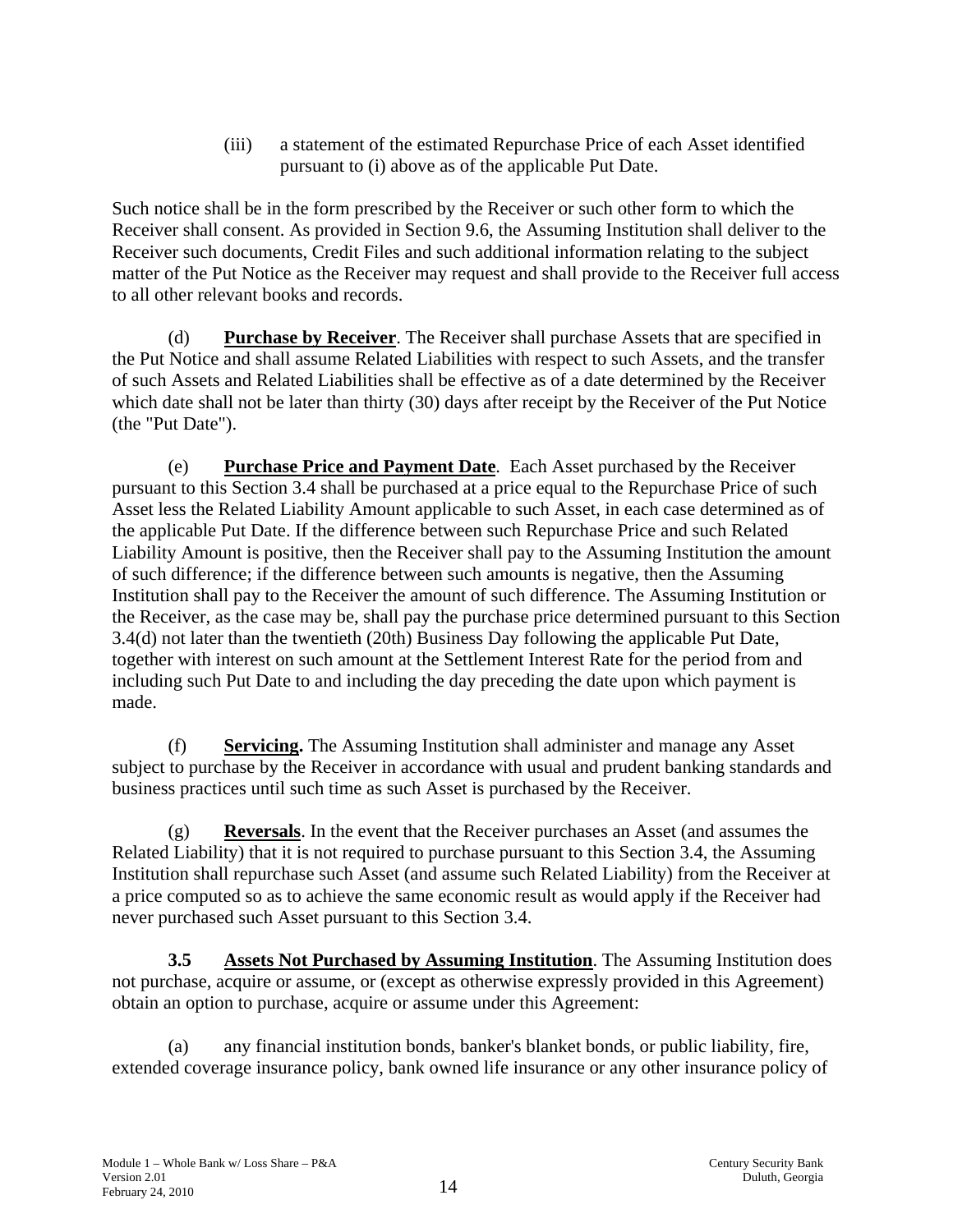the Failed Bank, or premium refund, unearned premium derived from cancellation, or any proceeds payable with respect to any of the foregoing;

(b) any interest, right, action, claim, or judgment against (i) any officer, director, employee, accountant, attorney, or any other Person employed or retained by the Failed Bank or any Subsidiary of the Failed Bank on or prior to Bank Closing arising out of any act or omission of such Person in such capacity, (ii) any underwriter of financial institution bonds, banker's blanket bonds or any other insurance policy of the Failed Bank, (iii) any shareholder or holding company of the Failed Bank, or (iv) any other Person whose action or inaction may be related to any loss (exclusive of any loss resulting from such Person's failure to pay on a Loan made by the Failed Bank) incurred by the Failed Bank; provided, that for the purposes hereof, the acts, omissions or other events giving rise to any such claim shall have occurred on or before Bank Closing, regardless of when any such claim is discovered and regardless of whether any such claim is made with respect to a financial institution bond, banker's blanket bond, or any other insurance policy of the Failed Bank in force as of Bank Closing;

(c) prepaid regulatory assessments of the Failed Bank, if any;

(d) legal or equitable interests in tax receivables of the Failed Bank, if any, including any claims arising as a result of the Failed Bank having entered into any agreement or otherwise being joined with another Person with respect to the filing of tax returns or the payment of taxes;

(e) amounts reflected on the Accounting Records of the Failed Bank as of Bank Closing as a general or specific loss reserve or contingency account, if any;

(f) leased or owned Bank Premises and leased or owned Furniture and Equipment and Fixtures and data processing equipment (including hardware and software) located on leased or owned Bank Premises, if any; provided, that the Assuming Institution does obtain an option under Section 4.6, Section 4.7 or Section 4.8, as the case may be, with respect thereto;

(g) owned Bank Premises which the Receiver, in its discretion, determines may contain environmentally hazardous substances;

(h) any "goodwill," as such term is defined in the instructions to the report of condition prepared by banks examined by the Corporation in accordance with 12 C.F.R. Section 304.3, and other intangibles;

- (i) any criminal restitution or forfeiture orders issued in favor of the Failed Bank;
- (j) reserved;
- (k) assets essential to the Receiver in accordance with Section 3.6;
- (l) the securities listed on the attached Schedule 3.5(l); and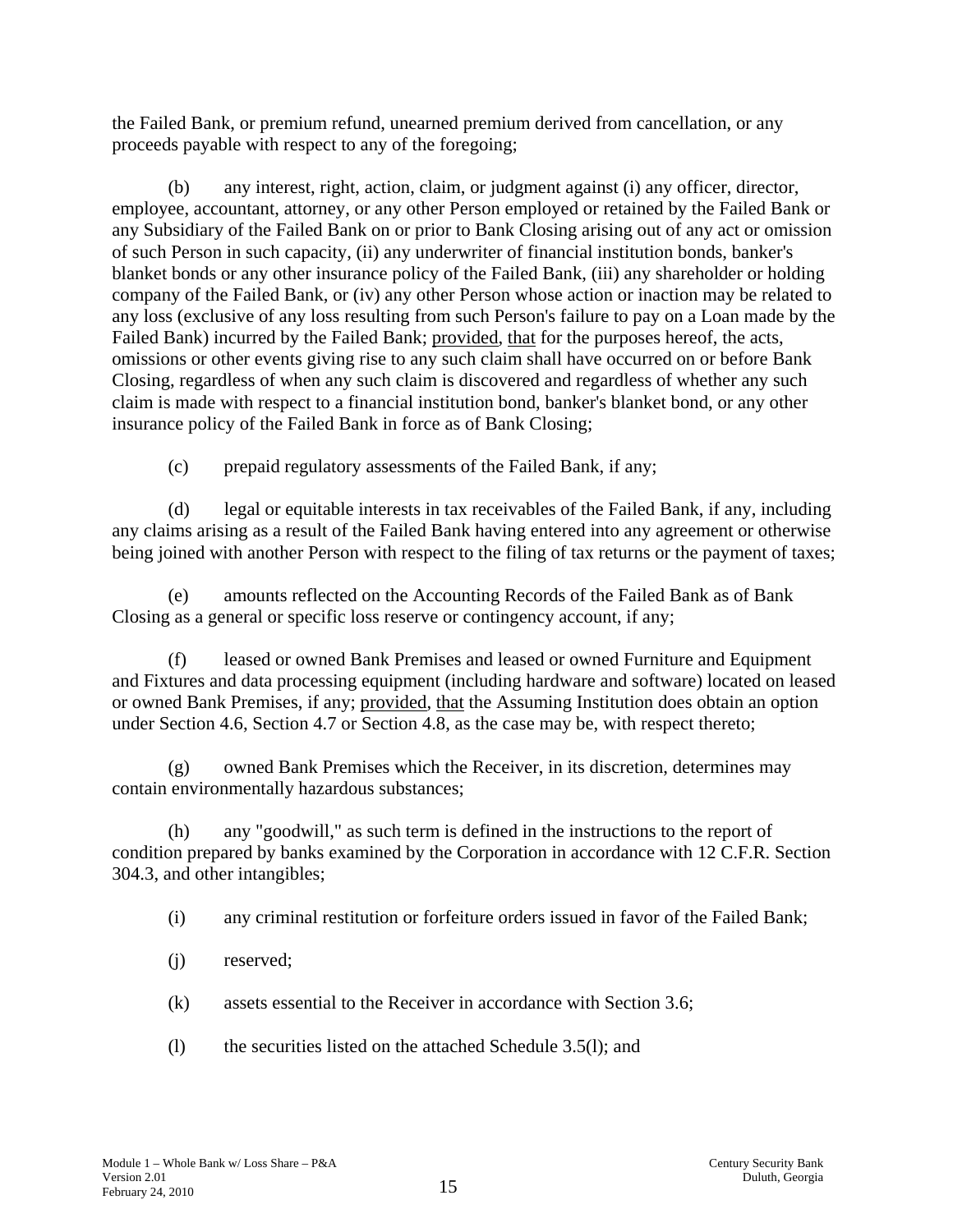(m) prepaid accounts associated with any contract or agreement that the Assuming Institution either does not directly assume pursuant to the terms of this Agreement nor has an option to assume under Section 4.8.

#### **3.6 Retention or Repurchase of Assets Essential to Receiver**.

(a) The Receiver may refuse to sell to the Assuming Institution, or the Assuming Institution agrees, at the request of the Receiver set forth in a written notice to the Assuming Institution, to assign, transfer, convey, and deliver to the Receiver all of the Assuming Institution's right, title and interest in and to, any Asset or asset essential to the Receiver as determined by the Receiver in its discretion (together with all Credit Documents evidencing or pertaining thereto), which may include any Asset or asset that the Receiver determines to be:

- (i) made to an officer, director, or other Person engaging in the affairs of the Failed Bank, its Subsidiaries or Affiliates or any related entities of any of the foregoing;
- (ii) the subject of any investigation relating to any claim with respect to any item described in Section 3.5(a) or (b), or the subject of, or potentially the subject of, any legal proceedings;
- (iii) made to a Person who is an Obligor on a loan owned by the Receiver or the Corporation in its corporate capacity or its capacity as receiver of any institution;
- (iv) secured by collateral which also secures any asset owned by the Receiver; or
- (v) related to any asset of the Failed Bank not purchased by the Assuming Institution under this Article III or any liability of the Failed Bank not assumed by the Assuming Institution under Article II.

(b) Each such Asset or asset purchased by the Receiver shall be purchased at a price equal to the Repurchase Price thereof less the Related Liability Amount with respect to any Related Liabilities related to such Asset or asset, in each case determined as of the date of the notice provided by the Receiver pursuant to Section 3.6(a). The Receiver shall pay the Assuming Institution not later than the twentieth (20th) Business Day following receipt of related Credit Documents and Credit Files together with interest on such amount at the Settlement Interest Rate for the period from and including the date of receipt of such documents to and including the day preceding the day on which payment is made. The Assuming Institution agrees to administer and manage each such Asset or asset in accordance with usual and prudent banking standards and business practices until each such Asset or asset is purchased by the Receiver. All transfers with respect to Asset or assets under this Section 3.6 shall be made as provided in Section 9.6. The Assuming Institution shall transfer all such Asset or assets and Related Liabilities to the Receiver without recourse, and shall indemnify the Receiver against any and all claims of any Person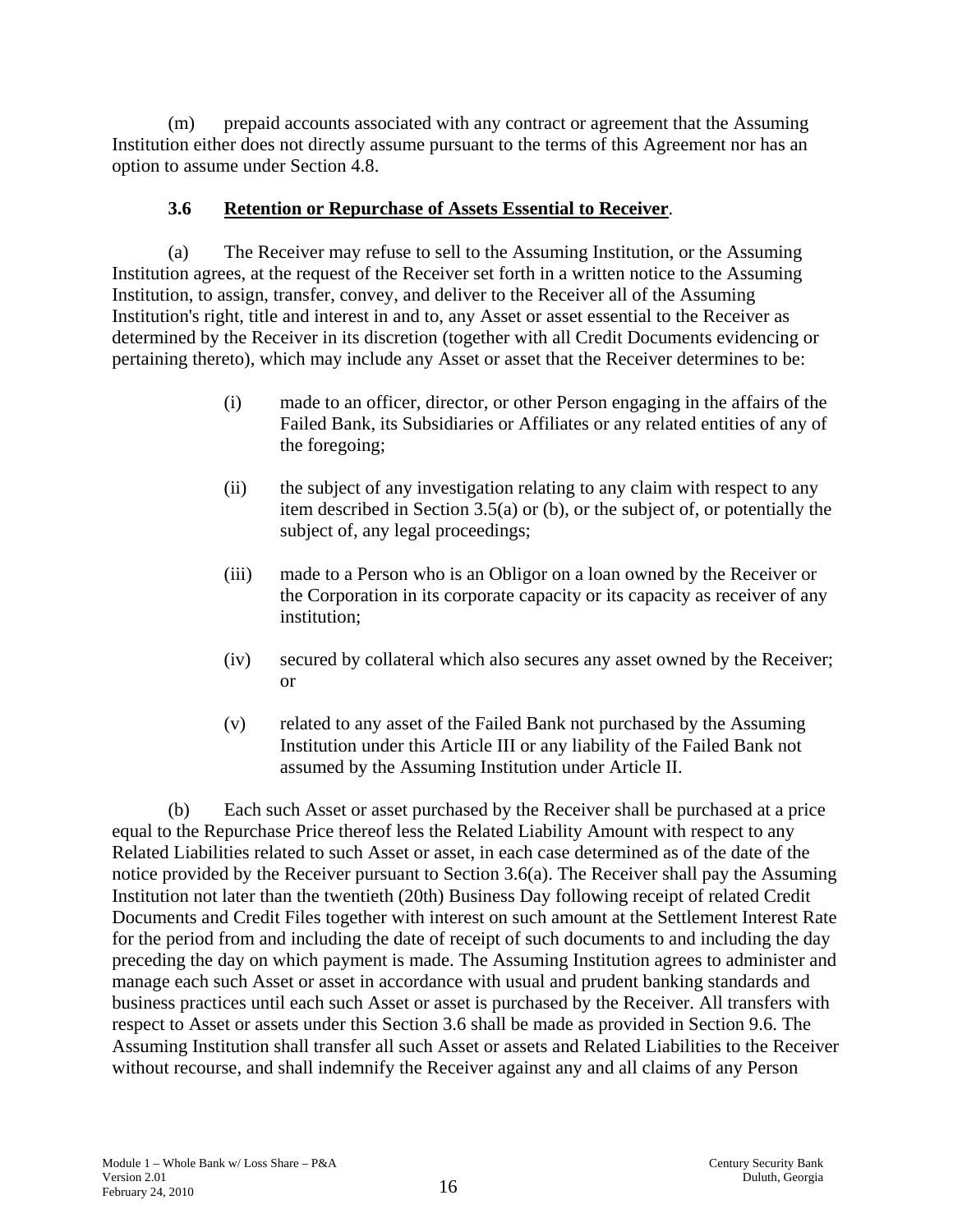claiming by, through or under the Assuming Institution with respect to any such Asset or asset, as provided in Section 12.4.

### **ARTICLE IV ASSUMPTION OF CERTAIN DUTIES AND OBLIGATIONS**

The Assuming Institution agrees with the Receiver and the Corporation as follows:

**4.1 Continuation of Banking Business**. For the period commencing the first banking Business Day after Bank Closing and ending no earlier than the first anniversary of Bank Closing, the Assuming Institution will provide full service banking in the trade area of the Failed Bank. Thereafter, the Assuming Institution may cease providing such banking services in the trade area of the Failed Bank, provided the Assuming Institution has received all necessary regulatory approvals. At the option of the Assuming Institution, such banking services may be provided at any or all of the Bank Premises, or at other premises within such trade area. The trade area shall be determined by the Receiver. For the avoidance of doubt, the foregoing shall not restrict the Assuming Institution from opening, closing or selling branches upon receipt of the necessary regulatory approvals, if the Assuming Institution or its successors continue to provide banking services in the trade area. Assuming Institution will pay to the Receiver, upon the sale of a branch or branches within the year following the date of this agreement, fifty percent (50%) of any franchise premium in excess of the franchise premium paid by the Assuming Institution with respect to such branch or branches.

**4.2 Agreement with Respect to Credit Card Business**. The Assuming Institution agrees to honor and perform, from and after Bank Closing, all duties and obligations with respect to the Failed Bank's credit card business, and/or processing related to credit cards, if any, and assumes all outstanding extensions of credit with respect thereto.

**4.3 Agreement with Respect to Safe Deposit Business**. The Assuming Institution assumes and agrees to discharge, from and after Bank Closing, in the usual course of conducting a banking business, the duties and obligations of the Failed Bank with respect to all Safe Deposit Boxes, if any, of the Failed Bank and to maintain all of the necessary facilities for the use of such boxes by the renters thereof during the period for which such boxes have been rented and the rent therefore paid to the Failed Bank, subject to the provisions of the rental agreements between the Failed Bank and the respective renters of such boxes; provided, that the Assuming Institution may relocate the Safe Deposit Boxes of the Failed Bank to any office of the Assuming Institution located in the trade area of the Failed Bank. The Safe Deposit Boxes shall be located and maintained in the trade area of the Failed Bank for a minimum of one year from Bank Closing. The trade area shall be determined by the Receiver. Fees related to the safe deposit business earned prior to the Bank Closing Date shall be for the benefit of the Receiver and fees earned after the Bank Closing Date shall be for the benefit of the Assuming Institution.

**4.4 Agreement with Respect to Safekeeping Business**. The Receiver transfers, conveys and delivers to the Assuming Institution and the Assuming Institution accepts all securities and other items, if any, held by the Failed Bank in safekeeping for its customers as of Bank Closing. The Assuming Institution assumes and agrees to honor and discharge, from and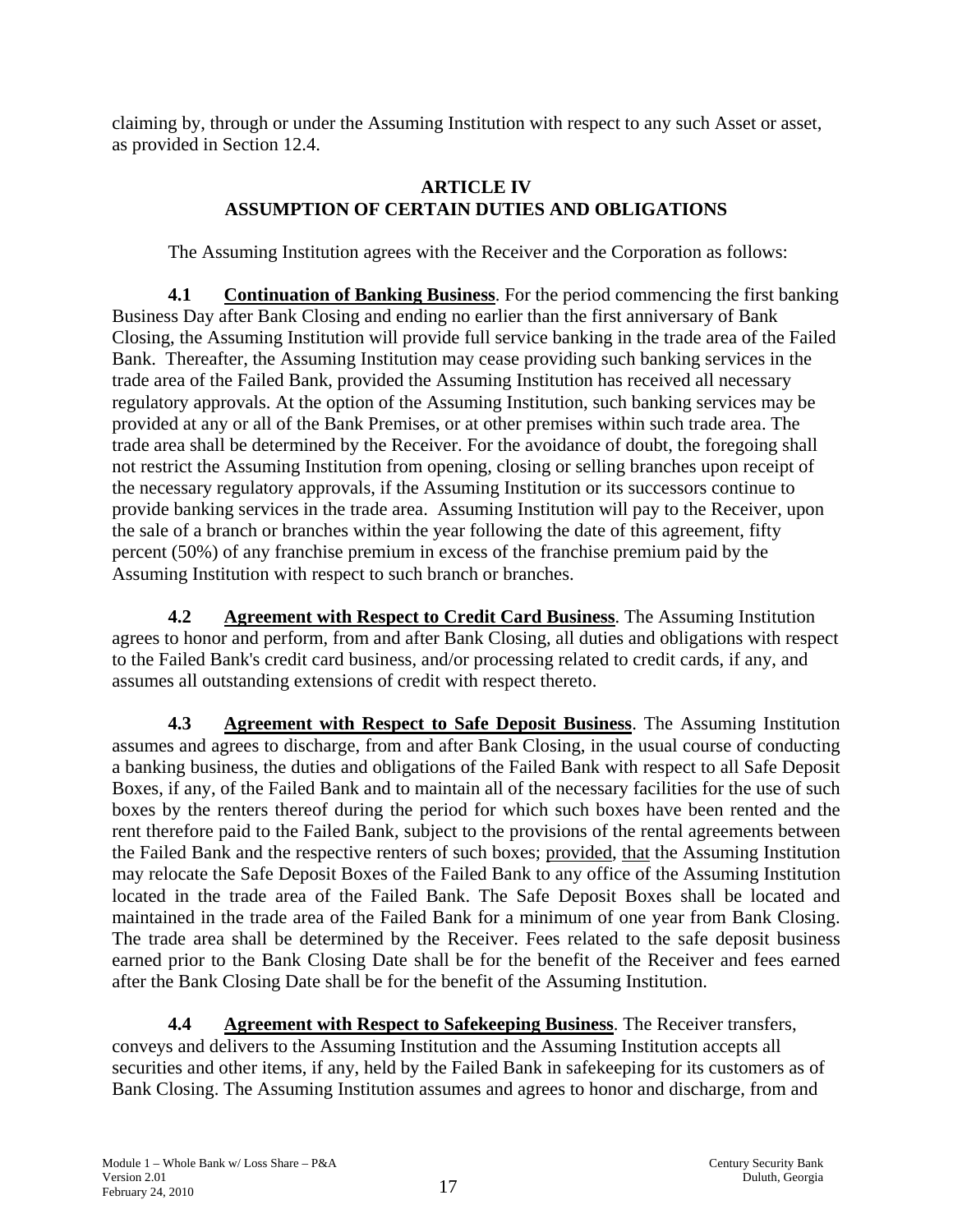after Bank Closing, the duties and obligations of the Failed Bank with respect to such securities and items held in safekeeping. The Assuming Institution shall be entitled to all rights and benefits heretofore accrued or hereafter accruing with respect thereto. The Assuming Institution shall provide to the Receiver written verification of all assets held by the Failed Bank for safekeeping within sixty (60) days after Bank Closing. The assets held for safekeeping by the Failed Bank shall be held and maintained by the Assuming Institution in the trade area of the Failed Bank for a minimum of one year from Bank Closing. At the option of the Assuming Institution, the safekeeping business may be provided at any or all of the Bank Premises, or at other premises within such trade area. The trade area shall be determined by the Receiver. Fees related to the safekeeping business earned prior to the Bank Closing Date shall be for the benefit of the Receiver and fees earned after the Bank Closing Date shall be for the benefit of the Assuming Institution.

# **4.5 Agreement with Respect to Trust Business**.

(a) The Assuming Institution shall, without further transfer, substitution, act or deed, to the full extent permitted by law, succeed to the rights, obligations, properties, assets, investments, deposits, agreements, and trusts of the Failed Bank under trusts, executorships, administrations, guardianships, and agencies, and other fiduciary or representative capacities, all to the same extent as though the Assuming Institution had assumed the same from the Failed Bank prior to Bank Closing; provided, that any liability based on the misfeasance, malfeasance or nonfeasance of the Failed Bank, its directors, officers, employees or agents with respect to the trust business is not assumed hereunder.

(b) The Assuming Institution shall, to the full extent permitted by law, succeed to, and be entitled to take and execute, the appointment to all executorships, trusteeships, guardianships and other fiduciary or representative capacities to which the Failed Bank is or may be named in wills, whenever probated, or to which the Failed Bank is or may be named or appointed by any other instrument.

(c) In the event additional proceedings of any kind are necessary to accomplish the transfer of such trust business, the Assuming Institution agrees that, at its own expense, it will take whatever action is necessary to accomplish such transfer. The Receiver agrees to use reasonable efforts to assist the Assuming Institution in accomplishing such transfer.

(d) The Assuming Institution shall provide to the Receiver written verification of the assets held in connection with the Failed Bank's trust business within sixty (60) days after Bank Closing.

# **4.6 Agreement with Respect to Bank Premises**.

(a) **Option to Purchase.** Subject to Section 3.5, the Receiver hereby grants to the Assuming Institution an exclusive option for the period of ninety (90) days commencing the day after Bank Closing to purchase any or all owned Bank Premises, including all Furniture, Fixtures and Equipment located on the Bank Premises. The Assuming Institution shall give written notice to the Receiver within the option period of its election to purchase or not to purchase any of the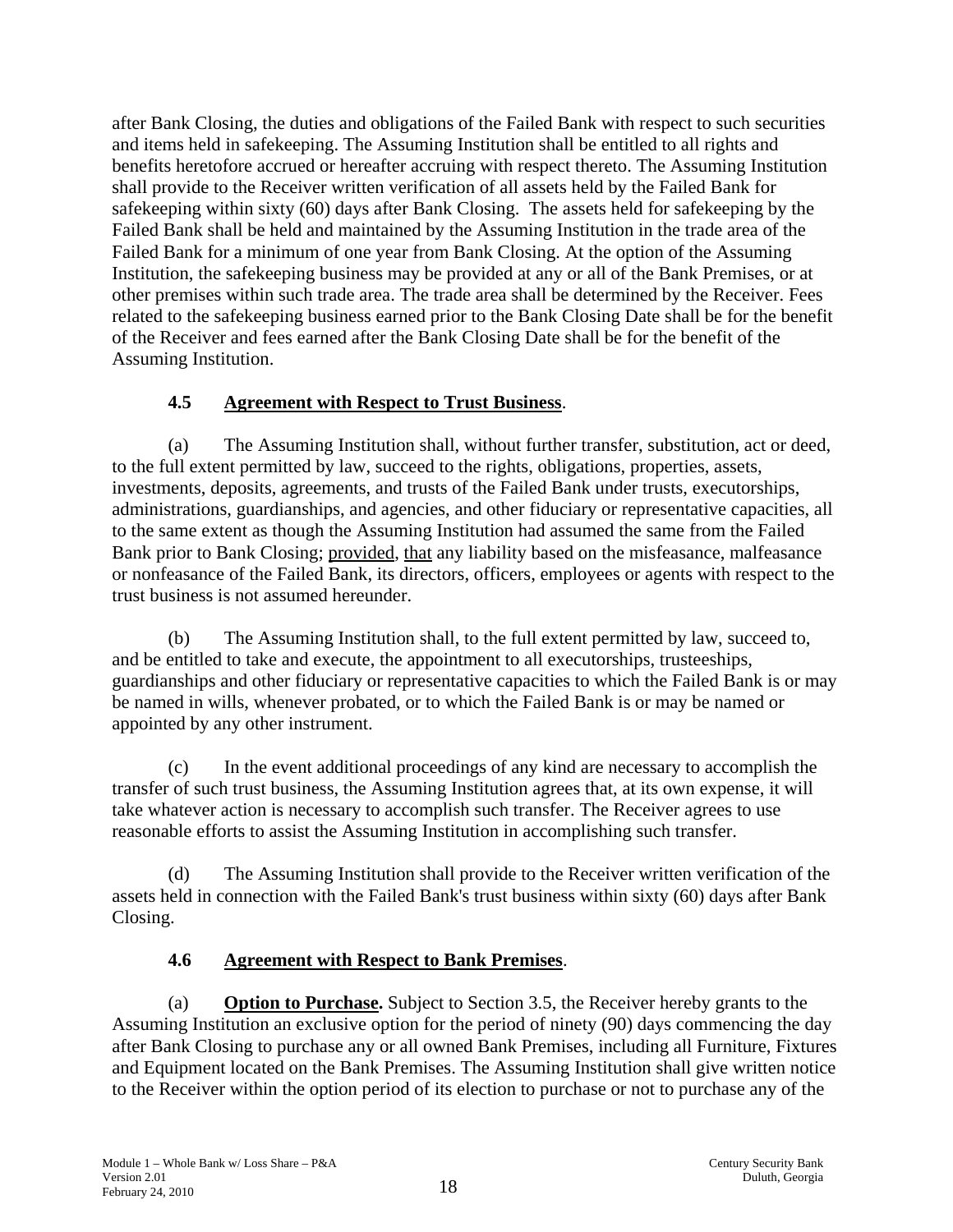owned Bank Premises. Any purchase of such premises shall be effective as of the date of Bank Closing and such purchase shall be consummated as soon as practicable thereafter, and in no event later than the Settlement Date. If the Assuming Institution gives notice of its election not to purchase one or more of the owned Bank Premises within seven (7) days of Bank Closing, then, not withstanding any other provision of this Agreement to the contrary, the Assuming Institution shall not be liable for any of the costs or fees associated with appraisals for such Bank Premises and associated Fixtures, Furniture and Equipment.

(b) **Option to Lease.** The Receiver hereby grants to the Assuming Institution an exclusive option for the period of ninety (90) days commencing the day after Bank Closing to cause the Receiver to assign to the Assuming Institution any or all leases for leased Bank Premises, if any, which have been continuously occupied by the Assuming Institution from Bank Closing to the date it elects to accept an assignment of the leases with respect thereto to the extent such leases can be assigned; provided, that the exercise of this option with respect to any lease must be as to all premises or other property subject to the lease. If an assignment cannot be made of any such leases, the Receiver may, in its discretion, enter into subleases with the Assuming Institution containing the same terms and conditions provided under such existing leases for such leased Bank Premises or other property. The Assuming Institution shall give notice to the Receiver within the option period of its election to accept or not to accept an assignment of any or all leases (or enter into subleases or new leases in lieu thereof). The Assuming Institution agrees to assume all leases assigned (or enter into subleases or new leases in lieu thereof) pursuant to this Section 4.6. If the Assuming Institution gives notice of its election not to accept an assignment of a lease for one or more of the leased Bank Premises within seven (7) days of Bank Closing, then, not withstanding any other provision of this Agreement to the contrary, the Assuming Institution shall not be liable for any of the costs or fees associated with appraisals for the Fixtures, Furniture and Equipment located on such leased Bank Premises.

(c) **Facilitation.** The Receiver agrees to facilitate the assumption, assignment or sublease of leases or the negotiation of new leases by the Assuming Institution; provided, that neither the Receiver nor the Corporation shall be obligated to engage in litigation, make payments to the Assuming Institution or to any third party in connection with facilitating any such assumption, assignment, sublease or negotiation or commit to any other obligations to third parties.

(d) **Occupancy.** The Assuming Institution shall give the Receiver fifteen (15) days' prior written notice of its intention to vacate prior to vacating any leased Bank Premises with respect to which the Assuming Institution has not exercised the option provided in Section 4.6(b). Any such notice shall be deemed to terminate the Assuming Institution's option with respect to such leased Bank Premises.

## (e) **Occupancy Costs.**

(i) The Assuming Institution agrees to pay to the Receiver, or to appropriate third parties at the direction of the Receiver, during and for the period of any occupancy by it of (x) owned Bank Premises the market rental value, as determined by the appraiser selected in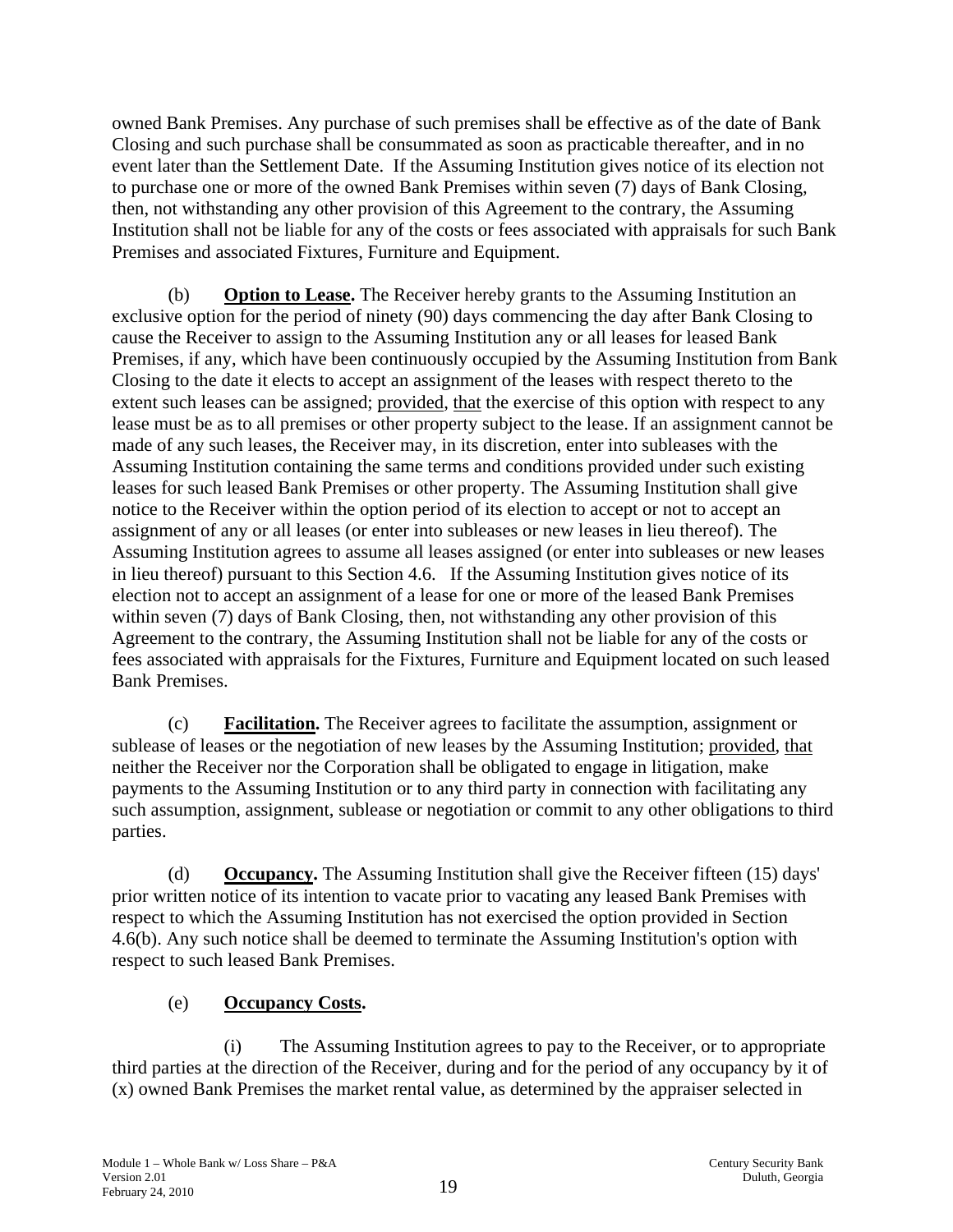accordance with the definition of Fair Market Value, and all operating costs, and (y) leased Bank Premises, all operating costs with respect thereto and to comply with all relevant terms of applicable leases entered into by the Failed Bank, including without limitation the timely payment of all rent. Operating costs include, without limitation all taxes, fees, charges, utilities, insurance and assessments, to the extent not included in the rental value or rent. If the Assuming Institution elects to purchase any owned Bank Premises in accordance with Section 4.6(a), the amount of any rent paid (and taxes paid to the Receiver which have not been paid to the taxing authority and for which the Assuming Institution assumes liability) by the Assuming Institution with respect thereto shall be applied as an offset against the purchase price thereof.

(ii) The Assuming Institution agrees during the period of occupancy by it of owned or leased Bank Premises, to pay to the Receiver rent for the use of all owned or leased Furniture and Equipment and all owned or leased Fixtures located on such Bank Premises for the period of such occupancy. Rent for such property owned by the Failed Bank shall be the market rental value thereof, as determined by the Receiver within sixty (60) days after Bank Closing. Rent for such leased property shall be an amount equal to any and all rent and other amounts which the Receiver incurs or accrues as an obligation or is obligated to pay for such period of occupancy pursuant to all leases and contracts with respect to such property. If the Assuming Institution purchases any owned Furniture and Equipment or owned Fixtures in accordance with Section 4.6(f) or 4.6(h), the amount of any rents paid by the Assuming Institution with respect thereto shall be applied as an offset against the purchase price thereof.

(f) **Certain Requirements as to Furniture, Equipment and Fixtures.** If the Assuming Institution purchases owned Bank Premises or accepts an assignment of the lease (or enters into a sublease or a new lease in lieu thereof) for leased Bank Premises as provided in Section 4.6(a) or 4.6(b), or if the Assuming Institution does not exercise such option but within twelve (12) months following Bank Closing obtains the right to occupy such premises (whether by assignment, lease, sublease, purchase or otherwise), other than in accordance with Section 4.6(a) or (b), the Assuming Institution shall (i) effective as of the date of Bank Closing, purchase from the Receiver all Furniture and Equipment and Fixtures owned by the Failed Bank at Fair Market Value and located thereon as of Bank Closing, (ii) accept an assignment or a sublease of the leases or negotiate new leases for all Furniture and Equipment and Fixtures leased by the Failed Bank and located thereon, and (iii) if applicable, accept an assignment or a sublease of any ground lease or negotiate a new ground lease with respect to any land on which such Bank Premises are located; provided, that the Receiver shall not have disposed of such Furniture and Equipment and Fixtures or repudiated the leases specified in clause (ii) or (iii).

## (g) **Vacating Premises.**

(i) If the Assuming Institution elects not to purchase any owned Bank Premises, the notice of such election in accordance with Section 4.6(a) shall specify the date upon which the Assuming Institution's occupancy of such premises shall terminate, which date shall not be later than ninety (90) days after the date of the Assuming Institution's notice not to exercise such option. The Assuming Institution promptly shall relinquish and release to the Receiver such premises and the Furniture and Equipment and Fixtures located thereon in the same condition as at Bank Closing, normal wear and tear excepted. By occupying any such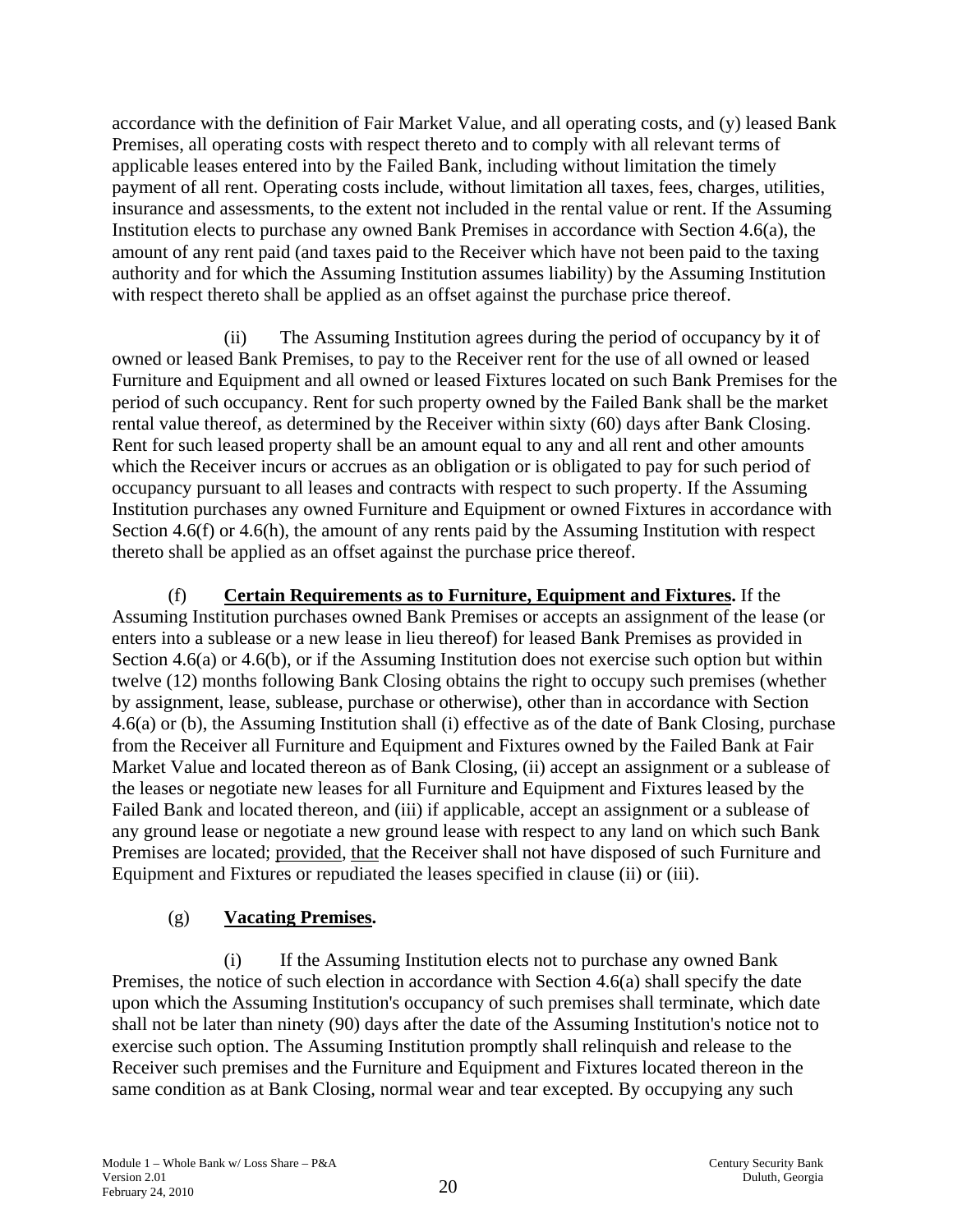premises after the expiration of such ninety (90)-day period, the Assuming Institution shall, at the Receiver's option, (x) be deemed to have agreed to purchase such Bank Premises, and to assume all leases, obligations and liabilities with respect to leased Furniture and Equipment and leased Fixtures located thereon and any ground lease with respect to the land on which such premises are located, and (y) be required to purchase all Furniture and Equipment and Fixtures owned by the Failed Bank and located on such premises as of Bank Closing.

(ii) If the Assuming Institution elects not to accept an assignment of the lease or sublease any leased Bank Premises, the notice of such election in accordance with Section 4.6(b) shall specify the date upon which the Assuming Institution's occupancy of such leased Bank Premises shall terminate, which date shall not be later than ninety (90) days after the date of the Assuming Institution's notice not to exercise such option. Upon vacating such premises, the Assuming Institution shall relinquish and release to the Receiver such premises and the Fixtures and the Furniture and Equipment located thereon in the same condition as at Bank Closing, normal wear and tear excepted. By failing to provide notice of its intention to vacate such premises prior to the expiration of the option period specified in Section 4.6(b), or by occupying such premises after the one hundred eighty (180)-day period specified above in this paragraph (ii), the Assuming Institution shall, at the Receiver's option, (x) be deemed to have assumed all leases, obligations and liabilities with respect to such premises (including any ground lease with respect to the land on which premises are located), and leased Furniture and Equipment and leased Fixtures located thereon in accordance with this Section 4.6 (unless the Receiver previously repudiated any such lease), and (y) be required to purchase all Furniture and Equipment and Fixtures owned by the Failed Bank at Fair Market Value and located on such premises as of Bank Closing.

(h) **Furniture and Equipment and Certain Other Equipment.** The Receiver hereby grants to the Assuming Institution an option to purchase all Furniture and Equipment and/or all telecommunications, data processing equipment (including hardware and software) and check processing and similar operating equipment owned by the Failed Bank at Fair Market Value and located at any leased Bank Premises that the Assuming Institution elects to vacate or which it could have, but did not occupy, pursuant to this Section 4.6; provided, that, the Assuming Institution shall give the Receiver notice of its election to purchase such property at the time it gives notice of its intention to vacate such Bank Premises or within ten (10) days after Bank Closing for Bank Premises it could have, but did not, occupy.

## (i) **Option to Put Bank Premises and Related Fixtures, Furniture and Equipment.**

(i) For a period of ninety (90) days following Bank Closing, the Assuming Institution shall be entitled to require the Receiver to purchase any Bank Premises that is owned, directly or indirectly, by an Acquired Subsidiary and the purchase price paid by the Receiver shall be the Fair Market Value of the Bank Premises.

(ii) If the Assuming Institution elects to require the Receiver to purchase any Bank Premises that is owned, directly or indirectly, by an Acquired Subsidiary, the Assuming Institution shall also have the option, exercisable within the same ninety (90) day time period, to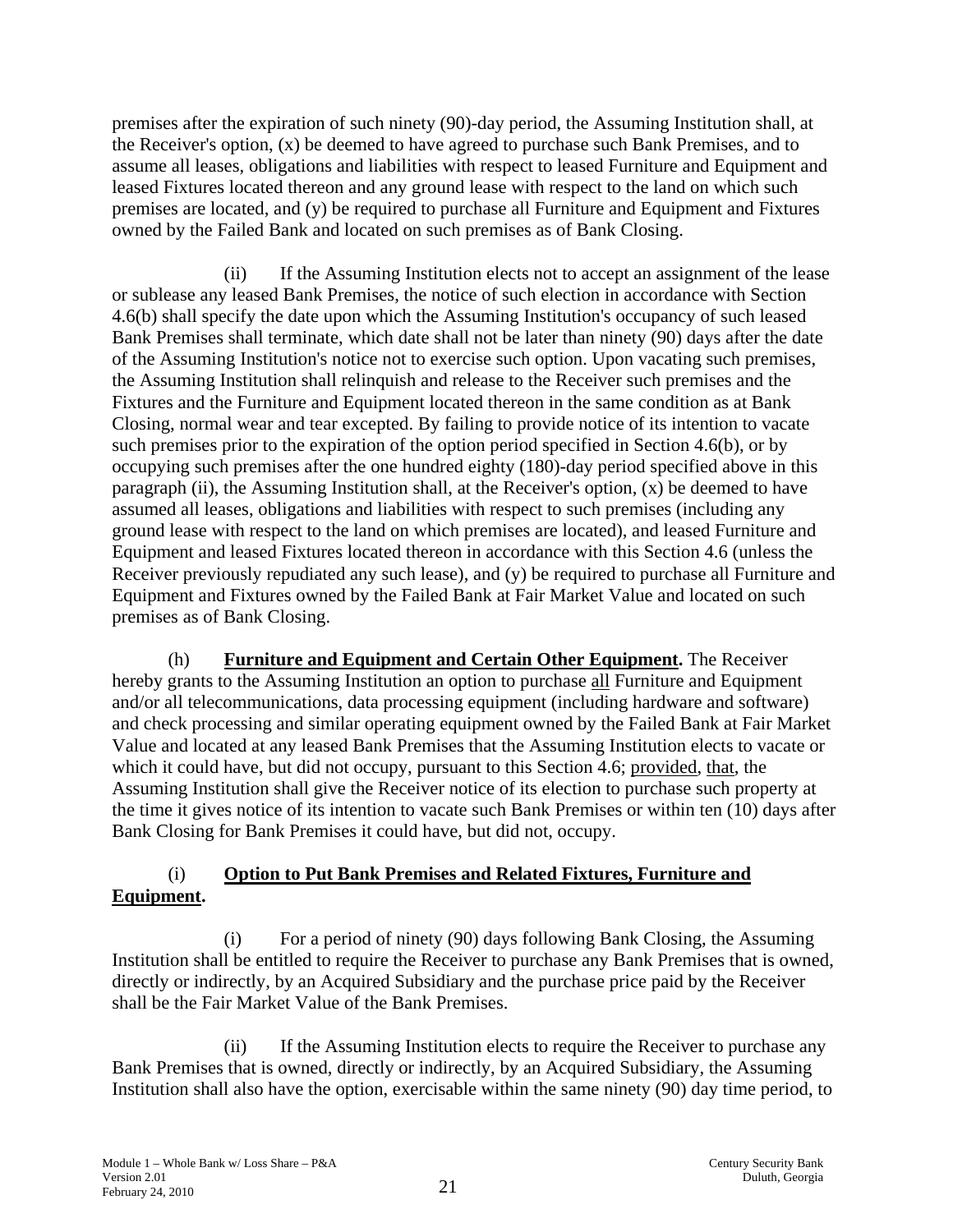require the Receiver to purchase any Fixtures, Furniture and Equipment that is owned, directly or indirectly, by an Acquired Subsidiary and which is located on such Bank Premises. The purchase price paid by the Receiver shall be the Fair Market Value of the Fixtures, Furniture and Equipment.

(iii) In the event the Assuming Institution elects to exercise its option under this subparagraph, the Assuming Institution shall pay to the Receiver occupancy costs in accordance with Section 4.6(e) and shall vacate the Bank Premises in accordance with Section  $4.6(g)(i)$ .

(iv) Regardless of whether the Assuming Institution exercises any of its option under this subparagraph, the purchase price for the Acquired Subsidiary shall be adjusted by the difference between the Fair Market Value of the Bank Premises and Fixtures, Furniture and Equipment and their respective Book Value as reflected of the books and records of the Acquired Subsidiary. Such adjustment shall be made in accordance with Article VIII of this Agreement.

# **4.7 Agreement with Respect to Leased Data Processing Equipment**

(a) The Receiver hereby grants to the Assuming Institution an exclusive option for the period of ninety (90) days commencing the day after Bank Closing to accept an assignment from the Receiver of any or all Data Processing Leases to the extent that such Data Processing Leases can be assigned.

(b) The Assuming Institution shall (i) give written notice to the Receiver within the option period specified in Section 4.7(a) of its intent to accept or decline an assignment or sublease of any or all Data Processing Leases and promptly accept an assignment or sublease of such Data Processing Leases, and (ii) give written notice to the appropriate lessor(s) that it has accepted an assignment or sublease of any such Data Processing Leases.

(c) The Receiver agrees to facilitate the assignment or sublease of Data Processing Leases or the negotiation of new leases or license agreements by the Assuming Institution; provided, that neither the Receiver nor the Corporation shall be obligated to engage in litigation or make payments to the Assuming Institution or to any third party in connection with facilitating any such assumption, assignment, sublease or negotiation.

(d) The Assuming Institution agrees, during its period of use of any property subject to a Data Processing Lease, to pay to the Receiver or to appropriate third parties at the direction of the Receiver all operating costs with respect thereto and to comply with all relevant terms of the applicable Data Processing Leases entered into by the Failed Bank, including without limitation the timely payment of all rent, taxes, fees, charges, utilities, insurance and assessments.

(e) The Assuming Institution shall, not later than fifty (50) days after giving the notice provided in Section 4.7(b), (i) relinquish and release to the Receiver all property subject to the relevant Data Processing Lease, in the same condition as at Bank Closing, normal wear and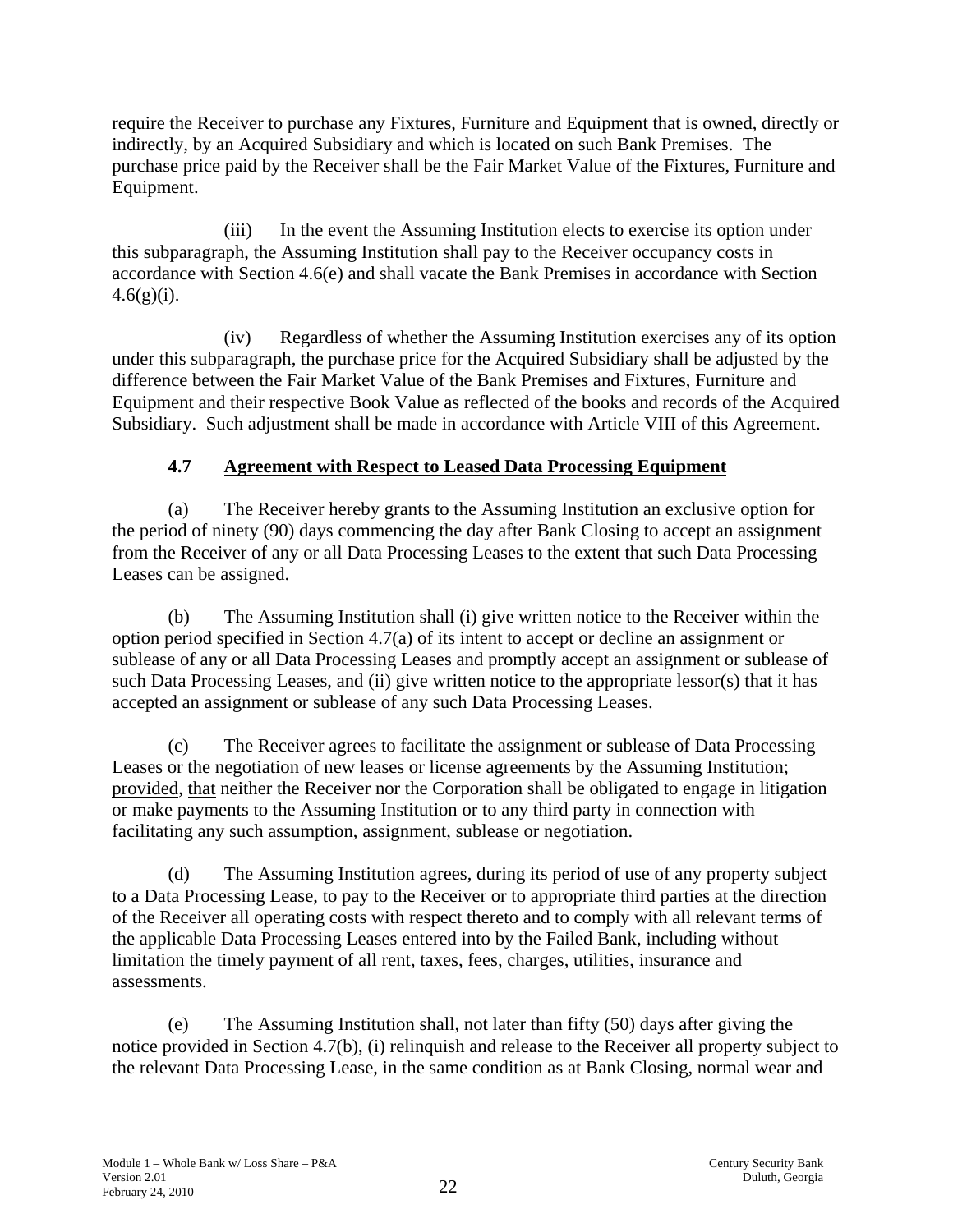tear excepted, or (ii) accept an assignment or a sublease thereof or negotiate a new lease or license agreement under this Section 4.7.

## **4.8 Agreement with Respect to Certain Existing Agreements**.

(a) Subject to the provisions of Section 4.8(b), with respect to agreements existing as of Bank Closing which provide for the rendering of services by or to the Failed Bank, within thirty (30) days after Bank Closing, the Assuming Institution shall give the Receiver written notice specifying whether it elects to assume or not to assume each such agreement. Except as may be otherwise provided in this Article IV, the Assuming Institution agrees to comply with the terms of each such agreement for a period commencing on the day after Bank Closing and ending on: (i) in the case of an agreement that provides for the rendering of services by the Failed Bank, the date which is ninety (90) days after Bank Closing, and (ii) in the case of an agreement that provides for the rendering of services to the Failed Bank, the date which is thirty (30) days after the Assuming Institution has given notice to the Receiver of its election not to assume such agreement; provided, that the Receiver can reasonably make such service agreements available to the Assuming Institution. The Assuming Institution shall be deemed by the Receiver to have assumed agreements for which no notification is timely given. The Receiver agrees to assign, transfer, convey, and deliver to the Assuming Institution all right, title and interest of the Receiver, if any, in and to agreements the Assuming Institution assumes hereunder. In the event the Assuming Institution elects not to accept an assignment of any lease (or sublease) or negotiate a new lease for leased Bank Premises under Section 4.6 and does not otherwise occupy such premises, the provisions of this Section 4.8(a) shall not apply to service agreements related to such premises. The Assuming Institution agrees, during the period it has the use or benefit of any such agreement, promptly to pay to the Receiver or to appropriate third parties at the direction of the Receiver all operating costs with respect thereto and to comply with all relevant terms of such agreement.

(b) The provisions of Section 4.8(a) regarding the Assuming Institution's election to assume or not assume certain agreements shall not apply to (i) agreements pursuant to which the Failed Bank provides mortgage servicing for others or mortgage servicing is provided to the Failed Bank by others, (ii) agreements that are subject to Sections 4.1 through 4.7 and any insurance policy or bond referred to in Section 3.5(a) or other agreement specified in Section 3.5, and (iii) consulting, management or employment agreements, if any, between the Failed Bank and its employees or other Persons. Except as otherwise expressly set forth elsewhere in this Agreement, the Assuming Institution does not assume any liabilities or acquire any rights under any of the agreements described in this Section 4.8(b).

**4.9 Informational Tax Reporting**. The Assuming Institution agrees to perform all obligations of the Failed Bank with respect to Federal and State income tax informational reporting related to (i) the Assets and the Liabilities Assumed, (ii) deposit accounts that were closed and loans that were paid off or collateral obtained with respect thereto prior to Bank Closing, (iii) miscellaneous payments made to vendors of the Failed Bank, and (iv) any other asset or liability of the Failed Bank, including, without limitation, loans not purchased and Deposits not assumed by the Assuming Institution, as may be required by the Receiver.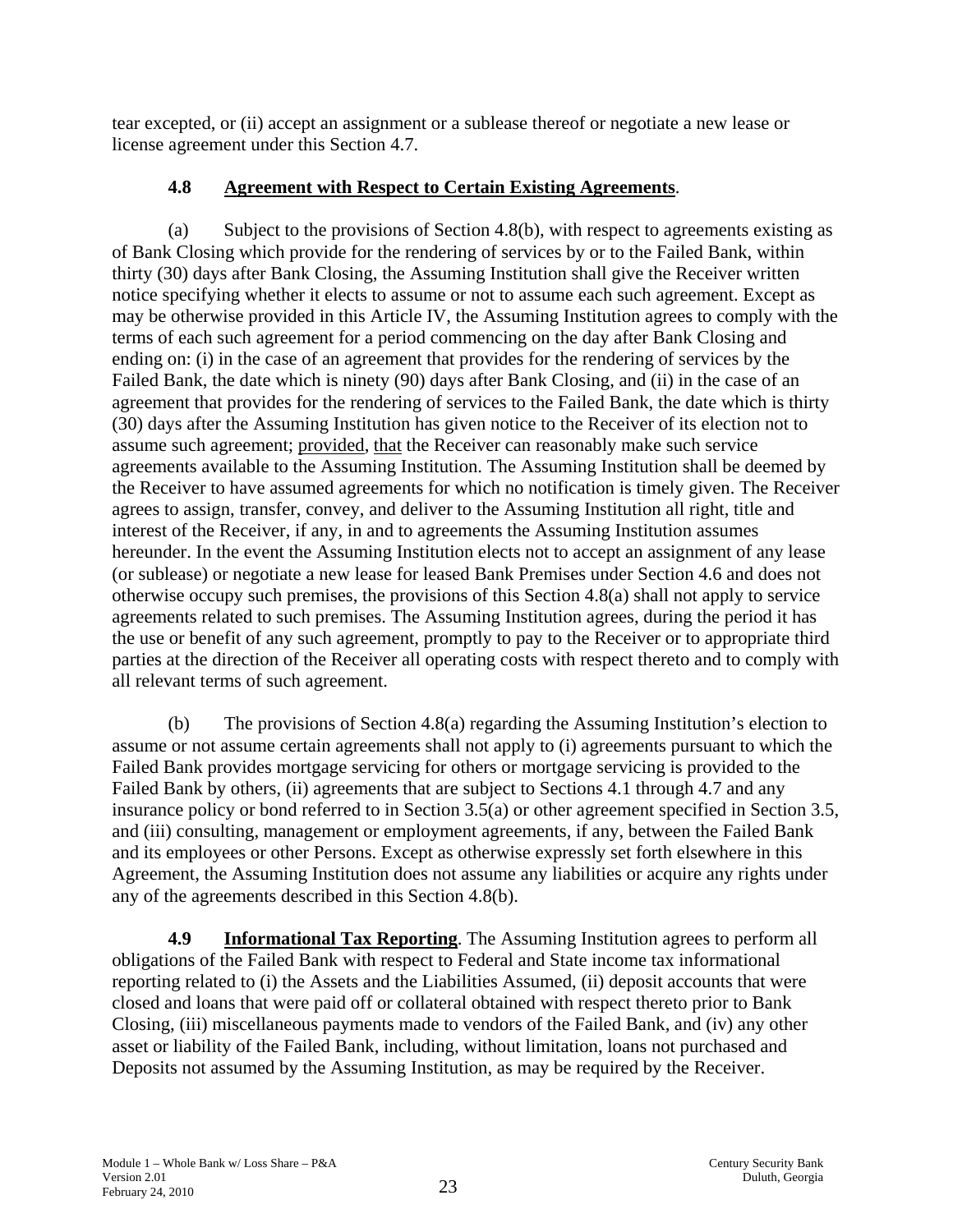**4.10 Insurance**. The Assuming Institution agrees to obtain insurance coverage effective from and after Bank Closing, including public liability, fire and extended coverage insurance acceptable to the Receiver with respect to owned or leased Bank Premises that it occupies, and all owned or leased Furniture and Equipment and Fixtures and leased data processing equipment (including hardware and software) located thereon, in the event such insurance coverage is not already in force and effect with respect to the Assuming Institution as the insured as of Bank Closing. All such insurance shall, where appropriate (as determined by the Receiver), name the Receiver as an additional insured.

**4.11 Office Space for Receiver and Corporation**. For the period commencing on the day following Bank Closing and ending on the one hundred eightieth (180th) day thereafter, the Assuming Institution agrees to provide to the Receiver and the Corporation, without charge, adequate and suitable office space (including parking facilities and vault space), furniture, equipment (including photocopying and telecopying machines), email accounts, network access and technology resources (such as shared drive) and utilities (including local telephone service and fax machines) at the Bank Premises occupied by the Assuming Institution for their use in the discharge of their respective functions with respect to the Failed Bank. In the event the Receiver and the Corporation determine that the space provided is inadequate or unsuitable, the Receiver and the Corporation may relocate to other quarters having adequate and suitable space and the costs of relocation and any rental and utility costs for the balance of the period of occupancy by the Receiver and the Corporation shall be borne by the Assuming Institution. Additionally, the Assuming Institution agrees to pay such bills and invoices on behalf of the Receiver and Corporation as the Receiver or Corporation may direct for the period beginning on the date of Bank Closing and ending on Settlement Date. Assuming Institution shall submit it requests for reimbursement of such expenditures pursuant to Article VIII of this Agreement.

### **4.12 Agreement with Respect to Continuation of Group Health Plan Coverage for Former Employees of the Failed Bank.**

(a) The Assuming Institution agrees to assist the Receiver, as provided in this Section 4.12, in offering individuals who were employees or former employees of the Failed Bank, or any of its Subsidiaries, and who, immediately prior to Bank Closing, were receiving, or were eligible to receive, health insurance coverage or health insurance continuation coverage from the Failed Bank ("Eligible Individuals"), the opportunity to obtain health insurance coverage in the Corporation's FIA Continuation Coverage Plan which provides for health insurance continuation coverage to such Eligible Individuals who are qualified beneficiaries of the Failed Bank as defined in Section 607 of the Employee Retirement Income Security Act of 1974, as amended (respectively, "qualified beneficiaries" and "ERISA"). The Assuming Institution shall consult with the Receiver and not later than five (5) Business Days after Bank Closing shall provide written notice to the Receiver of the number (if available), identity (if available) and addresses (if available) of the Eligible Individuals who are qualified beneficiaries of the Failed Bank and for whom a "qualifying event" (as defined in Section 603 of ERISA) has occurred and with respect to whom the Failed Bank's obligations under Part 6 of Subtitle B of Title I of ERISA have not been satisfied in full, and such other information as the Receiver may reasonably require. The Receiver shall cooperate with the Assuming Institution in order to permit it to prepare such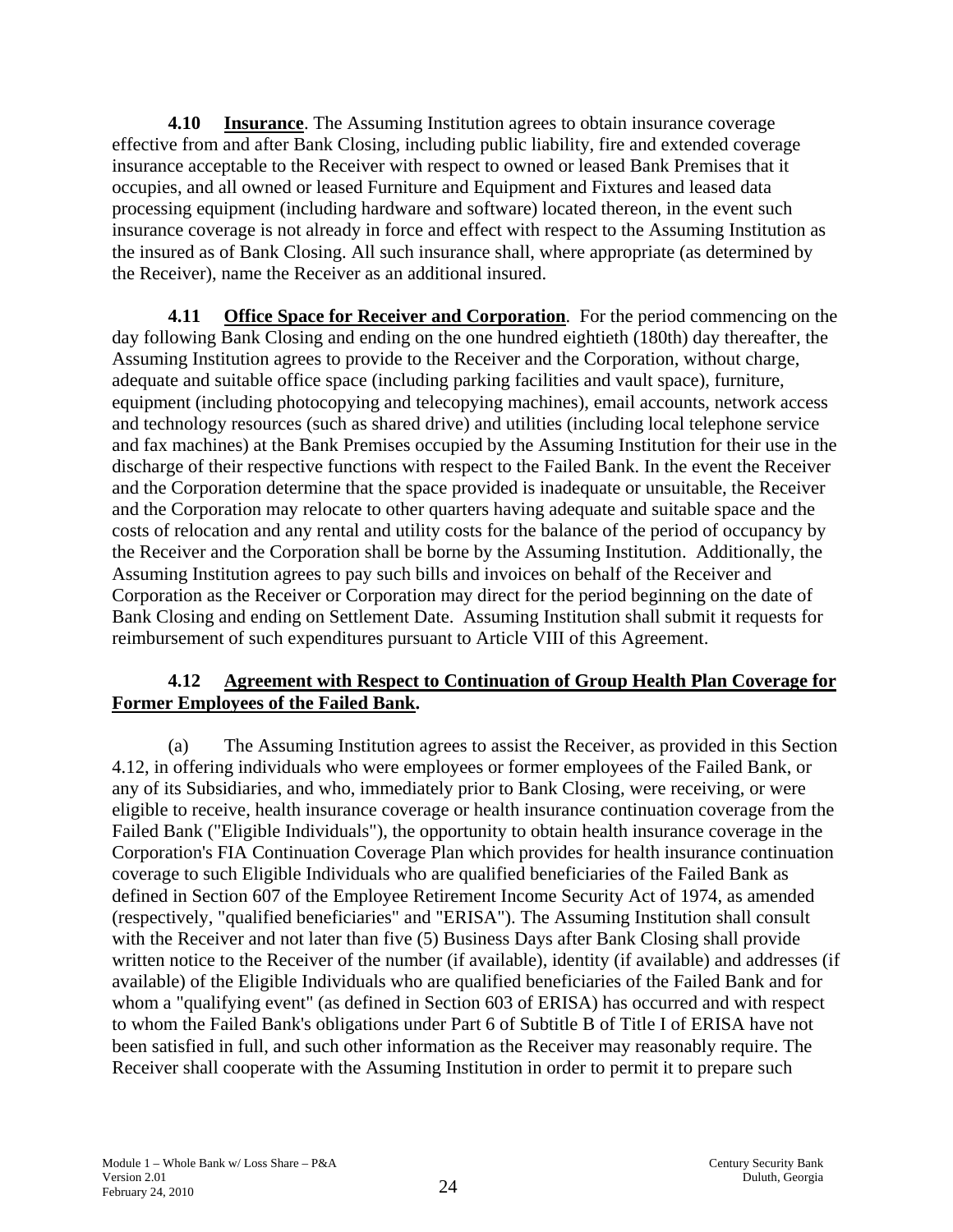notice and shall provide to the Assuming Institution such data in its possession as may be reasonably required for purposes of preparing such notice.

(b) The Assuming Institution shall take such further action to assist the Receiver in offering the Eligible Individuals who are qualified beneficiaries of the Failed Bank the opportunity to obtain health insurance coverage in the Corporation's FIA Continuation Coverage Plan as the Receiver may direct. All expenses incurred and paid by the Assuming Institution (i) in connection with the obligations of the Assuming Institution under this Section 4.12, and (ii) in providing health insurance continuation coverage to any Eligible Individuals who are hired by the Assuming Institution and such employees' qualified beneficiaries shall be borne by the Assuming Institution.

(c) No later than five (5) Business Days after Bank Closing, the Assuming Institution shall provide the Receiver with a list of all Failed Bank employees the Assuming Institution will not hire. Unless otherwise agreed, the Assuming Institution pays all salaries and payroll costs for all Failed Bank Employees until the list is provided to the Receiver. The Assuming Institution shall be responsible for all costs and expenses (i.e. salary, benefits, etc.) associated with all other employees not on that list from and after the date of delivery of the list to the Receiver. The Assuming Institution shall offer to the Failed Bank employees it retains employment benefits comparable to those the Assuming Institution offers its current employees.

(d) This Section 4.12 is for the sole and exclusive benefit of the parties to this Agreement, and for the benefit of no other Person (including any former employee of the Failed Bank or any Subsidiary thereof or qualified beneficiary of such former employee). Nothing in this Section 4.12 is intended by the parties, or shall be construed, to give any Person (including any former employee of the Failed Bank or any Subsidiary thereof or qualified beneficiary of such former employee) other than the Corporation, the Receiver and the Assuming Institution any legal or equitable right, remedy or claim under or with respect to the provisions of this Section.

**4.13 Agreement with Respect to Interim Asset Servicing.** At any time after Bank Closing, the Receiver may establish on its books an asset pool(s) and may transfer to such asset pool(s) (by means of accounting entries on the books of the Receiver) all or any assets and liabilities of the Failed Bank which are not acquired by the Assuming Institution, including, without limitation, wholly unfunded Commitments and assets and liabilities which may be acquired, funded or originated by the Receiver subsequent to Bank Closing. The Receiver may remove assets (and liabilities) from or add assets (and liabilities) to such pool(s) at any time in its discretion. At the option of the Receiver, the Assuming Institution agrees to service, administer, and collect such pool assets in accordance with and for the term set forth in Exhibit 4.13 "Interim Asset Servicing Arrangement".

## **4.14** Reserved.

**4.15 Agreement with Respect to Loss Sharing.** The Assuming Institution shall be entitled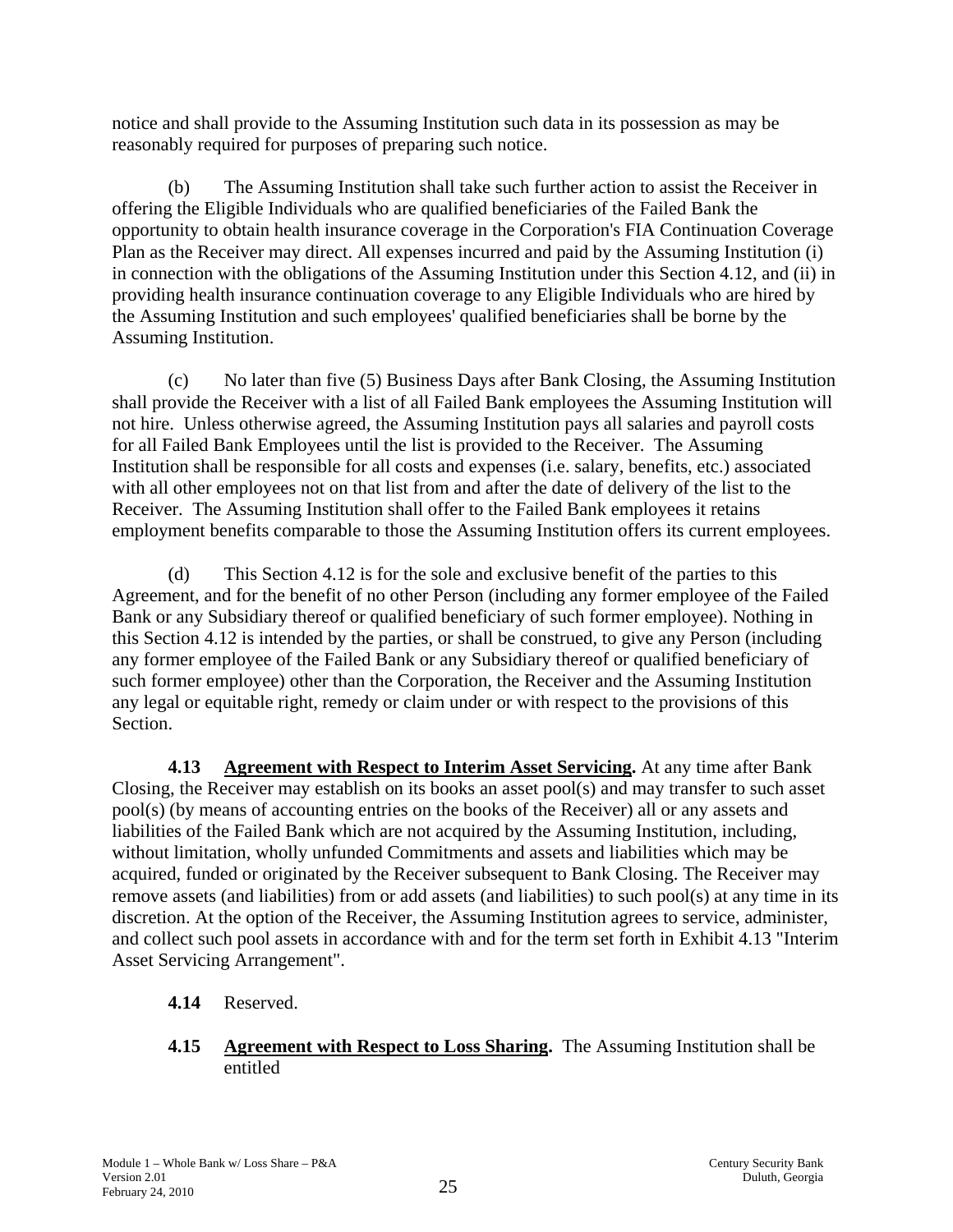to require reimbursement from the Receiver for loss sharing on certain loans in accordance with the Single Family Shared-Loss Agreement attached hereto as Exhibit 4.15A and the Non-SF Shared-Loss Agreement attached hereto as Exhibit 4.15B, collectively, the "Shared-Loss Agreements." The Loans that shall be subject to the Shared-Loss Agreements are identified on the Schedule of Loans 4.15A and 4.15B attached hereto.

### **ARTICLE V DUTIES WITH RESPECT TO DEPOSITORS OF THE FAILED BANK**

**5.1** Payment of Checks, Drafts and Orders. Subject to Section 9.5, the Assuming Institution agrees to pay all properly drawn checks, drafts and withdrawal orders of depositors of the Failed Bank presented for payment, whether drawn on the check or draft forms provided by the Failed Bank or by the Assuming Institution, to the extent that the Deposit balances to the credit of the respective makers or drawers assumed by the Assuming Institution under this Agreement are sufficient to permit the payment thereof, and in all other respects to discharge, in the usual course of conducting a banking business, the duties and obligations of the Failed Bank with respect to the Deposit balances due and owing to the depositors of the Failed Bank assumed by the Assuming Institution under this Agreement.

**5.2 Certain Agreements Related to Deposits.** Subject to Section 2.2, the Assuming Institution agrees to honor the terms and conditions of any written escrow or mortgage servicing agreement or other similar agreement relating to a Deposit liability assumed by the Assuming Institution pursuant to this Agreement.

## **5.3 Notice to Depositors.**

(a) Within seven (7) days after Bank Closing, the Assuming Institution shall give (i) notice to depositors of the Failed Bank of its assumption of the Deposit liabilities of the Failed Bank, and (ii) any notice required under Section 2.2, by mailing to each such depositor a notice with respect to such assumption and by advertising in a newspaper of general circulation in the county or counties in which the Failed Bank was located. The Assuming Institution agrees that it will obtain prior approval of all such notices and advertisements from counsel for the Receiver and that such notices and advertisements shall not be mailed or published until such approval is received.

(b) The Assuming Institution shall give notice by mail to depositors of the Failed Bank concerning the procedures to claim their deposits, which notice shall be provided to the Assuming Institution by the Receiver or the Corporation. Such notice shall be included with the notice to depositors to be mailed by the Assuming Institution pursuant to Section 5.3(a).

(c) If the Assuming Institution proposes to charge fees different from those charged by the Failed Bank before it establishes new deposit account relationships with the depositors of the Failed Bank, the Assuming Institution shall give notice by mail of such changed fees to such depositors.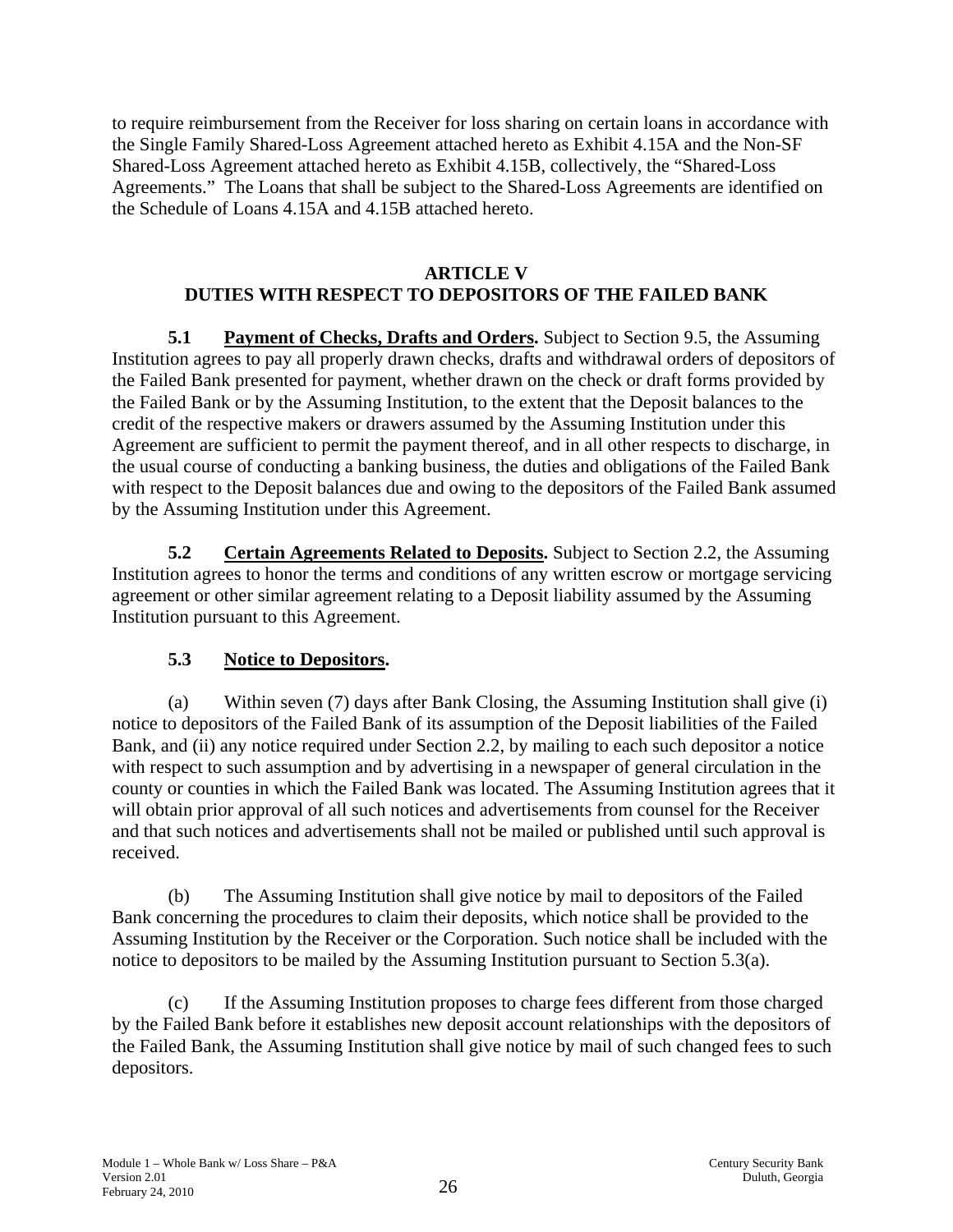#### **ARTICLE VI RECORDS**

## **6.1 Transfer of Records**.

(a) In accordance with Sections 2.1 and 3.1, the Receiver assigns, transfers, conveys and delivers to the Assuming Institution, whether located on Bank Premises occupied or not occupied by the Assuming Institution or at any other location, the following:

(i) all Records pertaining to the Deposit liabilities of the Failed Bank assumed by the Assuming Institution under this Agreement, including, but not limited to, the following:

(A) signature cards, orders, contracts between the Failed Bank and its depositors and Records of similar character;

(B) passbooks of depositors held by the Failed Bank, deposit slips, cancelled checks and withdrawal orders representing charges to accounts of depositors; and

following: (ii) all Records pertaining to the Assets, including, but not limited to, the

companies; (A) records of deposit balances carried with other banks, bankers or trust

(B) Loan and collateral records and Credit Files and other documents;

(C) deeds, mortgages, abstracts, surveys, and other instruments or records of title pertaining to real estate or real estate mortgages;

(D) signature cards, agreements and records pertaining to Safe Deposit Boxes, if any; and

(E) records pertaining to the credit card business, trust business or safekeeping business of the Failed Bank, if any.

(b) The Receiver, at its option, may assign and transfer to the Assuming Institution by a single blanket assignment or otherwise, as soon as practicable after Bank Closing, any other Records not assigned and transferred to the Assuming Institution as provided in this Agreement, whether located on Bank Premises occupied or not occupied by the Assuming Institution or at any other location, including but not limited to loan disbursement checks, general ledger tickets, official bank checks, proof transactions (including proof tapes) and paid out loan files.

**6.2 Delivery of Assigned Records**. The Receiver shall deliver to the Assuming Institution all Records described in (i) Section 6.1(a) as soon as practicable on or after the date of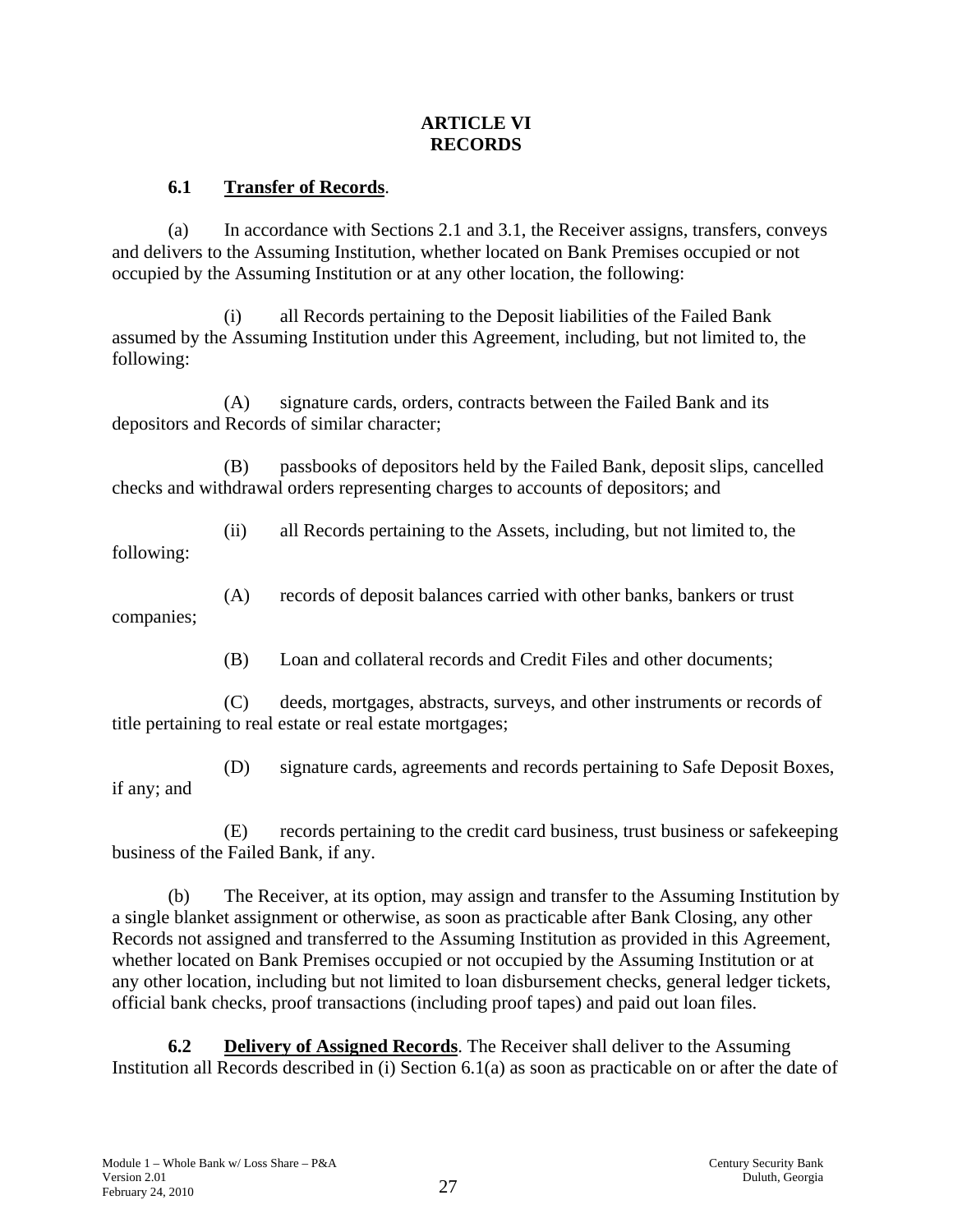this Agreement, and (ii) Section 6.1(b) as soon as practicable after making any assignment described therein.

**6.3** Preservation of Records. The Assuming Institution agrees that it will preserve and maintain for the joint benefit of the Receiver, the Corporation and the Assuming Institution, all Records of which it has custody for such period as either the Receiver or the Corporation in its discretion may require, until directed otherwise, in writing, by the Receiver or Corporation. The Assuming Institution shall have the primary responsibility to respond to subpoenas, discovery requests, and other similar official inquiries and customer requests for lien releases with respect to the Records of which it has custody.

**6.4 Access to Records; Copies**. The Assuming Institution agrees to permit the Receiver and the Corporation access to all Records of which the Assuming Institution has custody, and to use, inspect, make extracts from or request copies of any such Records in the manner and to the extent requested, and to duplicate, in the discretion of the Receiver or the Corporation, any Record in the form of microfilm or microfiche pertaining to Deposit account relationships; provided, that in the event that the Failed Bank maintained one or more duplicate copies of such microfilm or microfiche Records, the Assuming Institution hereby assigns, transfers, and conveys to the Corporation one such duplicate copy of each such Record without cost to the Corporation, and agrees to deliver to the Corporation all Records assigned and transferred to the Corporation under this Article VI as soon as practicable on or after the date of this Agreement. The party requesting a copy of any Record shall bear the cost (based on standard accepted industry charges to the extent applicable, as determined by the Receiver) for providing such duplicate Records. A copy of each Record requested shall be provided as soon as practicable by the party having custody thereof.

### **ARTICLE VII FIRST LOSS TRANCHE**

 The Assuming Institution has submitted to the Receiver an asset discount bid of (\$14,000,000) and a positive Deposit premium bid of 0.0%. The Deposit premium bid will be applied to the total of all Assumed Deposits except for brokered, CDARS, and any market place or similar subscription services Deposits. The First Loss Tranche shall be determined by adding (i) the asset premium (discount) bid, (ii) the Deposit premium bid, and (iii) the Equity Adjustment. If the First Loss Tranche is a positive number, then this is the Losses on Single Family Shared-Loss Loans and Net Charge-offs on Shared Loss Assets that the Assuming Institution will incur before loss-sharing commences under Exhibits 4.15A and 4.15B. If the First Loss Tranche is a negative number, the Corporation shall pay such amount by wire transfer to the Assuming Institution by the end of the first business day following Bank Closing, together with interest determined in accordance with Section 8.4, and loss sharing shall commence immediately.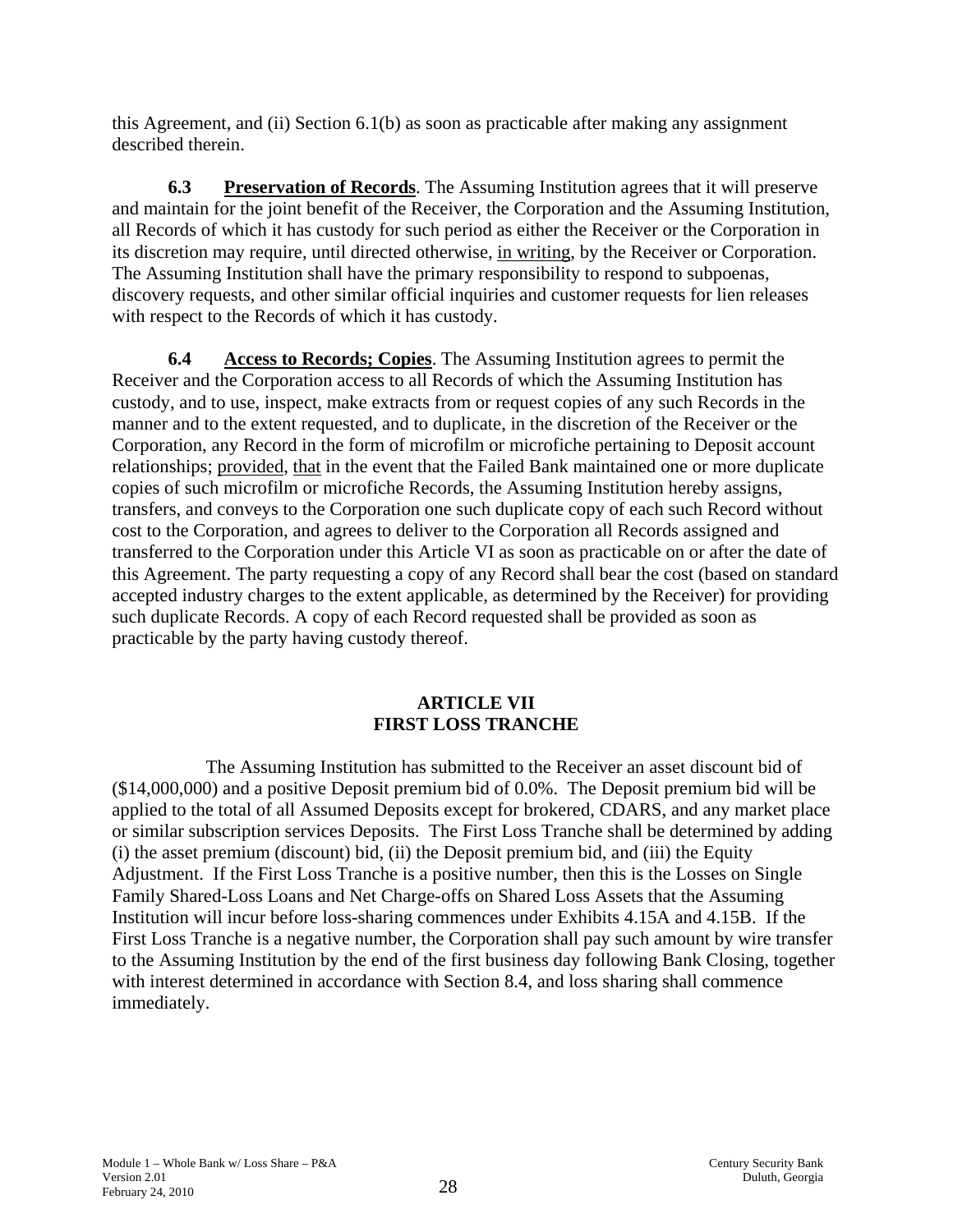#### **ARTICLE VIII ADJUSTMENTS**

**8.1** Pro Forma Statement. The Receiver, as soon as practicable after Bank Closing, in accordance with the best information then available, shall provide to the Assuming Institution a pro forma statement reflecting any adjustments of such liabilities and assets as may be necessary. Such pro forma statement shall take into account, to the extent possible, (i) liabilities and assets of a nature similar to those contemplated by Section 2.1 or Section 3.1, respectively, which at Bank Closing were carried in the Failed Bank's suspense accounts, (ii) accruals as of Bank Closing for all income related to the assets and business of the Failed Bank acquired by the Assuming Institution hereunder, whether or not such accruals were reflected on the Accounting Records of the Failed Bank in the normal course of its operations, and (iii) adjustments to determine the Book Value of any investment in an Acquired Subsidiary and related accounts on the "bank only" (unconsolidated) balance sheet of the Failed Bank based on the equity method of accounting, whether or not the Failed Bank used the equity method of accounting for investments in subsidiaries, except that the resulting amount cannot be less than the Acquired Subsidiary's recorded equity as of Bank Closing as reflected on the Accounting Records of the Acquired Subsidiary. Any Loan purchased by the Assuming Institution pursuant to Section 3.1 which the Failed Bank charged off during the period beginning the day after the Bid Valuation Date to the date of Bank Closing shall be deemed not to be charged off for the purposes of the pro forma statement, and the purchase price shall be determined pursuant to Section 3.2.

# **8.2 Correction of Errors and Omissions; Other Liabilities**.

(a) In the event any bookkeeping omissions or errors are discovered in preparing any pro forma statement or in completing the transfers and assumptions contemplated hereby, the parties hereto agree to correct such errors and omissions, it being understood that, as far as practicable, all adjustments will be made consistent with the judgments, methods, policies or accounting principles utilized by the Failed Bank in preparing and maintaining Accounting Records, except that adjustments made pursuant to this Section 8.2(a) are not intended to bring the Accounting Records of the Failed Bank into accordance with generally accepted accounting principles.

(b) If the Receiver discovers at any time subsequent to the date of this Agreement that any claim exists against the Failed Bank which is of such a nature that it would have been included in the liabilities assumed under Article II had the existence of such claim or the facts giving rise thereto been known as of Bank Closing, the Receiver may, in its discretion, at any time, require that such claim be assumed by the Assuming Institution in a manner consistent with the intent of this Agreement. The Receiver will make appropriate adjustments to the pro forma statement provided by the Receiver to the Assuming Institution pursuant to Section 8.1 as may be necessary.

**8.3 Payments**. The Receiver agrees to cause to be paid to the Assuming Institution, or the Assuming Institution agrees to pay to the Receiver, as the case may be, on the Settlement Date, a payment in an amount which reflects net adjustments (including any costs, expenses and fees associated with determinations of value as provided in this Agreement) made pursuant to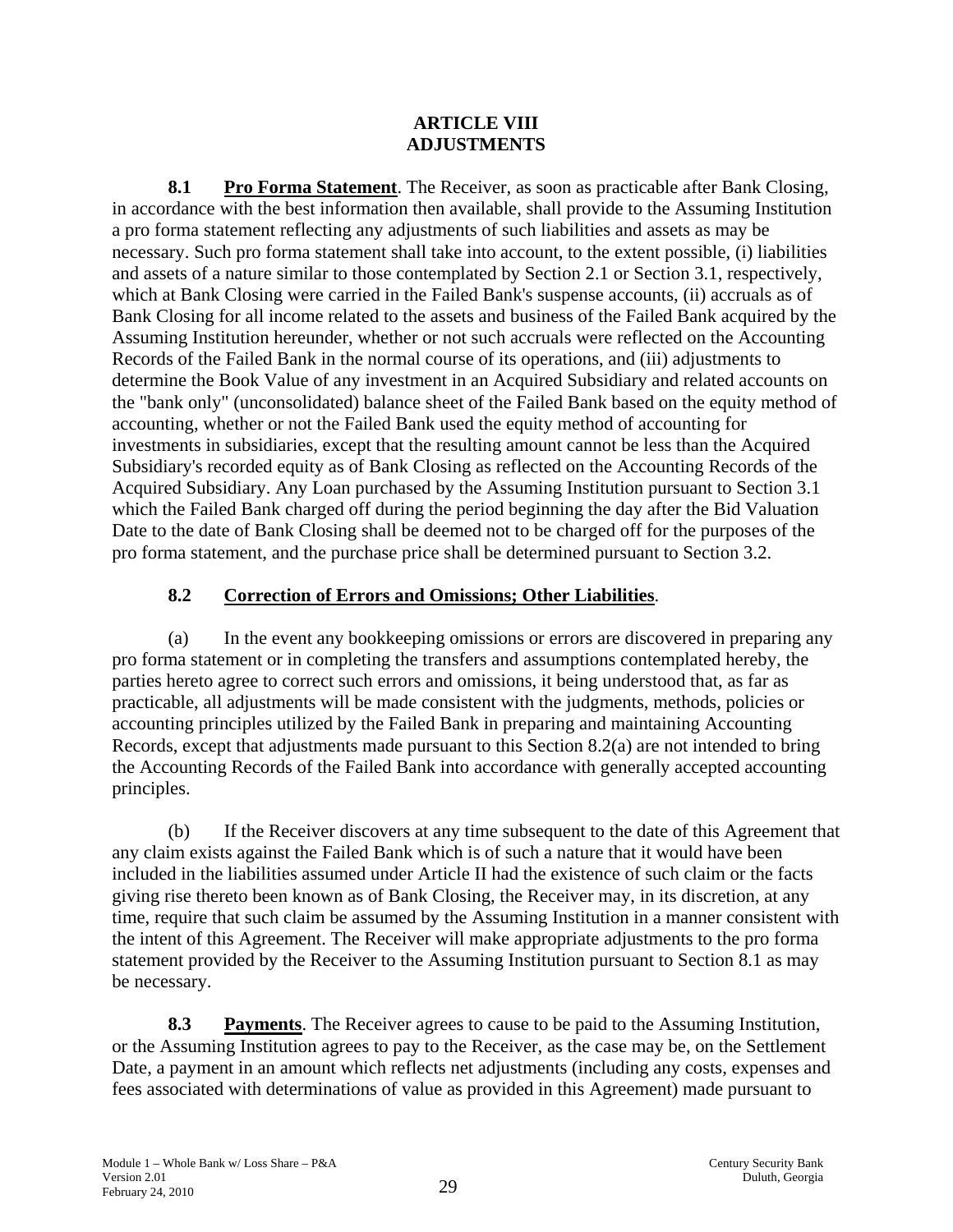Section 8.1 or Section 8.2, plus interest as provided in Section 8.4. The Receiver and the Assuming Institution agree to effect on the Settlement Date any further transfer of assets to or assumption of liabilities or claims by the Assuming Institution as may be necessary in accordance with Section 8.1 or Section 8.2.

**8.4 Interest**. Any amounts paid under Section 8.3 or Section 8.5, shall bear interest for the period from and including the day following Bank Closing to and including the day preceding the payment at the Settlement Interest Rate.

**8.5 Subsequent Adjustments.** In the event that the Assuming Institution or the Receiver discovers any errors or omissions as contemplated by Section 8.2 or any error with respect to the payment made under Section 8.3 after the Settlement Date, the Assuming Institution and the Receiver agree to promptly correct any such errors or omissions, make any payments and effect any transfers or assumptions as may be necessary to reflect any such correction plus interest as provided in Section 8.4.

## **ARTICLE IX CONTINUING COOPERATION**

**9.1** General Matters. The parties hereto agree that they will, in good faith and with their best efforts, cooperate with each other to carry out the transactions contemplated by this Agreement and to effect the purposes hereof.

**9.2 Additional Title Documents**. The Receiver, the Corporation and the Assuming Institution each agree, at any time, and from time to time, upon the request of any party hereto, to execute and deliver such additional instruments and documents of conveyance as shall be reasonably necessary to vest in the appropriate party its full legal or equitable title in and to the property transferred pursuant to this Agreement or to be transferred in accordance herewith. The Assuming Institution shall prepare such instruments and documents of conveyance (in form and substance satisfactory to the Receiver) as shall be necessary to vest title to the Assets in the Assuming Institution. The Assuming Institution shall be responsible for recording such instruments and documents of conveyance at its own expense.

# **9.3 Claims and Suits**.

(a) The Receiver shall have the right, in its discretion, to (i) defend or settle any claim or suit against the Assuming Institution with respect to which the Receiver has indemnified the Assuming Institution in the same manner and to the same extent as provided in Article XII, and (ii) defend or settle any claim or suit against the Assuming Institution with respect to any Liability Assumed, which claim or suit may result in a loss to the Receiver arising out of or related to this Agreement, or which existed against the Failed Bank on or before Bank Closing. The exercise by the Receiver of any rights under this Section 9.3(a) shall not release the Assuming Institution with respect to any of its obligations under this Agreement.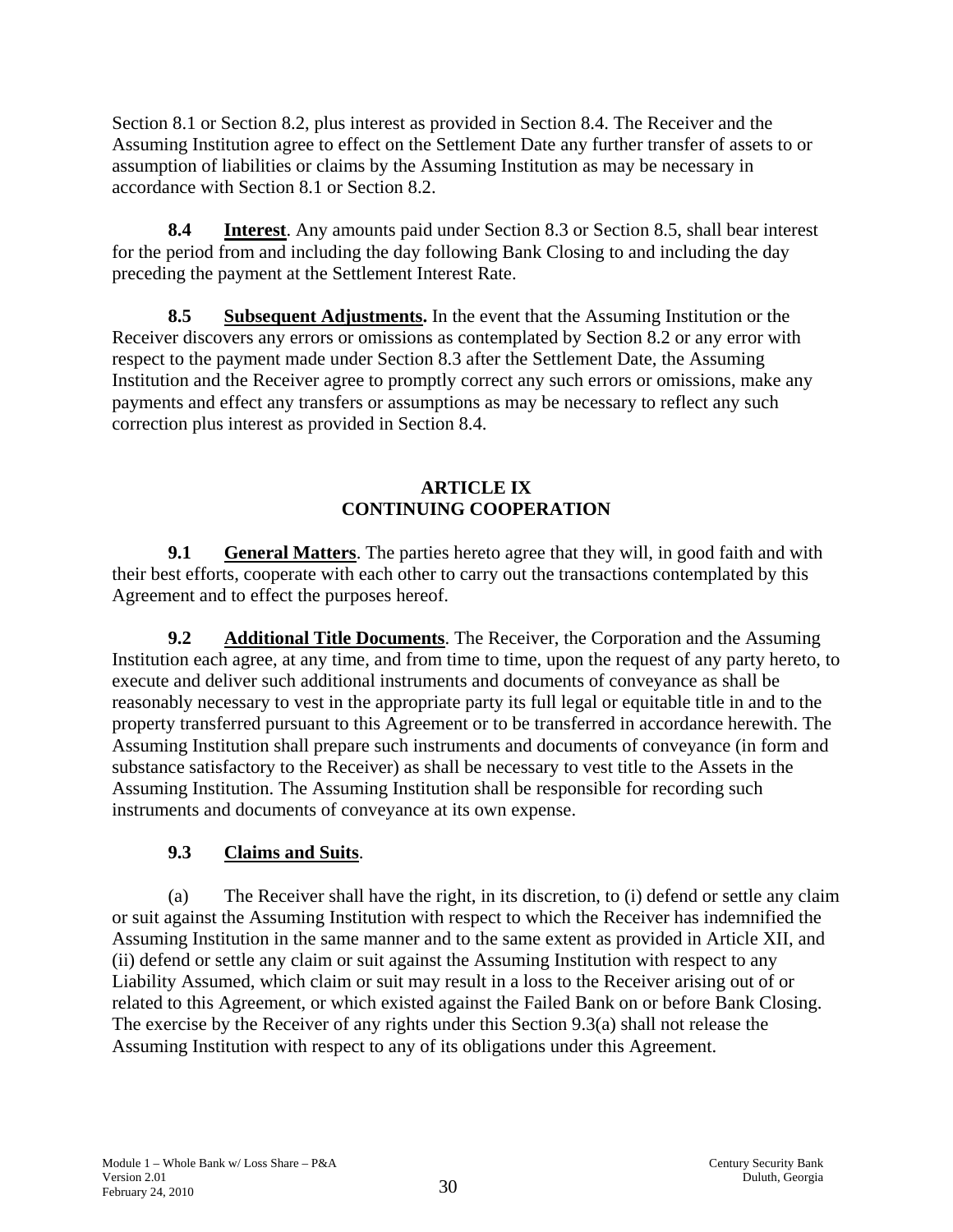(b) In the event any action at law or in equity shall be instituted by any Person against the Receiver and the Corporation as codefendants with respect to any asset of the Failed Bank retained or acquired pursuant to this Agreement by the Receiver, the Receiver agrees, at the request of the Corporation, to join with the Corporation in a petition to remove the action to the United States District Court for the proper district. The Receiver agrees to institute, with or without joinder of the Corporation as coplaintiff, any action with respect to any such retained or acquired asset or any matter connected therewith whenever notice requiring such action shall be given by the Corporation to the Receiver.

**9.4 Payment of Deposits**. In the event any depositor does not accept the obligation of the Assuming Institution to pay any Deposit liability of the Failed Bank assumed by the Assuming Institution pursuant to this Agreement and asserts a claim against the Receiver for all or any portion of any such Deposit liability, the Assuming Institution agrees on demand to provide to the Receiver funds sufficient to pay such claim in an amount not in excess of the Deposit liability reflected on the books of the Assuming Institution at the time such claim is made. Upon payment by the Assuming Institution to the Receiver of such amount, the Assuming Institution shall be discharged from any further obligation under this Agreement to pay to any such depositor the amount of such Deposit liability paid to the Receiver.

**9.5 Withheld Payments**. At any time, the Receiver or the Corporation may, in its discretion, determine that all or any portion of any deposit balance assumed by the Assuming Institution pursuant to this Agreement does not constitute a "Deposit" (or otherwise, in its discretion, determine that it is the best interest of the Receiver or Corporation to withhold all or any portion of any deposit), and may direct the Assuming Institution to withhold payment of all or any portion of any such deposit balance. Upon such direction, the Assuming Institution agrees to hold such deposit and not to make any payment of such deposit balance to or on behalf of the depositor, or to itself, whether by way of transfer, set-off, or otherwise. The Assuming Institution agrees to maintain the "withheld payment" status of any such deposit balance until directed in writing by the Receiver or the Corporation as to its disposition. At the direction of the Receiver or the Corporation, the Assuming Institution shall return all or any portion of such deposit balance to the Receiver or the Corporation, as appropriate, and thereupon the Assuming Institution shall be discharged from any further liability to such depositor with respect to such returned deposit balance. If such deposit balance has been paid to the depositor prior to a demand for return by the Corporation or the Receiver, and payment of such deposit balance had not been previously withheld pursuant to this Section, the Assuming Institution shall not be obligated to return such deposit balance to the Receiver or the Corporation. The Assuming Institution shall be obligated to reimburse the Corporation or the Receiver, as the case may be, for the amount of any deposit balance or portion thereof paid by the Assuming Institution in contravention of any previous direction to withhold payment of such deposit balance or return such deposit balance the payment of which was withheld pursuant to this Section.

## **9.6 Proceedings with Respect to Certain Assets and Liabilities**.

(a) In connection with any investigation, proceeding or other matter with respect to any asset or liability of the Failed Bank retained by the Receiver, or any asset of the Failed Bank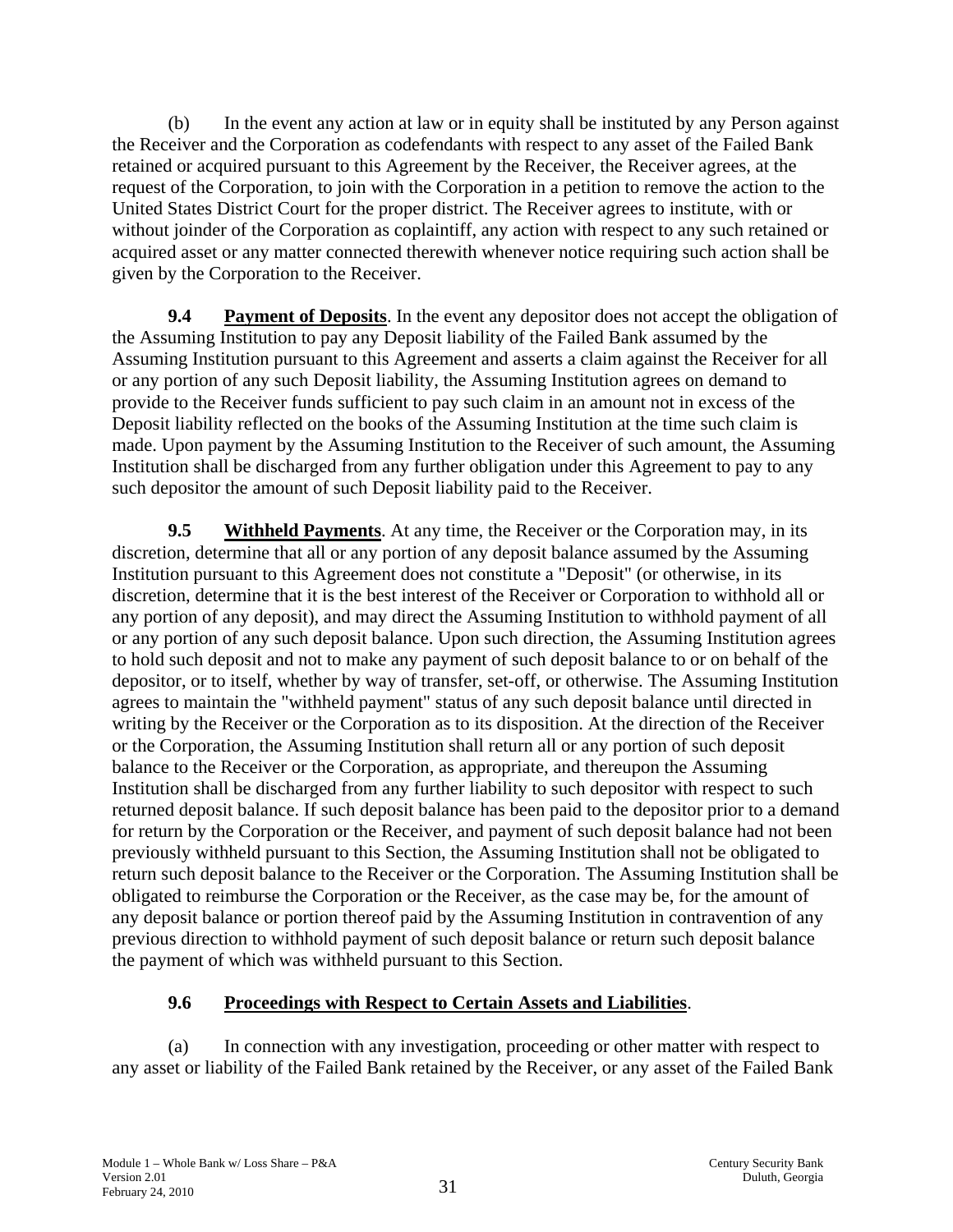acquired by the Receiver pursuant to this Agreement, the Assuming Institution shall cooperate to the extent reasonably required by the Receiver.

(b) In addition to its obligations under Section 6.4, the Assuming Institution shall provide representatives of the Receiver access at reasonable times and locations without other limitation or qualification to (i) its directors, officers, employees and agents and those of the Subsidiaries acquired by the Assuming Institution, and (ii) its books and records, the books and records of such Subsidiaries and all Credit Files, and copies thereof. Copies of books, records and Credit Files shall be provided by the Assuming Institution as requested by the Receiver and the costs of duplication thereof shall be borne by the Receiver.

(c) Not later than ten (10) days after the Put Notice pursuant to Section 3.4 or the date of the notice of transfer of any Loan by the Assuming Institution to the Receiver pursuant to Section 3.6, the Assuming Institution shall deliver to the Receiver such documents with respect to such Loan as the Receiver may request, including without limitation the following: (i) all related Credit Documents (other than certificates, notices and other ancillary documents), (ii) a certificate setting forth the principal amount on the date of the transfer and the amount of interest, fees and other charges then accrued and unpaid thereon, and any restrictions on transfer to which any such Loan is subject, and (iii) all Credit Files, and all documents, microfiche, microfilm and computer records (including but not limited to magnetic tape, disc storage, card forms and printed copy) maintained by, owned by, or in the possession of the Assuming Institution or any Affiliate of the Assuming Institution relating to the transferred Loan.

**9.7** Information. The Assuming Institution promptly shall provide to the Corporation such other information, including financial statements and computations, relating to the performance of the provisions of this Agreement as the Corporation or the Receiver may request from time to time, and, at the request of the Receiver, make available employees of the Failed Bank employed or retained by the Assuming Institution to assist in preparation of the pro forma statement pursuant to Section 8.1.

#### **ARTICLE X CONDITION PRECEDENT**

The obligations of the parties to this Agreement are subject to the Receiver and the Corporation having received at or before Bank Closing evidence reasonably satisfactory to each of any necessary approval, waiver, or other action by any governmental authority, the board of directors of the Assuming Institution, or other third party, with respect to this Agreement and the transactions contemplated hereby, the closing of the Failed Bank and the appointment of the Receiver, the chartering of the Assuming Institution, and any agreements, documents, matters or proceedings contemplated hereby or thereby.

### **ARTICLE XI REPRESENTATIONS AND WARRANTIES OF THE ASSUMING INSTITUTION**

The Assuming Institution represents and warrants to the Corporation and the Receiver as follows: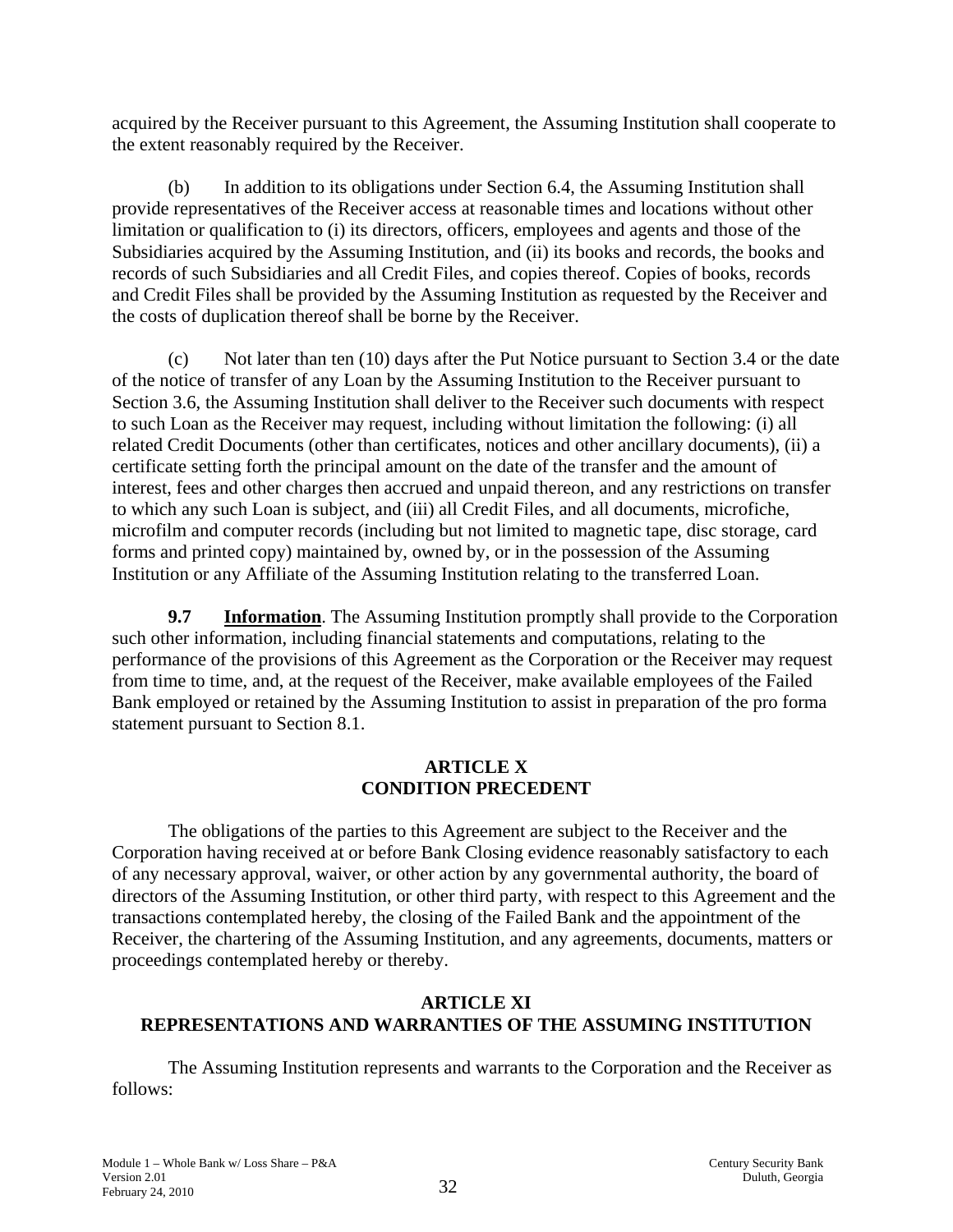(a) **Corporate Existence and Authority**. The Assuming Institution (i) is duly organized, validly existing and in good standing under the laws of its Chartering Authority and has full power and authority to own and operate its properties and to conduct its business as now conducted by it, and (ii) has full power and authority to execute and deliver this Agreement and to perform its obligations hereunder. The Assuming Institution has taken all necessary corporate action to authorize the execution, delivery and performance of this Agreement and the performance of the transactions contemplated hereby.

(b) **Third Party Consents**. No governmental authority or other third party consents (including but not limited to approvals, licenses, registrations or declarations) are required in connection with the execution, delivery or performance by the Assuming Institution of this Agreement, other than such consents as have been duly obtained and are in full force and effect.

(c) **Execution and Enforceability**. This Agreement has been duly executed and delivered by the Assuming Institution and when this Agreement has been duly authorized, executed and delivered by the Corporation and the Receiver, this Agreement will constitute the legal, valid and binding obligation of the Assuming Institution, enforceable in accordance with its terms.

# (d) **Compliance with Law**.

(i) Neither the Assuming Institution nor any of its Subsidiaries is in violation of any statute, regulation, order, decision, judgment or decree of, or any restriction imposed by, the United States of America, any State, municipality or other political subdivision or any agency of any of the foregoing, or any court or other tribunal having jurisdiction over the Assuming Institution or any of its Subsidiaries or any assets of any such Person, or any foreign government or agency thereof having such jurisdiction, with respect to the conduct of the business of the Assuming Institution or of any of its Subsidiaries, or the ownership of the properties of the Assuming Institution or any of its Subsidiaries, which, either individually or in the aggregate with all other such violations, would materially and adversely affect the business, operations or condition (financial or otherwise) of the Assuming Institution or the ability of the Assuming Institution to perform, satisfy or observe any obligation or condition under this Agreement.

(ii) Neither the execution and delivery nor the performance by the Assuming Institution of this Agreement will result in any violation by the Assuming Institution of, or be in conflict with, any provision of any applicable law or regulation, or any order, writ or decree of any court or governmental authority.

e) **Representations Remain True**. The Assuming Institution represents and warrants that it has executed and delivered to the Corporation a Purchaser Eligibility Certification and Confidentiality Agreement and that all information provided and representations made by or on behalf of the Assuming Institution in connection with this Agreement and the transactions contemplated hereby, including, but not limited to, the Purchaser Eligibility Certification and Confidentiality Agreement (which are affirmed and ratified hereby)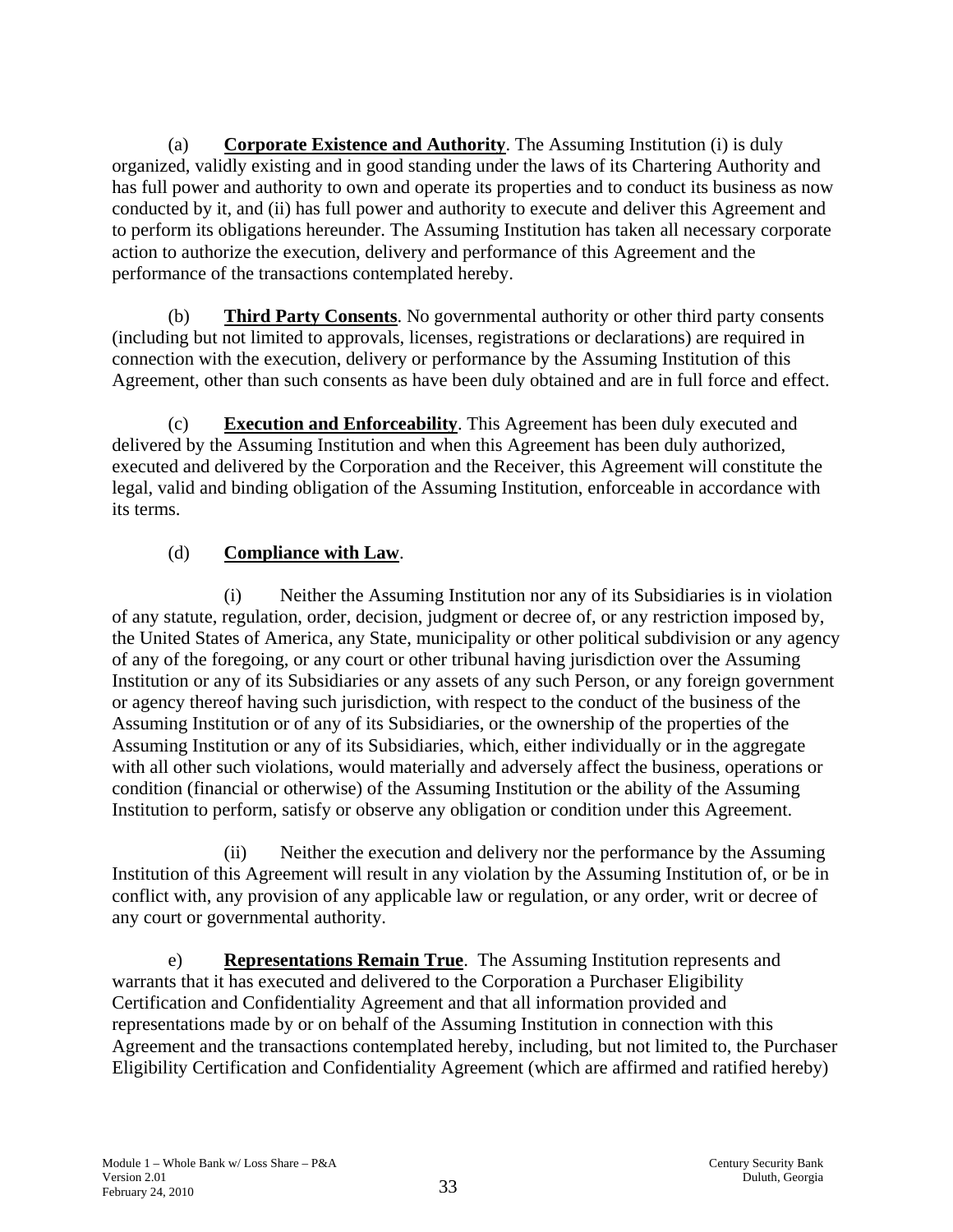are and remain true and correct in all material respects and do not fail to state any fact required to make the information contained therein not misleading.

# **ARTICLE XII INDEMNIFICATION**

**12.1 Indemnification of Indemnitees**. From and after Bank Closing and subject to the limitations set forth in this Section and Section 12.6 and compliance by the Indemnitees with Section 12.2, the Receiver agrees to indemnify and hold harmless the Indemnitees against any and all costs, losses, liabilities, expenses (including attorneys' fees) incurred prior to the assumption of defense by the Receiver pursuant to paragraph (d) of Section 12.2, judgments, fines and amounts paid in settlement actually and reasonably incurred in connection with claims against any Indemnitee based on liabilities of the Failed Bank that are not assumed by the Assuming Institution pursuant to this Agreement or subsequent to the execution hereof by the Assuming Institution or any Subsidiary or Affiliate of the Assuming Institution for which indemnification is provided hereunder in (a) of this Section 12.1, subject to certain exclusions as provided in (b) of this Section 12.1:

# (a)

(1) claims based on the rights of any shareholder or former shareholder as such of (x) the Failed Bank, or (y) any Subsidiary or Affiliate of the Failed Bank;

(2) claims based on the rights of any creditor as such of the Failed Bank, or any creditor as such of any director, officer, employee or agent of the Failed Bank, with respect to any indebtedness or other obligation of the Failed Bank arising prior to Bank Closing;

(3) claims based on the rights of any present or former director, officer, employee or agent as such of the Failed Bank or of any Subsidiary or Affiliate of the Failed Bank;

(4) claims based on any action or inaction prior to Bank Closing of the Failed Bank, its directors, officers, employees or agents as such, or any Subsidiary or Affiliate of the Failed Bank, or the directors, officers, employees or agents as such of such Subsidiary or Affiliate;

(5) claims based on any malfeasance, misfeasance or nonfeasance of the Failed Bank, its directors, officers, employees or agents with respect to the trust business of the Failed Bank, if any;

(6) claims based on any failure or alleged failure (not in violation of law) by the Assuming Institution to continue to perform any service or activity previously performed by the Failed Bank which the Assuming Institution is not required to perform pursuant to this Agreement or which arise under any contract to which the Failed Bank was a party which the Assuming Institution elected not to assume in accordance with this Agreement and which neither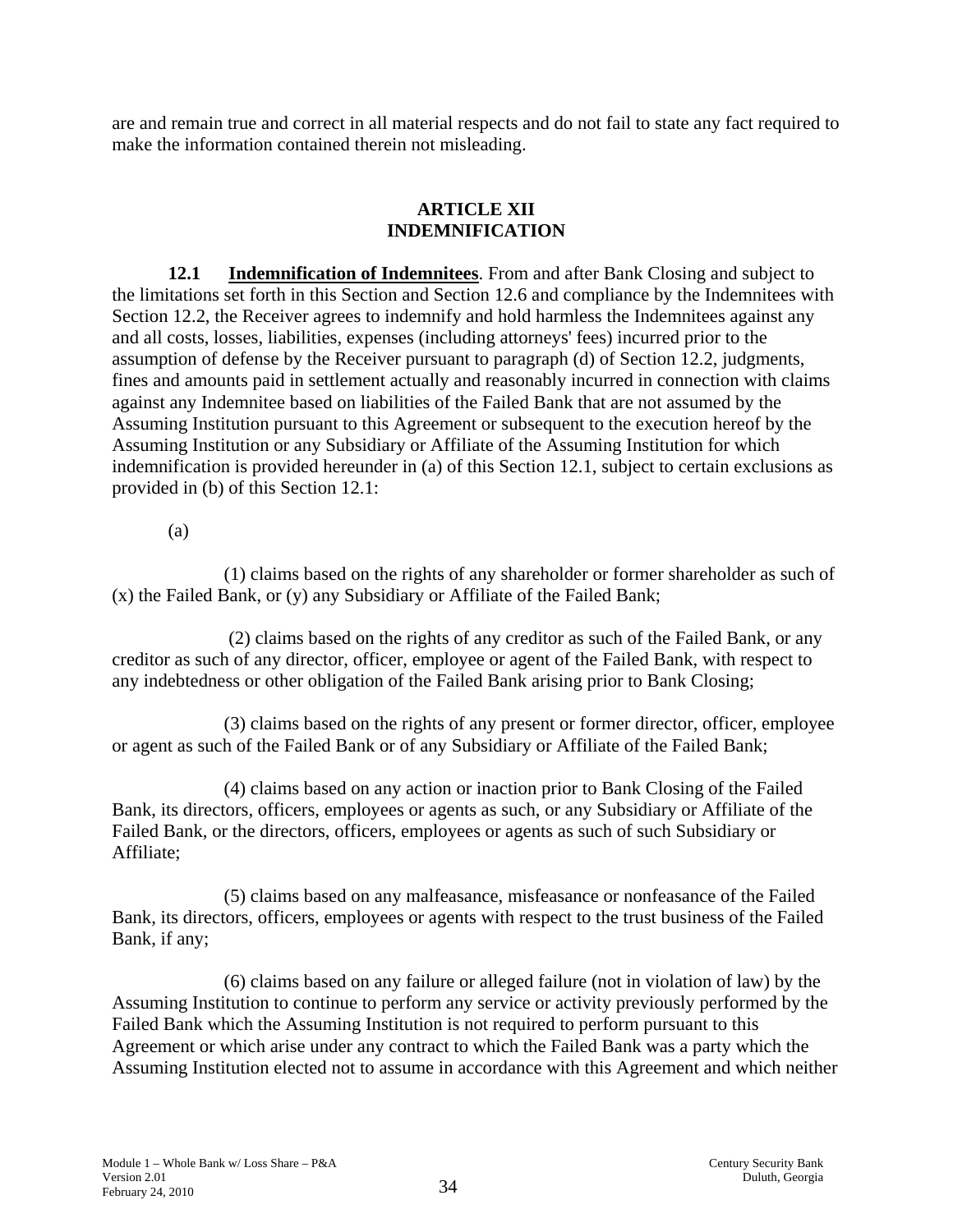the Assuming Institution nor any Subsidiary or Affiliate of the Assuming Institution has assumed subsequent to the execution hereof;

(7) claims arising from any action or inaction of any Indemnitee, including for purposes of this Section 12.1(a)(7) the former officers or employees of the Failed Bank or of any Subsidiary or Affiliate of the Failed Bank that is taken upon the specific written direction of the Corporation or the Receiver, other than any action or inaction taken in a manner constituting bad faith, gross negligence or willful misconduct; and

(8) claims based on the rights of any depositor of the Failed Bank whose deposit has been accorded "withheld payment" status and/or returned to the Receiver or Corporation in accordance with Section 9.5 and/or has become an "unclaimed deposit" or has been returned to the Corporation or the Receiver in accordance with Section 2.3;

(b) provided, that, with respect to this Agreement, except for paragraphs (7) and (8) of Section 12.1(a), no indemnification will be provided under this Agreement for any:

(1) judgment or fine against, or any amount paid in settlement (without the written approval of the Receiver) by, any Indemnitee in connection with any action that seeks damages against any Indemnitee (a "counterclaim") arising with respect to any Asset and based on any action or inaction of either the Failed Bank, its directors, officers, employees or agents as such prior to Bank Closing, unless any such judgment, fine or amount paid in settlement exceeds the greater of (i) the Repurchase Price of such Asset, or (ii) the monetary recovery sought on such Asset by the Assuming Institution in the cause of action from which the counterclaim arises; and in such event the Receiver will provide indemnification only in the amount of such excess; and no indemnification will be provided for any costs or expenses other than any costs or expenses (including attorneys' fees) which, in the determination of the Receiver, have been actually and reasonably incurred by such Indemnitee in connection with the defense of any such counterclaim; and it is expressly agreed that the Receiver reserves the right to intervene, in its discretion, on its behalf and/or on behalf of the Receiver, in the defense of any such counterclaim;

(2) claims with respect to any liability or obligation of the Failed Bank that is expressly assumed by the Assuming Institution pursuant to this Agreement or subsequent to the execution hereof by the Assuming Institution or any Subsidiary or Affiliate of the Assuming Institution;

(3) claims with respect to any liability of the Failed Bank to any present or former employee as such of the Failed Bank or of any Subsidiary or Affiliate of the Failed Bank, which liability is expressly assumed by the Assuming Institution pursuant to this Agreement or subsequent to the execution hereof by the Assuming Institution or any Subsidiary or Affiliate of the Assuming Institution;

(4) claims based on the failure of any Indemnitee to seek recovery of damages from the Receiver for any claims based upon any action or inaction of the Failed Bank, its directors, officers, employees or agents as fiduciary, agent or custodian prior to Bank Closing;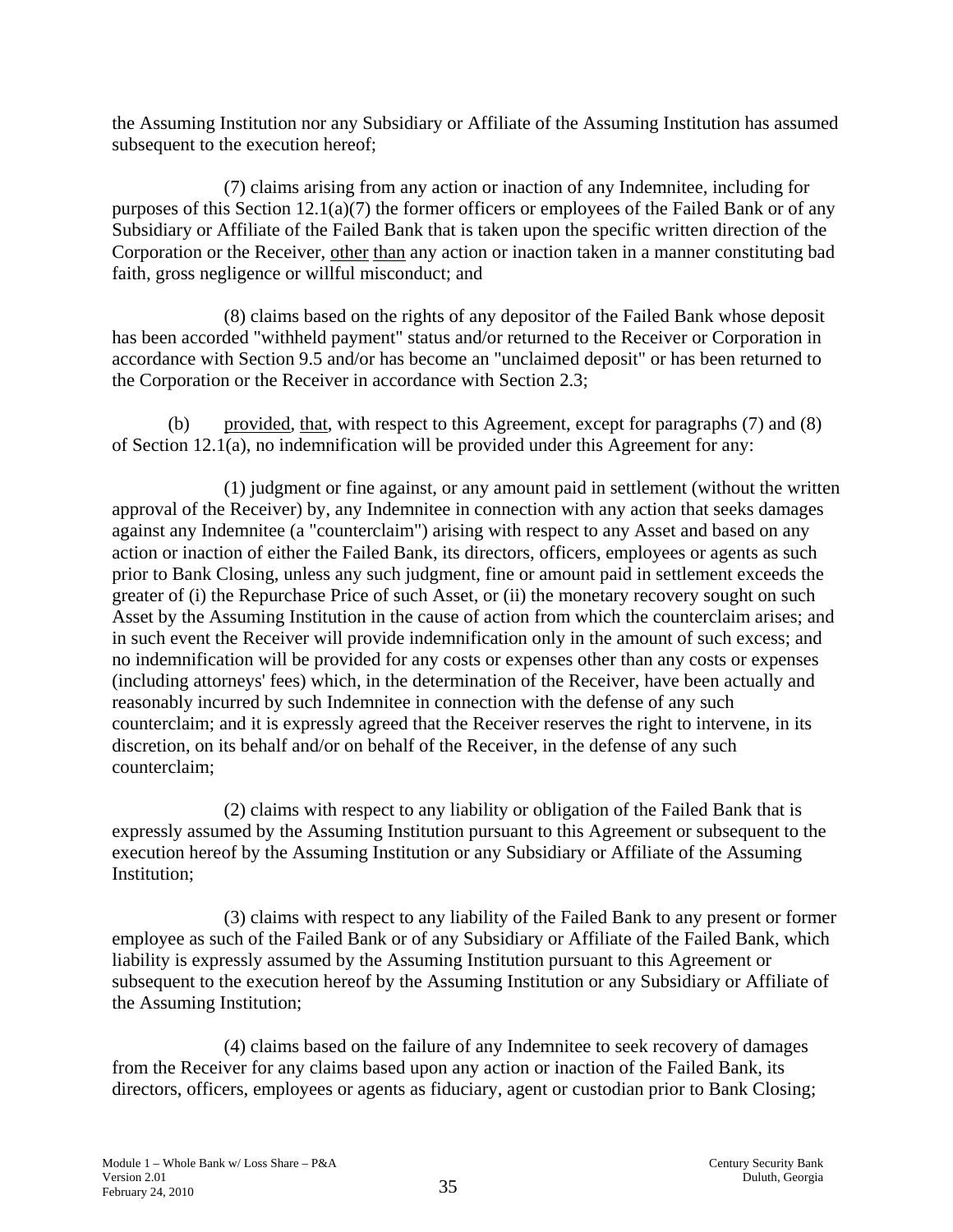(5) claims based on any violation or alleged violation by any Indemnitee of the antitrust, branching, banking or bank holding company or securities laws of the United States of America or any State thereof;

(6) claims based on the rights of any present or former creditor, customer, or supplier as such of the Assuming Institution or any Subsidiary or Affiliate of the Assuming Institution;

(7) claims based on the rights of any present or former shareholder as such of the Assuming Institution or any Subsidiary or Affiliate of the Assuming Institution regardless of whether any such present or former shareholder is also a present or former shareholder of the Failed Bank;

(8) claims, if the Receiver determines that the effect of providing such indemnification would be to (i) expand or alter the provisions of any warranty or disclaimer thereof provided in Section 3.3 or any other provision of this Agreement, or (ii) create any warranty not expressly provided under this Agreement;

(9) claims which could have been enforced against any Indemnitee had the Assuming Institution not entered into this Agreement;

(10) claims based on any liability for taxes or fees assessed with respect to the consummation of the transactions contemplated by this Agreement, including without limitation any subsequent transfer of any Assets or Liabilities Assumed to any Subsidiary or Affiliate of the Assuming Institution;

(11) except as expressly provided in this Article XII, claims based on any action or inaction of any Indemnitee, and nothing in this Agreement shall be construed to provide indemnification for (i) the Failed Bank, (ii) any Subsidiary or Affiliate of the Failed Bank, or (iii) any present or former director, officer, employee or agent of the Failed Bank or its Subsidiaries or Affiliates; provided, that the Receiver, in its discretion, may provide indemnification hereunder for any present or former director, officer, employee or agent of the Failed Bank or its Subsidiaries or Affiliates who is also or becomes a director, officer, employee or agent of the Assuming Institution or its Subsidiaries or Affiliates;

(12) claims or actions which constitute a breach by the Assuming Institution of the representations and warranties contained in Article XI;

(13) claims arising out of or relating to the condition of or generated by an Asset arising from or relating to the presence, storage or release of any hazardous or toxic substance, or any pollutant or contaminant, or condition of such Asset which violate any applicable Federal, State or local law or regulation concerning environmental protection; and

(14) claims based on, related to or arising from any asset, including a loan, acquired or liability assumed by the Assuming Institution, other than pursuant to this Agreement.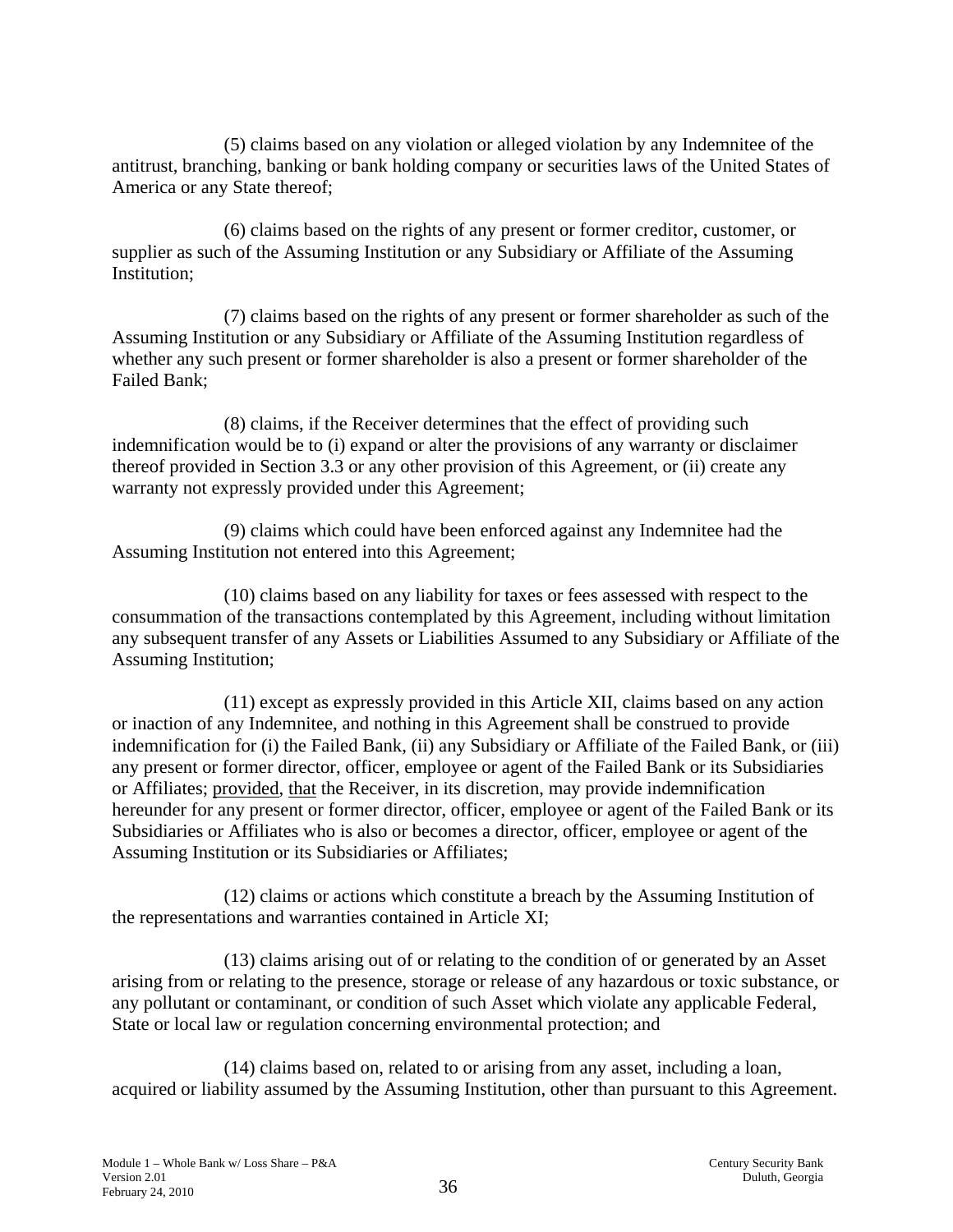**12.2** Conditions Precedent to Indemnification. It shall be a condition precedent to the obligation of the Receiver to indemnify any Person pursuant to this Article XII that such Person shall, with respect to any claim made or threatened against such Person for which such Person is or may be entitled to indemnification hereunder:

(a) give written notice to the Regional Counsel (Litigation Branch) of the Corporation in the manner and at the address provided in Section 13.7 of such claim as soon as practicable after such claim is made or threatened; provided, that notice must be given on or before the date which is six (6) years from the date of this Agreement;

(b) provide to the Receiver such information and cooperation with respect to such claim as the Receiver may reasonably require;

(c) cooperate and take all steps, as the Receiver may reasonably require, to preserve and protect any defense to such claim;

(d) in the event suit is brought with respect to such claim, upon reasonable prior notice, afford to the Receiver the right, which the Receiver may exercise in its sole discretion, to conduct the investigation, control the defense and effect settlement of such claim, including without limitation the right to designate counsel and to control all negotiations, litigation, arbitration, settlements, compromises and appeals of any such claim, all of which shall be at the expense of the Receiver; provided, that the Receiver shall have notified the Person claiming indemnification in writing that such claim is a claim with respect to which the Person claiming indemnification is entitled to indemnification under this Article XII;

(e) not incur any costs or expenses in connection with any response or suit with respect to such claim, unless such costs or expenses were incurred upon the written direction of the Receiver; provided, that the Receiver shall not be obligated to reimburse the amount of any such costs or expenses unless such costs or expenses were incurred upon the written direction of the Receiver;

(f) not release or settle such claim or make any payment or admission with respect thereto, unless the Receiver consents in writing thereto, which consent shall not be unreasonably withheld; provided, that the Receiver shall not be obligated to reimburse the amount of any such settlement or payment unless such settlement or payment was effected upon the written direction of the Receiver; and

(g) take reasonable action as the Receiver may request in writing as necessary to preserve, protect or enforce the rights of the indemnified Person against any Primary Indemnitor.

**12.3 No Additional Warranty**. Nothing in this Article XII shall be construed or deemed to (i) expand or otherwise alter any warranty or disclaimer thereof provided under Section 3.3 or any other provision of this Agreement with respect to, among other matters, the title, value, collectibility, genuineness, enforceability or condition of any (x) Asset, or (y) asset of the Failed Bank purchased by the Assuming Institution subsequent to the execution of this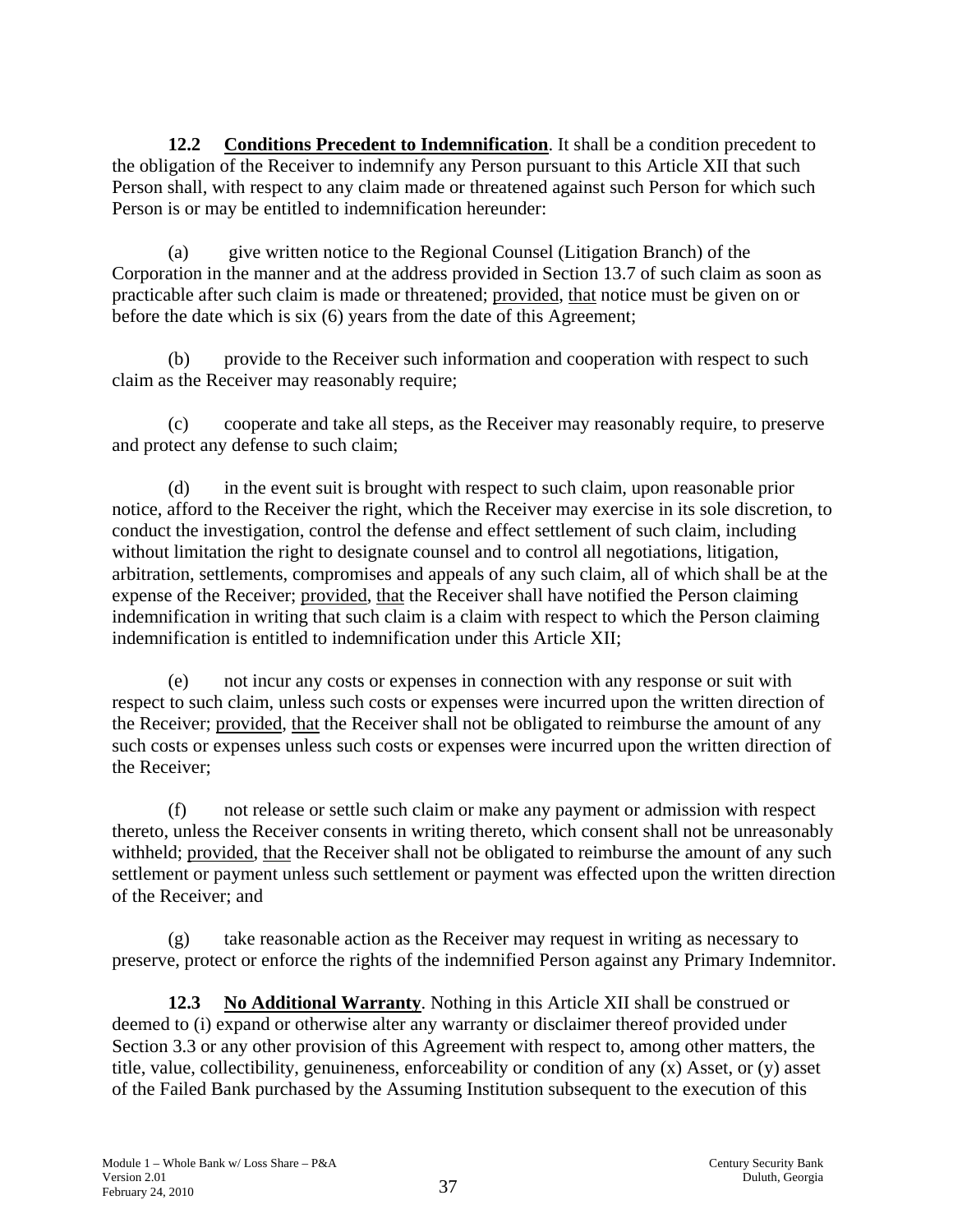Agreement by the Assuming Institution or any Subsidiary or Affiliate of the Assuming Institution, or (ii) create any warranty not expressly provided under this Agreement with respect thereto.

**12.4 Indemnification of Receiver and Corporation**. From and after Bank Closing, the Assuming Institution agrees to indemnify and hold harmless the Corporation and the Receiver and their respective directors, officers, employees and agents from and against any and all costs, losses, liabilities, expenses (including attorneys' fees), judgments, fines and amounts paid in settlement actually and reasonably incurred in connection with any of the following:

(a) claims based on any and all liabilities or obligations of the Failed Bank assumed by the Assuming Institution pursuant to this Agreement or subsequent to the execution hereof by the Assuming Institution or any Subsidiary or Affiliate of the Assuming Institution, whether or not any such liabilities subsequently are sold and/or transferred, other than any claim based upon any action or inaction of any Indemnitee as provided in paragraph (7) or (8) of Section 12.1(a); and

(b) claims based on any act or omission of any Indemnitee (including but not limited to claims of any Person claiming any right or title by or through the Assuming Institution with respect to Assets transferred to the Receiver pursuant to Section 3.4 or 3.6), other than any action or inaction of any Indemnitee as provided in paragraph (7) or (8) of Section 12.1(a).

**12.5 Obligations Supplemental**. The obligations of the Receiver, and the Corporation as guarantor in accordance with Section 12.7, to provide indemnification under this Article XII are to supplement any amount payable by any Primary Indemnitor to the Person indemnified under this Article XII. Consistent with that intent, the Receiver agrees only to make payments pursuant to such indemnification to the extent not payable by a Primary Indemnitor. If the aggregate amount of payments by the Receiver, or the Corporation as guarantor in accordance with Section 12.7, and all Primary Indemnitors with respect to any item of indemnification under this Article XII exceeds the amount payable with respect to such item, such Person being indemnified shall notify the Receiver thereof and, upon the request of the Receiver, shall promptly pay to the Receiver, or the Corporation as appropriate, the amount of the Receiver's (or Corporation's) payments to the extent of such excess.

**12.6 Criminal Claims**. Notwithstanding any provision of this Article XII to the contrary, in the event that any Person being indemnified under this Article XII shall become involved in any criminal action, suit or proceeding, whether judicial, administrative or investigative, the Receiver shall have no obligation hereunder to indemnify such Person for liability with respect to any criminal act or to the extent any costs or expenses are attributable to the defense against the allegation of any criminal act, unless (i) the Person is successful on the merits or otherwise in the defense against any such action, suit or proceeding, or (ii) such action, suit or proceeding is terminated without the imposition of liability on such Person.

**12.7** Limited Guaranty of the Corporation. The Corporation hereby guarantees performance of the Receiver's obligation to indemnify the Assuming Institution as set forth in this Article XII. It is a condition to the Corporation's obligation hereunder that the Assuming Institution shall comply in all respects with the applicable provisions of this Article XII. The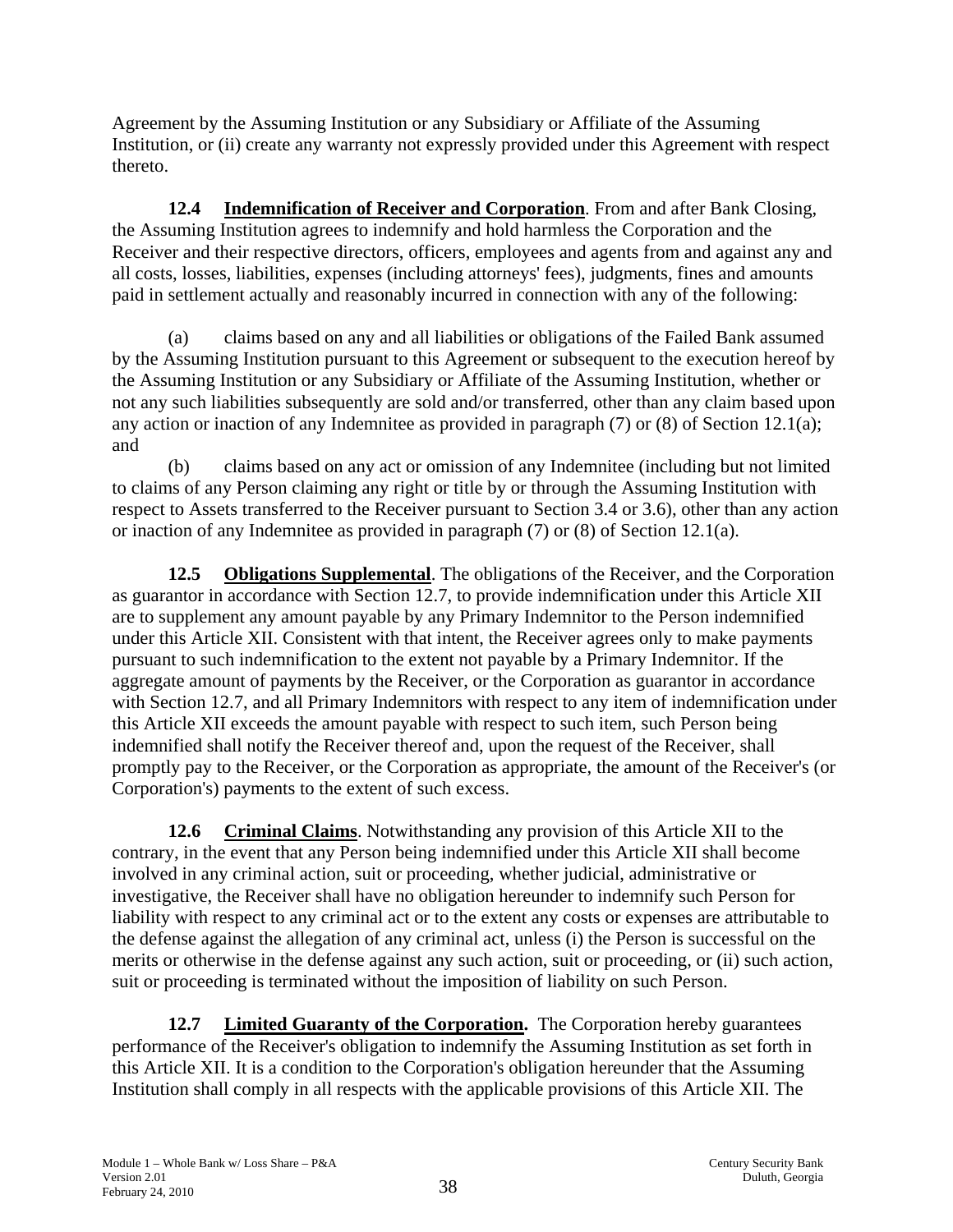Corporation shall be liable hereunder only for such amounts, if any, as the Receiver is obligated to pay under the terms of this Article XII but shall fail to pay. Except as otherwise provided above in this Section 12.7, nothing in this Article XII is intended or shall be construed to create any liability or obligation on the part of the Corporation, the United States of America or any department or agency thereof under or with respect to this Article XII, or any provision hereof, it being the intention of the parties hereto that the obligations undertaken by the Receiver under this Article XII are the sole and exclusive responsibility of the Receiver and no other Person or entity.

**12.8 Subrogation.** Upon payment by the Receiver, or the Corporation as guarantor in accordance with Section 12.7, to any Indemnitee for any claims indemnified by the Receiver under this Article XII, the Receiver, or the Corporation as appropriate, shall become subrogated to all rights of the Indemnitee against any other Person to the extent of such payment.

# **ARTICLE XIII MISCELLANEOUS**

**13.1 Entire Agreement**. This Agreement embodies the entire agreement of the parties hereto in relation to the subject matter herein and supersedes all prior understandings or agreements, oral or written, between the parties.

**13.2 Headings**. The headings and subheadings of the Table of Contents, Articles and Sections contained in this Agreement, except the terms identified for definition in Article I and elsewhere in this Agreement, are inserted for convenience only and shall not affect the meaning or interpretation of this Agreement or any provision hereof.

**13.3 Counterparts**. This Agreement may be executed in any number of counterparts and by the duly authorized representative of a different party hereto on separate counterparts, each of which when so executed shall be deemed to be an original and all of which when taken together shall constitute one and the same Agreement.

**13.4 GOVERNING LAW**. THIS AGREEMENT AND THE RIGHTS AND OBLIGATIONS HEREUNDER SHALL BE GOVERNED BY AND CONSTRUED IN ACCORDANCE WITH THE FEDERAL LAW OF THE UNITED STATES OF AMERICA, AND IN THE ABSENCE OF CONTROLLING FEDERAL LAW, IN ACCORDANCE WITH THE LAWS OF THE STATE IN WHICH THE MAIN OFFICE OF THE FAILED BANK IS LOCATED.

 **13.5 Successors**. All terms and conditions of this Agreement shall be binding on the successors and assigns of the Receiver, the Corporation and the Assuming Institution. Except as otherwise specifically provided in this Agreement, nothing expressed or referred to in this Agreement is intended or shall be construed to give any Person other than the Receiver, the Corporation and the Assuming Institution any legal or equitable right, remedy or claim under or with respect to this Agreement or any provisions contained herein, it being the intention of the parties hereto that this Agreement, the obligations and statements of responsibilities hereunder,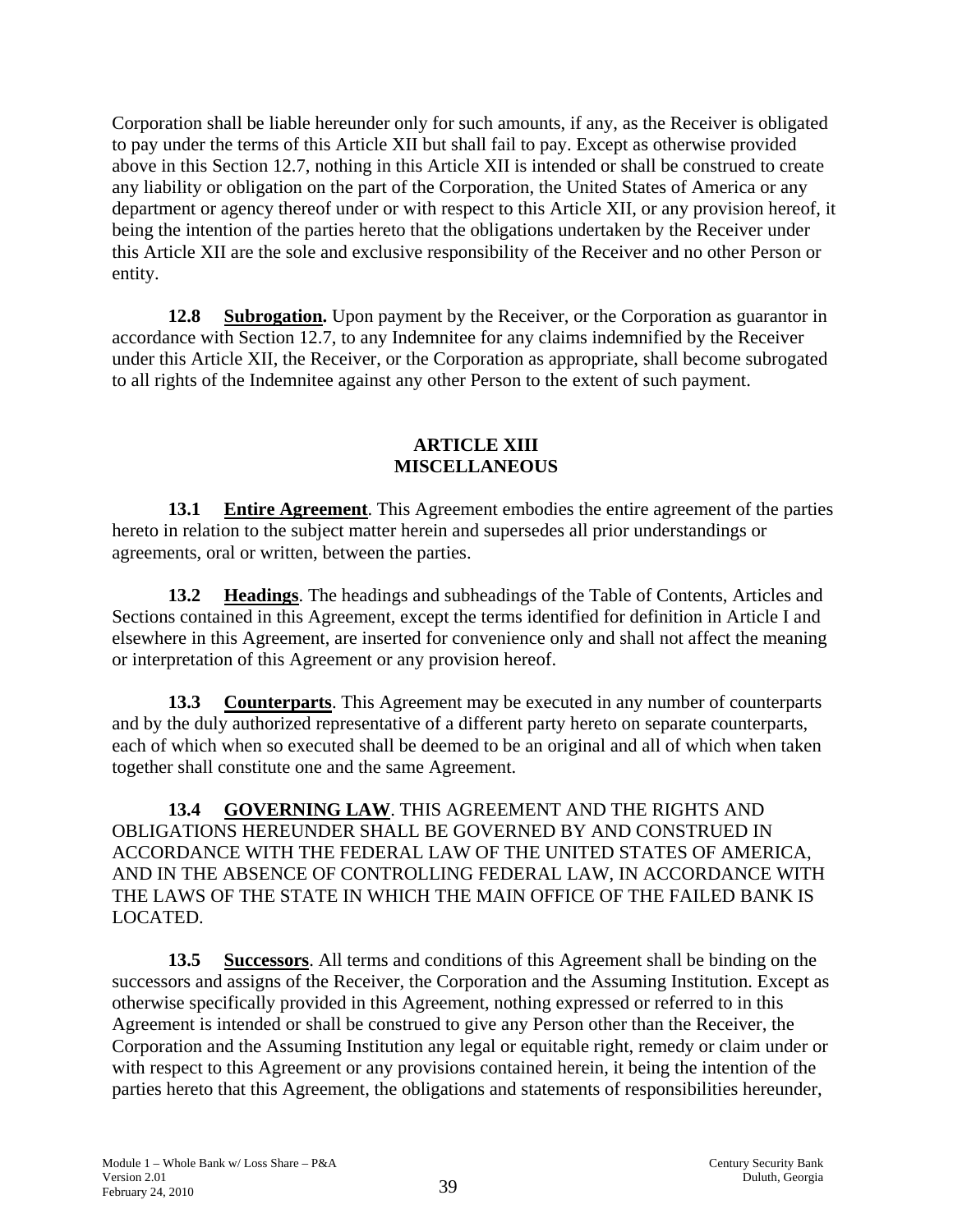and all other conditions and provisions hereof are for the sole and exclusive benefit of the Receiver, the Corporation and the Assuming Institution and for the benefit of no other Person.

**13.6 Modification; Assignment**. No amendment or other modification, rescission, release, or assignment of any part of this Agreement shall be effective except pursuant to a written agreement subscribed by the duly authorized representatives of the parties hereto.

**13.7 Notice**. Any notice, request, demand, consent, approval or other communication to any party hereto shall be effective when received and shall be given in writing, and delivered in person against receipt therefore, or sent by certified mail, postage prepaid, courier service, telex, facsimile transmission or email to such party (with copies as indicated below) at its address set forth below or at such other address as it shall hereafter furnish in writing to the other parties. All such notices and other communications shall be deemed given on the date received by the addressee.

# **Assuming Institution**

Bank of Upson 108 South Church Street Thomaston, Georgia 30290

Attention: James Douglas Head

with a copy to:

Kenneth M. Achenbach, Esq. Bryan Cave Powell Goldstein LLP Associate – Financial Institutions One Atlantic Center  $14^{\text{th}}$  Floor 1201 West Peachtree Street, NW Atlanta, GA 30309-3488 Ken.Achenbach@BryanCave.com

# **Receiver and Corporation**

Federal Deposit Insurance Corporation, Receiver of **Century Security Bank, Duluth, Georgia**  7777 Baymeadows Way West, Suite 482e Jacksonville, Florida 32256 Attention: Settlement Manager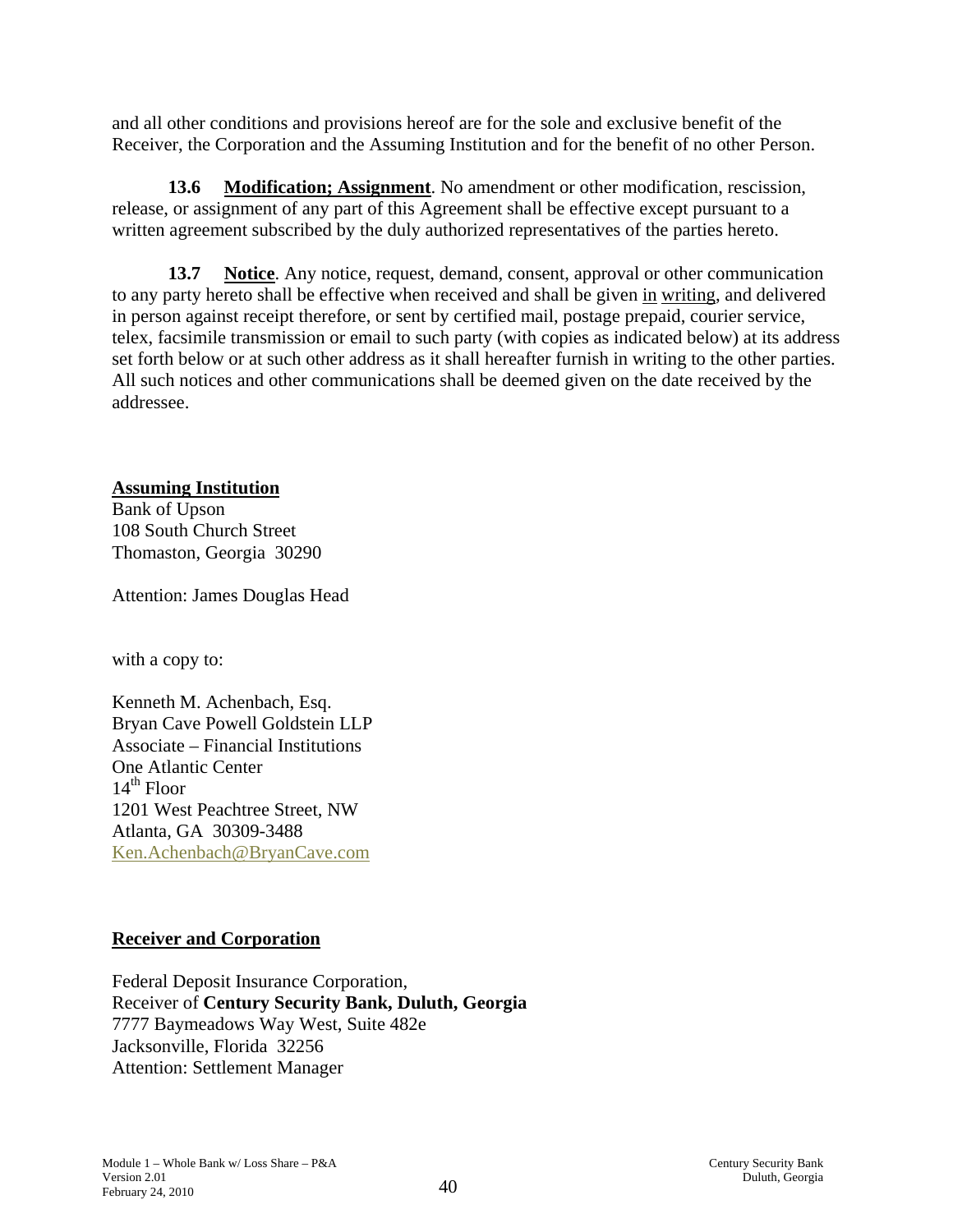### **and with respect to notice under Article XII:**

Federal Deposit Insurance Corporation Receiver of **Century Security Bank, Duluth, Georgia**  7777 Baymeadows Way West Jacksonville, Florida 32256 Attention: Managing Attorney

**13.8 Manner of Payment**. All payments due under this Agreement shall be in lawful money of the United States of America in immediately available funds as each party hereto may specify to the other parties; provided, that in the event the Receiver or the Corporation is obligated to make any payment hereunder in the amount of \$25,000.00 or less, such payment may be made by check.

**13.9 Costs, Fees and Expenses**. Except as otherwise specifically provided herein, each party hereto agrees to pay all costs, fees and expenses which it has incurred in connection with or incidental to the matters contained in this Agreement, including without limitation any fees and disbursements to its accountants and counsel; provided, that the Assuming Institution shall pay all fees, costs and expenses (other than attorneys' fees incurred by the Receiver) incurred in connection with the transfer to it of any Assets or Liabilities Assumed hereunder or in accordance herewith.

**13.10 Waiver**. Each of the Receiver, the Corporation and the Assuming Institution may waive its respective rights, powers or privileges under this Agreement; provided, that such waiver shall be in writing; and further provided, that no failure or delay on the part of the Receiver, the Corporation or the Assuming Institution to exercise any right, power or privilege under this Agreement shall operate as a waiver thereof, nor will any single or partial exercise of any right, power or privilege under this Agreement preclude any other or further exercise thereof or the exercise of any other right, power or privilege by the Receiver, the Corporation, or the Assuming Institution under this Agreement, nor will any such waiver operate or be construed as a future waiver of such right, power or privilege under this Agreement.

**13.11 Severability**. If any provision of this Agreement is declared invalid or unenforceable, then, to the extent possible, all of the remaining provisions of this Agreement shall remain in full force and effect and shall be binding upon the parties hereto.

**13.12 Term of Agreement**. This Agreement shall continue in full force and effect until the tenth (10th) anniversary of Bank Closing; provided, that the provisions of Section 6.3 and 6.4 shall survive the expiration of the term of this Agreement. Provided, however, the receivership of the Failed Bank may be terminated prior to the expiration of the term of this Agreement; in such event, the guaranty of the Corporation, as provided in and in accordance with the provisions of Section 12.7 shall be in effect for the remainder of the term. Expiration of the term of this Agreement shall not affect any claim or liability of any party with respect to any (i) amount which is owing at the time of such expiration, regardless of when such amount becomes payable, and (ii) breach of this Agreement occurring prior to such expiration, regardless of when such breach is discovered.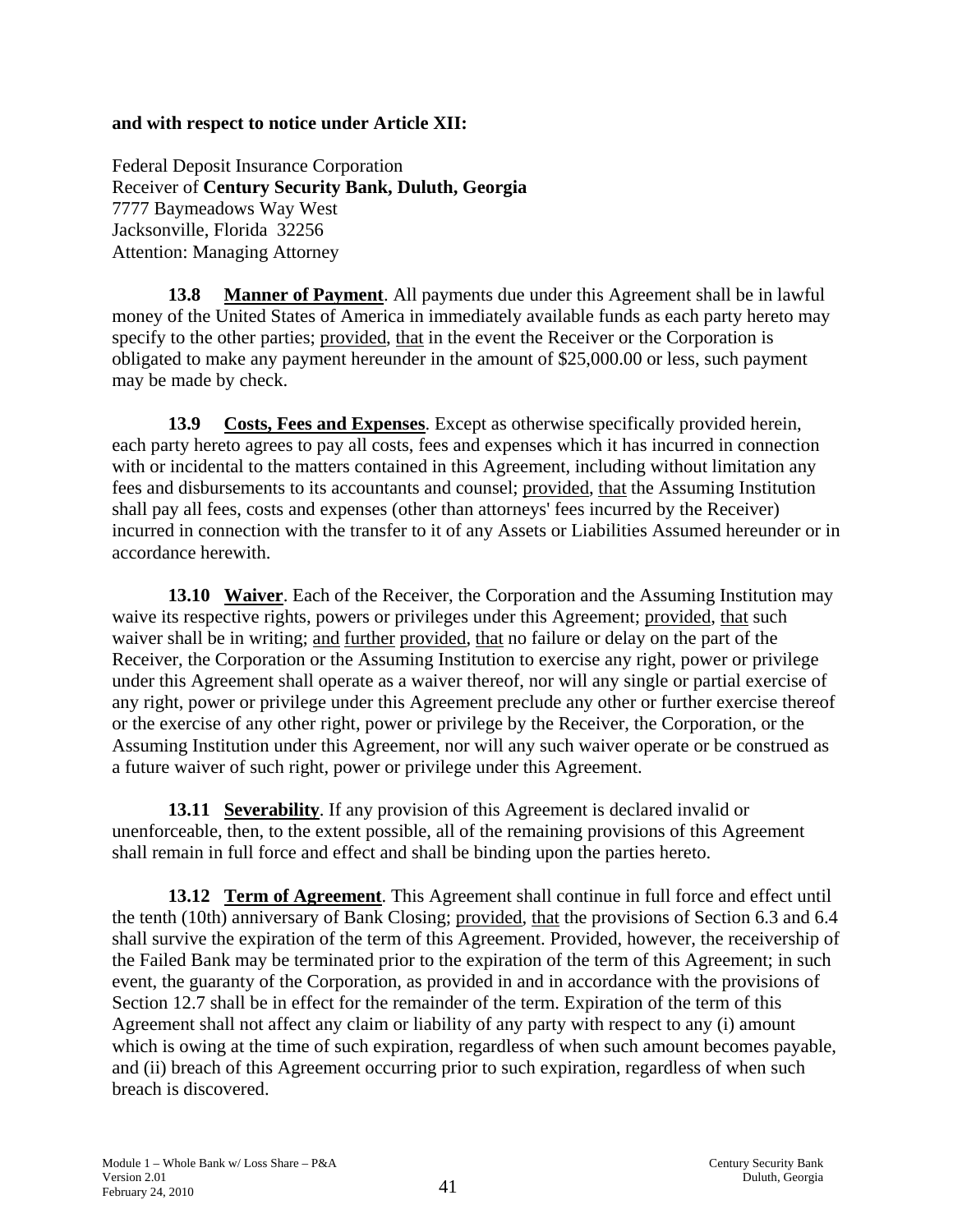**13.13 Survival of Covenants, Etc.** The covenants, representations, and warranties in this Agreement shall survive the execution of this Agreement and the consummation of the transactions contemplated hereunder.

# **[Signature Page Follows]**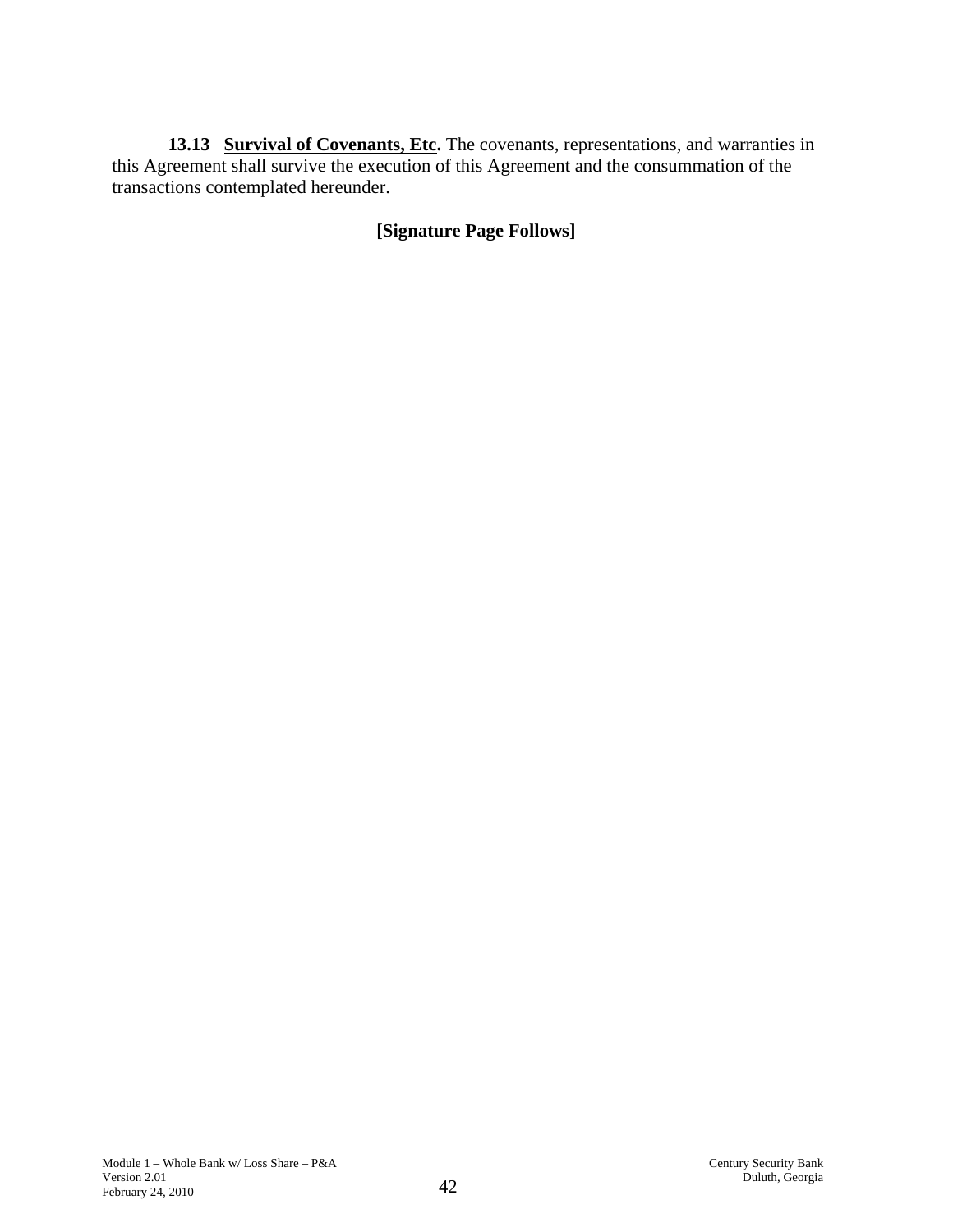IN WITNESS WHEREOF, the parties hereto have caused this Agreement to be executed by their duly authorized representatives as of the date first above written.

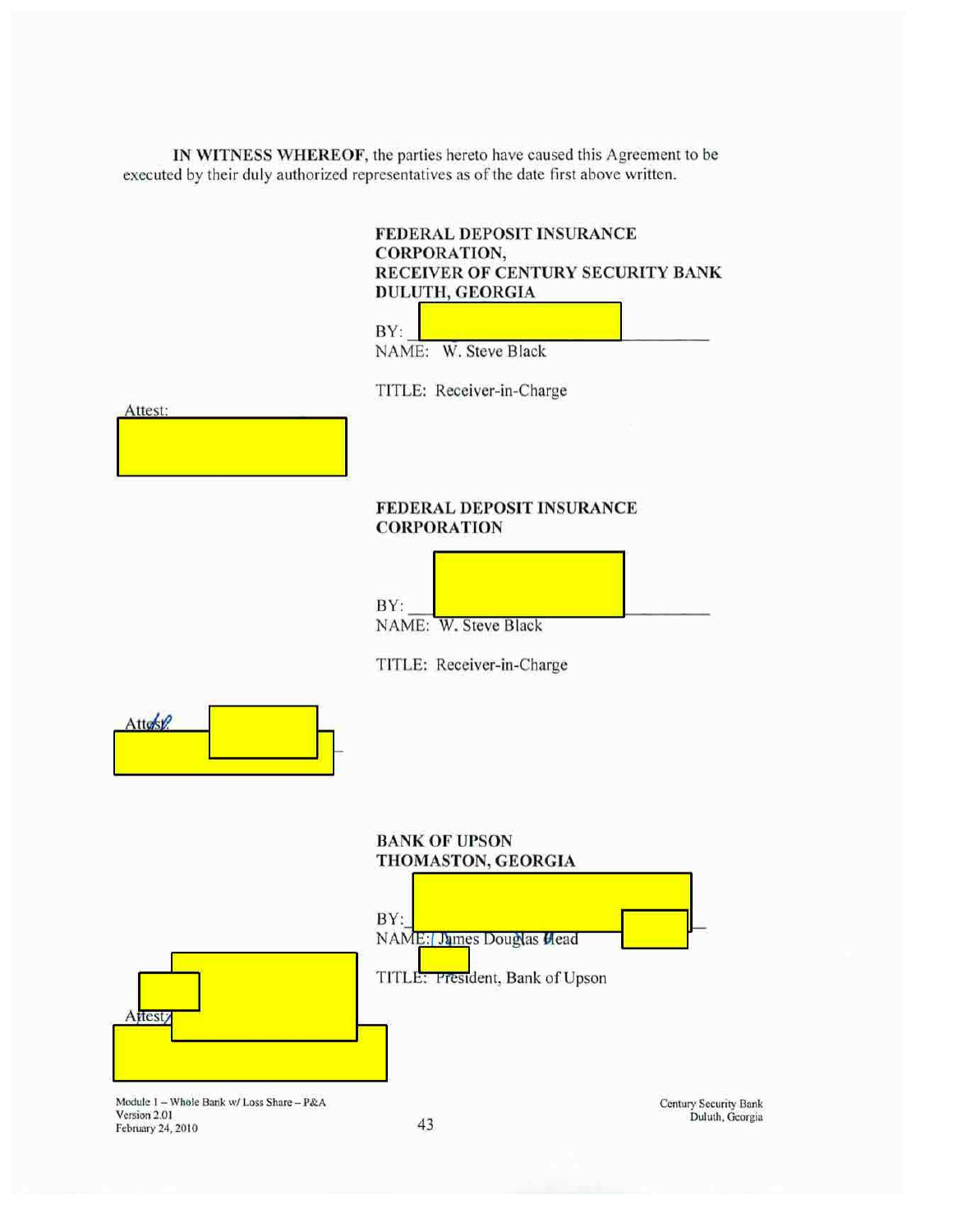**SCHEDULE 2.1 - Certain Liabilities Assumed by the Assuming Institution**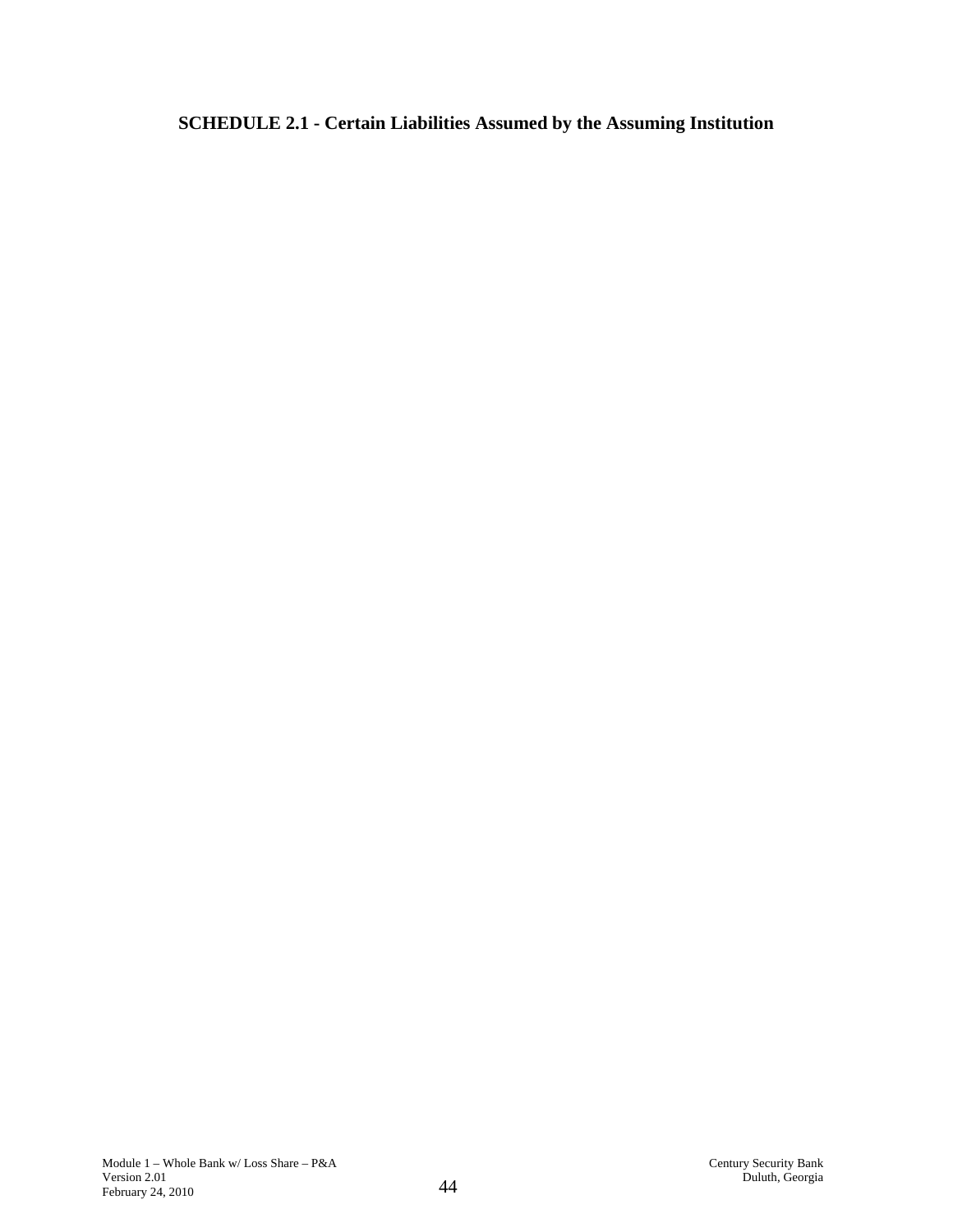# **Schedule 2.1a Exhibit to P&A Agreement**

# **Accounts Excluded from P&A Transaction**

# **Century Security Bank Duluth, Georgia**

Century Security Bank has deposits associated with the Depository Organization (DO) Cede & Co as Nominee for DTC. The DO accounts do not pass to the Assuming Bank and are excluded from the transaction as described in section 2.1 of the P&A Agreement. The attached Schedule 2.1.a DO Detail Report identifies DO deposits consisting of 5 accounts with an outstanding balance of \$10,262,900 of as of October 23, 2009. This schedule will be updated post closing with data as of Bank Closing date.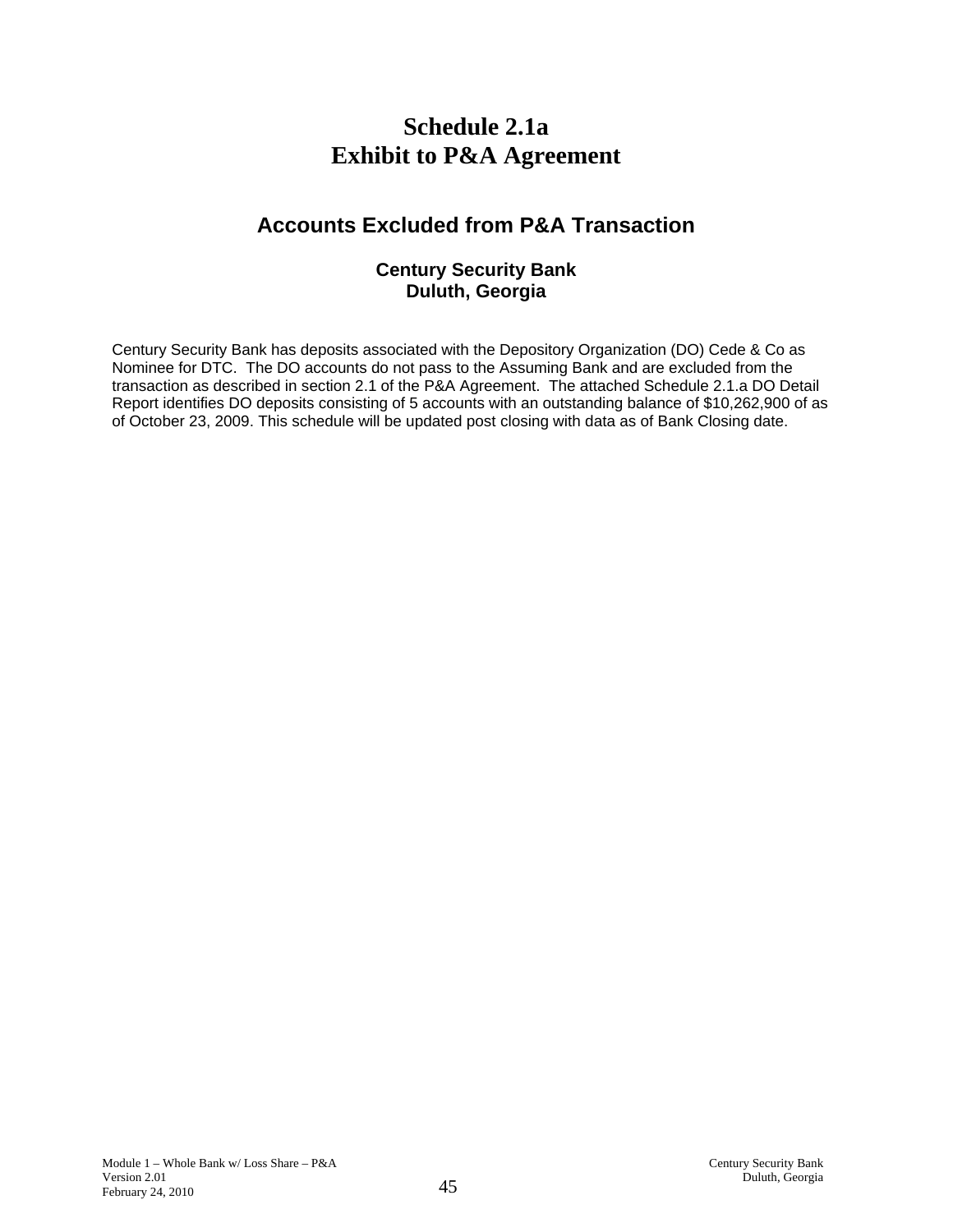#### **SCHEDULE 3.1 - Certain Assets Purchased**

#### **SEE ATTACHED LIST**

THE LIST(S) ATTACHED TO THIS SCHEDULE (OR SUBSCHEDULE(S)) AND THE **INFORMATION THEREIN, IS AS OF THE DATE OF THE MOST RECENT PERTINENT DATA MADE AVAILABLE TO THE ASSUMING INSTITUTION AS PART OF THE INFORMATION PACKAGE. IT WILL BE ADJUSTED TO REFLECT THE COMPOSITION AND BOOK VALUE OF THE LOANS AND ASSETS AS OF THE DATE OF BANK CLOSING. THE LIST(S) MAY NOT INCLUDE ALL LOANS AND ASSETS (E.G., CHARGED OFF LOANS). THE LIST(S) MAY BE REPLACED WITH A MORE ACCURATE LIST POST CLOSING.**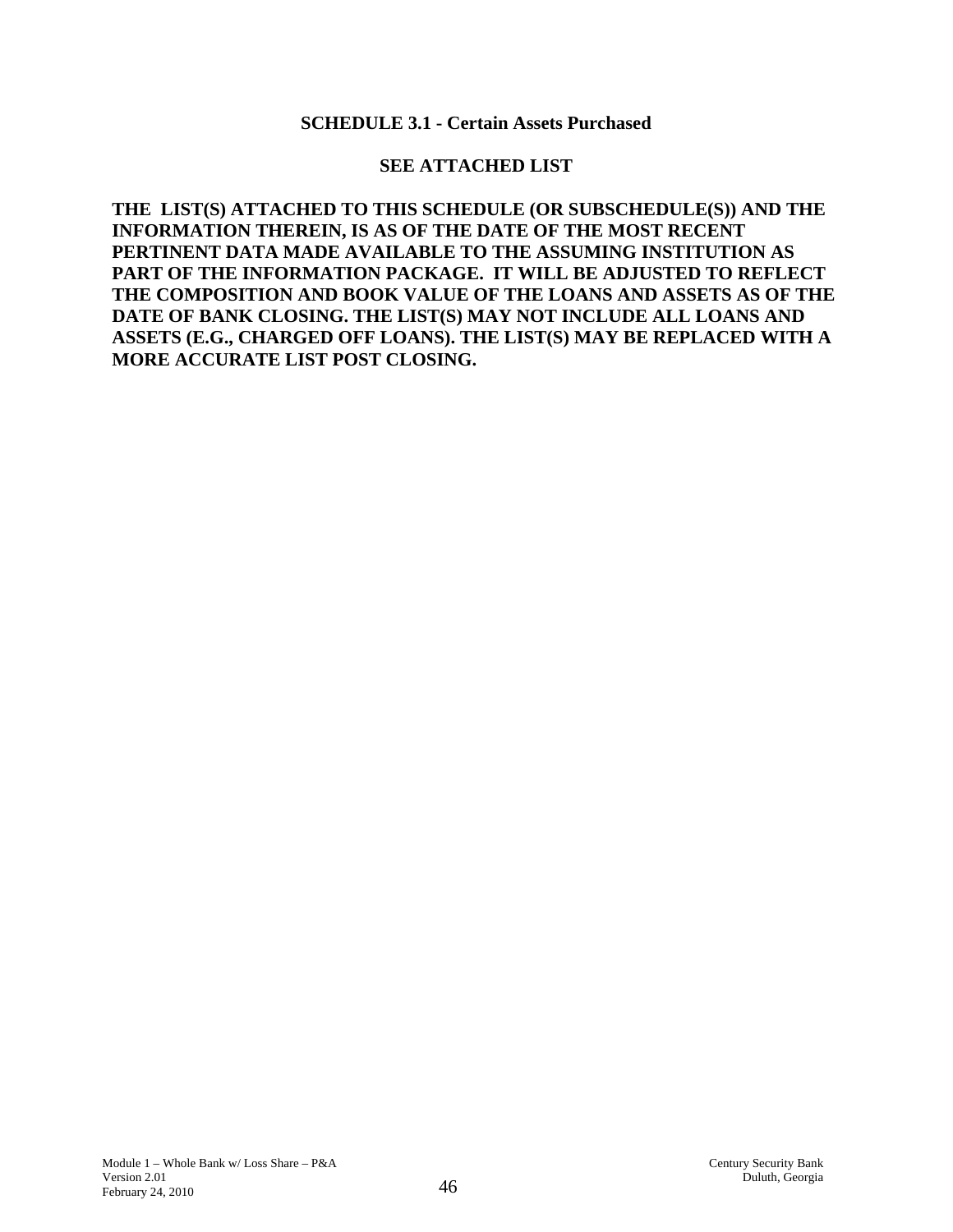# **SCHEDULE 3.2 - Purchase Price of Assets or assets**

| (a) | cash and receivables from depository<br>institutions, including cash items in the<br>process of collection, plus<br>interest thereon:                                                           | <b>Book Value</b>               |
|-----|-------------------------------------------------------------------------------------------------------------------------------------------------------------------------------------------------|---------------------------------|
| (b) | securities (exclusive of the capital stock of<br>Acquired Subsidiaries and FRB and FHLB<br>stock), plus interest thereon:                                                                       | As provided in Section $3.2(b)$ |
| (c) | federal funds sold and repurchase<br>agreements, if any, including interest<br>thereon:                                                                                                         | <b>Book Value</b>               |
| (d) | Loans:                                                                                                                                                                                          | <b>Book Value</b>               |
| (e) | credit card business, if any, including all<br>outstanding extensions of credit and<br>offensive litigation, but excluding any class<br>action lawsuits related to the credit card<br>business: | <b>Book Value</b>               |
| (f) | Safe Deposit Boxes and related business,<br>safekeeping business and trust business, if<br>any:                                                                                                 | <b>Book Value</b>               |
| (g) | Records and other documents:                                                                                                                                                                    | <b>Book Value</b>               |
| (h) | <b>Other Real Estate</b>                                                                                                                                                                        | <b>Book Value</b>               |
| (i) | boats, motor vehicles, aircraft, trailers, fire<br>arms, repossessed collateral                                                                                                                 | <b>Book Value</b>               |
| (j) | capital stock of any Acquired Subsidiaries<br>and FRB and FHLB stock:                                                                                                                           | <b>Book Value</b>               |
| (k) | amounts owed to the Failed Bank by any<br><b>Acquired Subsidiary:</b>                                                                                                                           | <b>Book Value</b>               |
| (1) | assets securing Deposits of public money,<br>to the extent not otherwise purchased<br>hereunder:                                                                                                | <b>Book Value</b>               |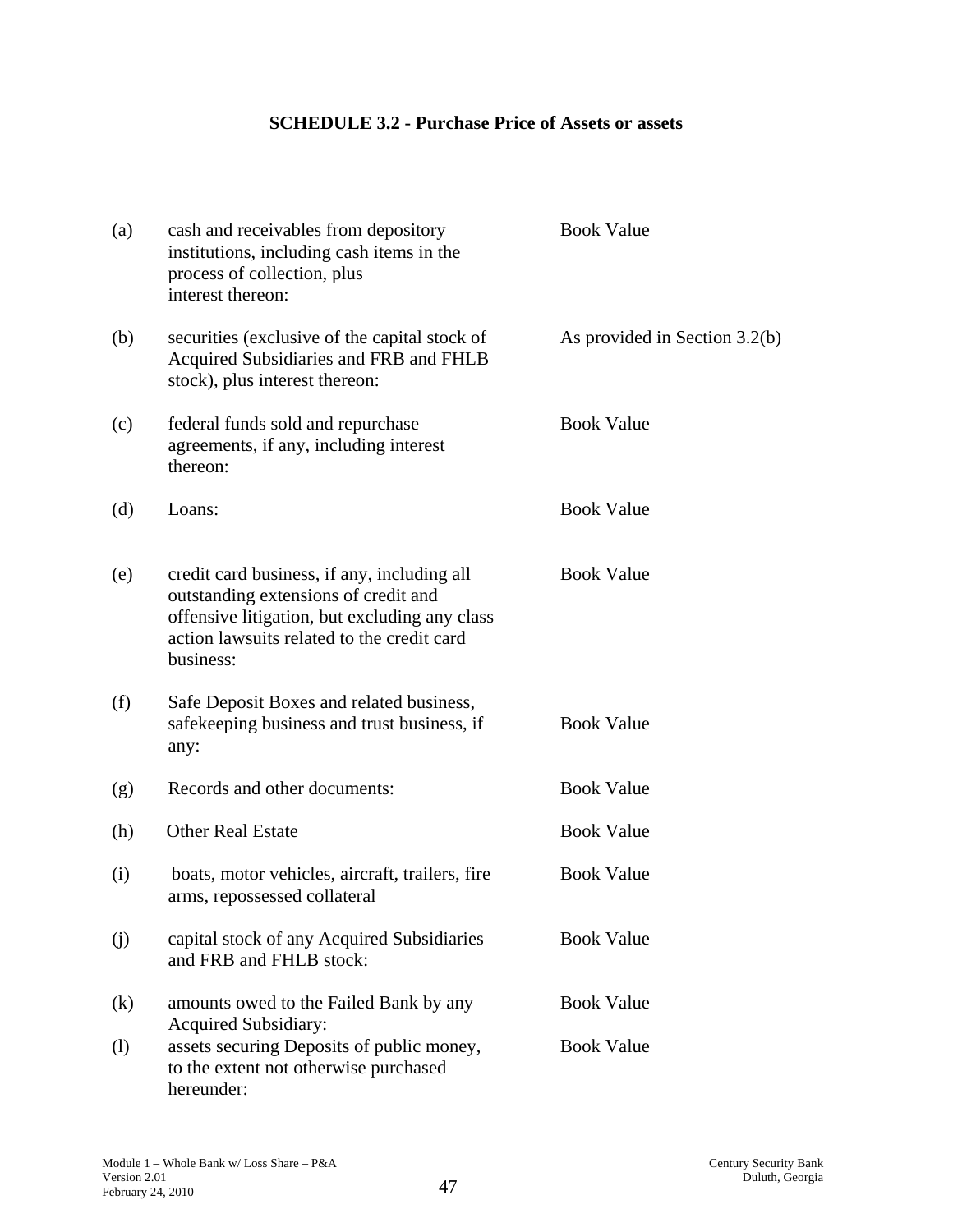- (m) Overdrafts of customers: Book Value
- (n) rights, if any, with respect to Qualified  $\qquad \qquad$  As provided in Section 3.2(c) Financial Contracts.
- (o) rights of the Failed Bank to provide Book Value mortgage servicing for others and to have mortgage servicing provided to the Failed Bank by others and related contracts.

# **assets subject to an option to purchase:**

| (a) | <b>Bank Premises:</b>    | Fair Market Value |
|-----|--------------------------|-------------------|
| (b) | Furniture and Equipment: | Fair Market Value |
| (c) | Fixtures:                | Fair Market Value |
| (d) | Other Equipment:         | Fair Market Value |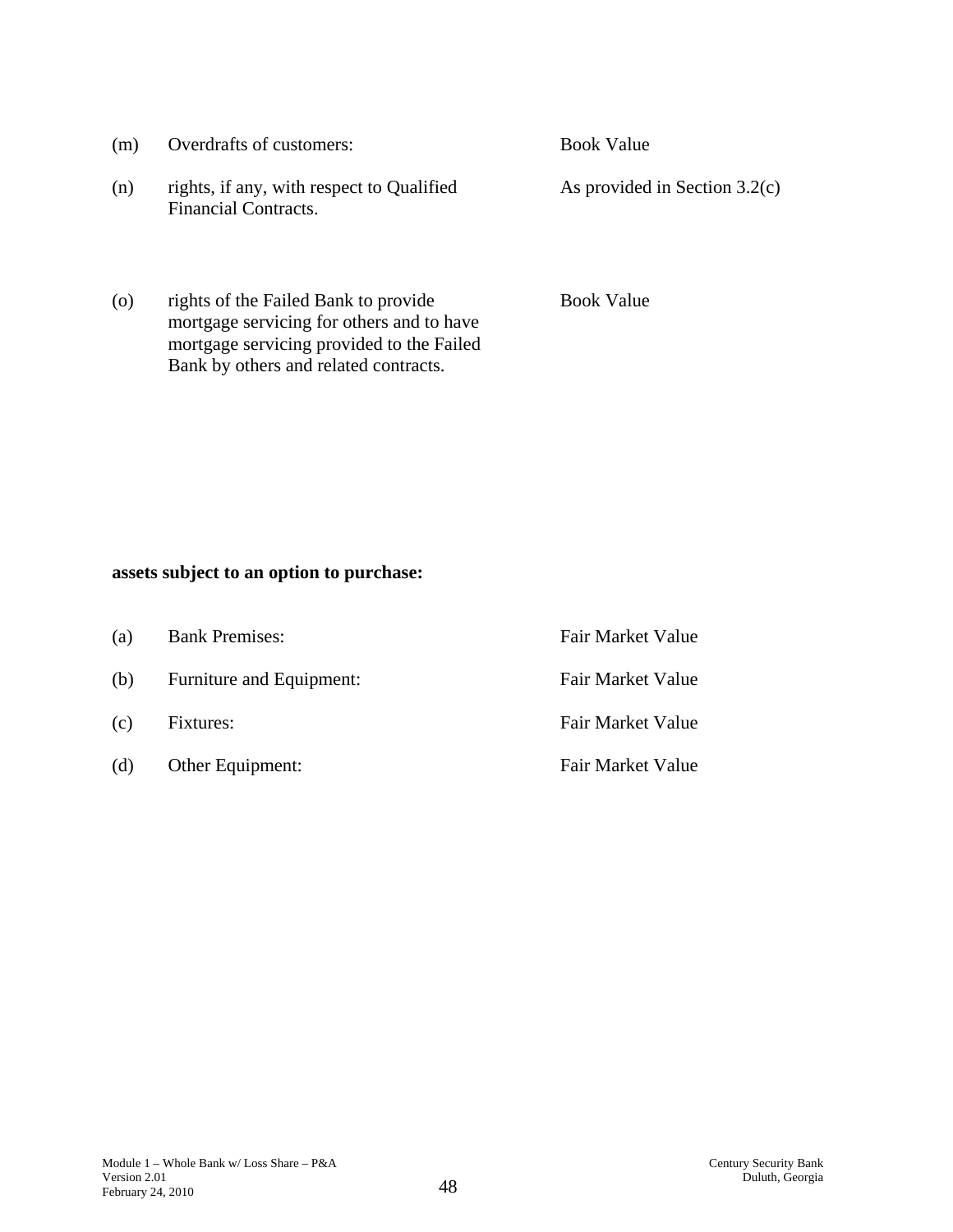# **SCHEDULE 3.5(l) – Excluded Securities**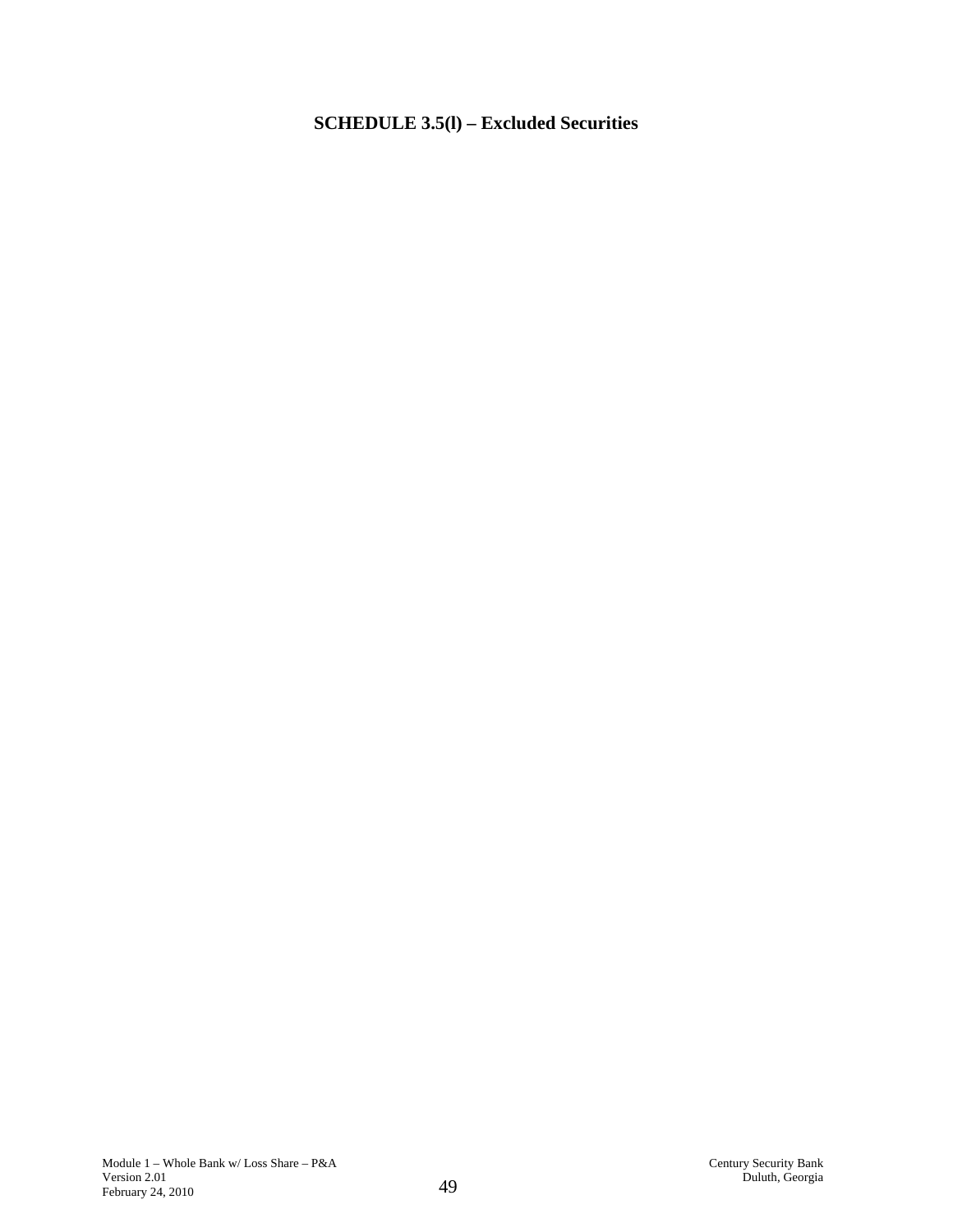# **SCHEDULE 4.15A**

# **LOANS SUBJECT TO LOSS SHARING UNDER THE SINGLE FAMILY SHARED-LOSS AGREEMENT**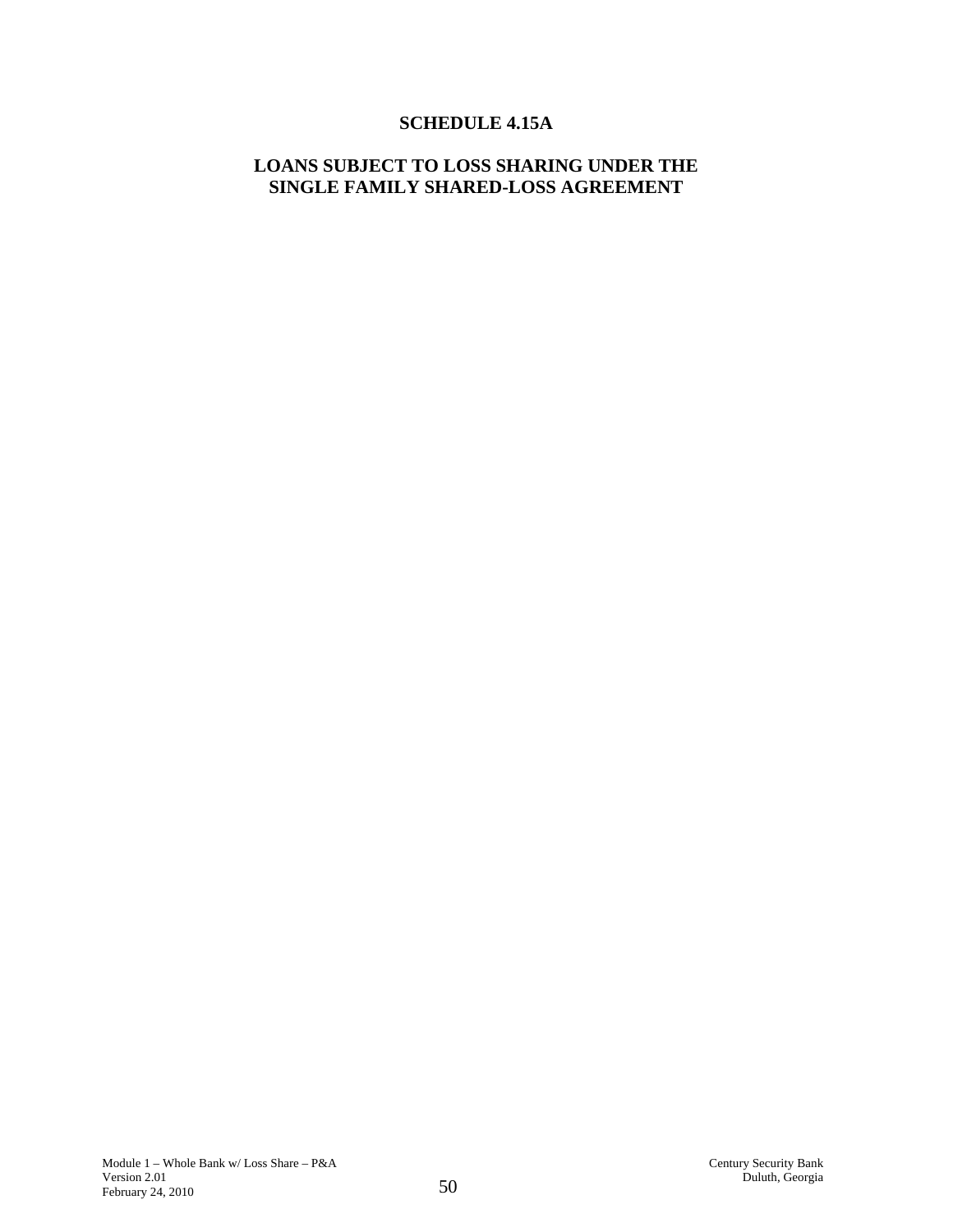# **SCHEDULE 4.15B**

# **LOANS SUBJECT TO LOSS SHARING UNDER THE NON-SINGLE FAMILY SHARED-LOSS AGREEMENT**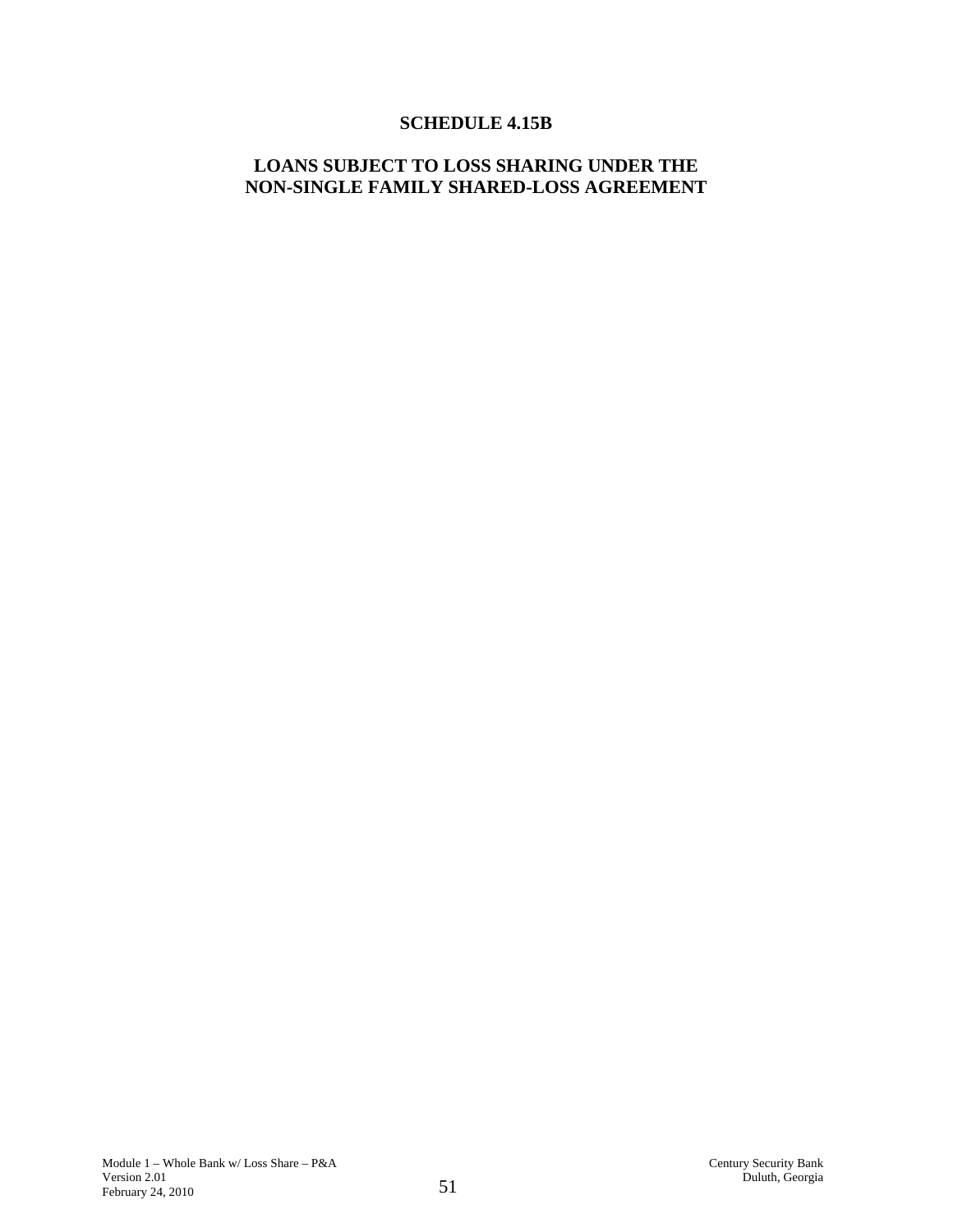# **Schedule 7 Exhibit to P&A Agreement**

# **Premium Accounts Excluded from Calculation of Deposit Franchise Bid**

# **Century Security Bank Duluth, Georgia**

The accounts identified below will pass to the Assuming Bank (unless otherwise noted). When calculating the premium to be paid on Assumed Deposits in a P&A transaction, the FDIC will exclude the following categories of deposit accounts:

| <b>Category</b> | <b>Description</b>                                  | <b>Amount</b> |
|-----------------|-----------------------------------------------------|---------------|
|                 | <b>Non-DO Brokered Deposits</b>                     | \$401,061     |
|                 | <b>CDARS</b>                                        |               |
| Ш               | <b>Market Place Deposits (Quickrate)</b>            | \$24,509,979  |
|                 | Total deposits excluded from Calculation of premium | \$24,911,040  |
|                 |                                                     |               |

# **Category Description**

#### **I Brokered Deposits**

Brokered deposit accounts are accounts for which the "depositor of record" is an agent, nominee, or custodian who deposits funds for a principal or principals to whom "pass-through" deposit insurance coverage may be extended. The FDIC separates brokered deposit accounts into 2 categories: 1) Depository Organization (DO) Brokered Deposits and 2) Non-Depository Organization (Non-DO) Brokered Deposits. This distinction is made by the FDIC to facilitate our role as Receiver and Insurer. These terms will not appear on other "brokered deposit" reports generated by the institution.

Non-DO Brokered Deposits pass to the Assuming Bank, but are excluded from Assumed Deposits when the deposit premium is calculated. Please see the attached "Schedule 7 Non-DO Broker Deposit Detail Report" for a listing of these accounts. This list will be updated post closing with balances as of Bank Closing date.

DO Brokered Deposits (Cede & Co as Nominee for DTC), are typically excluded from Assumed Deposits in the P&A transaction. A list of these accounts is provided on "Schedule 2.1 DO Brokered Deposit Detail Report". If, however, the terms of a particular transaction are altered and the DO Brokered Deposits pass to the Assuming Bank, they will not be included in Assumed Deposits for purposes of calculating the deposit premium.

#### **II CDARS**

CDARS deposits pass to the Assuming Bank, but are excluded from Assumed Deposits when the deposit premium is calculated.

Century Security Bank did not participate in the CDARS program as of the date of the deposit download. If CDARS deposits are taken between the date of the deposit download and the Bank Closing Date, they will be identified post closing and made part of Schedule 7 to the P&A Agreement.

#### **III Market Place Deposits**

"Market Place Deposits" is a description given to deposits that may have been solicited via a money desk, internet subscription service (for example, Qwickrate), or similar programs.

Century Security Bank does have Qwickrate deposits as identified above. The Qwickrate deposits are reported as time deposits in the Call Report. Please see the attached Schedule 7 – Qwickrate Deposit Detail Report for a listing of these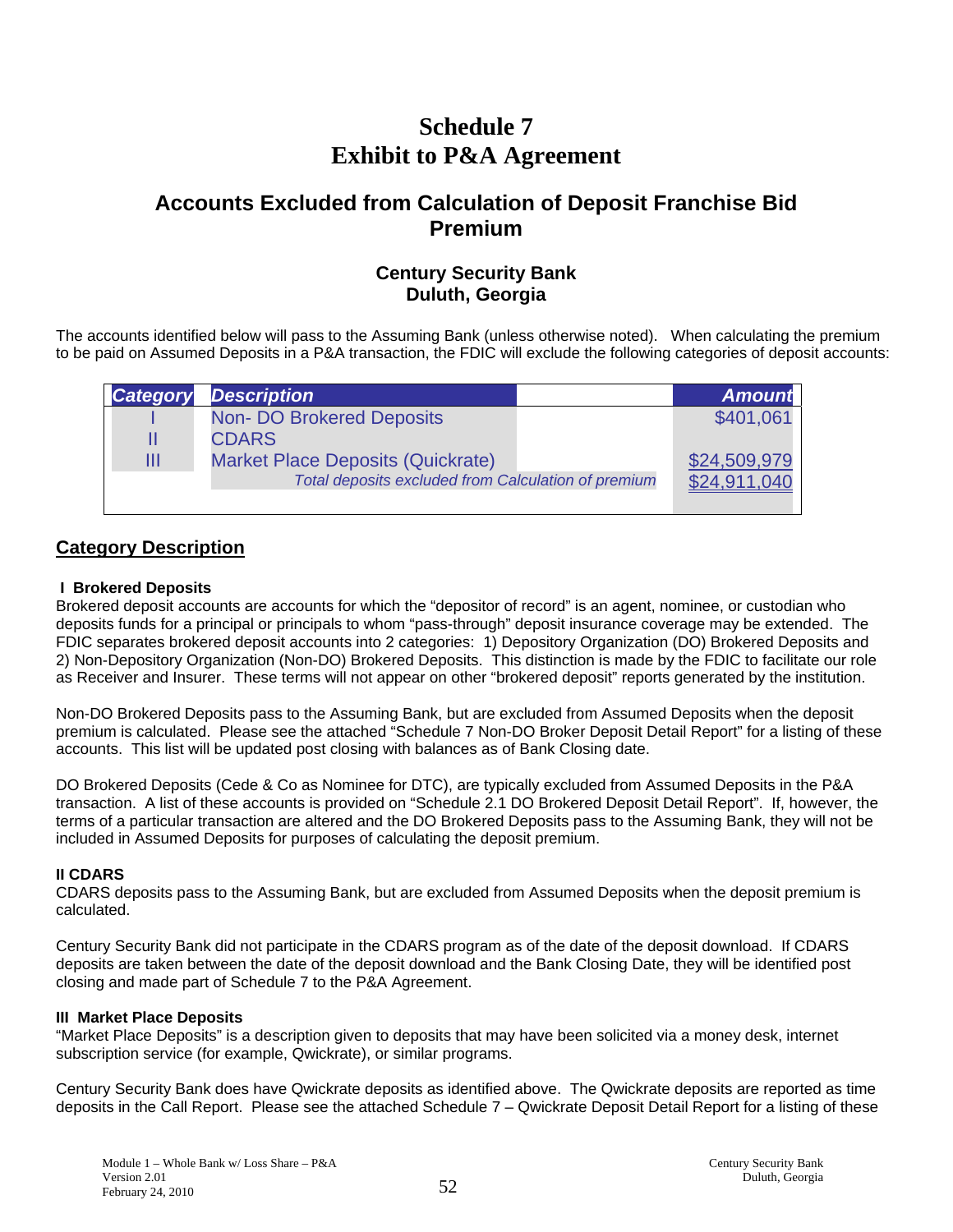accounts as of October 23, 2009. This list will be updated post closing with balances as of Bank Closing date.

This schedule provides a snapshot of account categories and balances as of October 23, 2009 which is the date of the deposit download. The deposit franchise bid premium will be calculated using account categories and balances as of Bank Closing Date that are reflected in the general ledger or subsystem as described above. The final numbers for Schedule 7 will be provided post closing.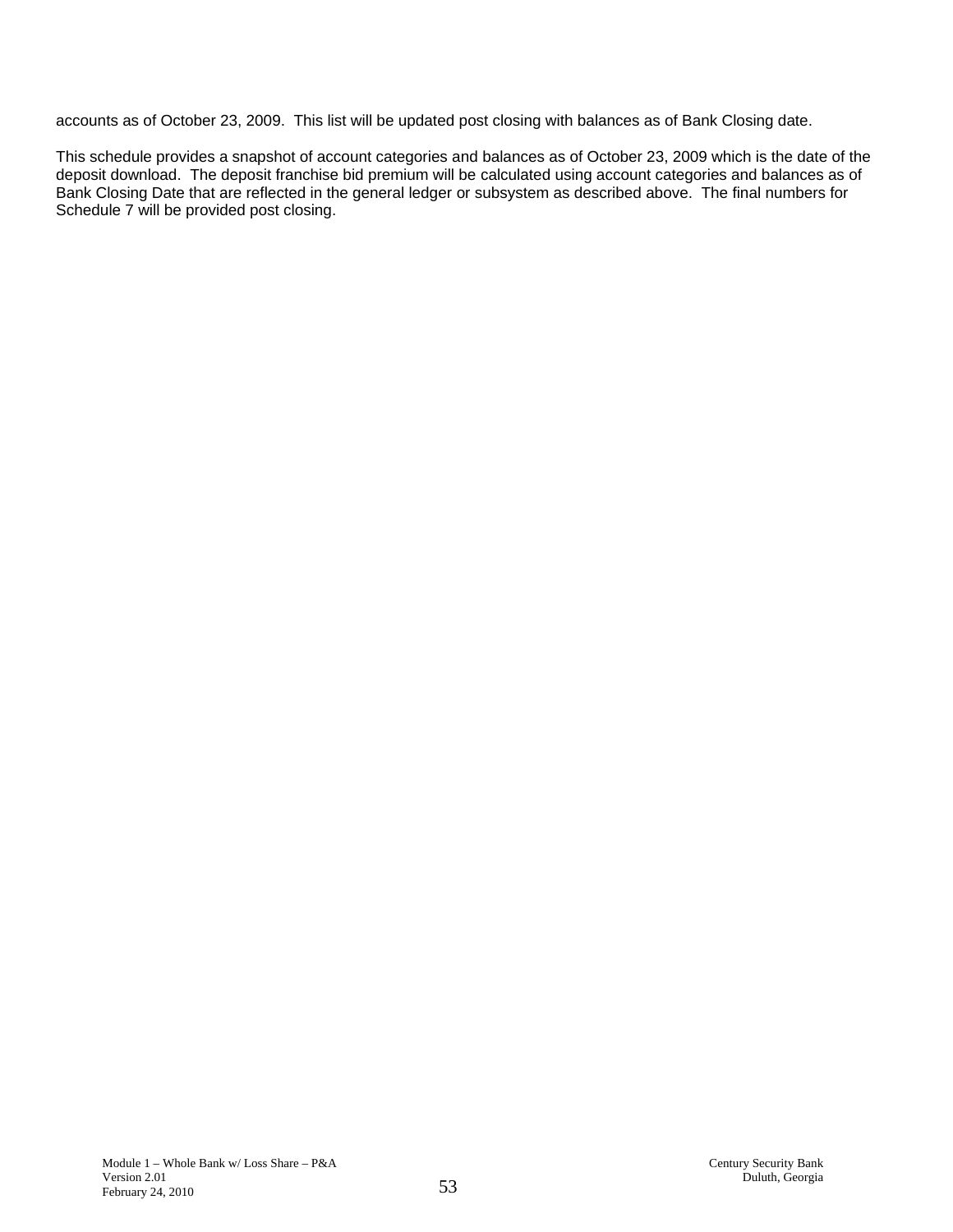### **EXHIBIT 2.3A FINAL NOTICE LETTER**

#### **FINAL LEGAL NOTICE**

Claiming Requirements for Deposits Under 12 U.S.C. 1822(e)

**[Date]** 

**[Name of Unclaimed Depositor] [Address of Unclaimed Depositor] [Anytown, USA]** 

Subject: **[XXXXX – Name of Bank City, State]** – In Receivership

Dear **[Sir/Madam]:** 

As you may know, on **[Date: Closing Date]**, the **[Name of Bank ("The Bank")]** was closed and the Federal Deposit Insurance Corporation ("FDIC") transferred **[The Bank's]** accounts to **[Name of Acquiring Institution].** 

According to federal law under 12 U.S.C., 1822(e), on **[Date: eighteen months from the Closing Date]**, **[Name of Acquiring Institution]** must transfer the funds in your account(s) back to the FDIC if you have not claimed your account(s) with **[Name of Acquiring Institution].** Based on the records recently supplied to us by **[Name of Acquiring Institution]**, your account(s) currently fall into this category.

This letter is your formal Legal Notice that you have until **[Date: eighteen months from the Closing Date]**, to claim or arrange to continue your account(s) with **[Name of Acquiring Institution].** There are several ways that you can claim your account(s) at **[Name of Acquiring Institution]**. It is only necessary for you to take any one of the following actions in order for your account(s) at **[Name of Acquiring Institution]** to be deemed claimed. In addition, if you have more than one account, your claim to one account will automatically claim all accounts:

1. Write to **[Name of Acquiring Institution**] and notify them that you wish to keep your account(s) active with them. Please be sure to include the name of the account(s), the account number(s), the signature of an authorized signer on the account(s), name, and address. **[Name of Acquiring Institution]** address is:

#### **[123 Main Street**

# **Anytown, USA]**

- 2. Execute a new signature card on your account(s), enter into a new deposit agreement with **[Name of Acquiring Institution],** change the ownership on your account(s), or renegotiate the terms of your certificate of deposit account(s) (if any).
- 3. Provide **[Name of Acquiring Institution]** with a change of address form.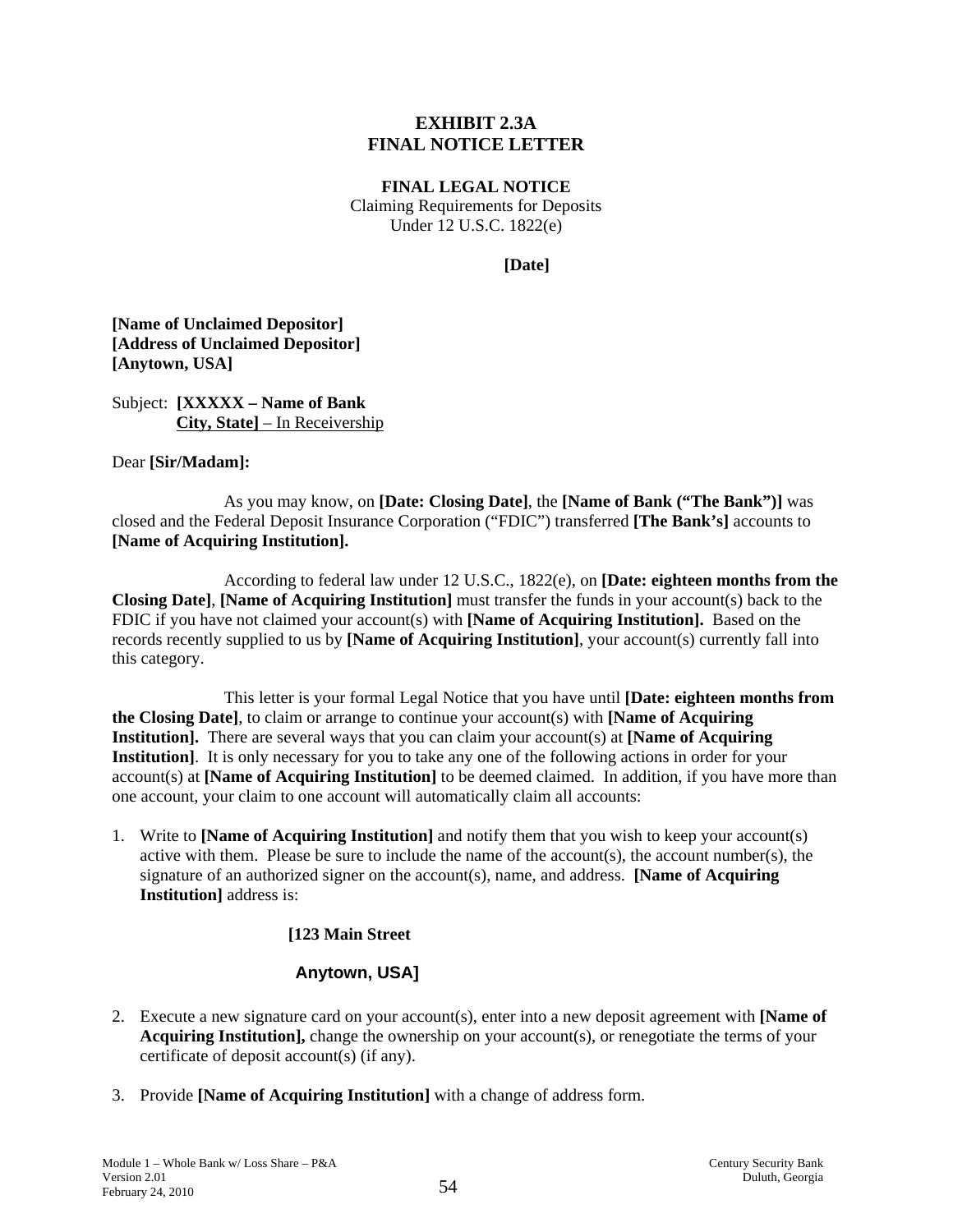4. Make a deposit to or withdrawal from your account(s). This includes writing a check on any account or having an automatic direct deposit credited to or an automatic withdrawal debited from an account.

If you do not want to continue your account(s) with **[Name of Acquiring Institution]** for any reason, you can withdraw your funds and close your account(s). Withdrawing funds from one or more of your account(s) satisfies the federal law claiming requirement. If you have time deposits, such as certificates of deposit, **[Name of Acquiring Institution]** can advise you how to withdraw them without being charged an interest penalty for early withdrawal.

If you do not claim ownership of your account(s) at **[Name of Acquiring Institution by Date: eighteen months from the Closing Date]** federal law requires **[Name of Acquiring Institution]**  to return your deposits to the FDIC, which will deliver them as unclaimed property to the State indicated in your address in the Failed Institution's records. If your address is outside of the United States, the FDIC will deliver the deposits to the State in which the Failed Institution had its main office. 12 U.S.C. § 1822(e). If the State accepts custody of your deposits, you will have 10 years from the date of delivery to claim your deposits from the State. After 10 years you will be permanently barred from claiming your deposits. However, if the State refuses to take custody of your deposits, you will be able to claim them from the FDIC until the receivership is terminated. If you have not claimed your insured deposits before the receivership is terminated, and a receivership may be terminated at any time, all of your rights in those deposits will be barred.

If you have any questions or concerns about these items, please contact **[Bank Employee]** at **[Name of Acquiring Institution]** by phone at **[(XXX) XXX-XXXX].** 

Sincerely,

**[Name of Claims Specialist] [Title]**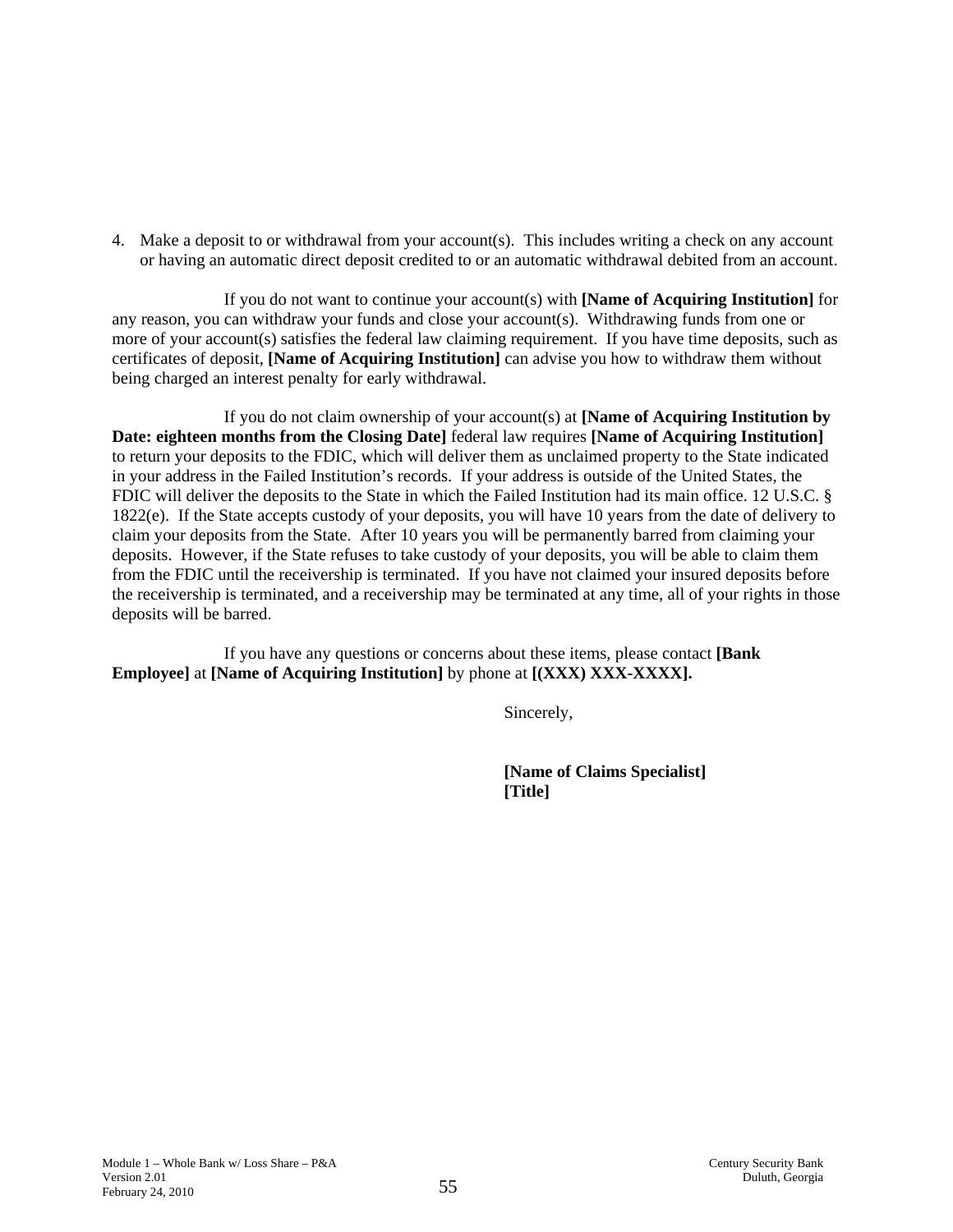# **EXHIBIT 2.3B AFFIDAVIT OF MAILING**

# **AFFIDAVIT OF MAILING**

*State of* 

*COUNTY OF* 

I am employed as a **[Title of Office]** by the **[Name of Acquiring Institution]**.

This will attest that on **[Date of mailing]**, I caused a true and correct copy of the Final Legal Notice, attached hereto, to owners of unclaimed deposits of **[Name of Failed Bank]**, City, State, to be prepared for deposit in the mail of the United States of America on behalf of the Federal Deposit Insurance Corporation. A list of depositors to whom the notice was mailed is attached. This notice was mailed to the depositor's last address as reflected on the books and records of the **[Name of Failed Bank]** as of the date of failure.

 $\overline{\phantom{a}}$  , and the contract of the contract of the contract of the contract of the contract of the contract of the contract of the contract of the contract of the contract of the contract of the contract of the contrac **[Name] [Title of Office] [Name of Acquiring Institution]** 

**Subscribed and sworn to before me this \_\_\_\_\_\_\_day of [Month, Year].** 

**My commission expires:** 

**\_\_\_\_\_\_\_\_\_\_\_\_\_\_\_\_\_\_\_\_\_\_ \_\_\_\_\_\_\_\_\_\_\_\_\_\_\_\_\_\_\_\_\_\_\_\_\_\_\_\_\_\_\_\_ [Name], Notary Public**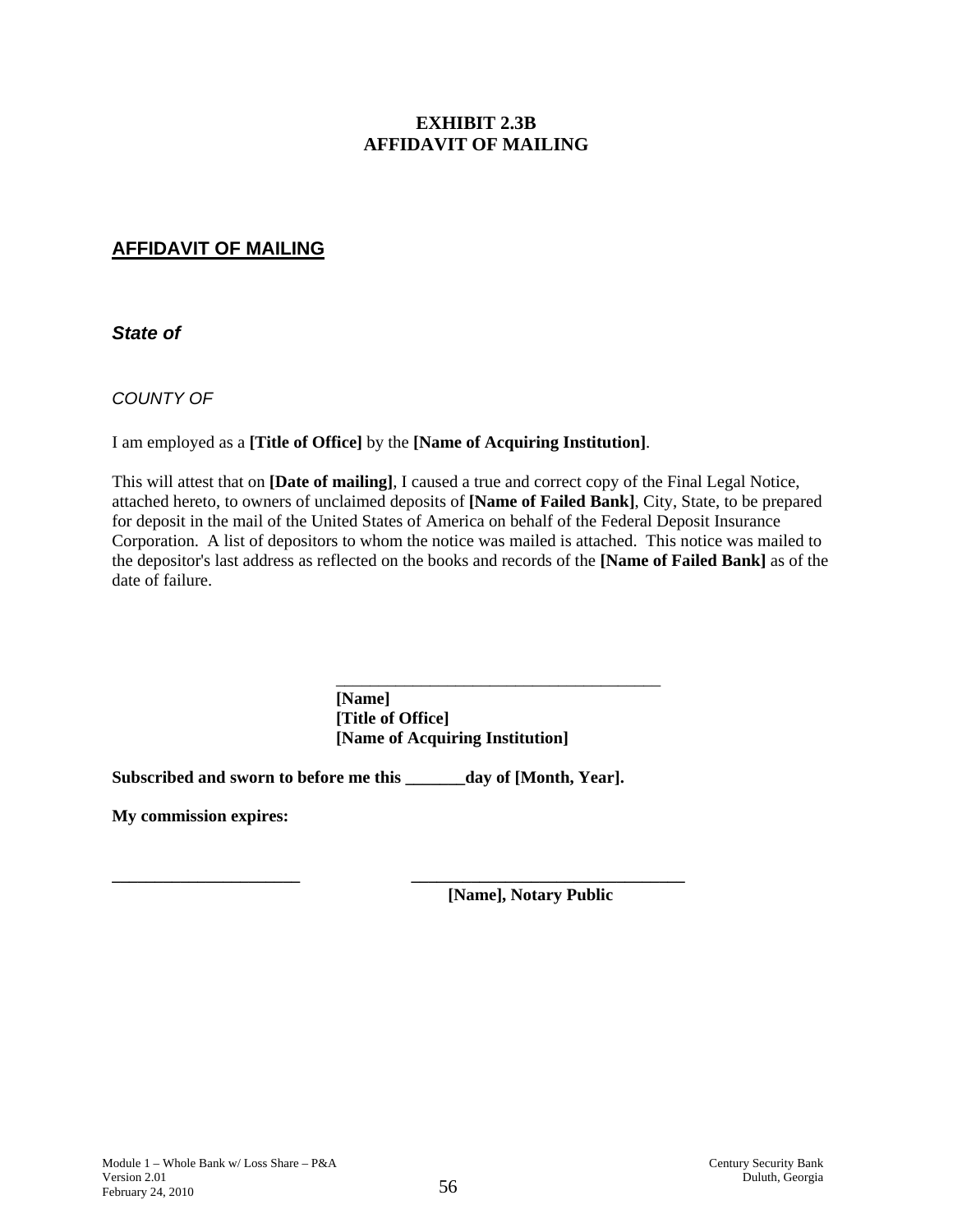# [EXHIBIT 3.2(c) -- VALUATION OF CERTAIN QUALIFIED FINANCIAL CONTRACTS

#### A. Scope

Interest Rate Contracts - All interest rate swaps, forward rate agreements, interest rate futures, caps, collars and floors, whether purchased or written.

Option Contracts - All put and call option contracts, whether purchased or written, on marketable securities, financial futures, foreign currencies, foreign exchange or foreign exchange futures contracts.

Foreign Exchange Contracts - All contracts for future purchase or sale of foreign currencies, foreign currency or cross currency swap contracts, or foreign exchange futures contracts.

### B. Exclusions

All financial contracts used to hedge assets and liabilities that are acquired by the Assuming Institution but are not subject to adjustment from Book Value.

### C. Adjustment

The difference between the Book Value and market value as of Bank Closing.

# D. Methodology

- 1. The price at which the Assuming Institution sells or disposes of Qualified Financial Contracts will be deemed to be the fair market value of such contracts, if such sale or disposition occurs at prevailing market rates within a predefined timetable as agreed upon by the Assuming Institution and the Receiver.
- 2. In valuing all other Qualified Financial Contracts, the following principles will apply:
	- (i) All known cash flows under swaps or forward exchange contracts shall be present valued to the swap zero coupon interest rate curve.
	- (ii) All valuations shall employ prices and interest rates based on the actual frequency of rate reset or payment.
	- (iii) Each tranche of amortizing contracts shall be separately valued. The total value of such amortizing contract shall be the sum of the values of its component tranches.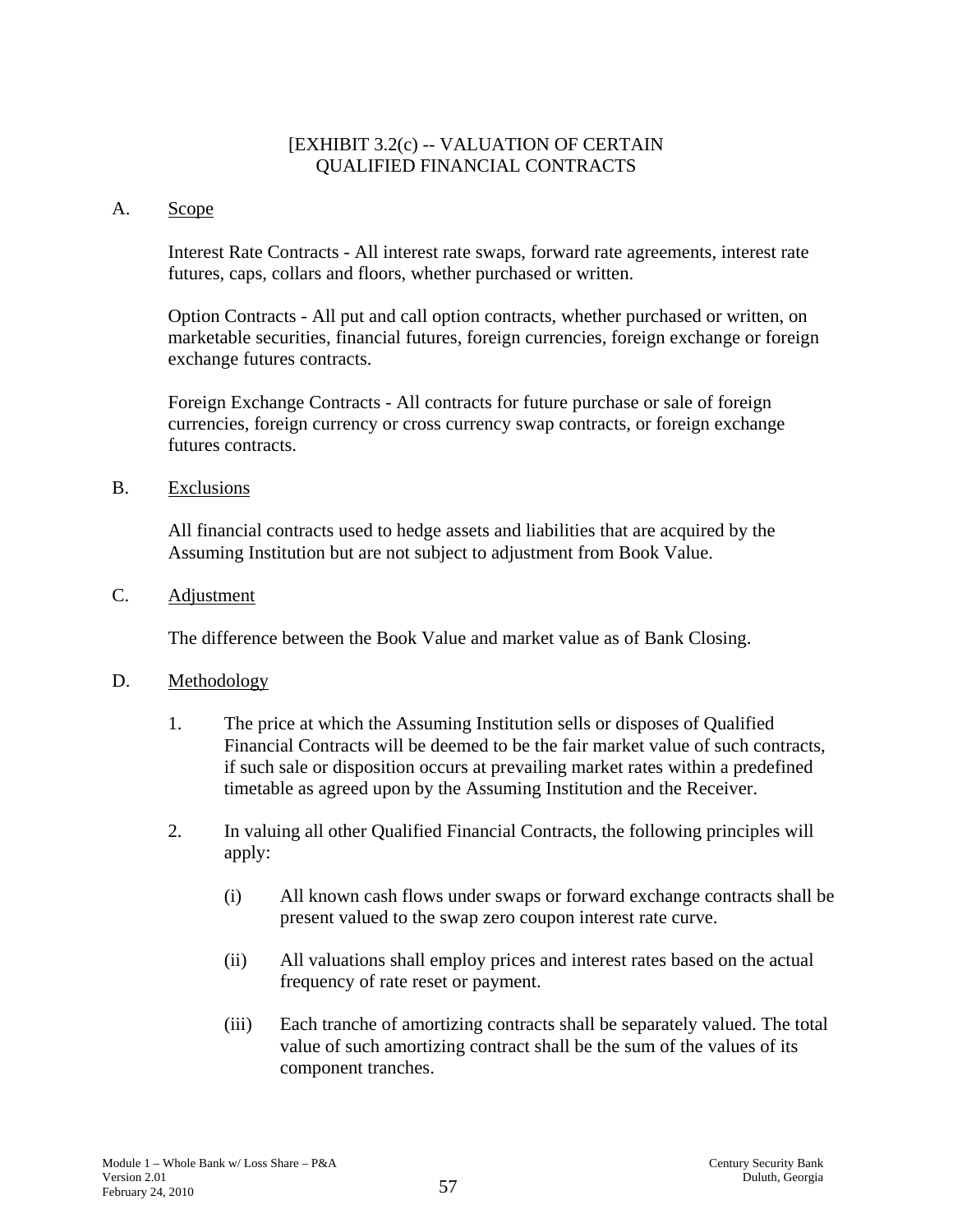- (iv) For regularly traded contracts, valuations shall be at the midpoint of the bid and ask prices quoted by customary sources (e.g., The Wall Street Journal, Telerate, Reuters or other similar source) or regularly traded exchanges.
- (v) For all other Qualified Financial Contracts where published market quotes are unavailable, the adjusted price shall be the average of the bid and ask price quotes from three (3) securities dealers acceptable to the Receiver and Assuming Institution as of Bank Closing. If quotes from securities dealers cannot be obtained, an appraiser acceptable to the Receiver and the Assuming Institution will perform a valuation based on modeling, correlation analysis, interpolation or other techniques, as appropriate.]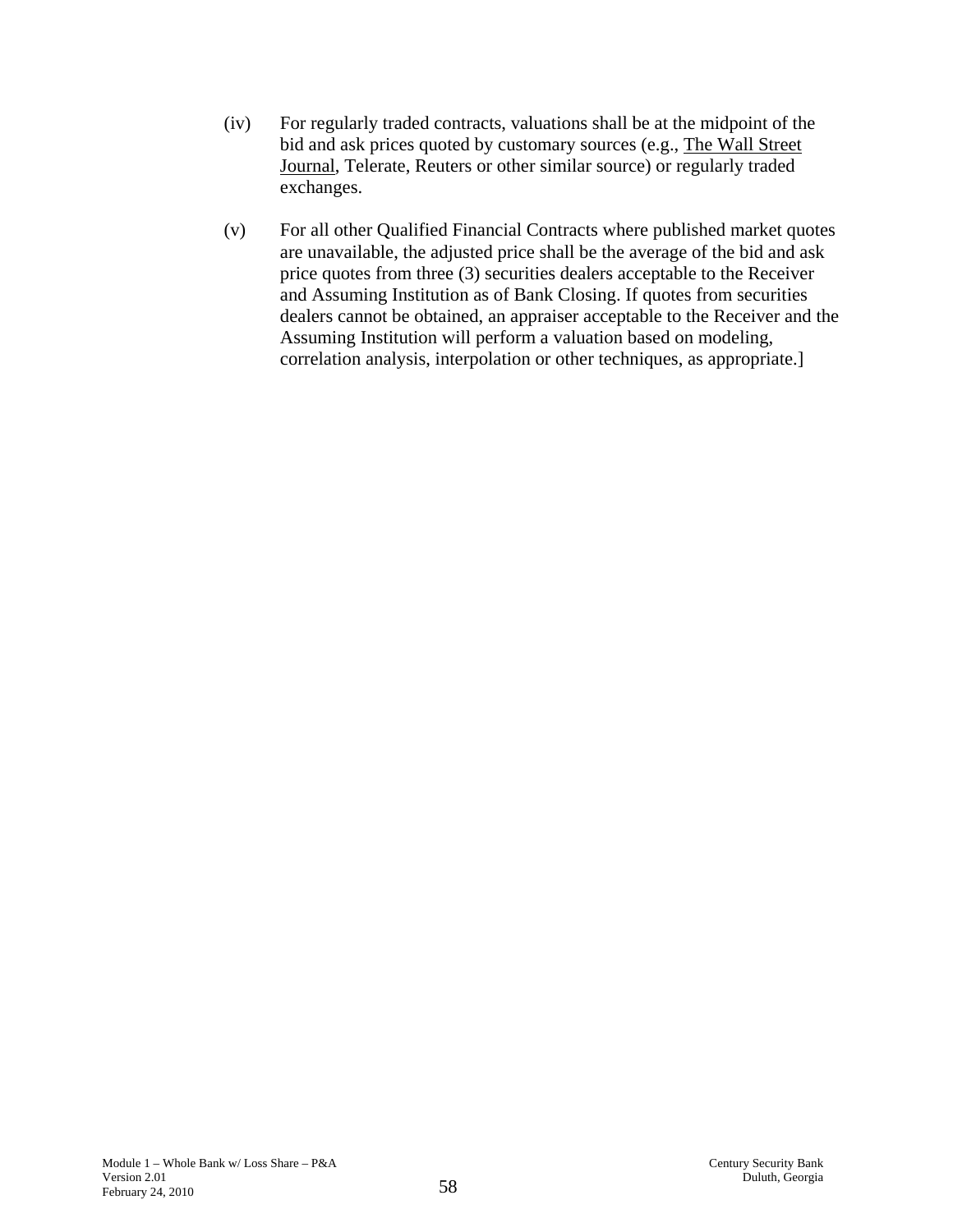#### **EXHIBIT 4.13 INTERIM ASSET SERVICING ARRANGEMENT**

(a) With respect to each asset (or liability) designated from time to time by the Receiver to be serviced by the Assuming Institution pursuant to this Arrangement, including any Assets sold by the Receiver but with respect to which the Receiver has an obligation to service or provide servicing support. (such being designated as "Pool Assets"), during the term of this Arrangement, the Assuming Institution shall:

(i) Promptly apply payments received with respect to any Pool Assets;

(ii) Reverse and return insufficient funds checks;

(iii) Pay (A) participation payments to participants in Loans, as and when received; and (B) tax and insurance bills on Pool Assets as they come due, out of escrow funds maintained for purposes;

(iv) Maintain accurate records reflecting (A) the payment history of Pool Assets, with updated information received concerning changes in the address or identity of the obligors and (B) usage of data processing equipment and employee services with respect to servicing duties;

 (v) Send billing statements to obligors on Pool Assets to the extent that such statements were sent by the Failed Bank;

(vi) Send notices to obligors who are in default on Loans (in the same manner as the Failed Bank);

(vii) Send to the Receiver, Attn: Managing Liquidator, at the address provided in Section 13.7 of the Agreement, or to such other person at such address as the Receiver may designate, via overnight delivery: (A) on a weekly basis, weekly reports for the Pool Assets, including, without limitation, reports reflecting collections and the trial balances, transaction journals and loan histories for Pool Assets having activity, together with copies of (1) checks received, (2) insufficient funds checks returned, (3) checks for payment to participants or for taxes and insurance, (4) pay-off requests, (5) notices to defaulted obligors, and (6) data processing and employee logs and (B) any other reports, copies or information as may be periodically or from time to time requested;

(viii) Remit on a weekly basis to the Receiver, Attn: Division of Finance, Cashier Unit, Operations, at the address in (vii), via wire transfer to the account designated by the Receiver, or to such other person at such address and/or account as the Receiver may designate, all payments received on Pool Assets managed by the Assuming Institution or at such time and place and in such manner as may be directed by the Receiver;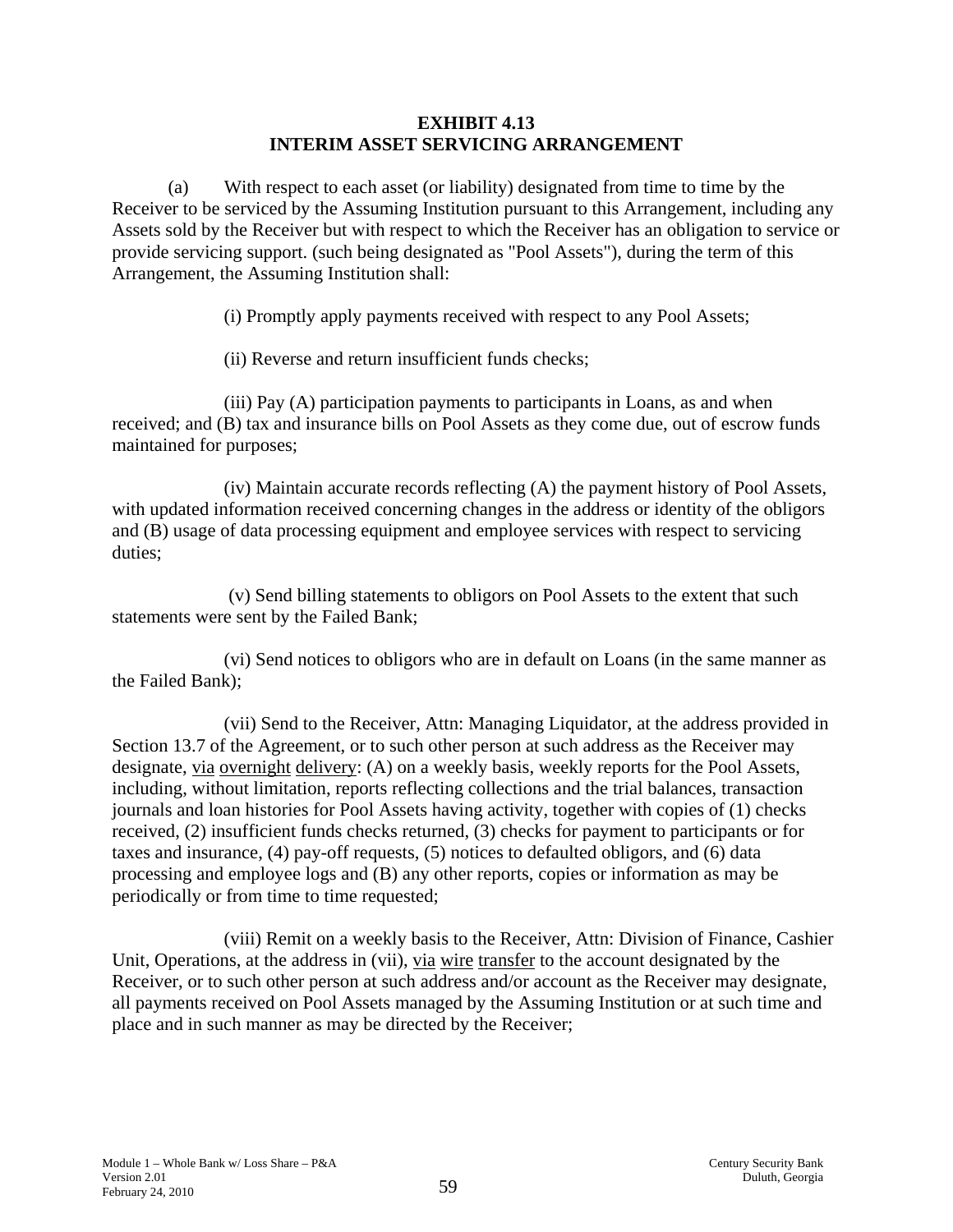(ix) prepare and timely file all information reports with appropriate tax authorities, and, if required by the Receiver, prepare and file tax returns and pay taxes due on or before the due date, relating to the Pool Assets; and

(x) provide and furnish such other services, operations or functions as may be required with regard to Pool Assets, including, without limitation, as may be required with regard to any business, enterprise or agreement which is a Pool Asset, all as may be required by the Receiver.

Notwithstanding anything to the contrary in this Section, the Assuming Institution shall not be required to initiate litigation or other collection proceedings against any obligor or any collateral with respect to any defaulted Loan. The Assuming Institution shall promptly notify the Receiver, at the address provided above in subparagraph (a)(vii), of any claims or legal actions regarding any Pool Asset.

(b) The Receiver agrees to reimburse the Assuming Institution for actual, reasonable and necessary expenses incurred in connection with the performance of duties pursuant to this Arrangement, including expenses of photocopying, postage and express mail, and data processing and employee services (based upon the number of hours spent performing servicing duties).

(c) The Assuming Bank shall provide the services described herein for a period of up to three hundred sixty-five (365) days after Bank Closing.

(d) At any time during the term of this Arrangement, the Receiver may, upon written notice to the Assuming Institution, remove one or more Pool Assets from the Pool, at which time the Assuming Institution's responsibility with respect thereto shall terminate.

(e) At the expiration of this Agreement or upon the termination of the Assuming Institution's responsibility with respect to any Pool Asset pursuant to paragraph (d) hereof, the Assuming Institution shall:

(i) deliver to the Receiver (or its designee) all of the Credit Documents and Pool Records relating to the Pool Assets; and

(ii) cooperate with the Receiver to facilitate the orderly transition of managing the Pool Assets to the Receiver (or its designee).

(f) At the request of the Receiver, the Assuming Institution shall perform such transitional services with regard to the Pool Assets as the Receiver may request. Transitional services may include, without limitation, assisting in any due diligence process deemed necessary by the Receiver and providing to the Receiver or its designee(s) (x) information and data regarding the Pool Assets, including, without limitation, system reports and data downloads sufficient to transfer the Pool Assets to another system or systems, and (y) access to employees of the Assuming Institution involved in the management of, or otherwise familiar with, the Pool Assets.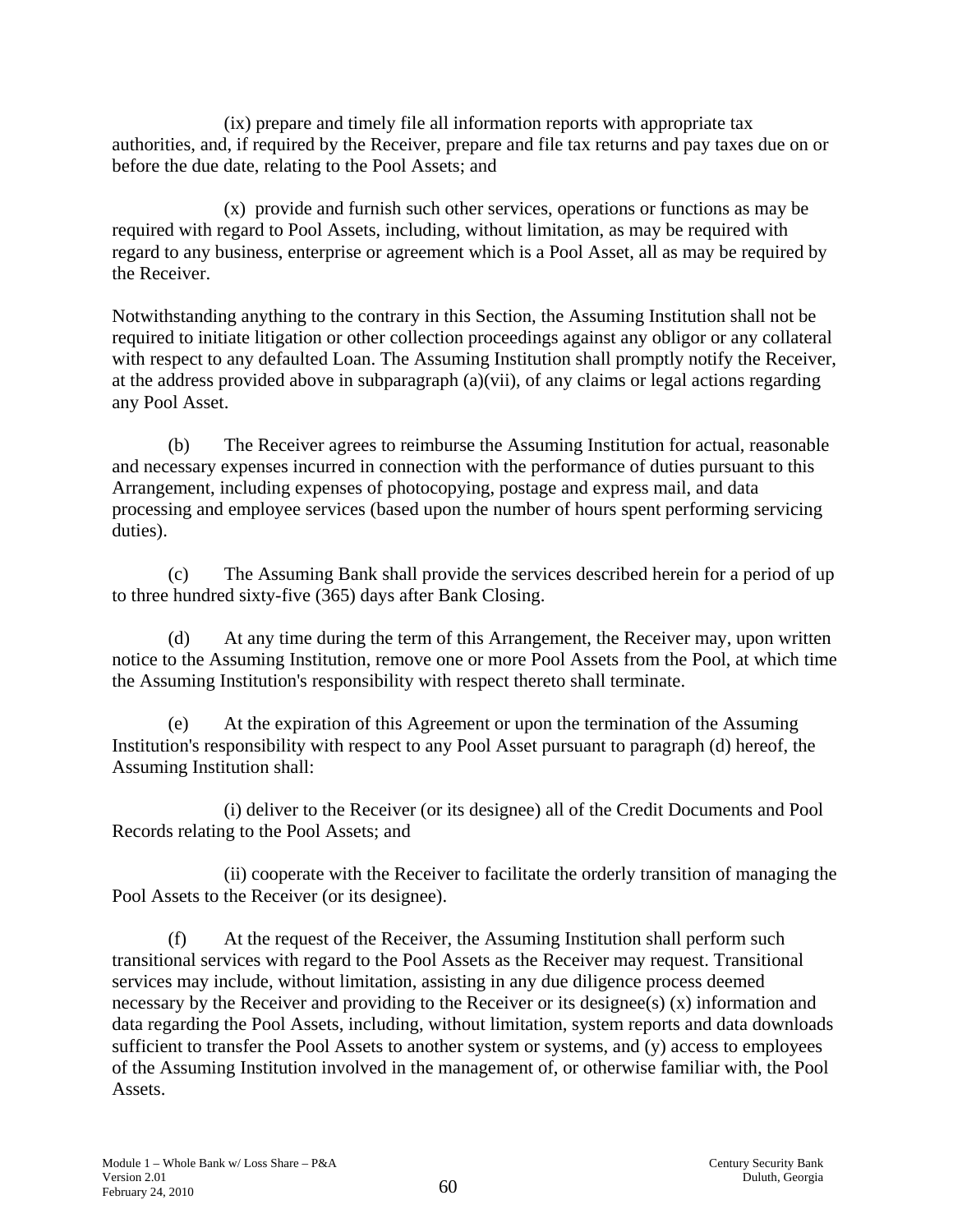#### **EXHIBIT 4.15A**

#### **SINGLE FAMILY SHARED-LOSS AGREEMENT**

This agreement for the reimbursement of loss sharing on certain single family residential mortgage loans (the "Single Family Shared-Loss Agreement") shall apply when the Assuming Institution purchases Single Family Shared-Loss Loans as that term is defined herein. The terms hereof shall modify and supplement, as necessary, the terms of the Purchase and Assumption Agreement to which this Single Family Shared-Loss Agreement is attached as Exhibit 4.15A and incorporated therein. To the extent any inconsistencies may arise between the terms of the Purchase and Assumption Agreement and this Single Family Shared-Loss Agreement with respect to the subject matter of this Single Family Shared-Loss Agreement, the terms of this Single Family Shared-Loss Agreement shall control. References in this Single Family Shared-Loss Agreement to a particular Section shall be deemed to refer to a Section in this Single Family Shared-Loss Agreement, unless the context indicates that it is intended to be a reference to a Section of the Purchase and Assumption Agreement.

### **ARTICLE I -- DEFINITIONS**

The capitalized terms used in this Single Family Shared-Loss Agreement that are not defined in this Single Family Shared-Loss Agreement are defined in the Purchase and Assumption Agreement. In addition to the terms defined above, defined below are certain additional terms relating to loss-sharing, as used in this Single Family Shared-Loss Agreement.

"**Accounting Records**" means the subsidiary system of record on which the loan history and balance of each Single Family Shared-Loss Loan is maintained; individual loan files containing either an original or copies of documents that are customary and reasonable with respect to loan servicing, including management and disposition of Other Real Estate; the records documenting alternatives considered with respect to loans in default or for which a default is reasonably foreseeable; records of loss calculations and supporting documentation with respect to line items on the loss calculations; and, monthly delinquency reports and other performance reports customarily utilized by the Assuming Institution in management of loan portfolios.

"**Accrued Interest**" means, with respect to Single Family Shared-Loss Loans, the amount of earned and unpaid interest at the note rate specified in the applicable loan documents, limited to 90 days.

**"Affiliate"** shall have the meaning set forth in the Purchase and Assumption Agreement; provided, that, for purposes of this Single Family Shared-Loss Agreement, no Third Party Servicer shall be deemed to be an Affiliate of the Assuming Institution.

"**Commencement Date**" means the first calendar day following the Bank

Closing.

**"Commercial Shared-Loss Agreement**" means the Commercial and Other Assets Shared-Loss Agreement attached to the Purchase and Assumption Agreement as Exhibit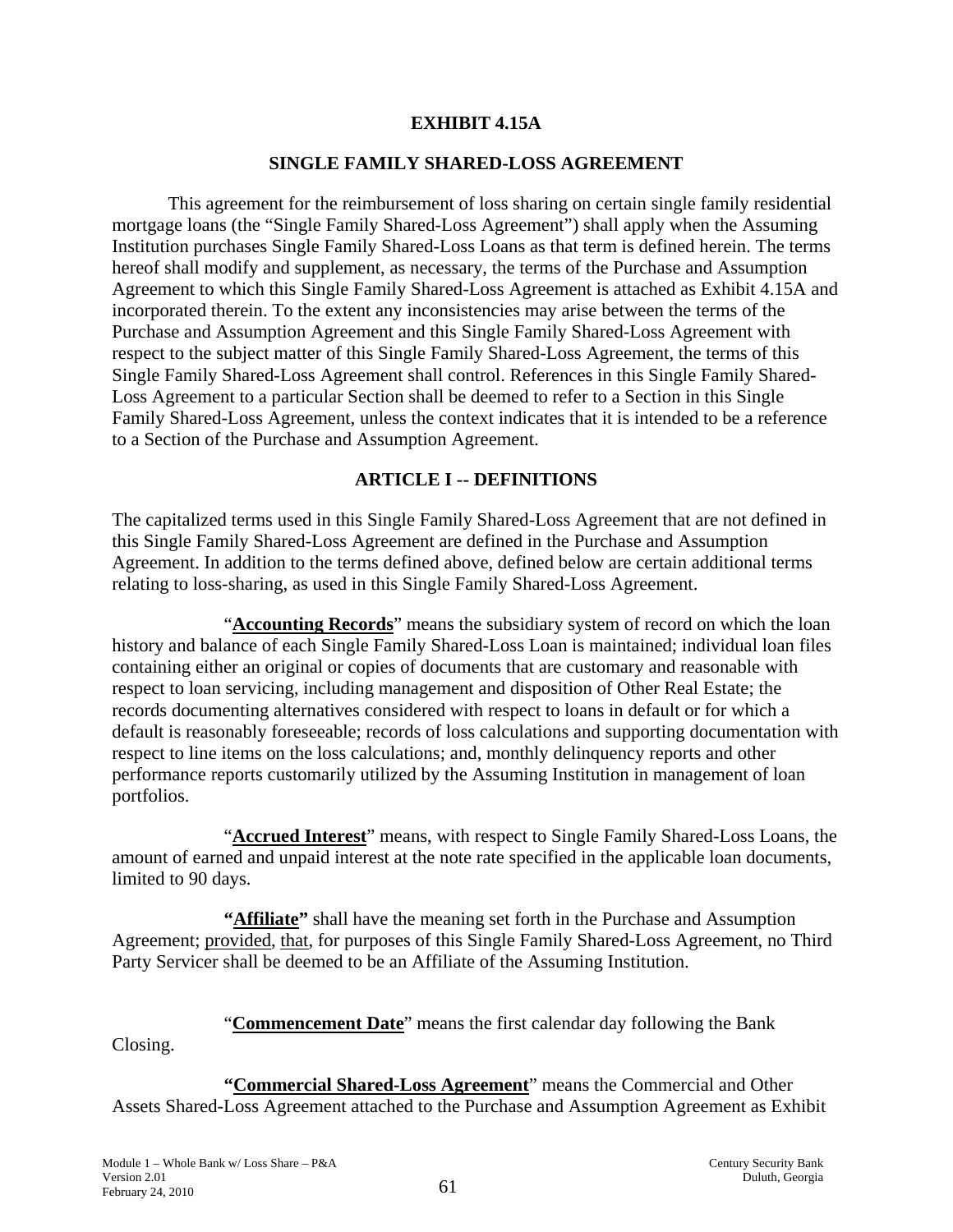4.15B.

"**Cumulative Loss Amount**" means the sum of the Monthly Loss Amounts less the sum of all Recovery Amounts.

"**Cumulative Servicing Amount**" means the sum of the Period Servicing Amounts for every consecutive twelve-month period prior to and ending on the True-Up Measurement Date in respect of each of the Shared-Loss Agreements during which the losssharing provisions of the applicable Shared-Loss Agreement is in effect.

"**Cumulative Shared-Loss Amount**" means the excess, if any, of the Cumulative Loss Amount over the First Loss Tranche.

"**Cumulative Shared-Loss Payments**" means (i) the aggregate of all of the payments made or payable to the Assuming Institution under the Shared-Loss Agreements minus (ii) the aggregate of all of the payments made or payable to the Receiver under the Shared-Loss Agreements.

"**Customary Servicing Procedures**" means procedures (including collection procedures) that the Assuming Institution (or, to the extent a Third Party Servicer is engaged, the Third Party Servicer) customarily employs and exercises in servicing and administering mortgage loans for its own accounts and the servicing procedures established by FNMA or FHLMC (as in effect from time to time), which are in accordance with accepted mortgage servicing practices of prudent lending institutions.

"**Deficient Valuation"** means the determination by a court in a bankruptcy proceeding that the value of the collateral is less than the amount of the loan in which case the loss will be the difference between the then unpaid principal balance (or the NPV of a modified loan that defaults) and the value of the collateral so established.

**"Examination Criteria"** means the loan classification criteria employed by, or any applicable regulations of, the Assuming Institution's Chartering Authority at the time such action is taken, as such criteria may be amended from time to time.

"**Home Equity Loans**" means loans or funded portions of lines of credit secured by mortgages on one-to four-family residences or stock of cooperative housing associations, where the Failed Bank did not have a first lien on the same property as collateral.

"**Final Shared-Loss Month**" means the calendar month in which the tenth anniversary of the Commencement Date occurs.

"**Final Shared-Loss Recovery Month**" means the calendar month in which the tenth anniversary of the Commencement Date occurs.

"**Foreclosure Loss**" means the loss realized when the Assuming Institution has completed the foreclosure on a Single Family Shared-Loss Loan and realized final recovery on the collateral through liquidation and recovery of all insurance proceeds. Each Foreclosure Loss shall be calculated in accordance with the form and methodology specified in Exhibit 2a or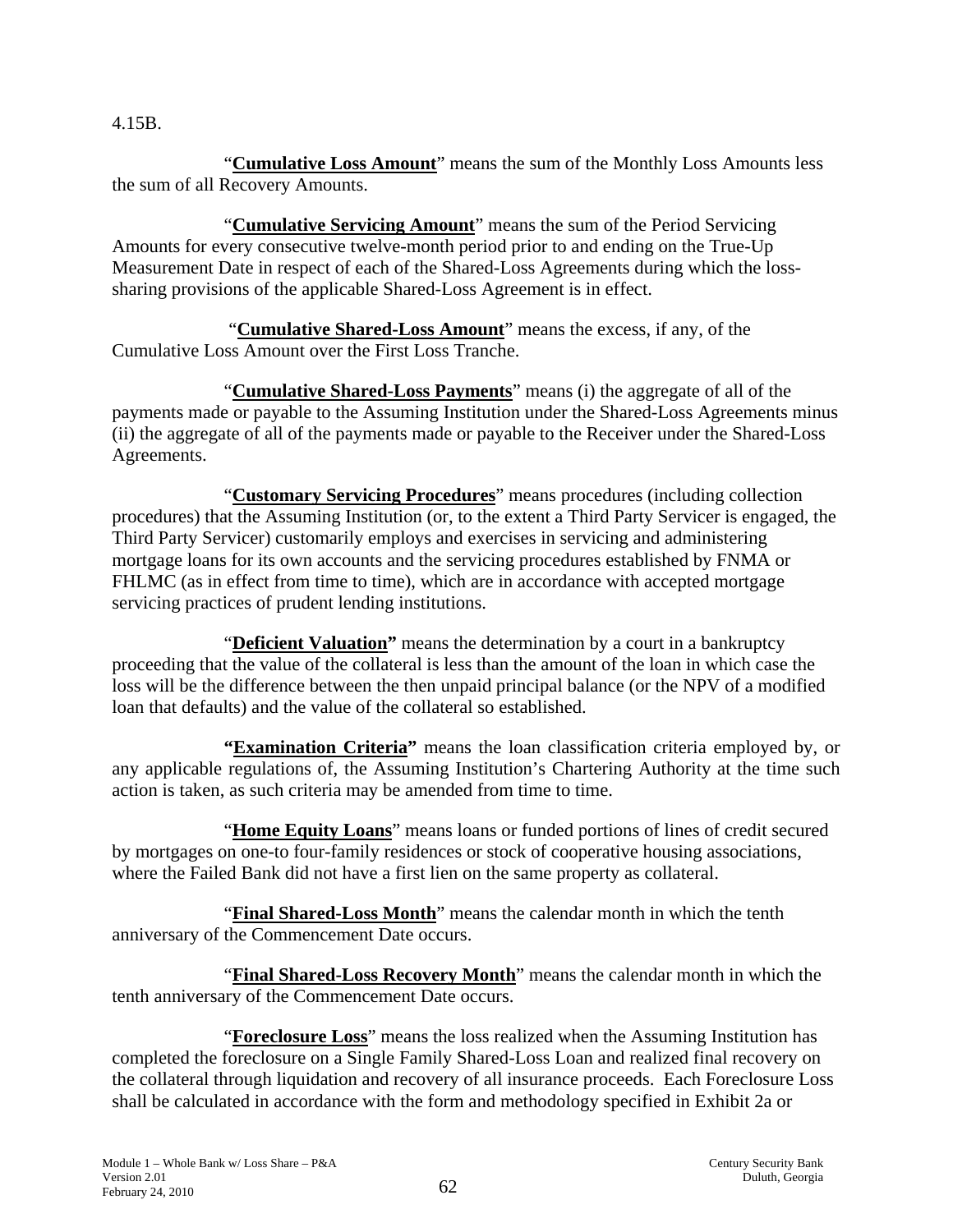Exhibit 2a(1).

"**Investor-Owned Residential Loans**" means Loans, excluding advances made pursuant to Home Equity Loans, that are secured by mortgages on one- to four family residences or stock of cooperative housing associations that are not owner-occupied. These loans can be treated as Restructured Loans on a commercially reasonable basis and can be a restructured under terms separate from the Exhibit 5 standards. Please refer to Exhibit 2b for guidance in Calculation of Loss for Restructured Loans.

"**Loss**" means a Foreclosure Loss, Restructuring Loss, Short Sale Loss, Portfolio Loss, Modification Default Loss or Deficient Valuation.

"**Loss Amount**" means the dollar amount of loss incurred and reported on the Monthly Certificate for a Single Family Shared-Loss Loan.

"**Modification Default Loss**" means the loss calculated in Exhibits 2a(1) and 2c(1) for single family loans modified under this part of the agreement that default and result in a foreclosure or short sale.

"**Modification Guidelines"** has the meaning provided in Section 2.1(a) of this Single Family Shared-Loss Agreement.

"**Monthly Certificate**" has the meaning provided in Section 2.1(b) of this Single Family Shared-Loss Agreement.

"**Monthly Loss Amount**" means the sum of all Foreclosure Losses, Restructuring Losses, Short Sale Losses, Portfolio Losses, Modification Default Losses and losses in connection with Deficient Valuations realized by the Assuming Institution for any Shared Loss Month.

"**Monthly Shared-Loss Amount**" means the change in the Cumulative Shared-Loss Amount from the beginning of each month to the end of each month.

"**Neutral Member**" has the meaning provided in Section 2. 1(f)(ii) of this Single Family Shared-Loss Agreement.

"**Period Servicing Amount**" means, for any twelve month period with respect to each of the Shared-Loss Agreements during which the loss-sharing provisions of the applicable Shared-Loss Agreement are in effect, the product of (i) the simple average of the principal amount of Shared-Loss Loans and Shared-Loss Assets (other than the Shared-Loss Securities) (in each case as defined in the Shared-Loss Agreements), as the case may be, at the beginning of such period and at the end of such period times (ii) one percent (1%).

"**Portfolio Loss**" means the loss realized on either (i) a portfolio sale of Single Family Shared-Loss Loans in accordance with the terms of Article IV or (ii) the sale of a loan with the consent of the Receiver as provided in Section 2.7.

"**Recovery Amount**" means, with respect to any period prior to the Termination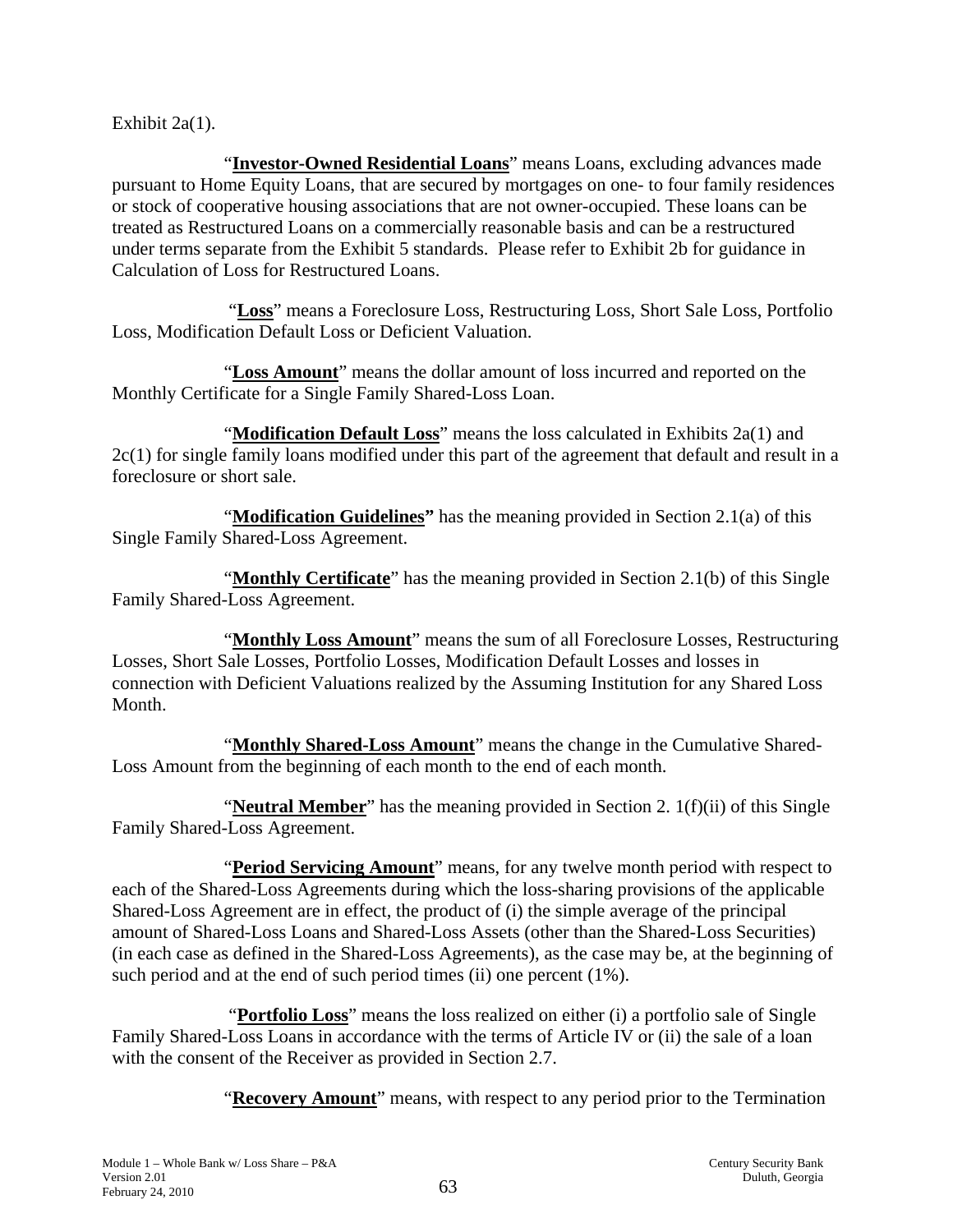Date, the amount of collected funds received by the Assuming Institution that (i) are applicable against a Foreclosure Loss which has previously been paid to the Assuming Institution by the Receiver or (ii) gains realized from a Section 4.1 sale of Single Family Shared-Loss Loans for which the Assuming Institution has previously received a Restructuring Loss payment from the Receiver (iii) or any incentive payments from national programs paid to an investor or borrower on loans that have been modified or otherwise treated (short sale or foreclosure) in accordance with Exhibit 5.

"**Restructuring Loss**" means the loss on a modified or restructured loan measured by the difference between (a) the principal, Accrued Interest, tax and insurance advances, third party or other fees due on a loan prior to the modification or restructuring, and (b) the net present value of estimated cash flows on the modified or restructured loan, discounted at the Then-Current Interest Rate. Each Restructuring Loss shall be calculated in accordance with the form and methodology attached as Exhibit 2b, as applicable.

"**Restructured Loan**" means a Single Family Shared-Loss Loan for which the Assuming Institution has received a Restructuring Loss payment from the Receiver. This applies to owner occupied and investor owned residences.

"**Servicing Officer**" has the meaning provided in Section 2.1(b) of this Single Family Shared-Loss Agreement.

"**Shared Loss Payment Trigger**" means when the sum of the Cumulative Loss Amount under this Single Family Shared-Loss Agreement and the Shared-Loss Amount under the Commercial and Other Assets Shared-Loss Agreement, exceeds the First Loss Tranche. If the First Loss Tranche is zero or a negative number, the Shared Loss Payment Trigger shall be deemed to have been reached upon Bank Closing.

"**Shared-Loss Month**" means each calendar month between the Commencement Date and the last day of the month in which the tenth anniversary of the Commencement Date occurs, provided that, the first Shared-Loss Month shall begin on the Commencement Date and end on the last day of that month.

"**Short-Sale Loss**" means the loss resulting from the Assuming Institution's agreement with the mortgagor to accept a payoff in an amount less than the balance due on the loan (including the costs of any cash incentives to borrower to agree to such sale or to maintain the property pending such sale), further provided, that each Short-Sale Loss shall be calculated in accordance with the form and methodology specified in Exhibit 2c or Exhibit  $2c(1)$ .

"**Single Family Shared-Loss Loans**" means the single family one-to-four residential mortgage loans (whether owned by the Assuming Institution or any Subsidiary) identified on Schedule 4.15A of the Purchase and Assumption Agreement.

"**Stated Threshold**" means total losses under the shared loss agreements in the amount of (\$26,000,000.00).

"**Termination Date**" means the last day of the Final Shared-Loss Recovery Month.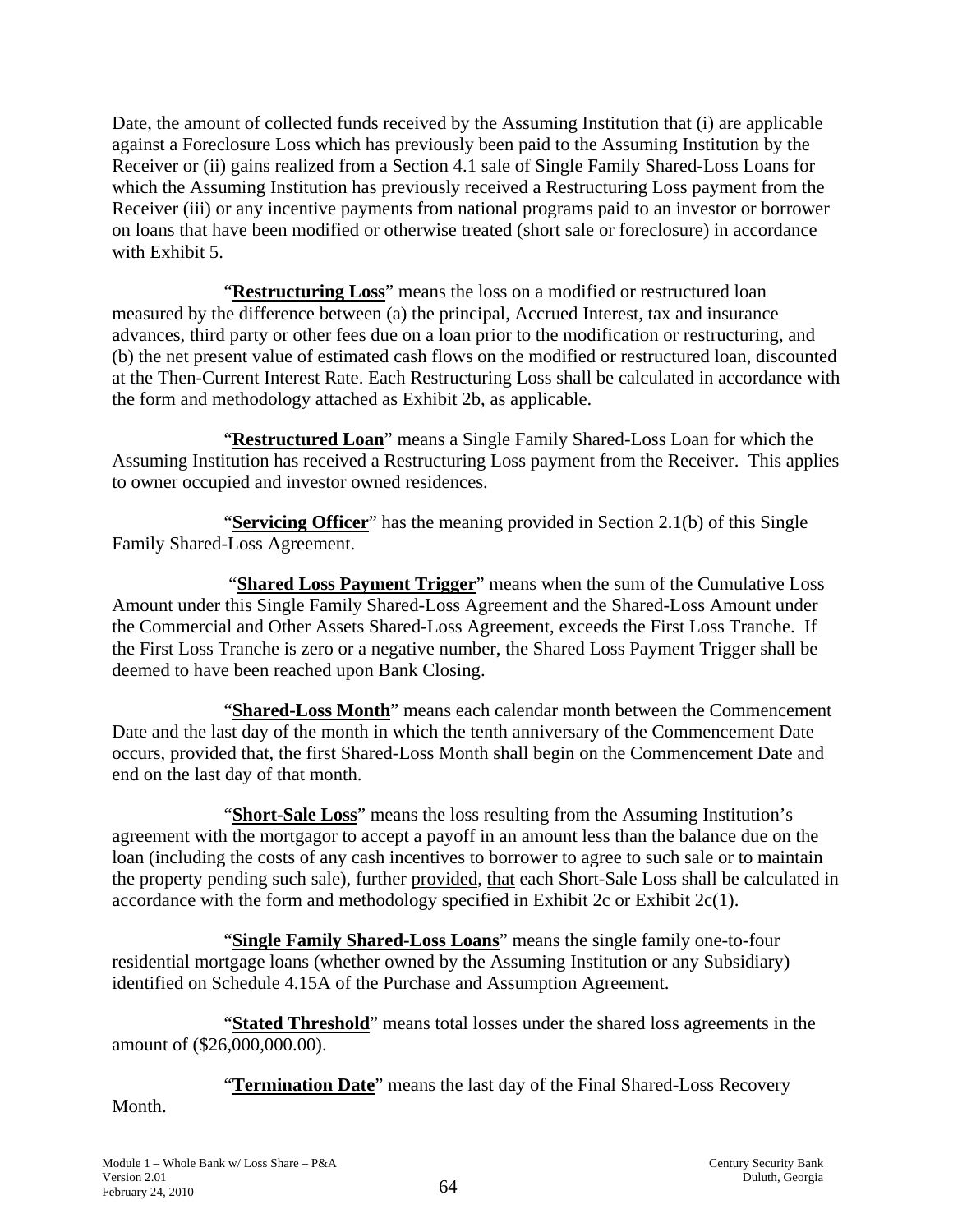"**Then-Current Interest Rate**" means the most recently published Freddie Mac survey rate for 30-year fixed-rate loans.

"**Third Party Servicer**" means any servicer appointed from time to time by the Assuming Institution or any Affiliate of the Assuming Institution to service the Shared-Loss Loans on behalf of the Assuming Institution, the identity of which shall be given to the Receiver prior to or concurrent with the appointment thereof.

# **ARTICLE II -- SHARED-LOSS ARRANGEMENT**

# **2.1 Shared-Loss Arrangement.**

place at the Failed Bank.<br>(b) **Monthly Certificates**. (a) **Loss Mitigation and Consideration of Alternatives**. For each Single Family Shared-Loss Loan in default or for which a default is reasonably foreseeable, the Assuming Institution shall undertake reasonable and customary loss mitigation efforts, in accordance with any of the following programs selected by Assuming Institution in its sole discretion, Exhibit 5 (FDIC Mortgage Loan Modification Program), the United States Treasury's Home Affordable Modification Program Guidelines or any other modification program approved by the United States Treasury Department, the Corporation, the Board of Governors of the Federal Reserve System or any other governmental agency (it being understood that the Assuming Institution can select different programs for the various Single Family Shared-Loss Loans) (such program chosen, the "Modification Guidelines"). After selecting the applicable Modification Guideline for any such Single Family Shared-Loss Loan, the Assuming Institution shall document its consideration of foreclosure, loan restructuring under such Modification Guideline chosen, and short-sale (if short-sale is a viable option) alternatives and shall select the alternative the Assuming Institution believes, based on its estimated calculations, will result in the least Loss. Losses on Home Equity Loans shall be shared under the charge-off policies of the Assuming Institution's Examination Criteria as if they were Single Family Shared-Loss Loans with respect to the calculation of the Stated Threshold. Assuming Institution shall retain its calculations of the estimated loss under each alternative, such calculations to be provided to the Receiver upon request. For the avoidance of doubt and notwithstanding anything herein to the contrary, (i) the Assuming Institution is not required to modify or restructure any Single Family Shared-Loss Loan on more than one occasion and (ii) the Assuming Institution is not required to consider any alternatives with respect to any Shared-Loss Loan in the process of foreclosure as of the Bank Closing and shall be entitled to continue such foreclosure measures and recover the Foreclosure Loss as provided herein, and (iii) the Assuming Institution shall have a transition period of up to 90 days after Bank Closing to implement the Modification Guidelines, during which time, the Assuming Institution may submit claims under such guidelines as may be in

Not later than fifteen (15) days after the end of each Shared-Loss Month, beginning with the month in which the Commencement Date occurs and ending in the month in which the tenth anniversary of the Commencement Date occurs, the Assuming Institution shall deliver to the Receiver a certificate, signed by an officer of the Assuming Institution involved in, or responsible for, the administration and servicing of the Single Family Shared-Loss Loans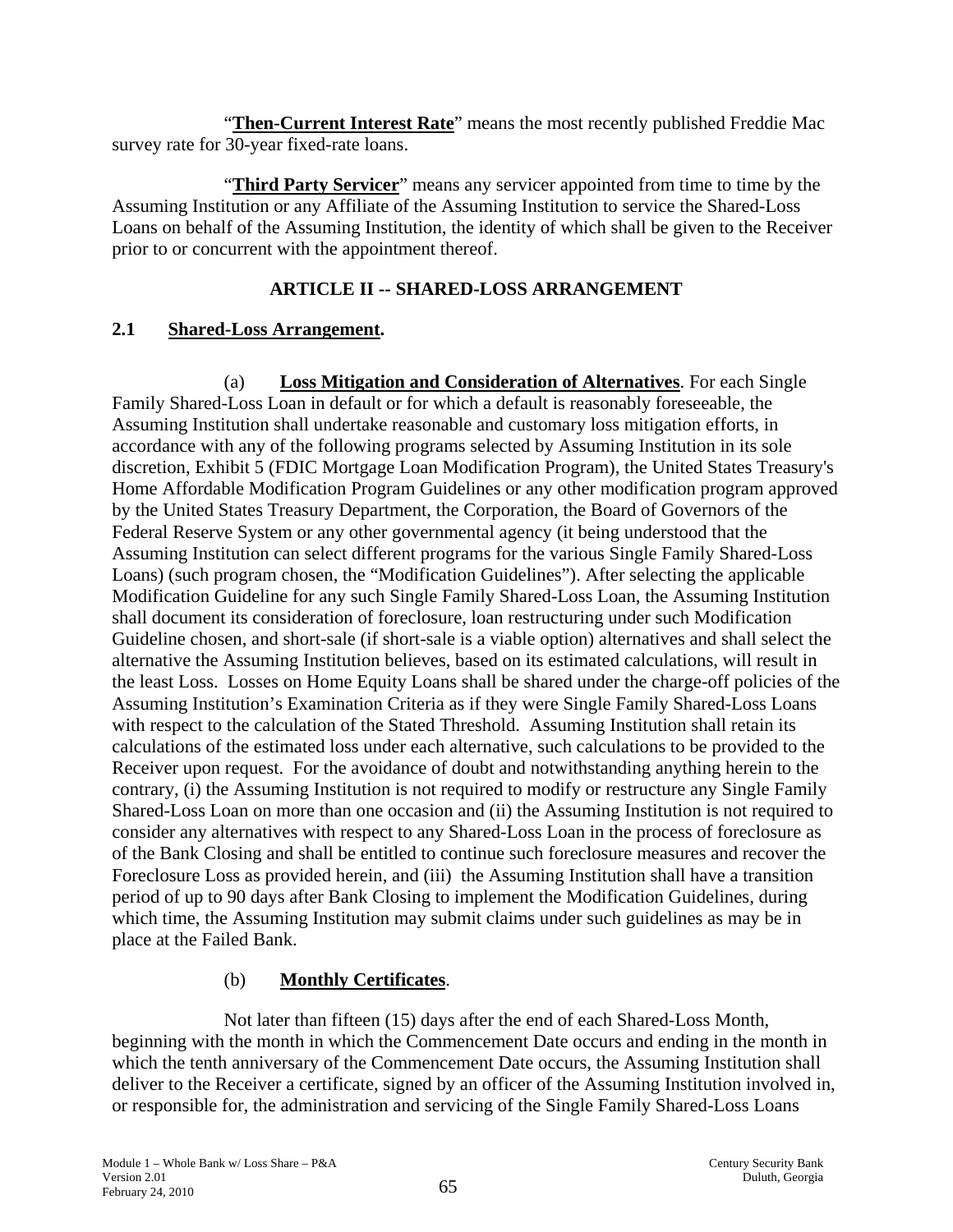whose name appears on a list of servicing officers furnished by the Assuming Institution to the Receiver, (a "Servicing Officer") setting forth in such form and detail as the Receiver may reasonably specify (a "Monthly Certificate"):

 $(i)$  (A) a schedule substantially in the form of Exhibit 1 listing:

(i) each Single Family Shared-Loss Loan for which a Loss Amount (calculated in accordance with the applicable Exhibit) is being claimed, the related Loss Amount for each Single Family Shared-Loss Loan, and the total Monthly Loss Amount for all Single Family Shared-Loss Loans;

(ii) each Single Family Shared-Loss Loan for which a Recovery Amount was received, the Recovery Amount for each Single Family Shared-Loss Loan, and the total Recovery Amount for all Single Family Shared-Loss Loans;

(iii) the total Monthly Loss Amount for all Single Family Shared-Loss Loans minus the total monthly Recovery Amount for all Single Family Shared-Loss Loans;

(iv) the Cumulative Shared-Loss Amount as of the beginning and end of the month;

(v) the Monthly Shared Loss Amount;

(vi) the result obtained in (v) times 80%, or times 95% if the Stated Threshold has been reached, which in either case is the amount to be paid under Section 2.1(d) of this Single Family Shared-Loss Agreement by the Receiver to the Assuming Institution if the amount is a positive number, or by the Assuming Institution to the Receiver if the amount is a negative number;

- (ii) (B) for each of the Single Family Shared-Loss Loans for which a Loss is claimed for that Shared-Loss Month, a schedule showing the calculation of the Loss Amount using the form and methodology shown in Exhibit 2a, Exhibit 2b, or Exhibit 2c, as applicable.
- (iii)  $(C)$  For each of the Restructured Loans where a gain or loss is realized in a sale under Section 4.1 or 4.2, a schedule showing the calculation using the form and methodology shown in Exhibit 2d.
- (iv) (D) a portfolio performance and summary schedule substantially in the form shown in Exhibit 3.

(c) **Monthly Data Download**. Not later than fifteen (15) days after the end of each month, beginning with the month in which the Commencement Date occurs and ending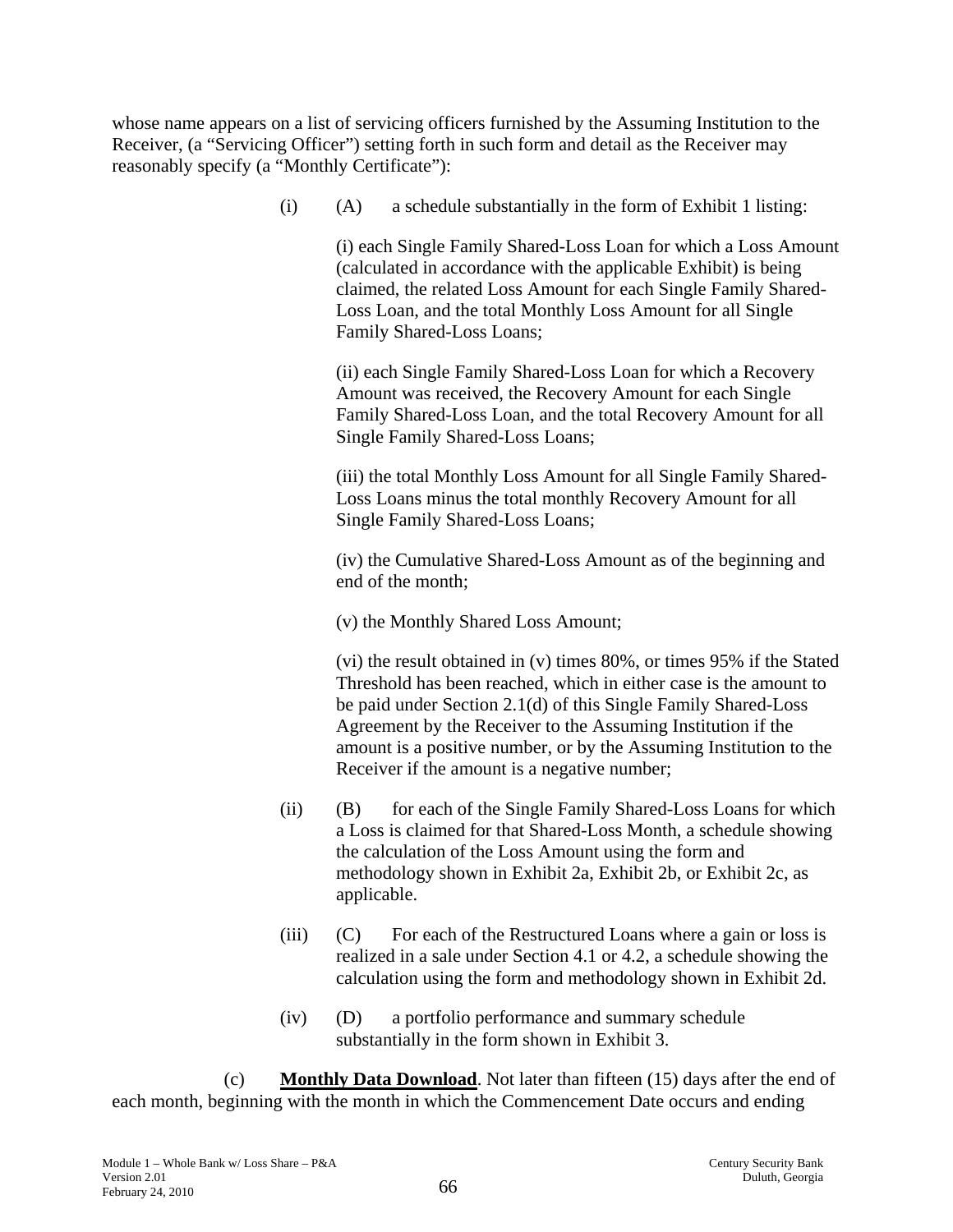with the Final Shared-Loss Recovery Month, Assuming Institution shall provide Receiver:

- $(v)$  (i) the servicing file in machine-readable format including but not limited to the following fields for each outstanding Single Family Shared-Loss Loan, as applicable:
	- (A) Loan number
	- (B) FICO score
	- (C) Origination date
	- (D) Original principal amount
	- (E) Maturity date
	- (F) Paid-to date
	- (G) Last payment date
	- (H) Loan status (bankruptcy, in foreclosure, etc.)
	- (I) Delinquency counters
	- (J) Current principal balance
	- (K) Current escrow account balance
	- (L) Current Appraisal/BPO value
	- (M) Current Appraisal/BPO date
	- (N) Interest rate
	- (O) Monthly principal and interest payment amount
	- (P) Monthly escrow payment for taxes and insurance
	- (Q) Interest rate type (fixed or adjustable)
	- (R) If adjustable: index, margin, next interest rate reset date
	- (S) Payment/Interest rate cap and/or floor
	- (T) Underwriting type (Full doc, Alt Doc, No Doc)
	- (U) Lien type  $(1<sup>st</sup>, 2<sup>nd</sup>)$
	- (V) Amortization type (amortizing or I/O)
	- (W) Property address, including city, state, zip code
	- (X) A code indicating whether the Mortgaged Property is owner occupied
	- (Y) Property type (single-family detached, condominium, duplex, etc.)
- (vi) (ii) An Excel file for ORE held as a result of foreclosure on a Single Family Shared-Loss Loan listing:
	- (A) Foreclosure date
	- (B) Unpaid loan principal balance
	- (C) Appraised value or BPO value, as applicable
	- (D) Projected liquidation date

Notwithstanding the foregoing, the Assuming Institution shall not be required to provide any of the foregoing information to the extent it is unable to do so as a result of the Failed Bank's or Receiver's failure to provide information required to produce the information set forth in this Section 2.1(c); provided, that the Assuming Institution shall, consistent with Customary Servicing Procedures seek to produce any such missing information or improve any inaccurate information previously provided to it.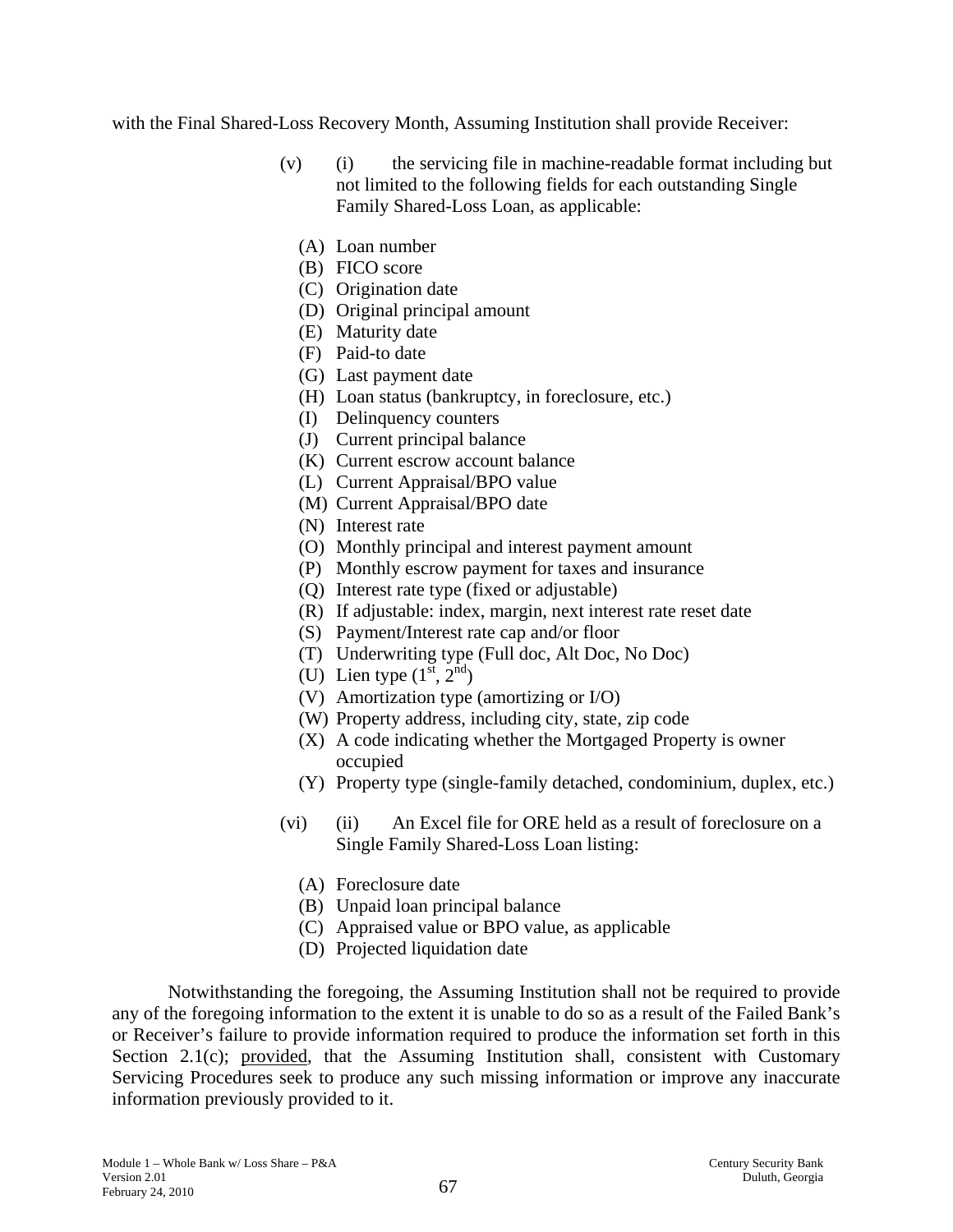# (d) **Payments With Respect to Shared-Loss Assets**.

(i) **Losses Under the Stated Threshold**. After the Shared Loss Payment Trigger is reached, not later than fifteen (15) days after the date on which the Receiver receives the Monthly Certificate, the Receiver shall pay to the Assuming Institution, in immediately available funds, an amount equal to eighty percent (80%) of the Monthly Shared-Loss Amount reported on the Monthly Certificate. If the total Monthly Shared-Loss Amount reported on the Monthly Certificate is a negative number, the Assuming Institution shall pay to the Receiver in immediately available funds eighty percent (80%) of that amount.

(ii) **Losses in Excess of the Stated Threshold**. In the event that the sum of the Cumulative Loss Amount under this Single Family Shared-Loss Agreement and the Stated Loss Amount under the Commercial Shared-Loss Agreement meets or exceeds the Stated Threshold, the loss/recovery sharing percentages set forth herein shall change from 80/20 to 95/5 and thereafter the Receiver shall pay to the Assuming Institution, in immediately available funds, an amount equal to ninety-five percent (95%) of the Monthly Shared-Loss Amount reported on the Monthly Certificate. If the Monthly Shared-Loss Amount reported on the Monthly Certificate is a negative number, the Assuming Institution shall pay to the Receiver in immediately available funds ninety-five percent (95%) of that amount.

(e) **Limitations on Shared-Loss Payment**. The Receiver shall not be required to make any payments pursuant to Section 2.1(d) with respect to any Foreclosure Loss, Restructuring Loss, Short Sale Loss or Portfolio Loss that the Receiver determines, based upon the criteria set forth in this Single Family Shared-Loss Agreement (including the analysis and documentation requirements of Section 2.1(a)) or Customary Servicing Procedures, should not have been effected by the Assuming Institution; provided, however, (x) the Receiver must provide notice to the Assuming Institution detailing the grounds for not making such payment, (y) the Receiver must provide the Assuming Institution with a reasonable opportunity to cure any such deficiency and  $(z)$  (1) to the extent curable, if cured, the Receiver shall make payment with respect to the properly effected Loss, and (2) to the extent not curable, notwithstanding the foregoing, the Receiver shall make a payment as to all Losses (or portion of Losses) that were effected which would have been payable as a Loss if the Assuming Institution had properly effected such Loss. In the event that the Receiver does not make any payment with respect to Losses claimed pursuant to Section 2.1(d), the Receiver and Assuming Institution shall, upon final resolution, make the necessary adjustments to the Monthly Shared-Loss Amount for that Monthly Certificate and the payment pursuant to Section 2.1(d) above shall be adjusted accordingly.

(f) **Payments by Wire-Transfer**. All payments under this Single Family Shared-Loss Agreement shall be made by wire-transfer in accordance with the wire-transfer instructions on Exhibit 4.

 (g) **Payment in the Event Losses Fail to Reach Expected Level**. On the date that is 45 days following the last day (such day, the "True-Up Measurement Date") of the calendar month in which the tenth anniversary of the calendar day following the Bank Closing occurs, the Assuming Institution shall pay to the Receiver fifty percent (50%) of the excess, if any, of (i) twenty percent (20%) of the Stated Threshold less (ii) the sum of (A) twenty-five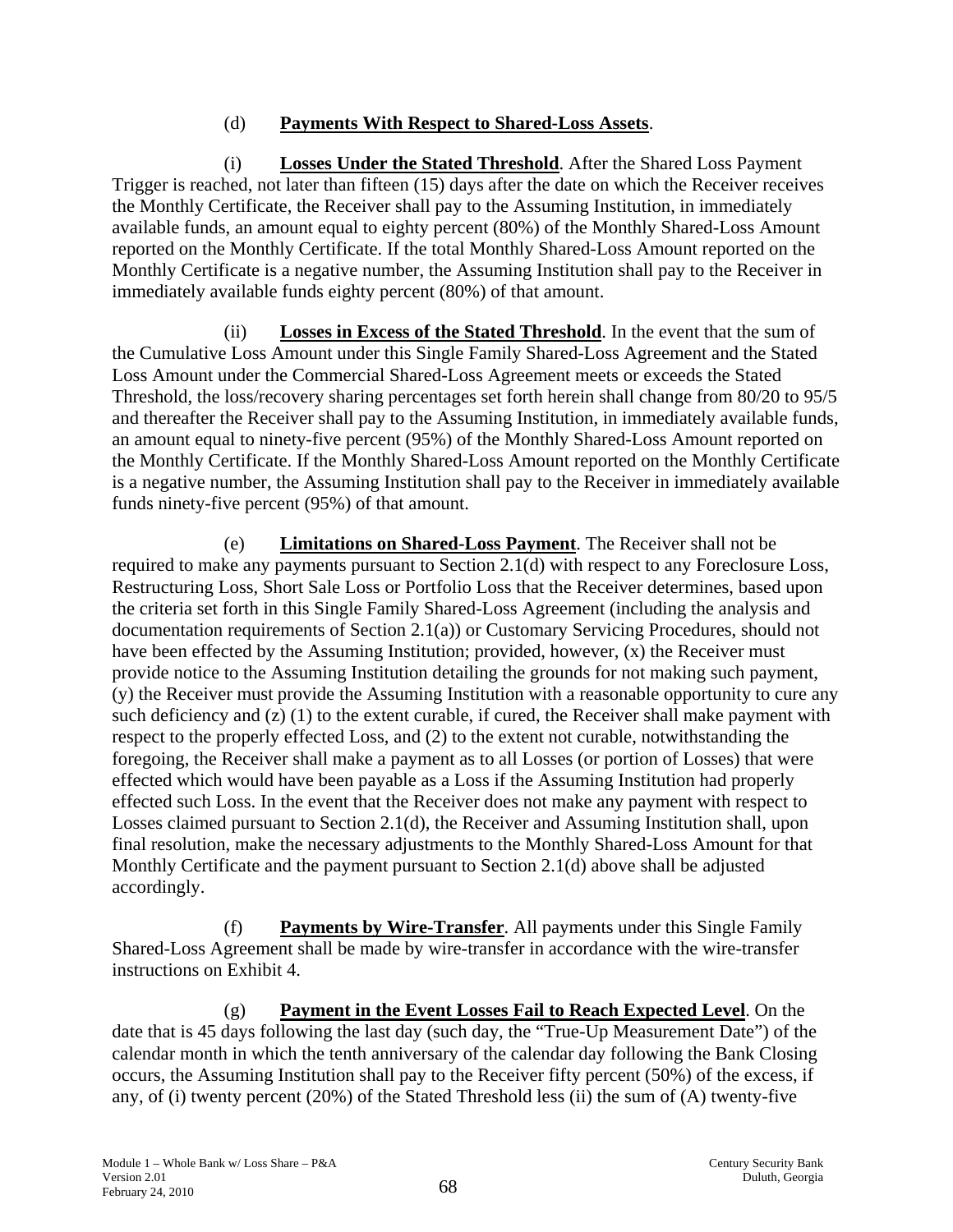percent (25%) of the asset premium (discount) plus (B) twenty-five percent (25%) of the Cumulative Shared-Loss Payments plus (C) the Cumulative Servicing Amount. The Assuming Institution shall deliver to the Receiver not later than 30 days following the True-Up Measurement Date, a schedule, signed by an officer of the Assuming Institution, setting forth in reasonable detail the calculation of the Cumulative Shared-Loss Payments and the Cumulative Servicing Amount.

## **2.2 Auditor Report; Right to Audit.**

(a) Within ninety (90) days after the end of each fiscal year during which the Receiver makes any payment to the Assuming Institution under this Single Family Shared-Loss Agreement, the Assuming Institution shall deliver to the Corporation and to the Receiver a report signed by its independent public accountants stating that they have reviewed the terms of this Single Family Shared-Loss Agreement and that, in the course of their annual audit of the Assuming Institution's books and records, nothing has come to their attention suggesting that any computations required to be made by the Assuming Institution during such year pursuant to this Article II were not made by the Assuming Institution in accordance herewith. In the event that the Assuming Institution cannot comply with the preceding sentence, it shall promptly submit to the Receiver corrected computations together with a report signed by its independent public accountants stating that, after giving effect to such corrected computations, nothing has come to their attention suggesting that any computations required to be made by the Assuming Institution during such year pursuant to this Article II were not made by the Assuming Institution in accordance herewith. In such event, the Assuming Institution and the Receiver shall make all such accounting adjustments and payments as may be necessary to give effect to each correction reflected in such corrected computations, retroactive to the date on which the corresponding incorrect computation was made. It is the intention of this provision to align the timing of the audit required under this Single-Family Shared-Loss Agreement with the examination audit required pursuant to 12 CFR Section 363.

(b) The Receiver or the FDIC in its corporate capacity ("Corporation") may perform an audit or audits to determine the Assuming Institution's compliance with the provisions of this Single Family Shared-Loss Agreement, including this Article II, by providing not less than ten (10) Business Days' prior written notice. Assuming Institution shall provide access to pertinent records and proximate working space in Assuming Institution's facilities. The scope and duration of any such audit shall be within the reasonable discretion of the Receiver or the Corporation, but shall in no event be administered in a manner that unreasonably interferes with the operation of the Assuming Institution's business. The Receiver or the Corporation, as the case may be, shall bear the expense of any such audit. In the event that any corrections are necessary as a result of such an audit or audits, the Assuming Institution and the Receiver shall make such accounting adjustments and payments as may be necessary to give retroactive effect to such corrections.

**2.3 Withholdings**. Notwithstanding any other provision in this Article II, the Receiver, upon the direction of the Director (or designee) of the Federal Deposit Insurance Corporation's Division of Resolutions and Receiverships, may withhold payment for any amounts included in a Monthly Certificate delivered pursuant to Section 2.1, if in its good faith and reasonable judgment there is a reasonable basis under the requirements of this Single Family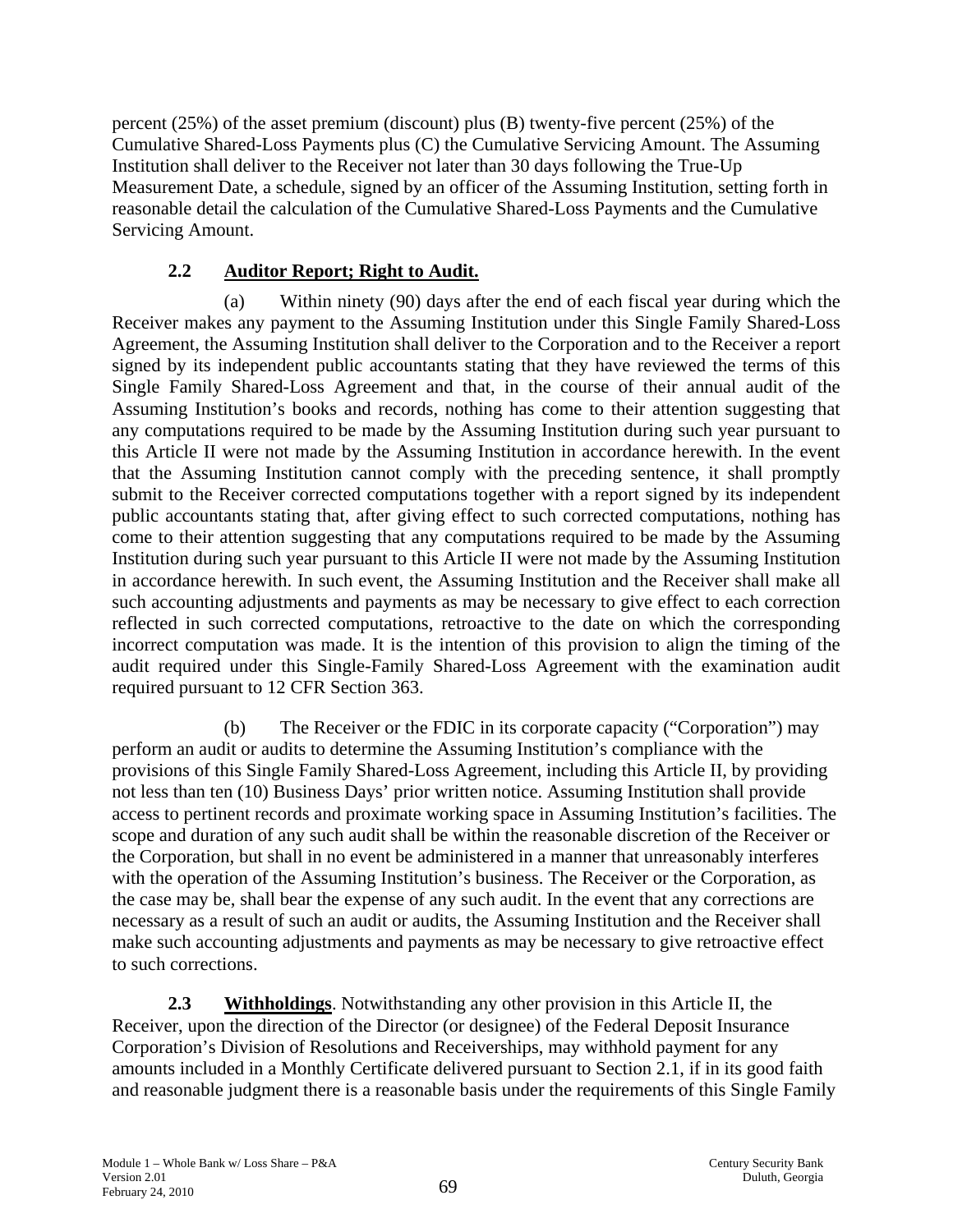Shared-Loss Agreement for denying the eligibility of an item for which reimbursement or payment is sought under such Section. In such event, the Receiver shall provide a written notice to the Assuming Institution detailing the grounds for withholding such payment. At such time as the Assuming Institution demonstrates to the satisfaction of the Receiver, in its reasonable judgment, that the grounds for such withholding of payment, or portion of payment, no longer exist or have been cured, then the Receiver shall pay the Assuming Institution the amount withheld which the Receiver determines is eligible for payment, within fifteen (15) Business Days.

**2.4 Books and Records**. The Assuming Institution shall at all times during the term of this Single Family Shared-Loss Agreement keep books and records sufficient to ensure and document compliance with the terms of this Single Family Shared-Loss Agreement, including but not limited to (a) documentation of alternatives considered with respect to defaulted loans or loans for which default is reasonably foreseeable, (b) documentation showing the calculation of loss for claims submitted to the Receiver, (c) retention of documents that support each line item on the loss claim forms, and (d) documentation with respect to the Recovery Amount on loans for which the Receiver has made a loss-share payment

**2.5 Information**. The Assuming Institution shall promptly provide to the Receiver such other information, including but not limited to, financial statements, computations, and bank policies and procedures, relating to the performance of the provisions of this Single Family Shared-Loss Agreement, as the Receiver may reasonably request from time to time.

**2.6 Tax Ruling**. The Assuming Institution shall not at any time, without the Receiver's prior written consent, seek a private letter ruling or other determination from the Internal Revenue Service or otherwise seek to qualify for any special tax treatment or benefits associated with any payments made by the Receiver pursuant to this Single Family Shared-Loss Agreement.

**2.7 Sale of Single Family Shared-Loss Loans**. The Receiver shall be relieved of its obligations with respect to a Single Family Shared-Loss Loan upon payment of a Foreclosure Loss amount or a Short Sale Loss amount with respect to such Single Family Shared-Loss Loan or upon the sale of a Single Family Shared-Loss Loan by Assuming Institution to a person or entity that is not an Affiliate; provided, however, that if the Receiver consents to the sale of any such Single Family Shared-Loss Loan, any loss on such sale shall be a Portfolio Loss. The Assuming Institution shall provide the Receiver with timely notice of any such sale. Notwithstanding the foregoing, a sale of the Single Family Shared-Loss Loan, for purposes of this Section 2.7, shall not be deemed to have occurred as the result of (i) any change in the ownership or control of Assuming Institution or the transfer of any or all of the Single Family Shared-Loss Loan(s) to any Affiliate of Assuming Institution, (ii) a merger by Assuming Institution with or into any other entity, or (iii) a sale by Assuming Institution of all or substantially all of its assets.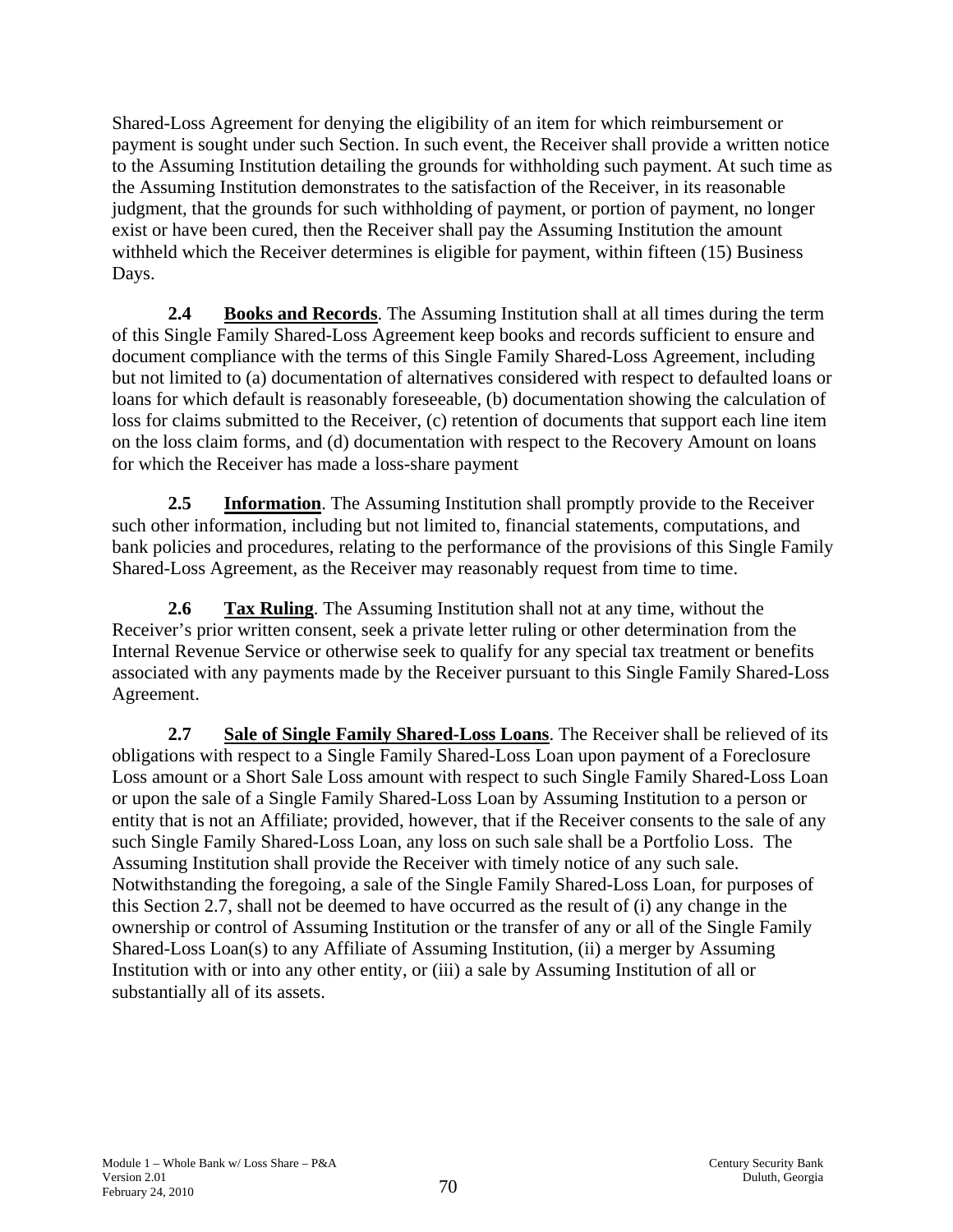## **ARTICLE III - RULES REGARDING THE ADMINISTRATION OF SINGLE FAMILY SHARED-LOSS LOANS**

**3.1 Agreement with Respect to Administration**. The Assuming Institution shall (and shall cause any of its Affiliates to which the Assuming Institution transfers any Single Family Shared-Loss Loans to) manage, administer, and collect the Single Family Shared-Loss Loans while owned by the Assuming Institution or any Affiliate thereof during the term of this Single Family Shared-Loss Agreement in accordance with the rules set forth in this Article III. The Assuming Institution shall be responsible to the Receiver in the performance of its duties hereunder and shall provide to the Receiver such reports as the Receiver reasonably deems advisable, including but not limited to the reports required by Sections 2.1, 2.2 and 3.3 hereof, and shall permit the Receiver to monitor the Assuming Institution's performance of its duties hereunder.

**3.2 Duties of the Assuming Institution**. (a) In performance of its duties under this Article III, the Assuming Institution shall:

(i) manage and administer each Single Family Shared-Loss Loan in accordance with Assuming Institution's usual and prudent business and banking practices and Customary Servicing Procedures;

(ii) exercise its best business judgment in managing, administering and collecting amounts owed on the Single Family Shared-Loss Loans;

(iii) use commercially reasonable efforts to maximize Recoveries with respect to Losses on Single Family Shared-Loss Loans without regard to the effect of maximizing collections on assets held by the Assuming Institution or any of its Affiliates that are not Single Family Shared-Loss Loans;

(iv) retain sufficient staff (in Assuming Institution's discretion) to perform its duties hereunder; and

(v) other than as provided in Section 2.1(a), comply with the terms of the Modification Guidelines for any Single Family Shared-Loss Loans meeting the requirements set forth therein. For the avoidance of doubt, the Assuming Institution may propose exceptions to Exhibit 5 (the FDIC Loan Modification Program) for a group of Loans with similar characteristics, with the objectives of (1) minimizing the loss to the Assuming Institution and the FDIC and (2) maximizing the opportunity for qualified homeowners to remain in their homes with affordable mortgage payments.

(b) Any transaction with or between any Affiliate of the Assuming Institution with respect to any Single Family Shared-Loss Loan including, without limitation, the execution of any contract pursuant to which any Affiliate of the Assuming Institution will manage, administer or collect any of the Single Family Shared-Loss Loans will be provided to FDIC for informational purposes and if such transaction is not entered into on an arm's length basis on commercially reasonable terms such transaction shall be subject to the prior written approval of the Receiver.

**3.3 Shared-Loss Asset Records and Reports**. The Assuming Institution shall establish and maintain such records as may be appropriate to account for the Single Family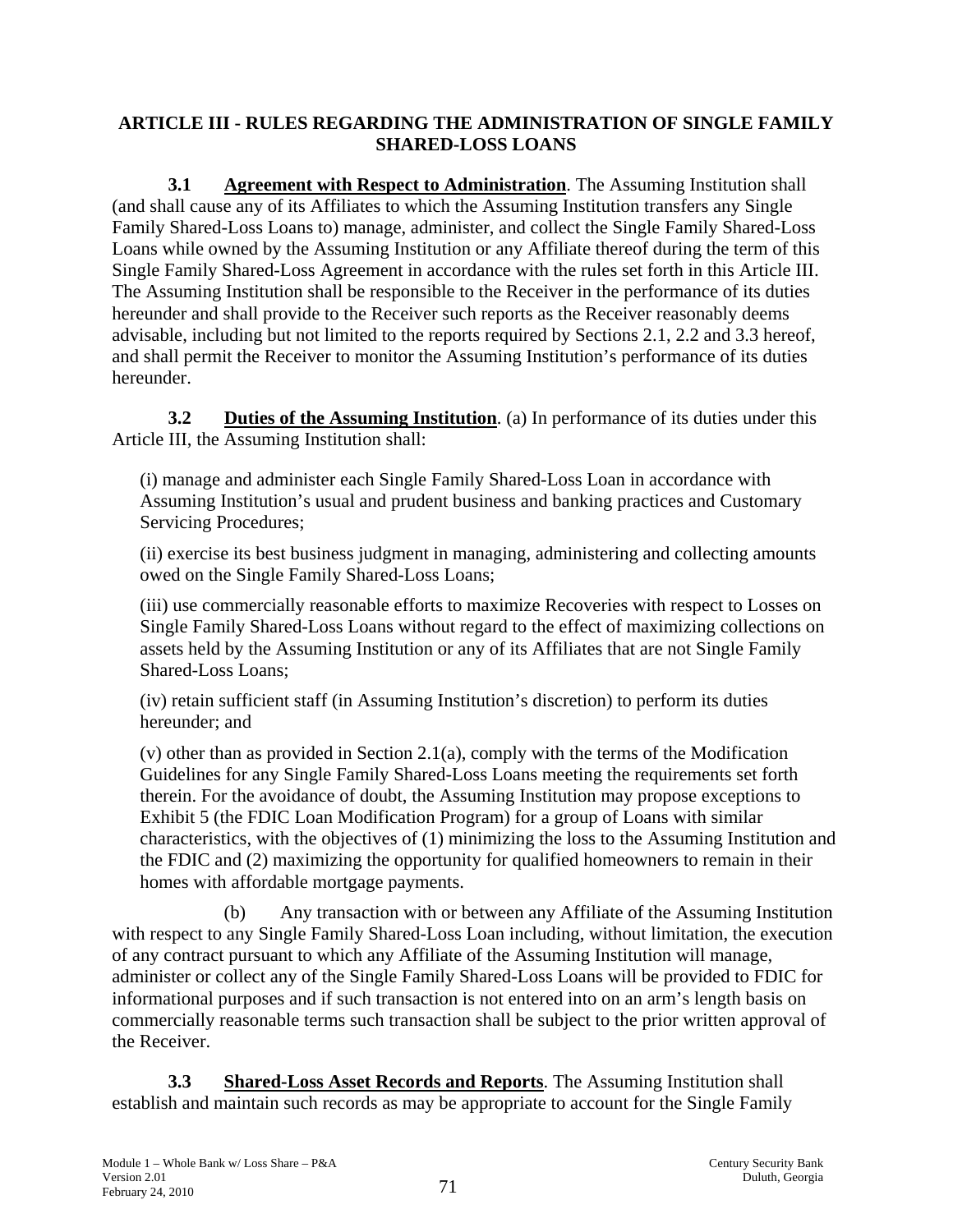Shared-Loss Loans in such form and detail as the Receiver may reasonably require, and to enable the Assuming Institution to prepare and deliver to the Receiver such reports as the Receiver may from time to time request regarding the Single Family Shared-Loss Loans and the Monthly Certificates required by Section 2.1 of this Single Family Shared-Loss Agreement.

# **3.4 Related Loans**.

(a) Assuming Institution shall use its best efforts to determine which loans are "Related Loans", as hereinafter defined. The Assuming Institution shall not manage, administer or collect any "Related Loan" in any manner that would have the effect of increasing the amount of any collections with respect to the Related Loan to the detriment of the Single Family Shared-Loss Loan to which such loan is related. A "Related Loan" means any loan or extension of credit held by the Assuming Institution at any time on or prior to the end of the Final Shared-Loss Month that is made to an Obligor of a Single Family Shared-Loss Loan.

(b) The Assuming Institution shall prepare and deliver to the Receiver with the Monthly Certificates for the calendar months ending June 30 and December 31, a schedule of all Related Loans on the Accounting Records of the Assuming Institution as of the end of each such semi-annual period.

**3.5 Legal Action; Utilization of Special Receivership Powers**. The Assuming Institution shall notify the Receiver in writing (such notice to be given in accordance with Article V below and to include all relevant details) prior to utilizing in any legal action any special legal power or right which the Assuming Institution derives as a result of having acquired an asset from the Receiver, and the Assuming Institution shall not utilize any such power unless the Receiver shall have consented in writing to the proposed usage. The Receiver shall have the right to direct such proposed usage by the Assuming Institution and the Assuming Institution shall comply in all respects with such direction. Upon request of the Receiver, the Assuming Institution will advise the Receiver as to the status of any such legal action. The Assuming Institution shall immediately notify the Receiver of any judgment in litigation involving any of the aforesaid special powers or rights.

**3.6 Third Party Servicer**. The Assuming Institution may perform any of its obligations and/or exercise any of its rights under this Single Family Shared-Loss Agreement through or by one or more Third Party Servicers, who may take actions and make expenditures as if any such Third Party Servicer was the Assuming Institution hereunder (and, for the avoidance of doubt, such expenses incurred by any such Third Party Servicer on behalf of the Assuming Institution shall be included in calculating Losses to the extent such expenses would be included in such calculation if the expenses were incurred by Assuming Institution); provided, however, that the use thereof by the Assuming Institution shall not release the Assuming Institution of any obligation or liability hereunder.

# **ARTICLE IV – PORTFOLIO SALE**

# **4.1 Assuming Institution Portfolio Sales of Remaining Single Family Shared-**

**Loss Loans**. The Assuming Institution shall have the right with the concurrence of the Receiver to liquidate for cash consideration, from time to time in one or more transactions, all or a portion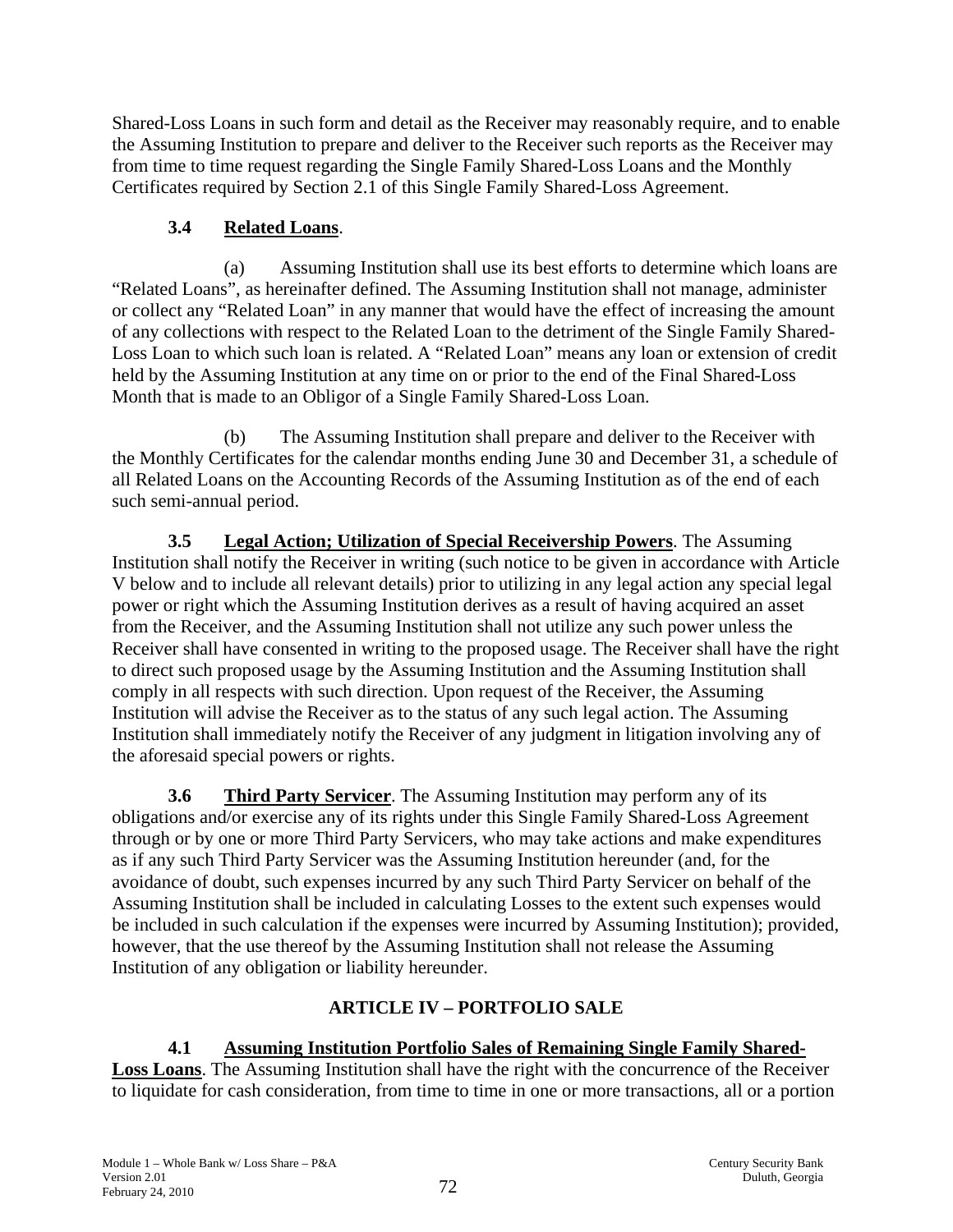of Single Family Shared-Loss Loans held by the Assuming Institution at any time prior to the Termination Date ("Portfolio Sales"). If the Assuming Institution exercises its option under this Section 4.1, it must give thirty (30) days notice in writing to the Receiver setting forth the details and schedule for the Portfolio Sale which shall be conducted by means of sealed bid sales to third parties, not including any of the Assuming Institution's affiliates, contractors, or any affiliates of the Assuming Institution's contractors. Sales of Restructured Loans shall be sold in a separate pool from Single Family Shared-Loss Loans not restructured. The Receiver's review of the Assuming Institution's proposed Portfolio Sale will be considered in a timely fashion and approval will not be unreasonably withheld, delayed or conditioned.

**4.2 Assuming Institution's Liquidation of Remaining Single Family Shared-Loss Loans**. In the event that the Assuming Institution does not conduct a Portfolio Sale pursuant to Section 4.1, the Receiver shall have the right, exercisable in its sole and absolute discretion, to require the Assuming Institution to liquidate for cash consideration, any Single Family Shared-Loss Loans held by the Assuming Institution at any time after the date that is six months prior to the Termination Date. If the Receiver exercises its option under this Section 4.2, it must give notice in writing to the Assuming Institution, setting forth the time period within which the Assuming Institution shall be required to liquidate the Single Family Shared-Loss Loans. The Assuming Institution will comply with the Receiver's notice and must liquidate the Single Family Shared-Loss Loans as soon as reasonably practicable by means of sealed bid sales to third parties, not including any of the Assuming Institution's affiliates, contractors, or any affiliates of the Assuming Institution's contractors. The selection of any financial advisor or other third party broker or sales agent retained for the liquidation of the remaining Single Family Shared-Loss Loans pursuant to this Section shall be subject to the prior approval of the Receiver, such approval not to be unreasonably withheld, delayed or conditioned.

**4.3 Calculation of Sale Gain or Loss**. For Single Family Shared-Loss Loans that are not Restructured Loans gain or loss on the sales under Section 4.1 or Section 4.2 will be calculated as the sale price received by the Assuming Institution less the unpaid principal balance of the remaining Single Family Shared-Loss Loans. For any Restructured Loan included in the sale gain or loss on sale will be calculated as (a) the sale price received by the Assuming Institution less (b) the net present value of estimated cash flows on the Restructured Loan that was used in the calculation of the related Restructuring Loss plus (c) Loan principal payments collected by the Assuming Institution from the date the Loan was restructured to the date of sale. (See Exhibit 2d for example calculation).

## **ARTICLE V -- LOSS-SHARING NOTICES GIVEN TO RECEIVER AND PURCHASER**

All notices, demands and other communications hereunder shall be in writing and shall be delivered by hand, or overnight courier, receipt requested, addressed to the parties as follows:

If to Receiver, to: Federal Deposit Insurance Corporation as Receiver for Century Security Bank Division of Resolutions and Receiverships 550 17th Street, N.W.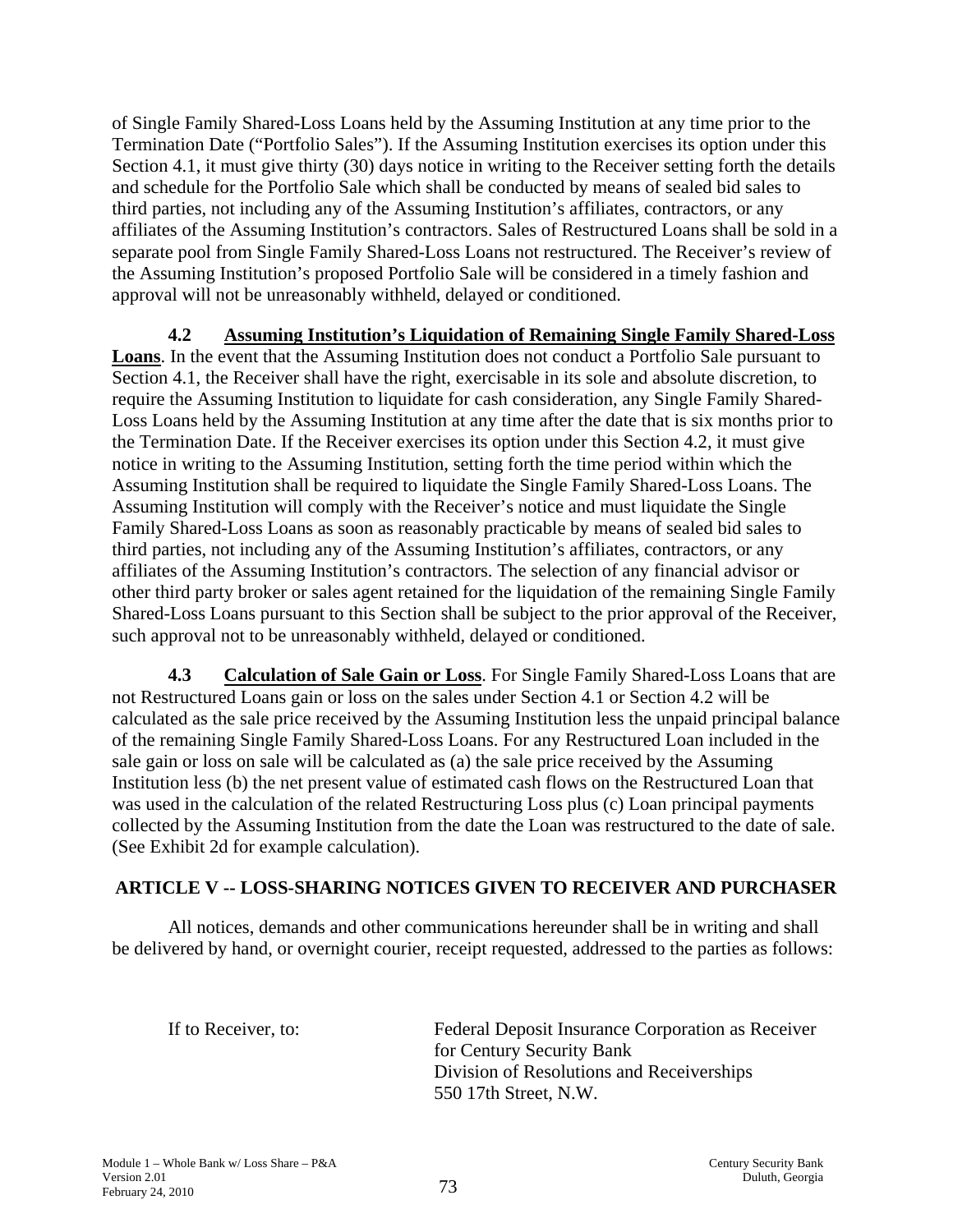Washington, D.C. 20429 Attention: Ralph Malami, Manager, Capital Markets

with a copy to: Federal Deposit Insurance Corporation as Receiver for Century Security Bank, Duluth, Georgia Room E7056 3501 Fairfax Drive, Arlington, VA 2226 Attn: Special Issues Unit

With respect to a notice under Section 3.5 of this Single Family Shared-Loss Agreement, copies of such notice shall be sent to:

> Federal Deposit Insurance Corporation Legal Division 7777 Baymeadows Way West Jacksonville, Florida 32256 Attention: Managing Attorney

If to Assuming Institution, to:

Bank of Upson 108 South Church Street Thomaston, Georgia 30286

with a copy to:

Kenneth M. Achenbach Bryan Cave Powel Goldstein LLP Associate – Financial Institutions One Atlantic Center  $14<sup>th</sup>$  Floor 1201 West Peachtree Street, NW Atlanta, GA 30309-3488 Ken.Achenbach@BryanCave.com

Such Persons and addresses may be changed from time to time by notice given pursuant to the provisions of this Article V. Any notice, demand or other communication delivered pursuant to the provisions of this Article V shall be deemed to have been given on the date actually received.

#### **ARTICLE VI -- MISCELLANEOUS**

**6.1. Expenses**. Except as otherwise expressly provided herein, all costs and expenses incurred by or on behalf of a party hereto in connection with this Single Family Shared-Loss Agreement shall be borne by such party whether or not the transactions contemplated herein shall be consummated.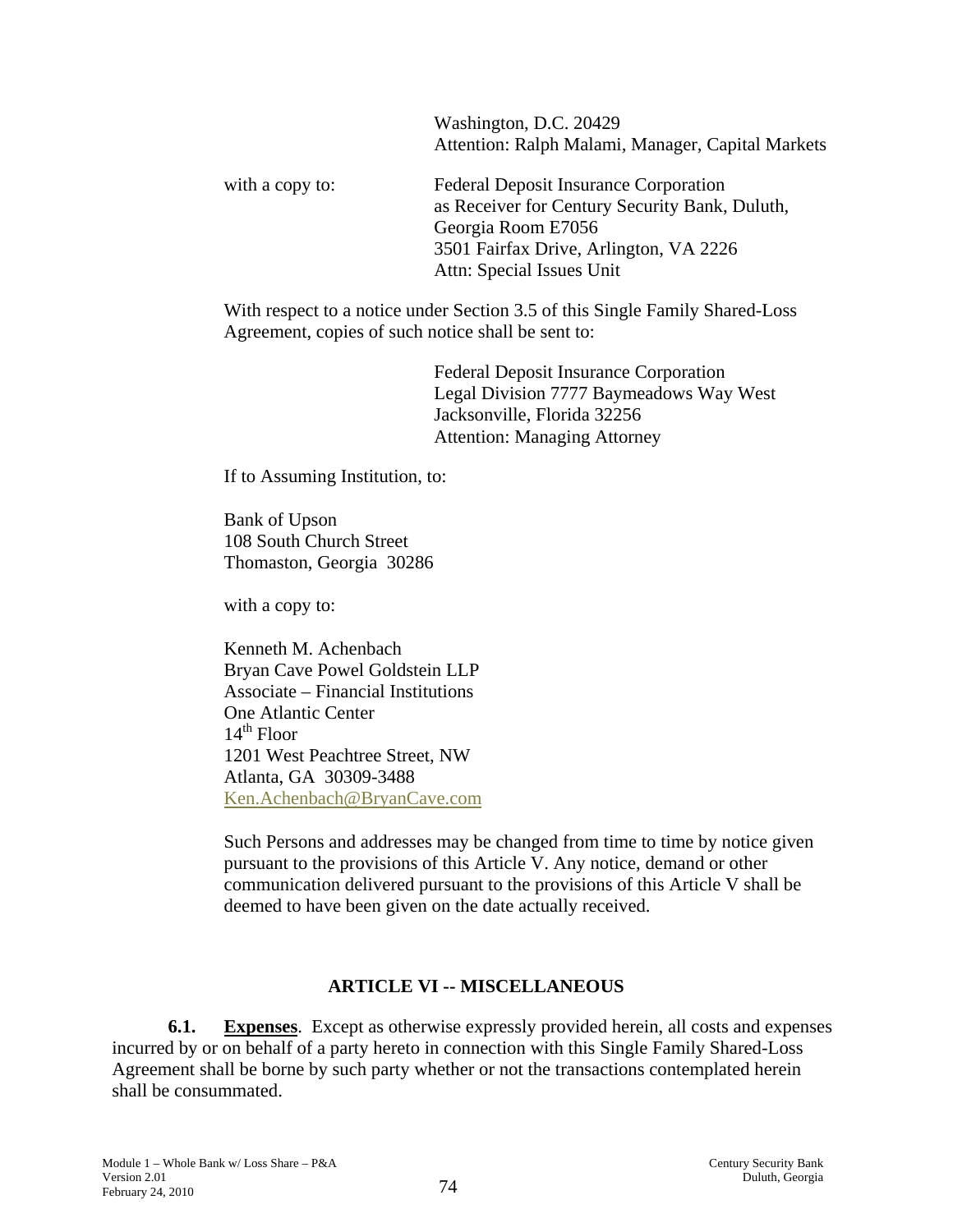**6.2 Successors and Assigns; Specific Performance.** All terms and provisions of this Single Family Shared-Loss Agreement shall be binding upon and shall inure to the benefit of the parties hereto only; provided, however, that, Receiver may assign or otherwise transfer this Single Family Shared-Loss Agreement (in whole or in part) to the Federal Deposit Insurance Corporation in its corporate capacity without the consent of Assuming Institution. Notwithstanding anything to the contrary contained in this Single Family Shared-Loss Agreement, except as is expressly permitted in this Section 6.2, Assuming Institution may not assign or otherwise transfer this Single Family Shared-Loss Agreement (in whole or in part) without the prior written consent of the Receiver, which consent may be granted or withheld by the Receiver in its sole discretion, and any attempted assignment or transfer in violation of this provision shall be void *ab initio.* For the avoidance of doubt, a merger or consolidation of the Assuming Institution with and into another financial institution, the sale of all or substantially all of the assets of the Assuming Institution to another financial institution constitutes the transfer of this Single Family Shared-Loss Agreement which requires the consent of the Receiver; and for a period of thirty-six (36) months after Bank Closing, a merger or consolidation shall also include the sale by any individual shareholder, or shareholders acting in concert, of more than 9% of the outstanding shares of the Assuming Institution, or of its holding company, or of any subsidiary holding Shared-Loss Assets, or the sale of shares by the Assuming Institution or its holding company or any subsidiary holding Shared-Loss Assets, in a public or private offering, that increases the number of shares outstanding by more than 9%, constitutes the transfer of this Single Family Shared-Loss Agreement which requires the consent of the Receiver. However, no Loss shall be recognized as a result of any accounting adjustments that are made due to any such merger, consolidation or sale consented to by the FDIC. The FDIC's consent shall not be required if the aggregate outstanding principal balance of Shared-Loss Assets is less than twenty percent (20%) of the initial aggregate balance of Shared-Loss Assets.

**6.3 Governing Law**. This Single Family Shared-Loss Agreement shall be construed in accordance with federal law, or, if there is no applicable federal law, the laws of the State of New York, without regard to any rule of conflict of law that would result in the application of the substantive law of any jurisdiction other than the State of New York.

**6.4 WAIVER OF JURY TRIAL**. EACH PARTY HERETO HEREBY IRREVOCABLY AND UNCONDITIONALLY WAIVES ALL RIGHT TO TRIAL BY JURY IN OR TO HAVE A JURY PARTICIPATE IN RESOLVING ANY DISPUTE, ACTION, PROCEEDING OR COUNTERCLAIM, WHETHER SOUNDING IN CONTRACT, TORT OR OTHERWISE, ARISING OUT OF OR RELATING TO OR IN CONNECTION WITH THIS SINGLE FAMILY SHARED-LOSS AGREEMENT OR ANY OF THE TRANSACTIONS CONTEMPLATED HEREBY.

**6.5 Captions**. All captions and headings contained in this Single Family Shared-Loss Agreement are for convenience of reference only and do not form a part of, and shall not affect the meaning or interpretation of, this Single Family Shared-Loss Agreement.

**6.6 Entire Agreement; Amendments**. This Single Family Shared-Loss Agreement, along with the Commercial Shared-Loss Agreement and the Purchase and Assumption Agreement, including the Exhibits and any other documents delivered pursuant hereto or thereto, embody the entire agreement of the parties with respect to the subject matter hereof, and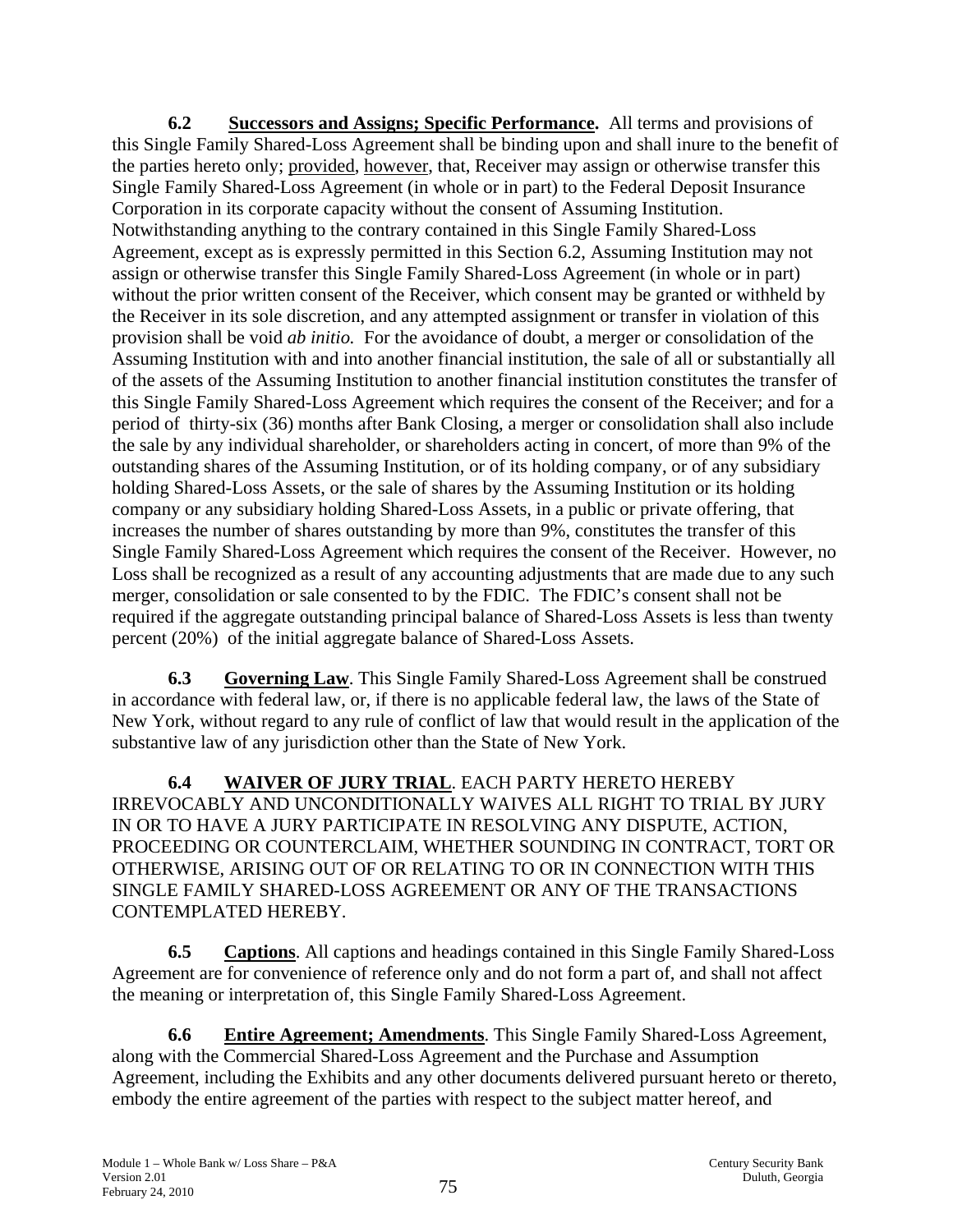supersede all prior representations, warranties, offers, acceptances, agreements and understandings, written or oral, relating to the subject matter herein. This Single Family Shared-Loss Agreement may be amended or modified or any provision thereof waived only by a written instrument signed by both parties or their respective duly authorized agents.

**6.7 Severability**. Whenever possible, each provision of this Single Family Shared-Loss Agreement shall be interpreted in such manner as to be effective and valid under applicable law, but if any provision of this Single Family Shared-Loss Agreement is held to be prohibited by or invalid, illegal or unenforceable under applicable law, such provision shall be construed and enforced as if it had been more narrowly drawn so as not to be prohibited, invalid, illegal or unenforceable, and the validity, legality and enforceability of the remainder of such provision and the remaining provisions of this Single Family Shared-Loss Agreement shall not in any way be affected or impaired thereby.

**6.8 No Third Party Beneficiary.** This Single Family Shared-Loss Agreement and the Exhibits hereto are for the sole and exclusive benefit of the parties hereto and their respective permitted successors and permitted assigns and there shall be no other third party beneficiaries, and nothing in this Single Family Shared-Loss Agreement or the Exhibits shall be construed to grant to any other Person any right, remedy or Claim under or in respect of this Single Family Shared-Loss Agreement or any provision hereof.

**6.9 Counterparts**. This Single Family Shared-Loss Agreement may be executed separately by Receiver and Assuming Institution in any number of counterparts, each of which when executed and delivered shall be an original, but such counterparts shall together constitute one and the same instrument.

**6.10** Consent. Except as otherwise provided herein, when the consent of a party is required herein, such consent shall not be unreasonably withheld or delayed.

**6.11 Rights Cumulative**. Except as otherwise expressly provided herein, the rights of each of the parties under this Single Family Shared-Loss Agreement are cumulative, may be exercised as often as any party considers appropriate and are in addition to each such party's rights under the Purchase and Sale Agreement and any of the related agreements or under law. Except as otherwise expressly provided herein, any failure to exercise or any delay in exercising any of such rights, or any partial or defective exercise of such rights, shall not operate as a waiver or variation of that or any other such right.

## **ARTICLE VII DISPUTE RESOLUTION**

# **7.1 Dispute Resolution Procedures.**

(a) In the event a dispute arises about the interpretation, application, calculation of Loss, or calculation of payments or otherwise with respect to this Single Family Shared-Loss Agreement ("SF Shared-Loss Dispute Item"), then the Receiver and the Assuming Institution shall make every attempt in good faith to resolve such items within sixty (60) days following the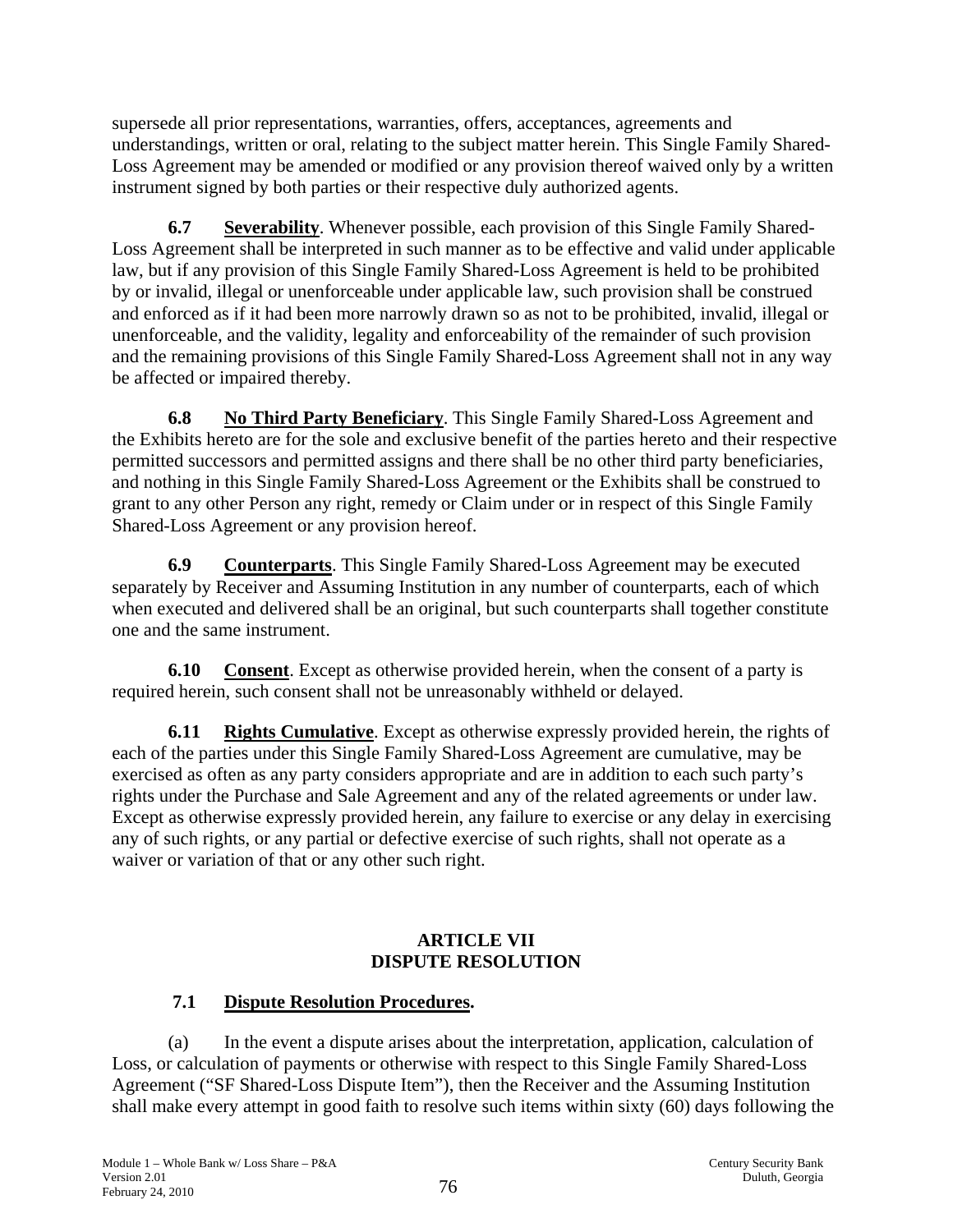receipt of a written description of the SF Shared-Loss Dispute Item, with notification of the possibility of taking the matter to arbitration (the date on which such 60-day period expires, or any extension of such period as the parties hereto may mutually agree to in writing, herein called the "Resolution Deadline Date"). If the Receiver and the Assuming Institution resolve all such items to their mutual satisfaction by the Resolution Deadline Date, then within thirty (30) days following such resolution, any payment arising out such resolution shall be made arising from the settlement of the SF Shared-Loss Dispute.

(b) If the Receiver and the Assuming Institution fail to resolve any outstanding SF Shared-Loss Dispute Items by the Resolution Deadline Date, then either party may notify the other of its intent to submit the SF Shared-Loss Dispute Item to arbitration pursuant to the provisions of this Article VII. Failure of either party to notify the other of its intent to submit any unresolved SF Shared-Loss Dispute Item to arbitration within thirty (30) days following the Resolution Deadline Date (the date on which such thirty (30) day period expires is herein called the "Arbitration Deadline Date") shall be deemed an acceptance of such SF Shared-Loss Dispute not submitted to arbitration, as well as a waiver of the submitting party's right to dispute such non-submitted SF Shared-Loss Dispute Item but not a waiver of any similar claim which may arise in the future.

(c) If a SF Shared-Loss Dispute Item is submitted to arbitration, it shall be governed by the rules of the American Arbitration Association (the "AAA"), except as otherwise provided herein. Either party may submit a matter for arbitration by delivering a notice, prior to the Arbitration Deadline Date, to the other party in writing setting forth:

> (i) A brief description of each SF Shared-Loss Dispute Item submitted for arbitration;

(ii) A statement of the moving party's position with respect to each SF Shared-Loss Dispute Item submitted for arbitration;

(iii) The value sought by the moving party, or other relief requested regarding each SF Shared-Loss Dispute Item submitted for arbitration, to the extent reasonably calculable; and

(iv) The name and address of the arbiter selected by the moving party (the "Moving Arbiter"), who shall be a neutral, as determined by the AAA.

Failure to adequately include any information above shall not be deemed to be a waiver of the parties right to arbitrate so long as after notification of such failure the moving party cures such failure as promptly as reasonably practicable.

(d) The non-moving party shall, within thirty (30) days following receipt of a notice of arbitration pursuant to this Section 7.1, deliver a notice to the moving party setting forth:

> (i) The name and address of the arbiter selected by the non-moving party (the "Respondent Arbiter"), who shall be a neutral, as determined by the AAA;

> (ii) A statement of the position of the respondent with respect to each Dispute Item; and

> (iii) The ultimate resolution sought by the respondent or other relief, if any, the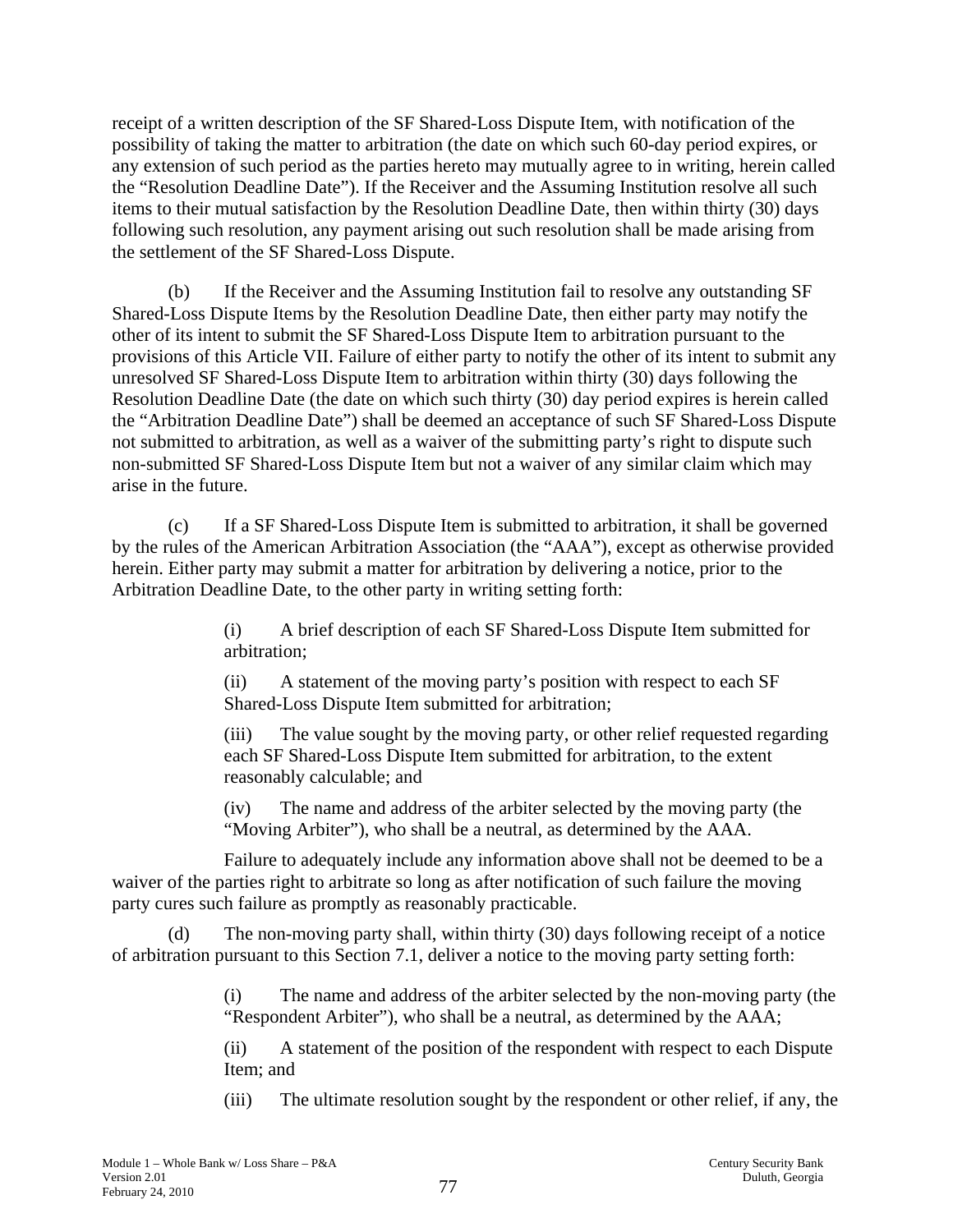respondent deems is due the moving party with respect to each SF Shared-Loss Dispute Item.

Failure to adequately include any information above shall not be deemed to be a waiver of the non-moving party's right to defend such arbitration so long as after notification of such failure the non-moving party cures such failure as promptly as reasonably practicable

(e) The Moving Arbiter and Respondent Arbiter shall select a third arbiter from a list furnished by the AAA. In accordance with the rules of the AAA, the three (3) arbiters shall constitute the arbitration panel for resolution of each SF Loss-Share Dispute Item. The concurrence of any two (2) arbiters shall be deemed to be the decision of the arbiters for all purposes hereunder. The arbitration shall proceed on such time schedule and in accordance with the Rules of Commercial Arbitration of the AAA then in effect, as modified by this Section 7.1. The arbitration proceedings shall take place at such location as the parties thereto may mutually agree, but if they cannot agree, then they will take place at the offices of the Corporation in Washington, DC, or Arlington, Virginia.

(f) The Receiver and Assuming Institution shall facilitate the resolution of each outstanding SF Shared-Loss Dispute Item by making available in a prompt and timely manner to one another and to the arbiters for examination and copying, as appropriate, all documents, books, and records under their respective control and that would be discoverable under the Federal Rules of Civil Procedure.

 $(g)$  The arbiters designated pursuant to subsections  $(c)$ ,  $(d)$  and  $(e)$  hereof shall select, with respect to each Dispute Item submitted to arbitration pursuant to this Section 7.1, either (i) the position and relief submitted by the Assuming Institution with respect to each SF Shared-Loss Dispute Item, or (ii) the position and relief submitted by the Receiver with respect to each SF Shared-Loss Dispute Item, in either case as set forth in its respective notice of arbitration. The arbiters shall have no authority to select a value for each Dispute Item other than the determination set forth in Section 7.1(c) and Section 7.1(d). The arbitration shall be final, binding and conclusive on the parties.

(h) Any amounts ultimately determined to be payable pursuant to such award shall bear interest at the Settlement Interest Rate from and including the date specified for the arbiters decisions specified in this Section 7.1, without regard to any extension of the finality of such award, to but not including the date paid. All payments required to be made under this Section 7.1 shall be made by wire transfer.

(i) For the avoidance of doubt, to the extent any notice of a SF Shared-Loss Dispute Item(s) is provided prior to the Termination Date, the terms of this Single Family Shared-Loss Agreement shall remain in effect with respect to the Single Family Shared-Loss Loans that are the subject of such SF Shared-Loss Dispute Item(s) until such time as any such dispute is finally resolved.

**7.2 Fees and Expenses of Arbiters.** The aggregate fees and expenses of the arbiters shall be borne equally by the parties. The parties shall pay the aggregate fees and expenses within thirty (30) days after receipt of the written decision of the arbiters (unless the arbiters agree in writing on some other payment schedule).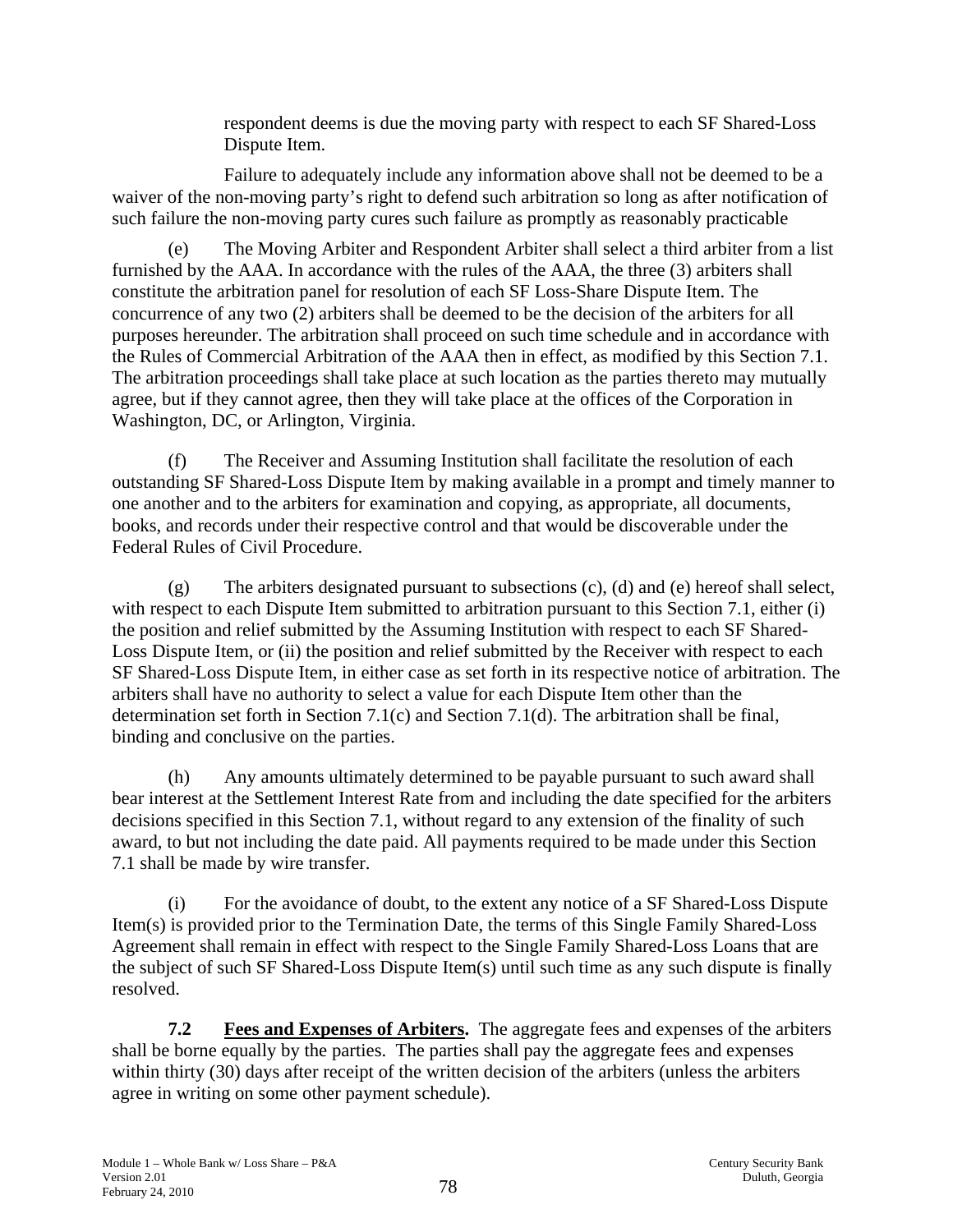Exhibit 1

## **Monthly Certificate**

# **SEE FOLLOWING PAGE**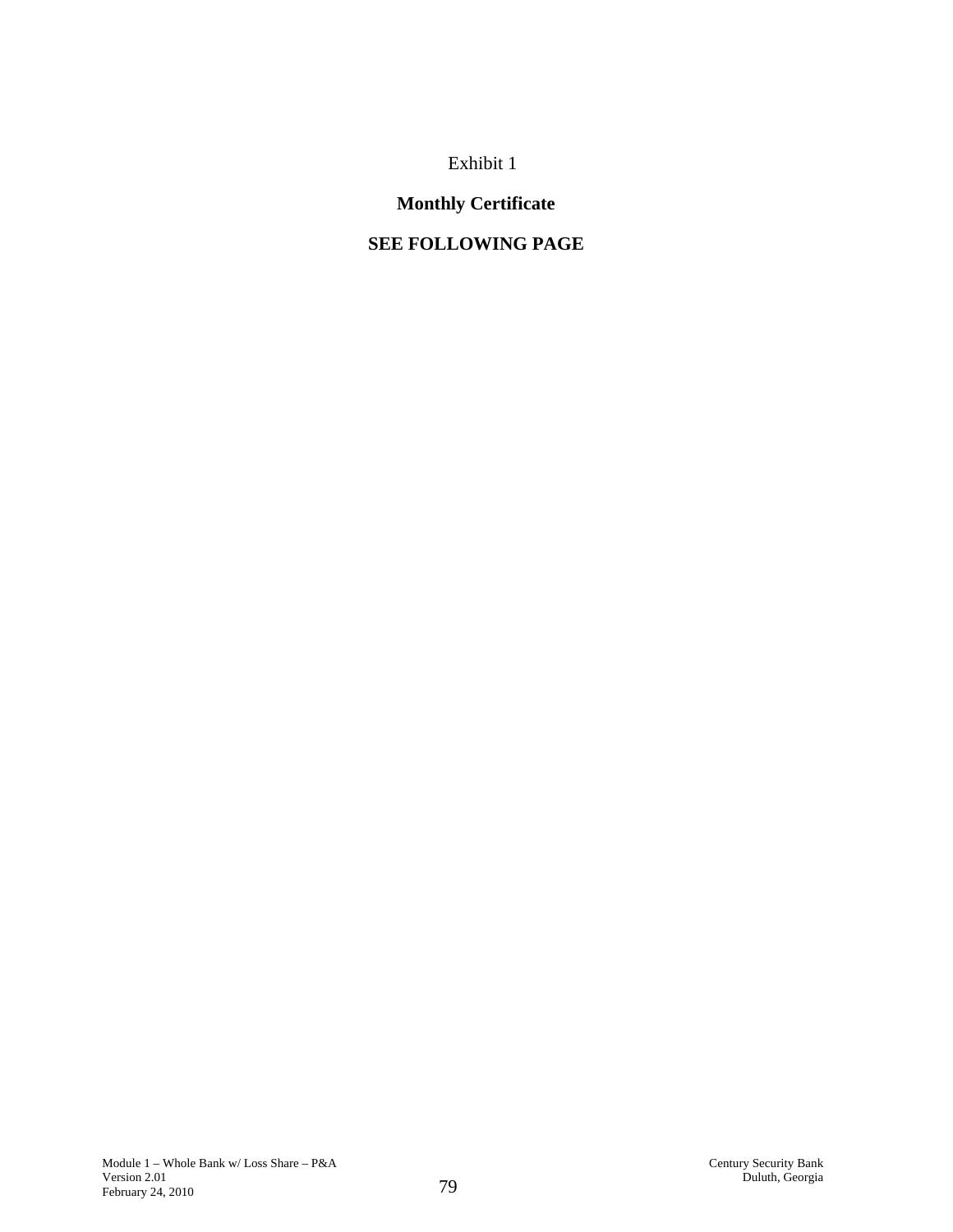| <b>PART 1 - CURRENT MONTH NET LOSS</b> |                      |                      |                                   |                         |                             |
|----------------------------------------|----------------------|----------------------|-----------------------------------|-------------------------|-----------------------------|
|                                        |                      |                      |                                   |                         |                             |
|                                        |                      |                      | Specify loss type                 |                         |                             |
| <b>MONTH ENDED:</b>                    | [input report month] |                      | as Foreclosure,<br>or Short-Sale. |                         |                             |
| <b>Losses</b>                          |                      |                      |                                   |                         |                             |
|                                        |                      | Loss                 |                                   |                         |                             |
| Loan No.                               | Loss Type            | Amount               |                                   |                         |                             |
|                                        |                      |                      |                                   |                         |                             |
|                                        |                      |                      |                                   |                         |                             |
|                                        |                      |                      |                                   |                         |                             |
|                                        |                      |                      |                                   | <b>Loss Amount</b>      | <b>Loss Month is</b>        |
|                                        |                      |                      |                                   | is the amount           | the reporting               |
| <b>TOTAL</b>                           |                      | XX                   | A                                 | of Loss<br>incurred and | month in<br>which the       |
|                                        |                      |                      |                                   | reported on             | Loss was                    |
|                                        |                      |                      |                                   | the loan in a           | reported.                   |
| <b>Recoveries</b>                      |                      |                      | $Loss \nightharpoonup$            | ×                       |                             |
| Loan No.                               |                      | Recovery<br>Amount   | Amount                            | Loss<br>Month           |                             |
|                                        |                      |                      |                                   |                         |                             |
|                                        |                      |                      |                                   |                         |                             |
|                                        |                      |                      |                                   |                         |                             |
|                                        |                      |                      |                                   |                         |                             |
|                                        |                      |                      |                                   |                         |                             |
|                                        |                      |                      |                                   |                         |                             |
|                                        |                      |                      |                                   |                         |                             |
| <b>TOTAL</b>                           |                      | XX                   | $\mathsf B$                       |                         |                             |
|                                        |                      |                      |                                   |                         |                             |
| <b>Net Losses</b>                      |                      | XX                   | $C = A - B$                       |                         |                             |
| (Recoveries)                           |                      |                      |                                   |                         |                             |
|                                        |                      |                      |                                   |                         |                             |
|                                        |                      |                      |                                   |                         | If Col. D minus Col. E is   |
|                                        |                      |                      |                                   |                         | less than zero, enter zero. |
| <b>PART 2 - FIRST LOSS TEST</b>        |                      |                      |                                   |                         |                             |
|                                        |                      |                      |                                   | Col. D - Col.           |                             |
|                                        |                      | Col. D<br>Cumulative | Col. E                            | Е<br>Cumulative         |                             |
|                                        |                      | Loss                 | <b>First Loss</b>                 | Shared-Loss             |                             |
|                                        |                      | Amount               | Tranche                           | Amount                  |                             |
|                                        |                      |                      |                                   |                         |                             |
| Balance, beginning of month            |                      | XX                   | XX                                | XX                      | $\mathsf F$                 |
| Current month Net Losses (from Part 1) |                      | XX                   |                                   |                         |                             |
|                                        |                      |                      |                                   |                         |                             |
| Balance, end of month                  |                      | XX                   | XX                                | XX                      | G                           |
|                                        |                      |                      |                                   |                         |                             |
|                                        |                      |                      |                                   |                         |                             |
| Shared Loss Amount                     |                      |                      |                                   | XX                      | $G - F$                     |
| Times Loss Share percentage            |                      |                      |                                   | 80%                     |                             |
|                                        |                      |                      |                                   |                         |                             |
| Amount due from (to) FDIC as Receiver  |                      |                      |                                   | XX                      |                             |
|                                        |                      |                      |                                   |                         |                             |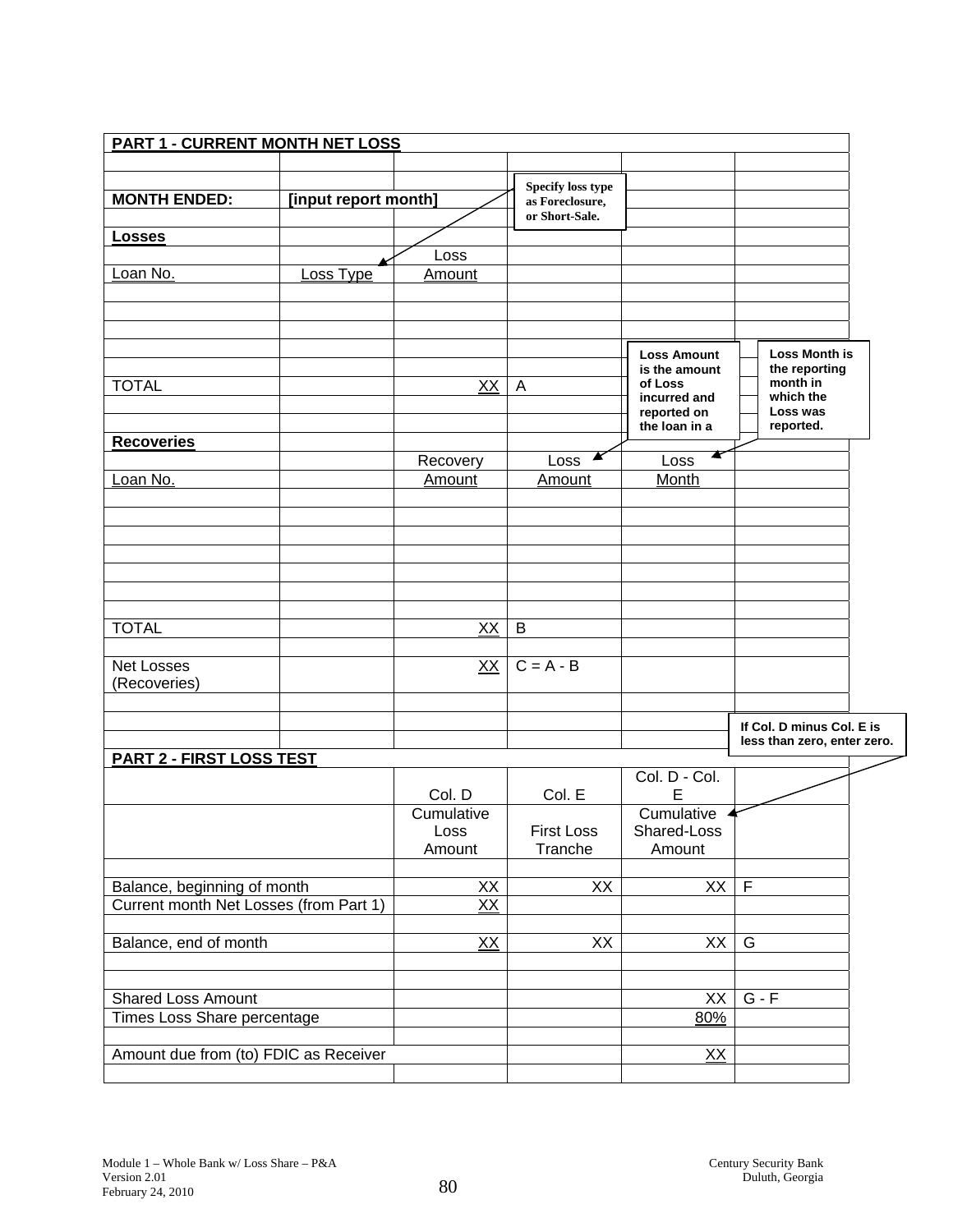| Pursuant to Section 2.1 of the Single Family Shared-Loss Agreement, the undersigned hereby certifies |  |  |  |  |
|------------------------------------------------------------------------------------------------------|--|--|--|--|
| the information on this Certificate is true, complete and correct.                                   |  |  |  |  |
| <b>OFFICER SIGNATURE</b>                                                                             |  |  |  |  |
| <b>TITLE</b><br><b>OFFICER NAME:</b>                                                                 |  |  |  |  |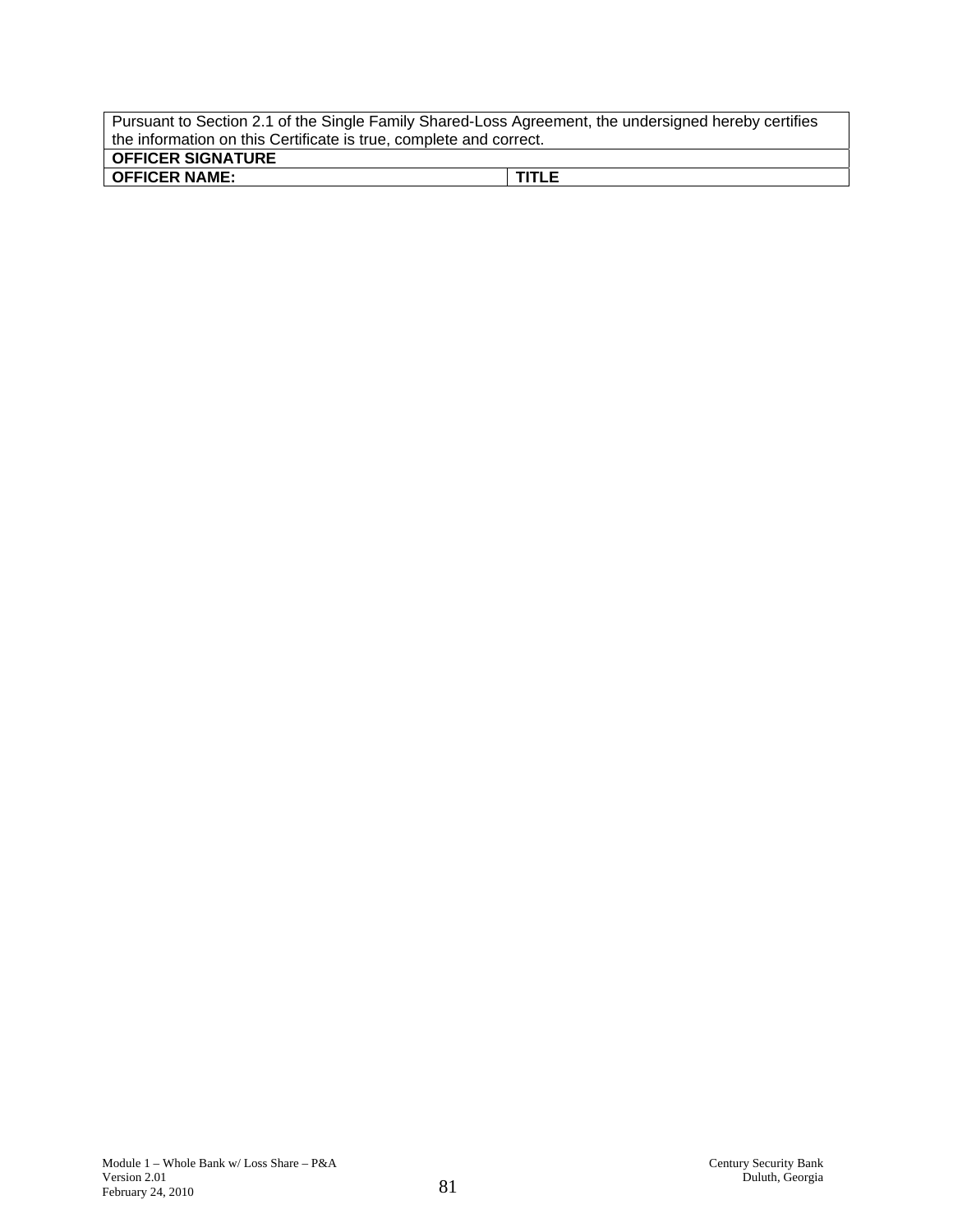#### **Exhibit 2a**

This exhibit contains three versions of the loss share calculation for foreclosure, plus explanatory notes.

#### **Exhibit 2a(1) CALCULATION OF FORECLOSURE LOSS Foreclosure Occurred Prior to Loss Share Agreement**

|    | 1 Shared-Loss Month<br>2 Loan no:<br>3 REO #                                               | May-09<br>364574<br>621 |
|----|--------------------------------------------------------------------------------------------|-------------------------|
|    | 4 Foreclosure date                                                                         | 12/18/08                |
|    | 5 Liquidation date                                                                         | 4/12/09                 |
|    | 6 Note Interest rate                                                                       | 8.100%                  |
|    | 7 Most recent BPO                                                                          | 228,000                 |
|    | 8 Most recent BPO date                                                                     | 1/21/09                 |
|    | <b>Foreclosure Loss calculation</b>                                                        |                         |
|    | 9 Book value at date of Loss Share agreement                                               | 244,900                 |
|    | Accrued interest, limited to 90 days or days from failure<br>10 to sale, whichever is less | 3,306                   |
|    | 11 Costs incurred after Loss Share agreement in place:                                     |                         |
| 12 | Attorney's fees                                                                            | 0                       |
|    | Foreclosure costs, including title search, filing fees,                                    |                         |
|    | 13 advertising, etc.                                                                       | 0                       |
| 14 | Property protection costs, maint. and repairs                                              | 6,500                   |
| 15 | Tax and insurance advances                                                                 | 0                       |
|    | <b>Other Advances</b>                                                                      |                         |
| 16 | Appraisal/Broker's Price Opinion fees                                                      | 0                       |
| 17 | Inspections                                                                                | 0                       |
| 18 | Other                                                                                      | 0                       |
|    | 19 Gross balance recoverable by Purchaser                                                  | 254,706                 |
|    | <b>Cash Recoveries:</b>                                                                    |                         |
|    | 20 Net liquidation proceeds (from HUD-1 settl stmt)                                        | 219,400                 |
|    | 21 Hazard Insurance proceeds                                                               | 0                       |
|    | 22 Mortgage Insurance proceeds                                                             | 0                       |
|    | 23 T & I escrow account balances, if positive                                              | 0                       |
|    | 24 Other credits, if any (itemize)                                                         | 0                       |
| 25 | <b>Total Cash Recovery</b>                                                                 | 219,400                 |
|    | <b>26 Loss Amount</b>                                                                      | 35,306                  |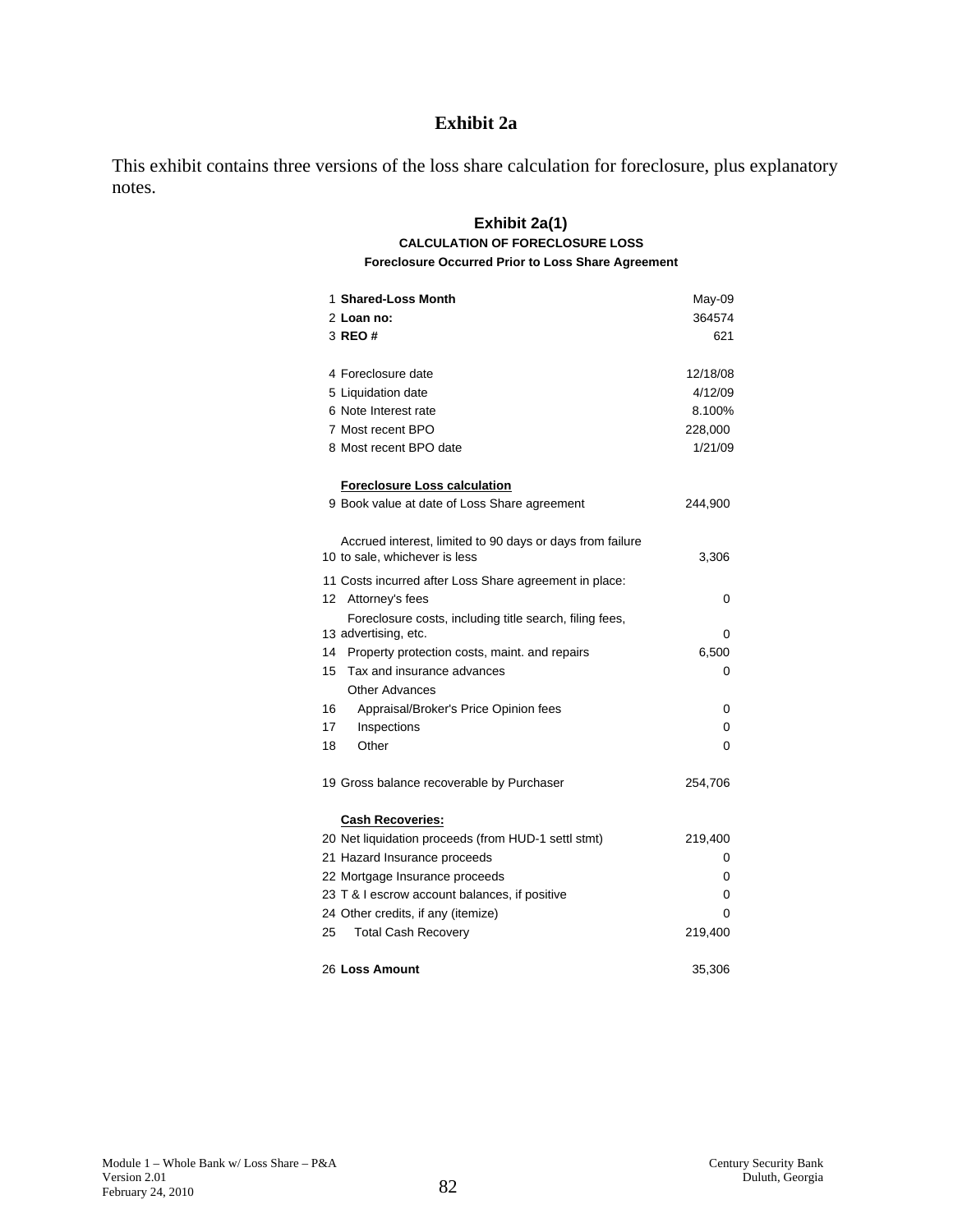#### **Exhibit 2a(2)**

#### **CALCULATION OF FORECLOSURE LOSS**

#### **No Preceeding Loan Mod under Loss Share**

| 1 Shared-Loss Month                                                             | May-09  |
|---------------------------------------------------------------------------------|---------|
| 2 Loan no:                                                                      | 292334  |
| 3 REO #                                                                         | 477     |
| 4 Interest paid-to-date                                                         | 4/30/08 |
| 5 Foreclosure date                                                              | 1/15/09 |
| 6 Liquidation date                                                              | 4/12/09 |
| 7 Note Interest rate                                                            | 8.000%  |
| 8 Owner occupied?                                                               | Yes     |
| 9 If owner-occupied:                                                            |         |
| 10<br>Borrower current gross annual income                                      | 42,000  |
| 11<br>Estimated NPV of loan mod                                                 | 195,000 |
| 12 Most recent BPO                                                              | 235,000 |
| 13 Most recent BPO date                                                         | 1/21/09 |
| <b>Foreclosure Loss calculation</b>                                             |         |
| 16 Loan Principal balance after last paid installment                           | 300,000 |
| 17 Accrued interest, limited to 90 days                                         | 6,000   |
| 18 Attorney's fees                                                              | 0       |
| Foreclosure costs, including title search, filing fees,<br>19 advertising, etc. | 4,000   |
| 20 Property protection costs, maint. and repairs                                | 5,500   |
| 21 Tax and insurance advances                                                   | 1,500   |
| <b>Other Advances</b>                                                           |         |
| 22<br>Appraisal/Broker's Price Opinion fees                                     | 0       |
| 23<br>Inspections                                                               | 50      |
| 24<br>Other                                                                     | 0       |
| 25 Gross balance recoverable by Purchaser                                       | 317,050 |
| <b>Cash Recoveries:</b>                                                         |         |
| 26 Net liquidation proceeds (from HUD-1 settl stmt)                             | 205,000 |
| 27 Hazard Insurance proceeds                                                    | 0       |
| 28 Mortgage Insurance proceeds                                                  | 0       |
| 29 T & I escrow account balances, if positive                                   | 0       |
| 30 Other credits, if any (itemize)                                              | 0       |
| 31<br><b>Total Cash Recovery</b>                                                | 205,000 |
| 32 Loss Amount                                                                  | 112,050 |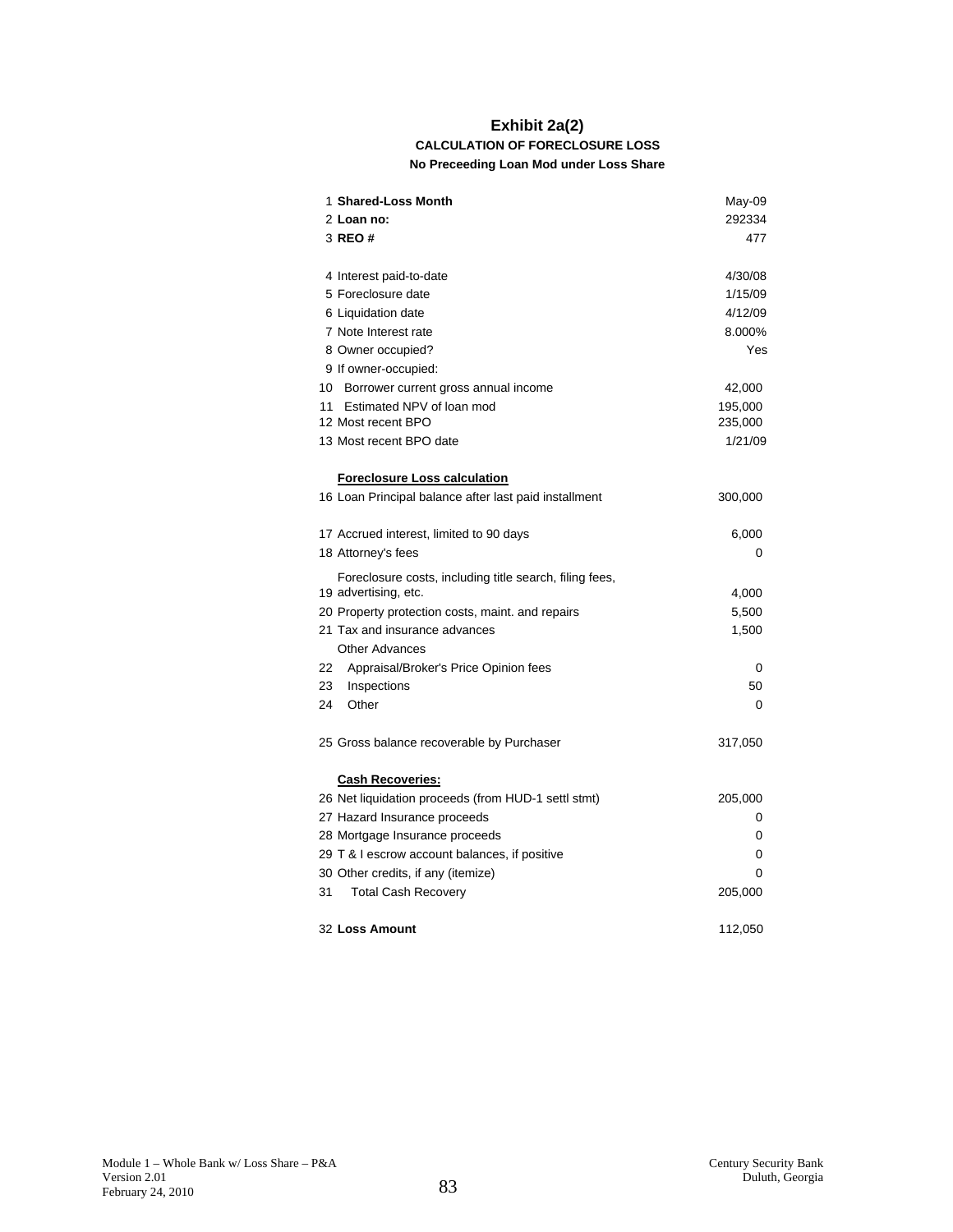## **Exhibit 2a(3)**

#### **CALCULATION OF FORECLOSURE LOSS Foreclosure after a Covered Loan Mod**

| 1 Shared-Loss Month                                                  | May-09   |
|----------------------------------------------------------------------|----------|
| 2 Loan no:                                                           | 138554   |
| 3 REO #                                                              | 843      |
|                                                                      |          |
| 4 Loan mod date                                                      | 1/17/08  |
| 5 Interest paid-to-date                                              | 4/30/08  |
| 6 Foreclosure date                                                   | 1/15/09  |
| 7 Liquidation date                                                   | 4/12/09  |
| 8 Note Interest rate                                                 | 4.000%   |
| 9 Most recent BPO                                                    | 210,000  |
| 10 Most recent BPO date                                              | 1/20/09  |
|                                                                      |          |
| <b>Foreclosure Loss calculation</b>                                  |          |
| 11 NPV of projected cash flows at loan mod                           | 285,000  |
| 12 Less: Principal payments between loan mod and deliquency          | 2,500    |
| 13 Plus:                                                             |          |
| 14<br>Attorney's fees                                                | 0        |
| Foreclosure costs, including title search, filing fees, advertising, |          |
| 15 etc.                                                              | 4,000    |
| 16<br>Property protection costs, maint. and repairs                  | 7,000    |
| 17<br>Tax and insurance advances                                     | 2,000    |
| 18<br><b>Other Advances</b>                                          |          |
| 19<br>Appraisal/Broker's Price Opinion fees                          | 0        |
| 20<br>Inspections                                                    | 0        |
| 21<br>Other                                                          | $\Omega$ |
|                                                                      |          |
| 22 Gross balance recoverable by Purchaser                            | 295,500  |
|                                                                      |          |
| <b>Cash Recoveries:</b>                                              |          |
| 23 Net liquidation proceeds (from HUD-1 settl stmt)                  | 201,000  |
| 24 Hazard Insurance proceeds                                         | 0        |
| 25 Mortgage Insurance proceeds                                       | 0        |
| 26 T & I escrow account balances, if positive                        | 0        |
| 27 Other credits, if any (itemize)                                   | 0        |
| 28<br><b>Total Cash Recovery</b>                                     | 201,000  |
|                                                                      |          |
| 29 Loss Amount                                                       | 94,500   |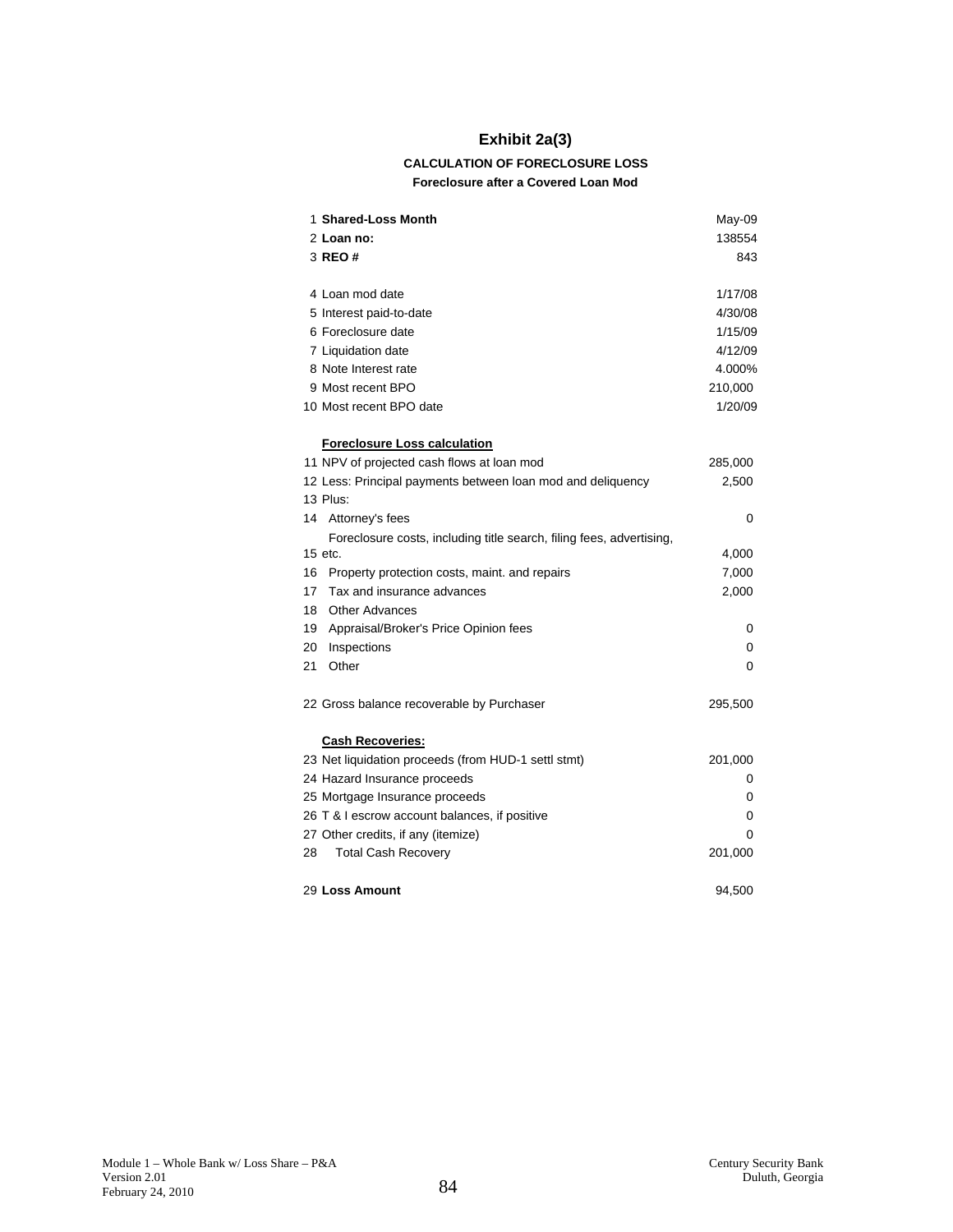## **Notes to Exhibit 2a (foreclosure)**

- 1. The data shown are for illustrative purpose. The figures will vary for actual restructurings.
- 2. The covered loss is the difference between the gross balance recoverable by Purchaser and the total cash recovery. There are three methods of calculation for covered losses from foreclosures, depending upon the circumstances. They are shown below:
	- a. If foreclosure occurred prior to the beginning of the Loss Share agreement, use Exhibit 2a(1). This version uses the book value of the REO as the starting point for the covered loss.
	- b. If foreclosure occurred after the Loss Share agreement was in place, and if the loan was not restructured when the Loss Share agreement was in place, use Exhibit 2a(2). This version uses the unpaid balance of the loan as of the last payment as the starting point for the covered loss.
	- c. If the loan was restructured when the Loss Share agreement was in place, and then foreclosure occurred, use Exhibit 2a(3). This version uses the Net Present Value (NPV) of the modified loan as the starting point for the covered loss.
- 3. For Exhibit  $2a(1)$ , the gross balance recoverable by the purchaser is calculated as the sum of lines  $9 - 18$ ; it is shown in line 19. For Exhibit 2a(2), the gross balance recoverable by the purchaser is calculated as the sum of lines  $16 - 24$ ; it is shown in line 25. For Exhibit 2a(3), the gross balance recoverable by the purchaser is calculated as line 11 minus line 12 plus lines  $13 - 21$ ; it is shown in line 22.
- 4. For Exhibit 2a(1), the total cash recovery is calculated as the sum of lines  $20 24$ ; it is shown in line 25. For Exhibit 2a(2), the total cash recovery is calculated as the sum of lines  $26 - 30$ ; it is shown in line 31. For Exhibit 2a(3), the total cash recovery is calculated as the sum of lines  $23 - 27$ ; it is shown in line 28.
- 5. Reasonable and customary third party attorney's fees and expenses incurred by or on behalf of Assuming Institution in connection with any enforcement procedures, or otherwise with respect to such loan, are reported under Attorney's fees.
- 6. Assuming Institution's (or Third Party Servicer's) reasonable and customary out-ofpocket costs paid to either a third party or an affiliate (if affiliate is pre-approved by the FDIC) for foreclosure, property protection and maintenance costs, repairs, assessments, taxes, insurance and similar items are treated as part of the gross recoverable balance, to the extent they are not paid from funds in the borrower's escrow account. Allowable costs are limited to amounts per Freddie Mac and Fannie Mae guidelines (as in effect from time to time), where applicable, provided that this limitation shall not apply to costs or expenses relating to environmental conditions.
- 7. Do not include late fees, prepayment penalties, or any similar lender fees or charges by the Failed Bank or Assuming Institution to the loan account, any allocation of Assuming Institution's servicing costs, or any allocations of Assuming Institution's general and administrative (G&A) or other operating costs.
- 8. If Exhibit  $2a(3)$  is used, then no accrued interest may be included as a covered loss. Otherwise, the amount of accrued interest that may be included as a covered loss is limited to the minimum of:
	- a. 90 days
	- b. The number of days that the loan is delinquent when the property was sold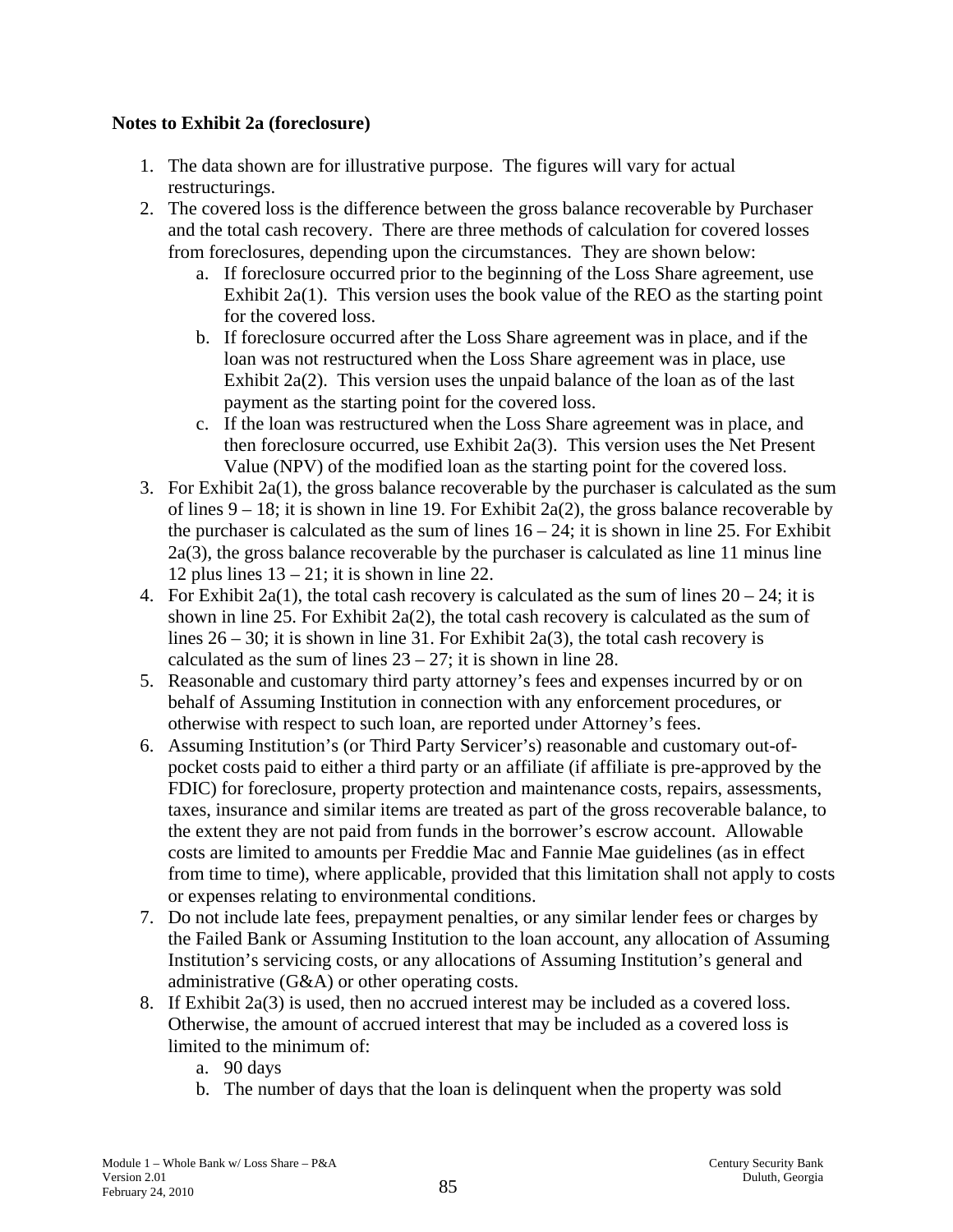c. The number of days between the resolution date and the date when the property was sold

To calculate accrued interest, apply the note interest rate that would have been in effect if the loan were performing to the principal balance after application of the last payment made by the borrower.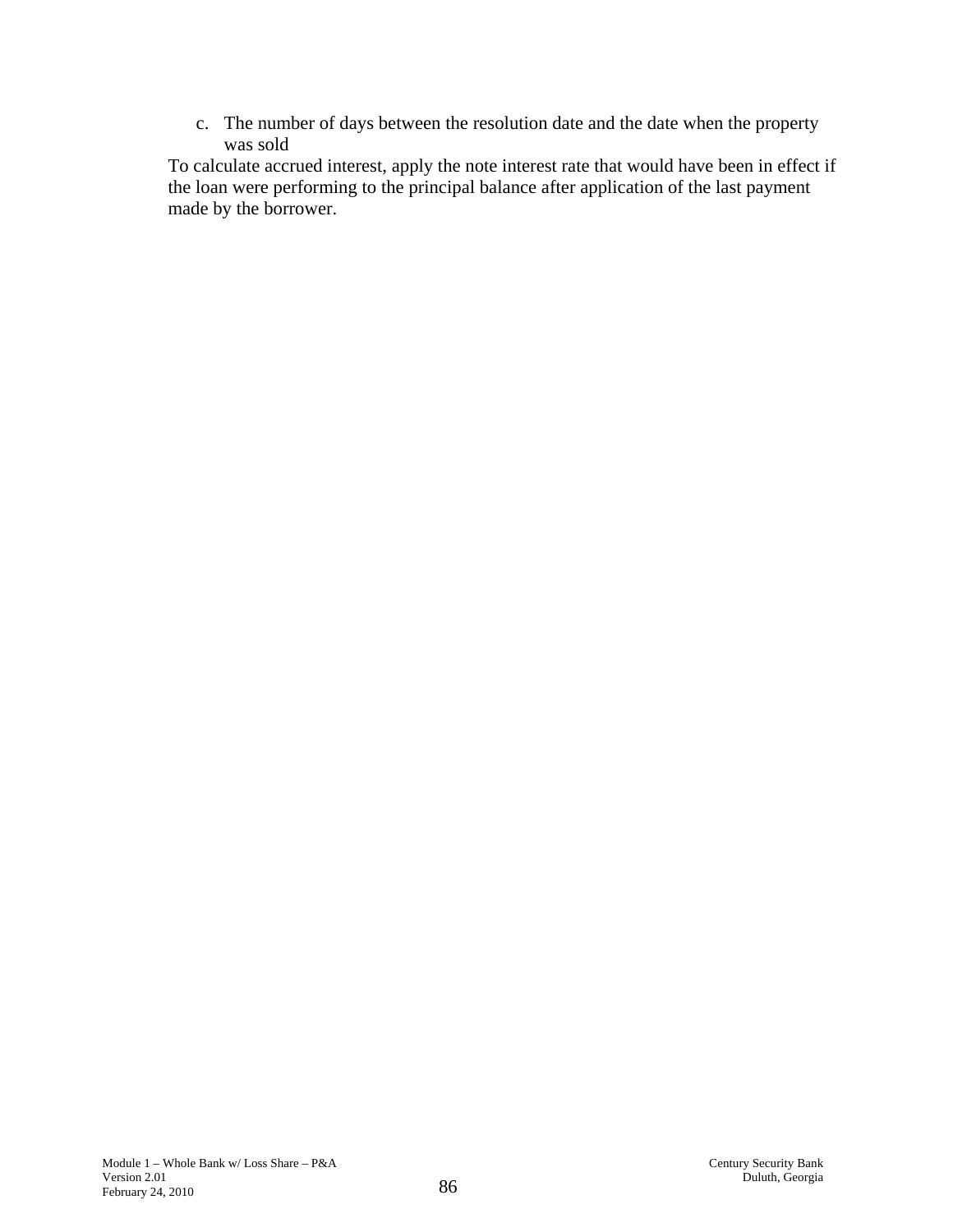#### **Exhibit 2b**

This exhibit contains the loss share calculation for restructuring (loan mod), plus explanatory notes.

#### **Exhibit 2b CALCULATION OF RESTRUCTURING LOSS**

|    | 1 Shared-Loss Month                                                                       | May-09            |
|----|-------------------------------------------------------------------------------------------|-------------------|
|    | 2 Loan no:                                                                                | 123456            |
|    | <b>Loan before Restructuring</b>                                                          |                   |
|    | 3 Original loan amount                                                                    | 500,000           |
|    | 4 Current unpaid principal balance                                                        | 450,000           |
|    | 5 Remaining term                                                                          | 298               |
|    | 6 Interest rate                                                                           | 7.500%            |
|    | 7 Interest Paid-To-Date                                                                   | 2/29/08           |
|    | 8 Monthly payment - P&I                                                                   | 3,333             |
|    | 9 Monthly payment - T&I                                                                   | 1,000             |
|    | 10 Total mon hly payment                                                                  | 4,333             |
|    | 11 Loan type (fixed-rate, ARM, I/O, Option ARM, etc.)                                     | <b>Option ARM</b> |
|    | 12 Borrower current annual income                                                         | 82,000            |
|    |                                                                                           |                   |
|    | Terms of Modified/Restructured Loan<br>13 Closing date on modified/restructured loan      | 4/19/09           |
|    | 14 New Principal balance                                                                  | 461,438           |
|    | 15 Remaining term                                                                         | 313               |
|    | 16 Interest rate                                                                          | 3.500%            |
|    | 17 Monthly payment - P&I                                                                  | 1,346             |
|    | 18 Monthly payment - T&I                                                                  | 800               |
|    | 19 Total mon hly payment                                                                  | 2,146             |
|    | 20 Loan type (fixed-rate, ARM, I/O, Option ARM, etc.)                                     | IO Hybrid         |
|    | 21 Lien type (1st, 2nd)                                                                   | 1st               |
|    | If adjustable:                                                                            |                   |
| 22 | Initial interest rate                                                                     | 3.500%            |
| 23 | Term - initial interest rate                                                              | 60 Months         |
|    | 24 Initial payment amount                                                                 | 2,146             |
|    | 25 Term-ini ial payment amount                                                            | 60 Months         |
|    | 26 Negative amor ization?                                                                 | No                |
|    | 27 Rate reset frequency after first adjustment                                            | 6 Months          |
|    | 28 Next reset date                                                                        | 5/1/14            |
|    | 29 Index                                                                                  | LIBOR             |
|    | 30 Margin                                                                                 | 2.750%            |
|    | 31 Cap per adjustment                                                                     | 2.000%            |
|    | 32 Lifetime Cap                                                                           | 9.500%            |
|    | 33 Floor                                                                                  | 2.750%            |
|    | 34 Front end DTI                                                                          | 31%               |
|    | 35 Back end DTI                                                                           | 45%               |
|    |                                                                                           |                   |
|    | <b>Restructuring Loss Calculation</b>                                                     |                   |
|    | 36 Loan Principal balance before restructuring<br>37 Accrued interest, limited to 90 days | 450,000<br>8,438  |
|    | 38 Tax and insurance advances                                                             | 3,000             |
|    | 39 3rd party fees due                                                                     | L,                |
|    | 40 Total loan balance due before restructuring                                            | 461,438           |
|    |                                                                                           |                   |
|    | Assumptions for NPV Calculation, Restructured Loan:                                       |                   |
|    | 41 Discount rate for projected cash flows                                                 | 5.530%            |
|    | 42 Loan prepayment in full                                                                | 120 Months        |
|    | 43 NPV of projected cash flows                                                            | 403,000           |
|    | 44 Loss Amount                                                                            | 58.438            |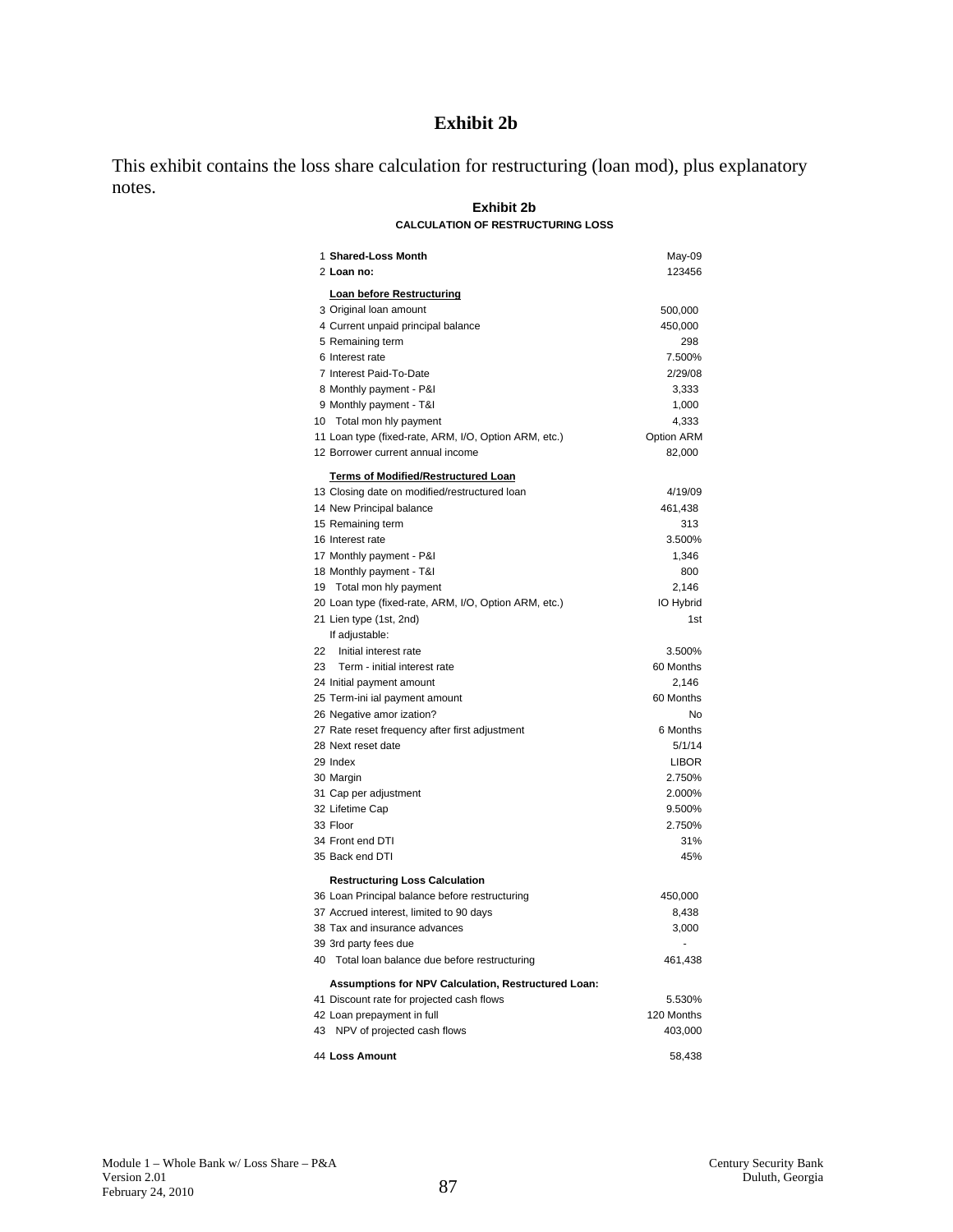### **Notes to Exhibit 2b (restructuring)**

- 1. The data shown are for illustrative purpose. The figures will vary for actual restructurings.
- 2. For purposes of loss sharing, losses on restructured loans are calculated as the difference between:
	- a. The principal, accrued interest, advances due on the loan, and allowable  $3<sup>rd</sup>$  party fees prior to restructuring (lines 36-39), and
	- b. The Net Present Value (NPV) of the estimated cash flows (line 43). The cash flows should assume no default or prepayment for 10 years, followed by prepayment in full at the end of 10 years (120 months).
- 3. For owner-occupied residential loans, the NPV is calculated using the most recently published Freddie Mac survey rate on 30-year fixed rate loans as of the restructure date.
- 4. For investor owned or non-owner occupied residential loans, the NPV is calculated using commercially reasonable rate on 30-year fixed rate loans as of the restructure date.
- 5. If the new loan is an adjustable-rate loan, interest rate resets and related cash flows should be projected based on the index rate in effect at the date of the loan restructuring. If the restructured loan otherwise provides for specific charges in monthly P&I payments over the term of the loan, those changes should be reflected in the projected cash flows. Assuming Institution must retain supporting schedule of projected cash flows as required by Section 2.1 of the Single Family Shared-Loss Agreement and provide it to the FDIC if requested for a sample audit.
- 6. Do not include late fees, prepayment penalties, or any similar lender fees or charges by the Failed Bank or Assuming Institution to the loan account, any allocation of Assuming Institution's servicing costs, or any allocations of Assuming Institution's general and administrative (G&A) or other operating costs.
- 7. The amount of accrued interest that may be added to the balance of the loan is limited to the minimum of:
	- a. 90 days
	- b. The number of days that the loan is delinquent at the time of restructuring

c. The number of days between the resolution date and the restructuring To calculate accrued interest, apply the note interest rate that would have been in effect if the loan were performing to the principal balance after application of the last payment made by the borrower.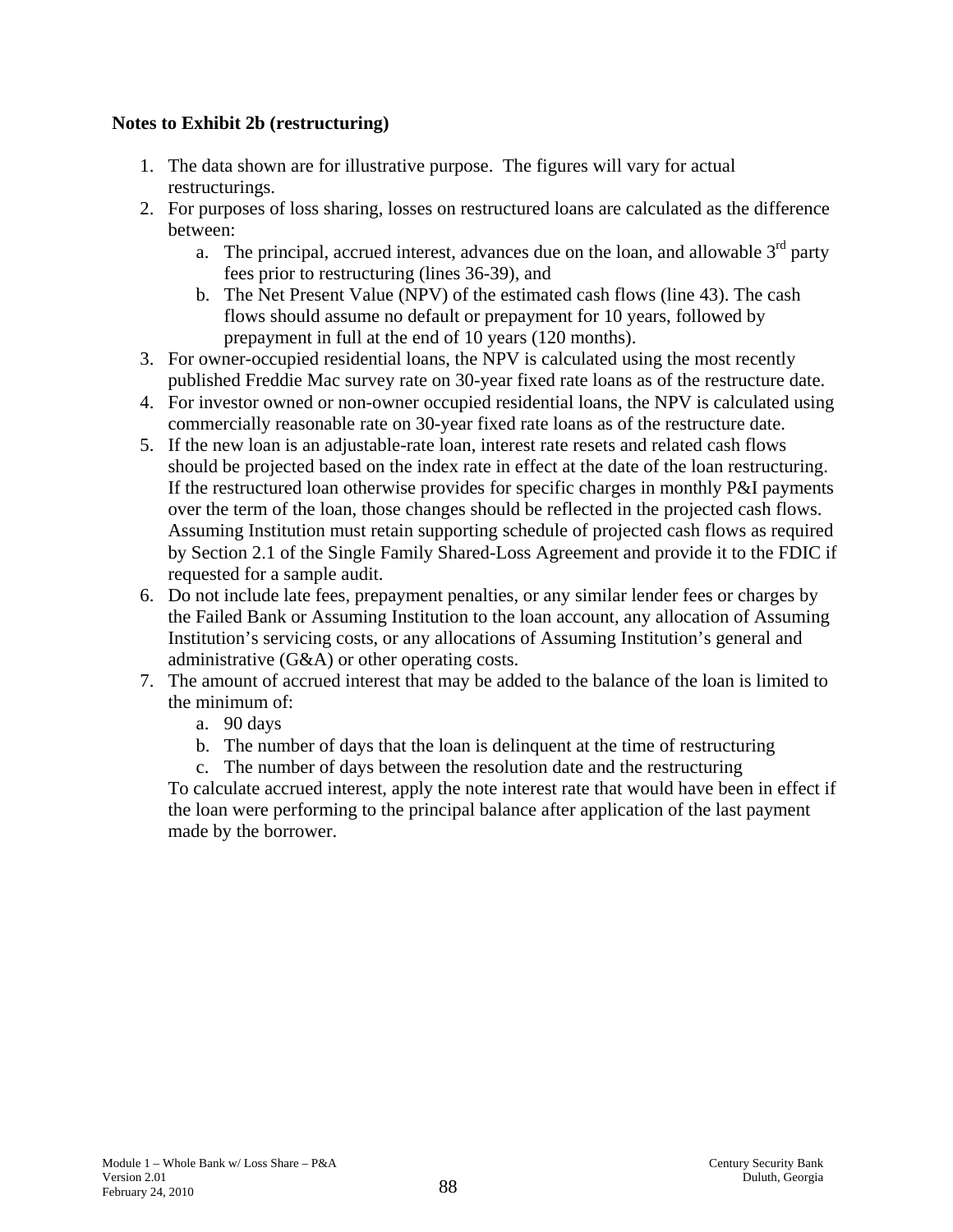#### **Exhibit 2c**

This exhibit contains two versions of the loss share calculation for short sales, plus explanatory notes.

#### **Exhibit 2c(1) CALCULATION OF LOSS FOR SHORT SALE LOANS No Preceeding Loan Mod under Loss Share**

| 1 Shared-Loss Month:                      | May-09  |
|-------------------------------------------|---------|
| 2 Loan #                                  | 58776   |
| 3 RO #                                    | 542     |
|                                           |         |
| 4 Interest paid-to-date                   | 7/31/08 |
| 5 Short Payoff Date                       | 4/17/09 |
| 6 Note Interest rate                      | 7.750%  |
| 7 Owner occupied?                         | Yes     |
| If so:                                    |         |
| Borrower current gross annual income<br>8 | 38,500  |
| Estimated NPV of loan mod<br>9            | 200,000 |
| 10 Most recent BPO                        | 380,000 |
| 11 Most recent BPO date                   | 1/31/06 |
|                                           |         |
| <b>Short-Sale Loss calculation</b>        |         |
| 12 Loan Principal balance                 | 375,000 |
|                                           |         |
| 13 Accrued interest, limited to 90 days   | 7,266   |
| 14 Attorney's fees                        | 0       |
| 15 Tax and insurance advances             | 0       |
| 16 3rd party fees due                     | 2,800   |
| 17 Incentive to borrower                  | 2,000   |
| 18 Gross balance recoverable by Purchaser | 387,066 |
|                                           |         |
| 19 Amount accepted in Short-Sale          | 255,000 |
| 20 Hazard Insurance                       | 0       |
| 21 Mortgage Insurance                     | 0       |
|                                           |         |
| 22 Total Cash Recovery                    | 255,000 |
|                                           |         |
| 23 Loss Amount                            | 132,066 |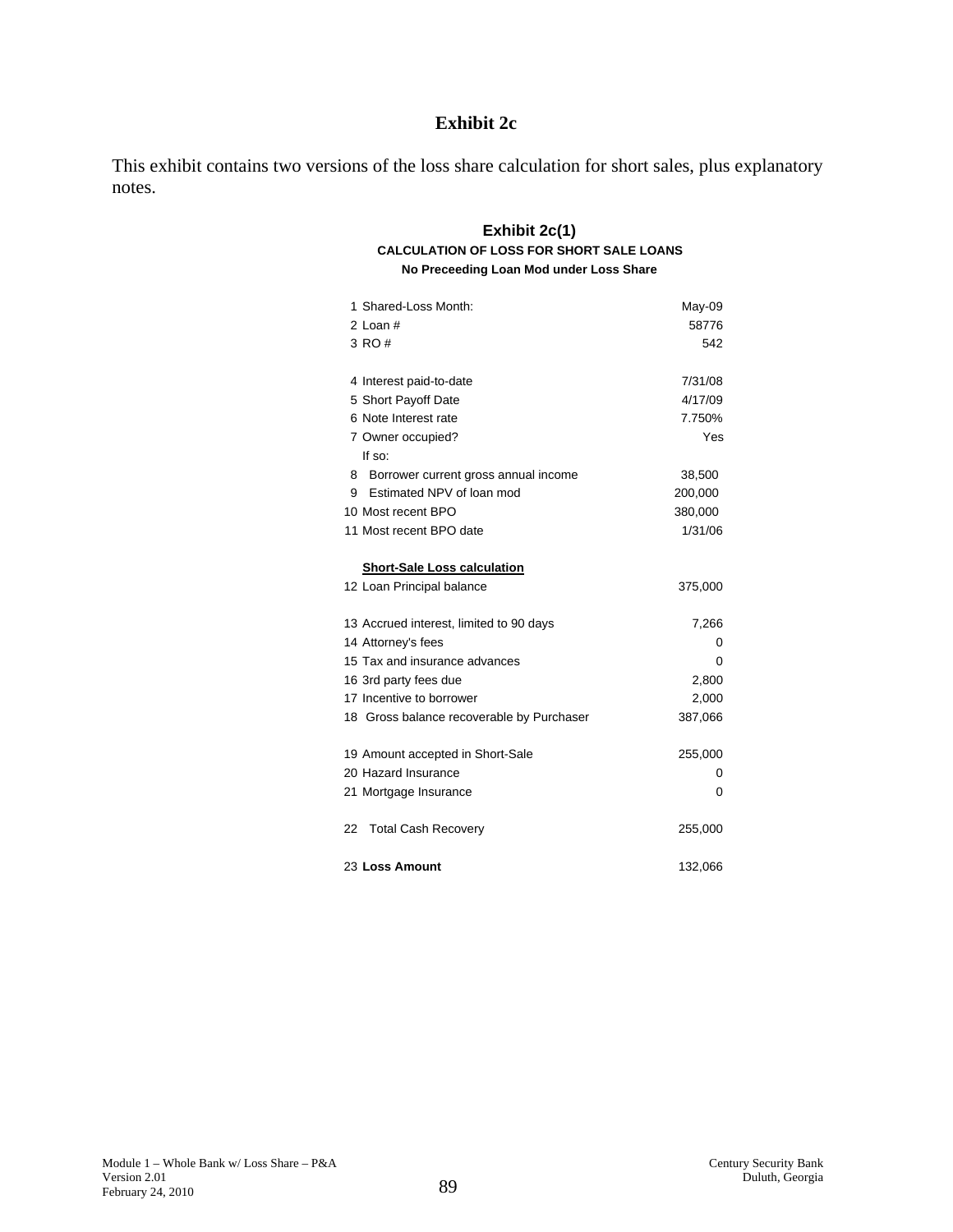#### **Exhibit 2c(2) CALCULATION OF LOSS FOR SHORT SALE LOANS Short Sale after a Covered Loan Mod**

| 1 Shared-Loss Month:                                        | May-09   |
|-------------------------------------------------------------|----------|
| 2 Loan $#$                                                  | 20076    |
| 3 REO #                                                     | 345      |
|                                                             |          |
| 4 Loan mod date                                             | 5/12/08  |
| 5 Interest paid-to-date                                     | 9/30/08  |
| 6 Short Payoff Date                                         | 4/2/09   |
| 7 Note Interest rate                                        | 7.500%   |
| 8 Most recent BPO                                           | 230,000  |
| 9 Most recent BPO date                                      | 1/21/09  |
|                                                             |          |
| <b>Short-Sale Loss calculation</b>                          |          |
| 11 NPV of projected cash flows at loan mod                  | 311,000  |
| 12 Less: Principal payments between loan mod and deliquency | 1,000    |
| Plus:                                                       |          |
| Attorney's fees<br>13                                       | $\Omega$ |
| Tax and insurance advances<br>14                            | 1,500    |
| 3rd party fees due<br>15                                    | 2,600    |
| Incentive to borrower<br>16                                 | 3,500    |
| 17 Gross balance recoverable by Purchaser                   | 317,600  |
|                                                             |          |
| 18 Amount accepted in Short-Sale                            | 234,000  |
| 19 Hazard Insurance                                         | 0        |
| 20 Mortgage Insurance                                       | 0        |
|                                                             |          |
| <b>Total Cash Recovery</b><br>21                            | 234,000  |
|                                                             |          |
| 22 Loss Amount                                              | 83,600   |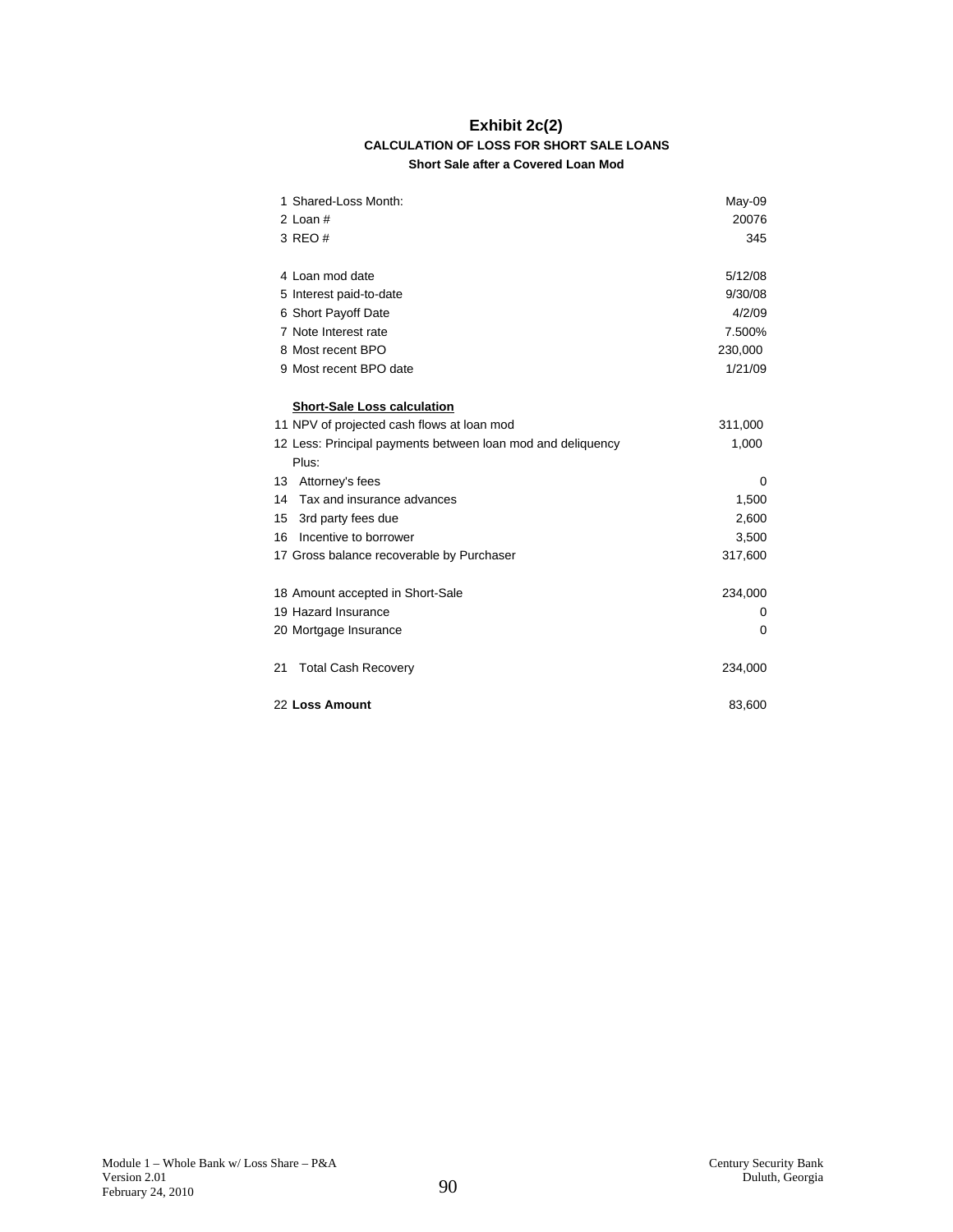## **Notes to Exhibit 2c (short sale)**

- 1. The data shown are for illustrative purpose. The figures will vary for actual short sales.
- 2. The covered loss is the difference between the gross balance recoverable by Purchaser and the total cash recovery. There are two methods of calculation for covered losses from short sales, depending upon the circumstances. They are shown below:
	- a. If the loan was restructured when the Loss Share agreement was in place, and then the short sale occurred, use Exhibit  $2c(2)$ . This version uses the Net Present Value (NPV) of the modified loan as the starting point for the covered loss.
	- b. Otherwise, use Exhibit  $2c(1)$ . This version uses the unpaid balance of the loan as of the last payment as the starting point for the covered loss.
- 3. For Exhibit  $2c(1)$ , the gross balance recoverable by the purchaser is calculated as the sum of lines  $12 - 17$ ; it is shown in line 18. For Exhibit 2a(2), the gross balance recoverable by the purchaser is calculated as line 11 minus line 12 plus lines 13 – 16; it is shown in line 17.
- 4. For Exhibit 2c(1), the total cash recovery is calculated as the sum of lines  $19 21$ ; it is shown in line 22. For Exhibit  $2c(2)$ , the total cash recovery is calculated as the sum of lines  $18 - 20$ ; it is shown in line 21.
- 5. Reasonable and customary third party attorney's fees and expenses incurred by or on behalf of Assuming Institution in connection with any enforcement procedures, or otherwise with respect to such loan, are reported under Attorney's fees.
- 6. Do not include late fees, prepayment penalties, or any similar lender fees or charges by the Failed Bank or Assuming Institution to the loan account, any allocation of Assuming Institution's servicing costs, or any allocations of Assuming Institution's general and administrative (G&A) or other operating costs.
- 7. If Exhibit  $2c(2)$  is used, then no accrued interest may be included as a covered loss. Otherwise, the amount of accrued interest that may be included as a covered loss is limited to the minimum of:
	- d. 90 days
	- e. The number of days that the loan is delinquent when the property was sold
	- f. The number of days between the resolution date and the date when the property was sold

To calculate accrued interest, apply the note interest rate that would have been in effect if the loan were performing to the principal balance after application of the last payment made by the borrower.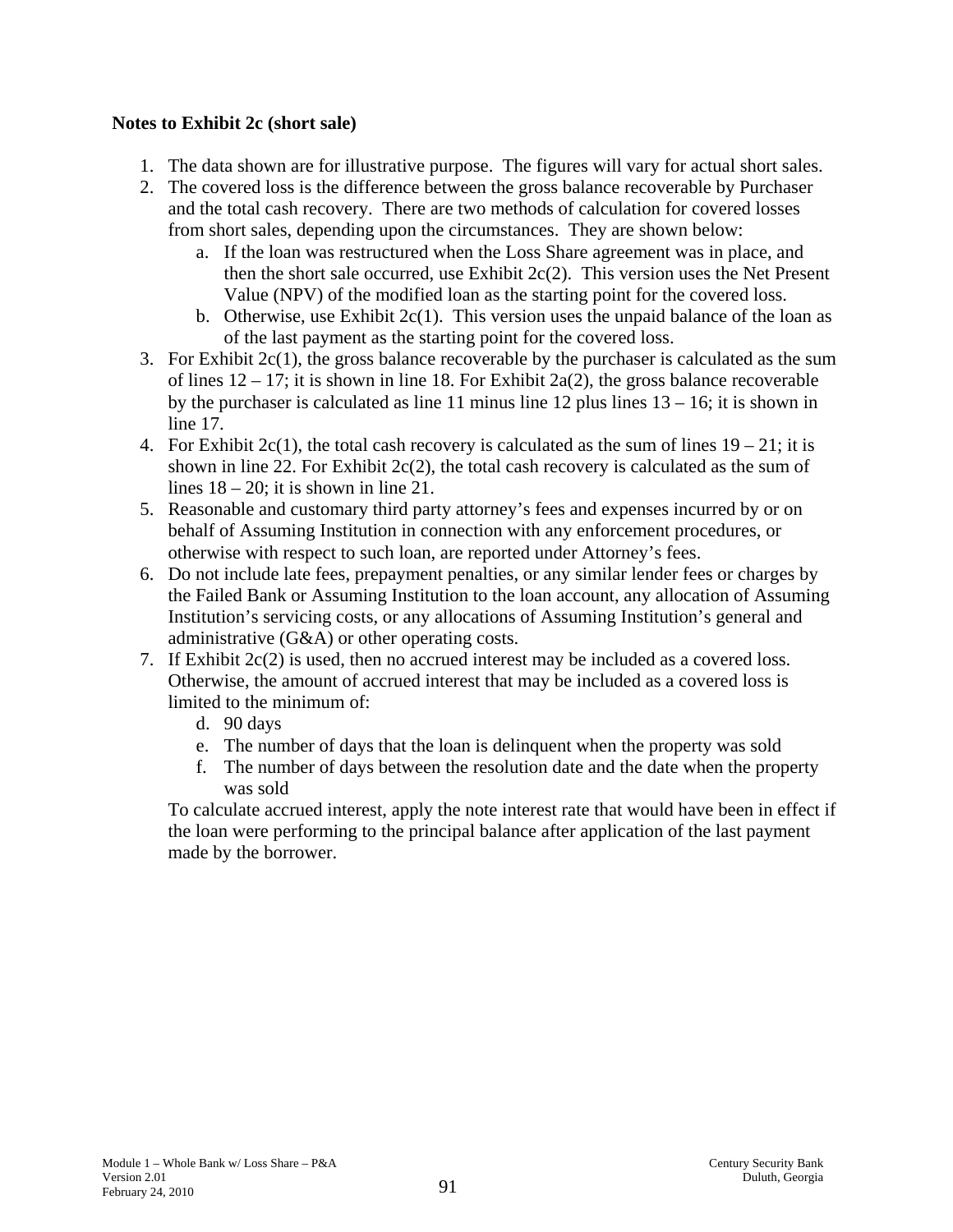## **Exhibit 2d**

| <b>Shared-Loss Month:</b>                                                                                     |     |                  |         |
|---------------------------------------------------------------------------------------------------------------|-----|------------------|---------|
| Loan no.:                                                                                                     |     | [input loan no.) |         |
|                                                                                                               |     |                  |         |
|                                                                                                               |     |                  |         |
| <b>NOTE</b>                                                                                                   |     |                  |         |
| The calculation of recovery on a loan for which a Restructuring Loss has been paid will only apply if the     |     |                  |         |
| loan is sold.                                                                                                 |     |                  |         |
|                                                                                                               |     |                  |         |
| <b>EXAMPLE CALCULATION</b>                                                                                    |     |                  |         |
|                                                                                                               |     |                  |         |
| <b>Restructuring Loss Information</b>                                                                         |     |                  |         |
| Loan principal balance before restructuring                                                                   |     | \$200,000        | A       |
| NPV, restructured loan                                                                                        |     | 165,000          | B       |
| Loss on restructured loan                                                                                     |     | \$35,000         | $A - B$ |
| Times FDIC applicable loss share % (80% or 95%)                                                               |     | 80%              |         |
| Loss share payment to purchaser                                                                               |     | \$28,000         | C       |
|                                                                                                               |     |                  |         |
| Calculation - Recovery amount due to Receiver                                                                 |     |                  |         |
| Loan sales price                                                                                              |     | \$190,000        |         |
| NPV of restructured loan at mod date                                                                          |     | 165,000          |         |
| Gain - step 1                                                                                                 |     | 25,000           | D       |
| <b>PLUS</b>                                                                                                   |     |                  |         |
| Loan UPB after restructuring                                                                                  | (1) | 200,000          |         |
| Loan UPB at liquidation date                                                                                  |     | 192,000          |         |
| Gain - step 2 (principal collections after restructuring)                                                     |     | 8,000            | Е       |
| Recovery amount                                                                                               |     | 33,000           | $D + E$ |
| Times FDIC loss share %                                                                                       |     | 80%              |         |
| <b>Recovery due to FDIC</b>                                                                                   |     | \$26,400         | F       |
|                                                                                                               |     |                  |         |
| Net loss share paid to purchaser $(C - F)$                                                                    |     | \$<br>1,600      |         |
|                                                                                                               |     |                  |         |
| <b>Proof Calculation</b><br>Loan principal balance                                                            | (2) | \$200,000        | G       |
|                                                                                                               |     |                  |         |
| Principal collections on loan                                                                                 |     | 8,000            |         |
| Sales price for loan                                                                                          |     | 190,000          |         |
| Total collections on loan                                                                                     |     | 198,000          | H       |
| Net loss on loan                                                                                              |     | \$<br>2,000      | G – H   |
| Times FDIC applicable loss share % (80% or 95%)                                                               |     | 80%              |         |
| Loss share payment to purchaser                                                                               |     | 1,600<br>\$      |         |
|                                                                                                               |     |                  |         |
|                                                                                                               |     |                  |         |
| (1) This example assumes that the FDIC loan modification program as shown in Exhibit 5 is applied and         |     |                  |         |
| the loan restructuring does not result in a reduction in the loan principal balance due from the              |     |                  |         |
| borrower.                                                                                                     |     |                  |         |
| (2) This proof calculation is provided to illustrate the concept and the Assuming Institution is not required |     |                  |         |
| to provide this with its Recovery calculations.                                                               |     |                  |         |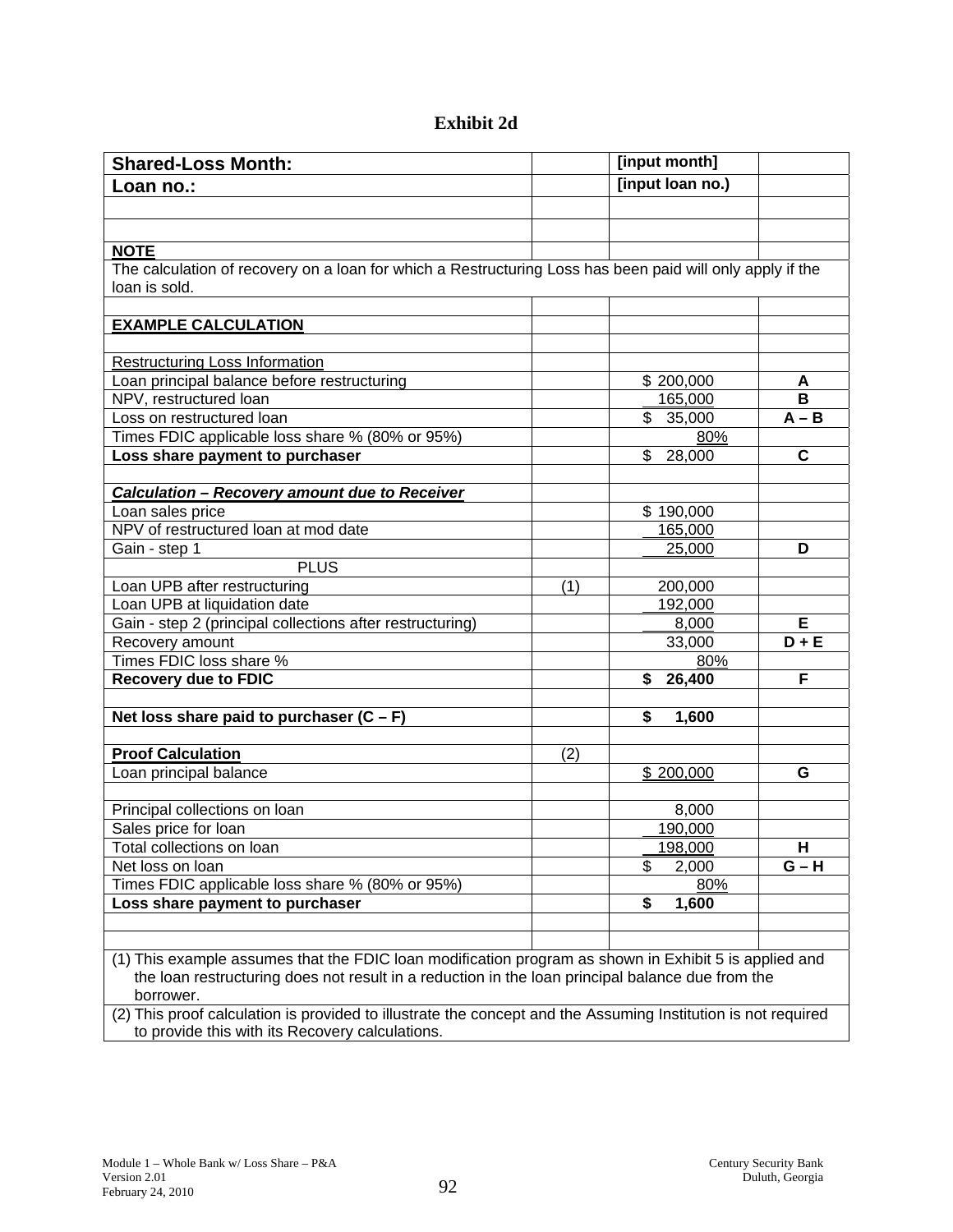| <b>SHARED-LOSS LOANS</b><br>PORTFOLIO PERFORMANCE AND SUMMARY SCHEDULE |                      |    |                         |  |
|------------------------------------------------------------------------|----------------------|----|-------------------------|--|
| <b>MONTH ENDED:</b>                                                    | [input report month] |    |                         |  |
|                                                                        |                      |    |                         |  |
|                                                                        |                      |    |                         |  |
| <b>POOL SUMMARY</b>                                                    |                      |    |                         |  |
|                                                                        | $\#$                 | \$ |                         |  |
| Loans at Sale Date                                                     | XX                   | XX |                         |  |
|                                                                        |                      |    |                         |  |
| Loans as of this month-end                                             | XX                   | XX |                         |  |
| <b>STATED THRESHOLD TRACKING</b>                                       | $\#$                 | \$ |                         |  |
| <b>Stated Threshold amount</b>                                         |                      |    | A                       |  |
| Cumulative loss payments, prior month                                  |                      |    |                         |  |
| Loss payment for current month                                         |                      |    |                         |  |
| Cumulative loss payment, this month                                    |                      |    |                         |  |
| Cumulative Commercial & Other Loans Net Charge-Offs                    |                      |    |                         |  |
|                                                                        |                      |    | B                       |  |
| Remaining to Stated Threshold                                          |                      |    | $A - B$                 |  |
|                                                                        |                      |    |                         |  |
|                                                                        |                      |    | <b>Percent of Total</b> |  |
| <b>PORTFOLIO PERFORMANCE STATUS</b>                                    | $\#$                 | \$ | $\#$                    |  |
| Current                                                                |                      |    |                         |  |
| $30 - 59$ days past due                                                |                      |    |                         |  |
| $60 - 89$ days past due                                                |                      |    |                         |  |
| $90 - 119$ days past due                                               |                      |    |                         |  |
| 120 and over days past due                                             |                      |    |                         |  |
| In foreclosure                                                         |                      |    |                         |  |
| <b>ORE</b>                                                             |                      |    |                         |  |
| Total                                                                  |                      |    |                         |  |
|                                                                        |                      |    |                         |  |
| Memo Item:                                                             |                      |    |                         |  |
| Loans in process of restructuring - total                              |                      |    |                         |  |
| Loans in bankruptcy                                                    |                      |    |                         |  |
|                                                                        |                      |    |                         |  |
| Loans in process of restructuring by delinquency status                |                      |    |                         |  |
| Current                                                                |                      |    |                         |  |
| 30 - 59 days past due                                                  |                      |    |                         |  |
| 60 - 89 days past due                                                  |                      |    |                         |  |
| 90 - 119 days past due<br>120 and over days past due In foreclosure    |                      |    |                         |  |
| Total                                                                  |                      |    |                         |  |
|                                                                        |                      |    |                         |  |
|                                                                        |                      |    |                         |  |

## **Exhibit 3 Portfolio Performance and Summary Schedule**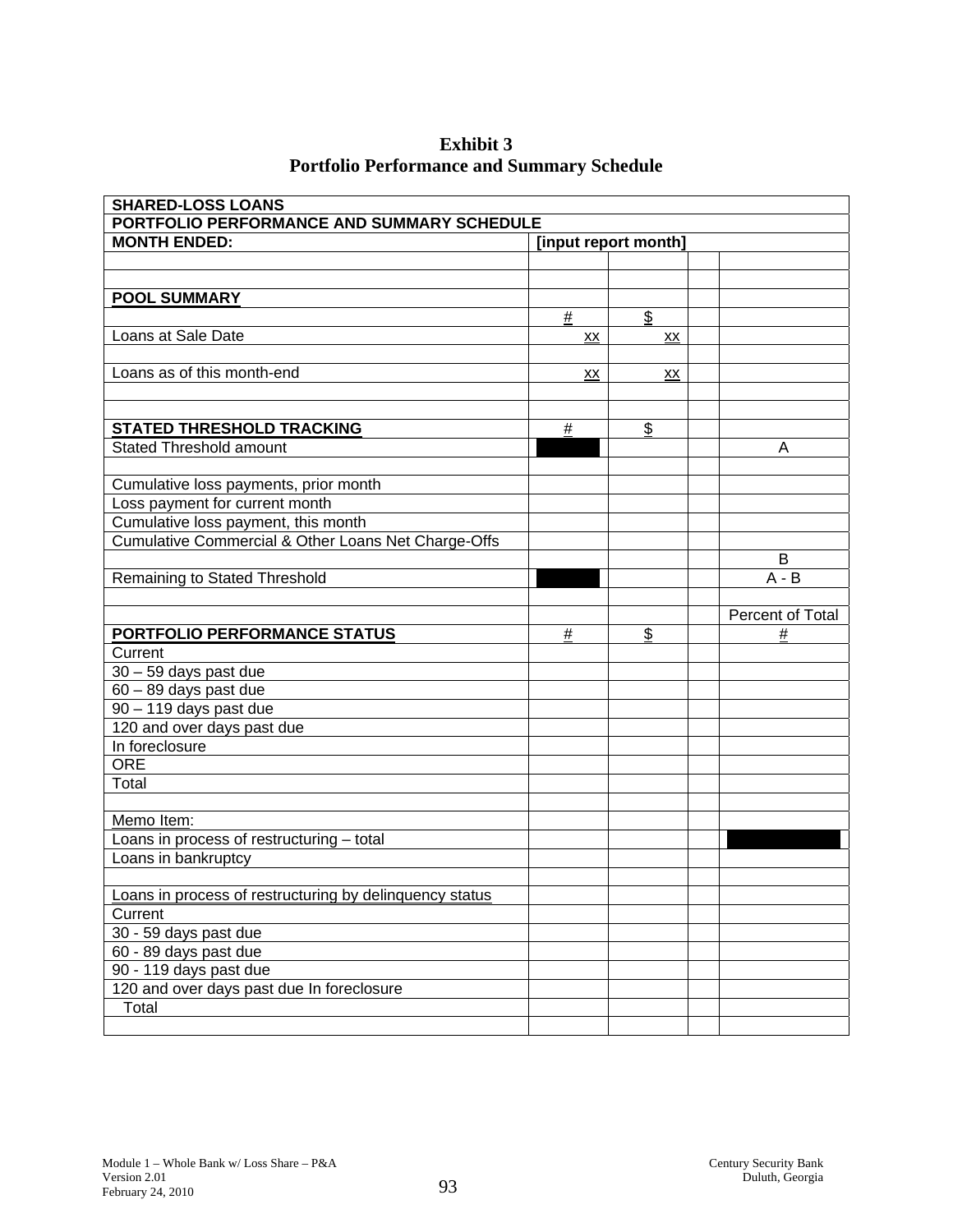| List of Loans Paid Off During Month    |                      |  |  |
|----------------------------------------|----------------------|--|--|
|                                        | Principal            |  |  |
| Loan #                                 | Balance              |  |  |
|                                        |                      |  |  |
| <b>List of Loans Sold During Month</b> |                      |  |  |
|                                        |                      |  |  |
|                                        | Principal<br>Balance |  |  |
| Loan #                                 |                      |  |  |
|                                        |                      |  |  |
|                                        |                      |  |  |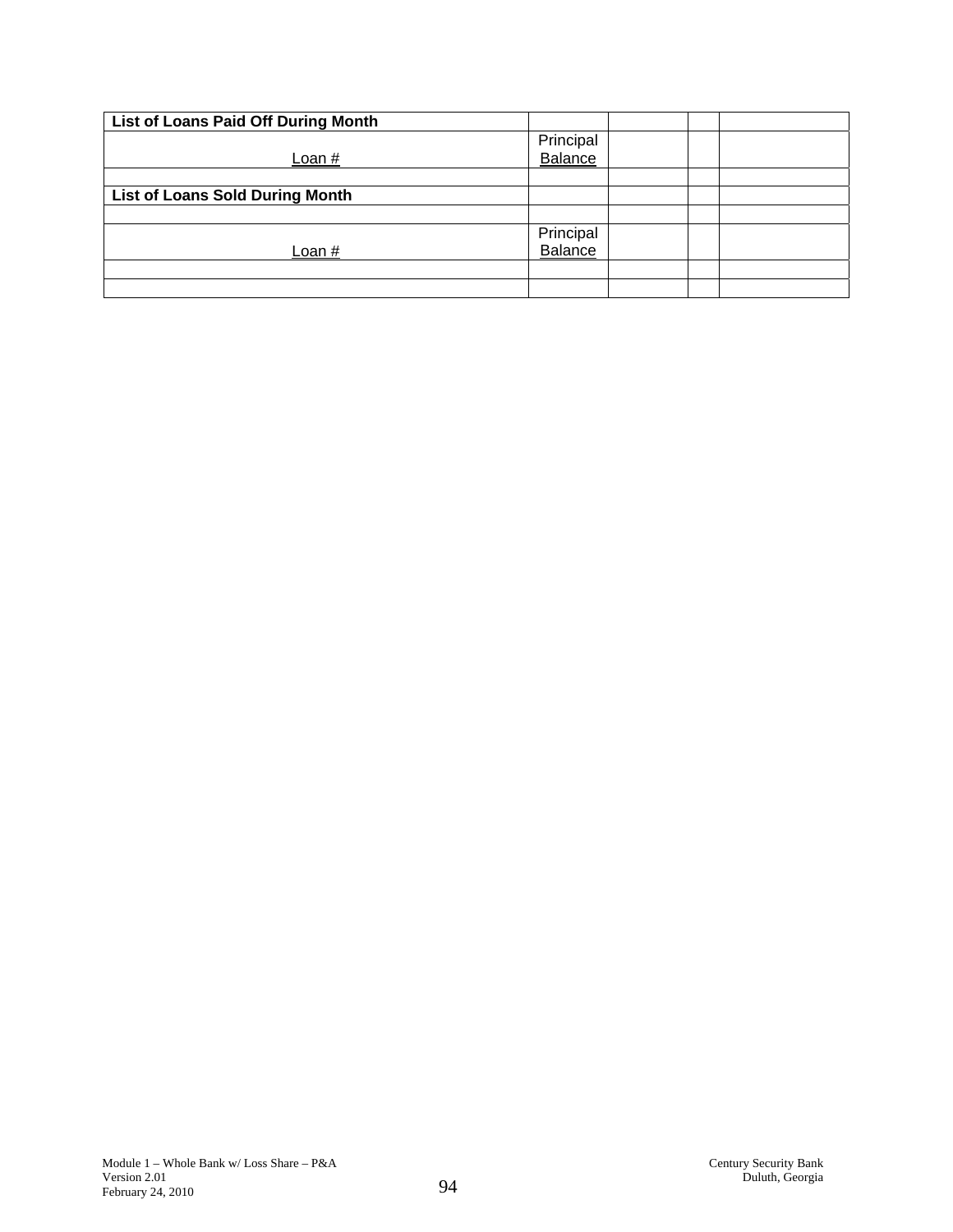## **Exhibit 4 Wire Transfer Instructions**

## **PURCHASER WIRING INSTRUCTIONS**

| <b>BANK RECEIVING WIRE</b>            |  |
|---------------------------------------|--|
|                                       |  |
| <b>9 DIGIT ABA ROUTING NUMBER</b>     |  |
|                                       |  |
| <b>ACCOUNT NUMBER</b>                 |  |
| <b>NAME OF ACCOUNT</b>                |  |
|                                       |  |
| <b>ATTENTION TO WHOM</b>              |  |
|                                       |  |
| <b>PURPOSE OF WIRE</b>                |  |
|                                       |  |
| FDIC RECEIVER WIRING INSTRUCTIONS     |  |
| <b>BANK RECEIVING WIRE</b>            |  |
|                                       |  |
| <b>SHORT NAME</b>                     |  |
|                                       |  |
| <b>ADDRESS OF BANK RECEIVING WIRE</b> |  |
|                                       |  |
| <b>9 DIGIT ABA ROUTING NUMBER</b>     |  |
| <b>ACCOUNT NUMBER</b>                 |  |
|                                       |  |
| <b>NAME OF ACCOUNT</b>                |  |
|                                       |  |
| <b>ATTENTION TO WHOM</b>              |  |
|                                       |  |
| <b>PURPOSE OF WIRE</b>                |  |
|                                       |  |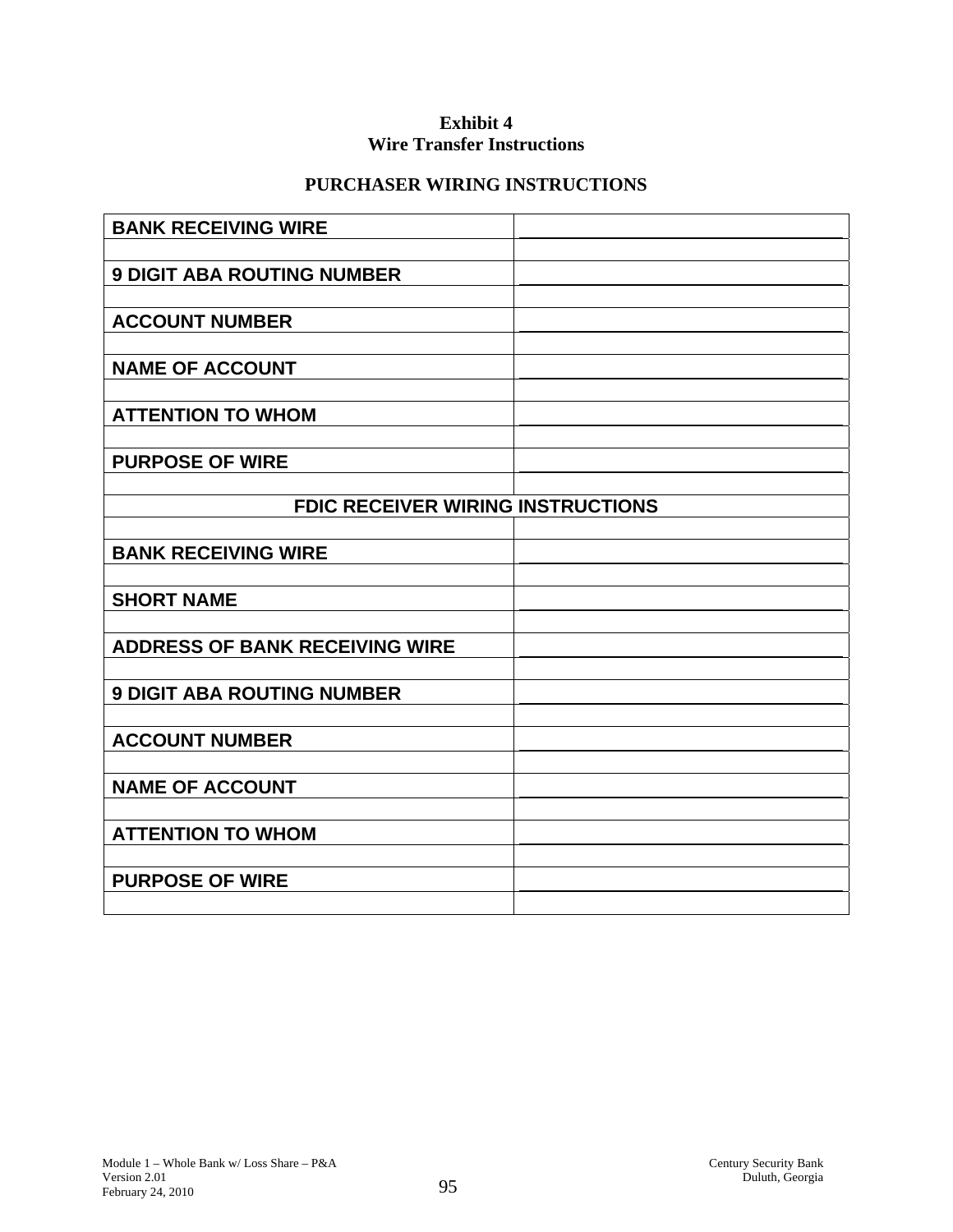## **EXHIBIT 5**

# **FDIC MORTGAGE LOAN MODIFICATION PROGRAM**

## **Objective**

The objective of this FDIC Mortgage Loan Modification Program ("Program") is to modify the terms of certain residential mortgage loans so as to improve affordability, increase the probability of performance, allow borrowers to remain in their homes and increase the value of the loans to the FDIC and assignees. The Program provides for the modification of Qualifying Loans (as defined below) by reducing the borrower's monthly housing debt to income ratio ("DTI Ratio") to no more than 31% at the time of the modification and eliminating adjustable interest rate and negative amortization features.

## Qualifying Mortgage Loans

In order for a mortgage loan to be a Qualifying Loan it must meet all of the following criteria, which must be confirmed by the lender:

- The collateral securing the mortgage loan is owner-occupied and the owner's primary residence; and
- The mortgagor has a first priority lien on the collateral; and
- Either the borrower is at least 60 days delinquent or a default is reasonably foreseeable.

### Modification Process

The lender shall undertake a review of its mortgage loan portfolio to identify Qualifying Loans. For each Qualifying Loan, the lender shall determine the net present value of the modified loan and, if it will exceed the net present value of the foreclosed collateral upon disposition, then the Qualifying Loan shall be modified so as to reduce the borrower's monthly DTI Ratio to no more than 31% at the time of the modification. To achieve this, the lender shall use a combination of interest rate reduction, term extension and principal forbearance, as necessary.

The borrower's monthly DTI Ratio shall be a percentage calculated by dividing the borrower's monthly income by the borrower's monthly housing payment (including principal, interest, taxes and insurance). For these purposes, (1) the borrower's monthly income shall be the amount of the borrower's (along with any co-borrowers') documented and verified gross monthly income, and (2) the borrower's monthly housing payment shall be the amount required to pay monthly principal and interest plus one-twelfth of the then current annual amount required to pay real property taxes and homeowner's insurance with respect to the collateral.

In order to calculate the monthly principal payment, the lender shall capitalize to the outstanding principal balance of the Qualifying Loan the amount of all delinquent interest, delinquent taxes, past due insurance premiums, third party fees and (without duplication) escrow advances (such amount, the "Capitalized Balance").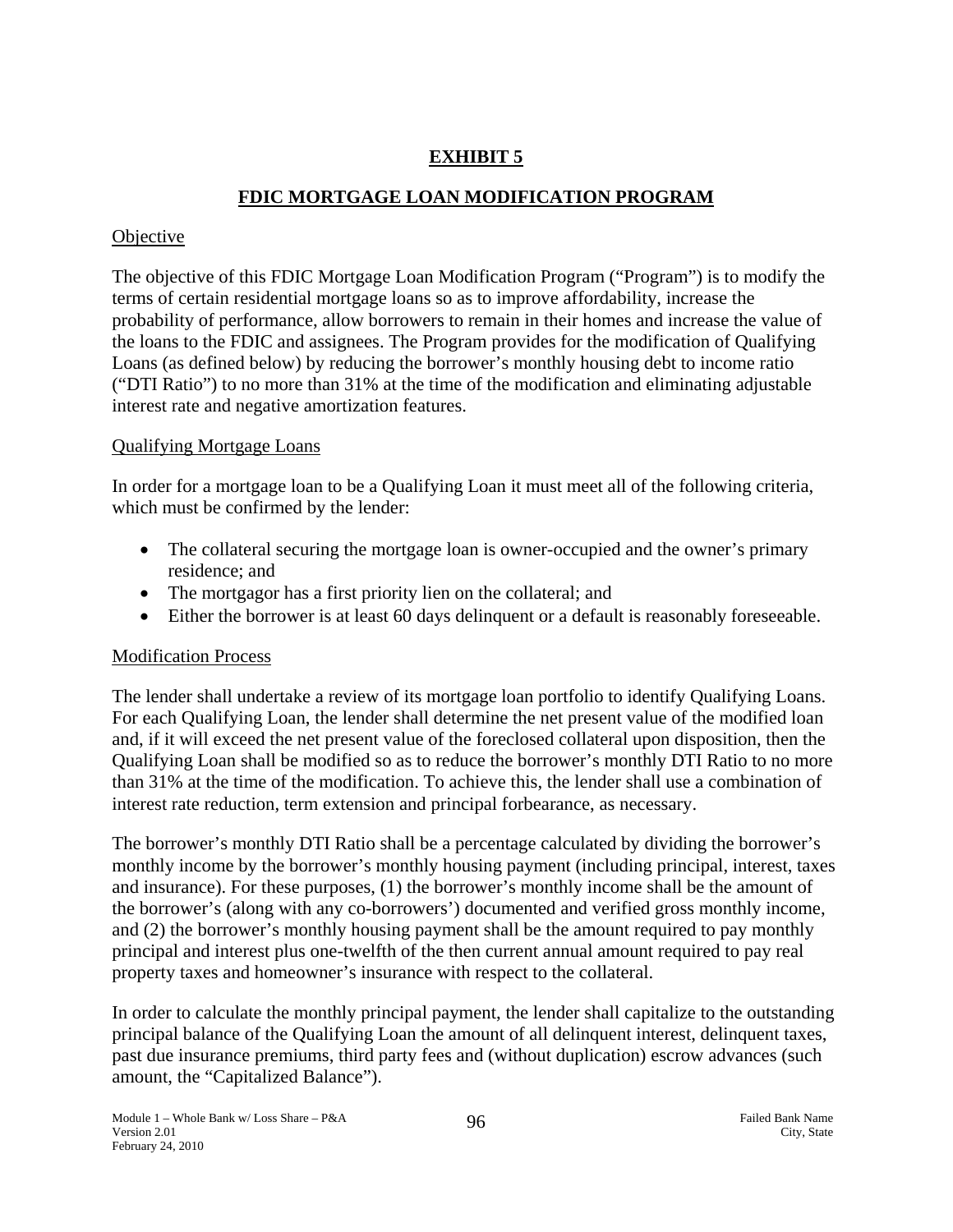In order to achieve the goal of reducing the DTI Ratio to 31%, the lender shall take the following steps in the following order of priority with respect to each Qualifying Loan:

- 1. Reduce the interest rate to the then current Freddie Mac Survey Rate for 30-year fixed rate mortgage loans, and adjust the term to 30 years.
- 2. If the DTI Ratio is still in excess of 31%, reduce the interest rate further, but no lower than 3%, until the DTI ratio of 31% is achieved.
- 3. If the DTI Ratio is still in excess of 31% after adjusting the interest rate to 3%, extend the remaining term of the loan by 10 years.
- 4. If the DTI Ratio is still in excess of 31%, calculate a new monthly payment (the "Adjusted Payment Amount") that will result in the borrower's monthly DTI Ratio not exceeding 31%. After calculating the Adjusted Payment Amount, the lender shall bifurcate the Capitalized Balance into two portions – the amortizing portion and the non-amortizing portion. The amortizing portion of the Capitalized Balance shall be the mortgage amount that will fully amortize over a 40-year term at an annual interest rate of 3% and monthly payments equal to the Adjusted Payment Amount. The nonamortizing portion of the Capitalized Balance shall be the difference between the Capitalized Balance and the amortizing portion of the Capitalized Balance. If the amortizing portion of the Capitalized Balance is less than 75% of the current estimated value of the collateral, then the lender may choose not to restructure the loan. If the lender chooses to restructure the loan, then the lender shall forbear on collecting the non-amortizing portion of the Capitalized Balance, and such amount shall be due and payable only upon the earlier of (i) maturity of the modified loan, (ii) a sale of the property or (iii) a pay-off or refinancing of the loan. No interest shall be charged on the non-amortizing portion of the Capitalized Balance, but repayment shall be secured by a first lien on the collateral.

### Special Note:

The net present value calculation used to determine whether a loan should be modified based on the modification process above is distinct and different from the net present value calculation used to determine the covered loss if the loan is modified. Please refer only to the net present value calculation described in this exhibit for the modification process, with its separate assumptions, when determining whether to provide a modification to a borrower. Separate assumptions may include, without limitation, Assuming Institution's determination of a probability of default without modification, a probability of default with modification, home price forecasts, prepayment speeds, and event timing. These assumptions are applied to different projected cash flows over the term of the loan, such as the projected cash flow of the loan performing or defaulting without modification and the projected cash flow of the loan performing or defaulting with modification.

change, the net present value calculation for determining the covered loss remains constant.<br>
Module 1 – Whole Bank w/ Loss Share – P&A 97 Failed Bank Name City, State By contrast, the net present value for determining the covered loss is based on a 10 year period. While the assumptions in the net present value calculation used in the modification process may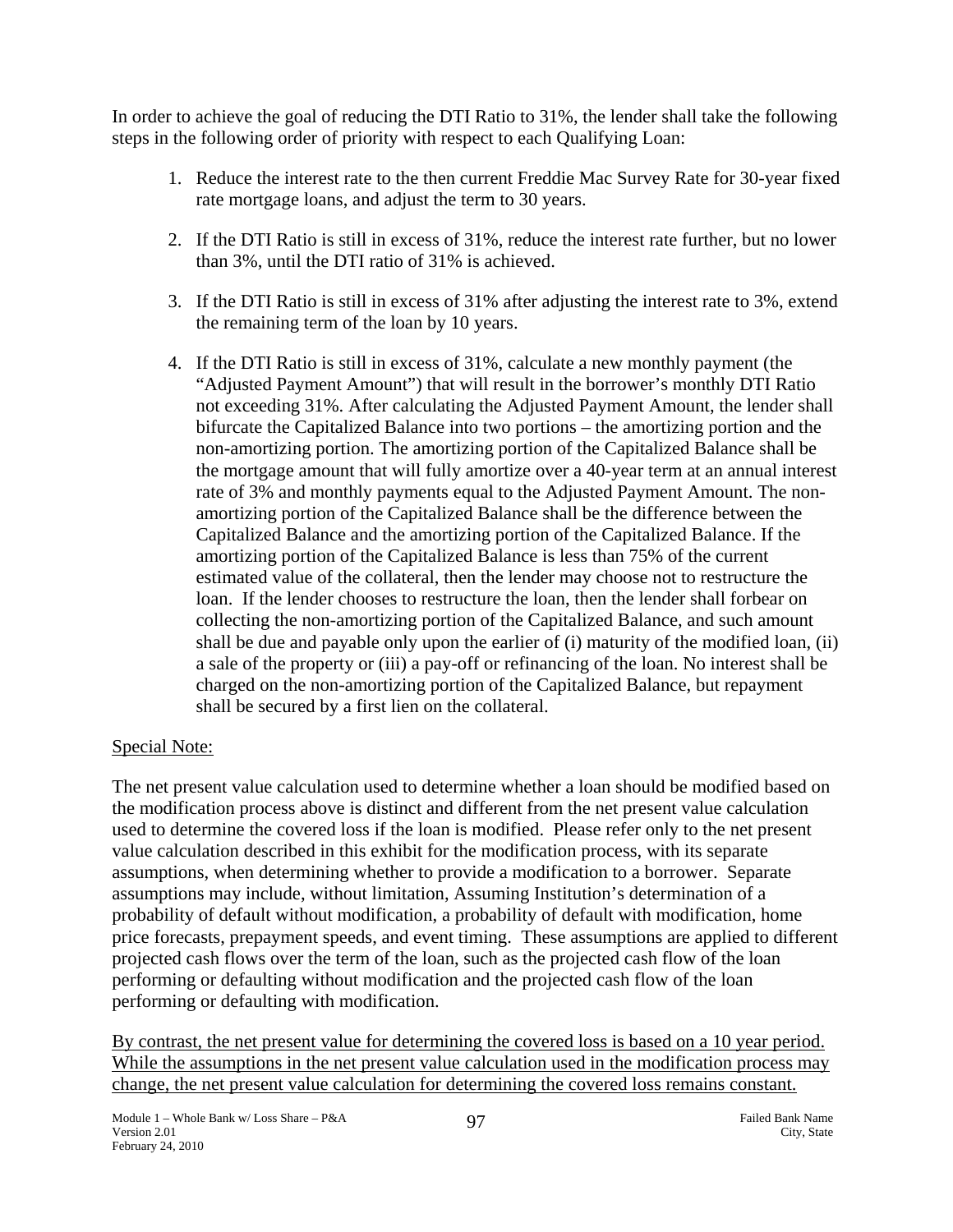#### **EXHIBIT 4.15B**

#### **COMMERCIAL AND OTHER ASSETS SHARED-LOSS AGREEMENT**

This agreement for reimbursement of loss sharing expenses on certain loans and other assets (the "Commercial Shared-Loss Agreement") shall apply when the Assuming Institution purchases Shared-Loss Assets as that term is defined herein. The terms hereof shall modify and supplement, as necessary, the terms of the Purchase and Assumption Agreement to which this Commercial Shared-Loss Agreement is attached as Exhibit 4.15B and incorporated therein. To the extent any inconsistencies may arise between the terms of the Purchase and Assumption Agreement and this Commercial Shared-Loss Agreement with respect to the subject matter of this Commercial Shared-Loss Agreement, the terms of this Commercial Shared-Loss Agreement shall control. References in this Commercial Shared-Loss Agreement to a particular Section shall be deemed to refer to a Section in this Commercial Shared-Loss Agreement unless the context indicates that a Section of the Purchase and Assumption Agreement is intended.

#### **ARTICLE I -- DEFINITIONS**

Capitalized terms used in this Commercial Shared-Loss Agreement that are not defined in this Commercial Shared-Loss Agreement are defined in the Purchase and Assumption Agreement In addition to the terms defined above, defined below are certain additional terms relating to loss-sharing, as used in this Commercial Shared-Loss Agreement.

**"AAA"** means the American Arbitration Association as provided in Section 2.1(f)(iii) of this Commercial Shared-Loss Agreement.

**"Accrued Interest"** means, with respect to any Shared-Loss Loan, Permitted Advance or Shared-Loss Loan Commitment Advance at any time, the amount of earned and unpaid interest, taxes, credit life and/or disability insurance premiums (if any) payable by the Obligor accrued on or with respect to such Shared-Loss Loan, Permitted Advance or Shared-Loss Loan Commitment Advance, all as reflected on the Accounting Records of the Failed Bank or the Assuming Institution (as applicable); provided, that Accrued Interest shall not include any amount that accrues on or with respect to any Shared-Loss Loan, Permitted Advance or Shared-Loss Loan Commitment Advance after that Asset has been placed on non-accrual or nonperforming status by either the Failed Bank or the Assuming Institution (as applicable).

"**Additional ORE**" means Shared-Loss Loans that become Other Real Estate after Bank Closing Date.

"**Affiliate**" shall have the meaning set forth in the Purchase and Assumption Agreement; provided, that, for purposes of this Commercial Shared-Loss Agreement, no Third Party Servicer shall be deemed to be an Affiliate of the Assuming Institution.

**Examplicable Anniversary of the Commencement Date**" means the fifth (5th) anniversary of the Commencement Date.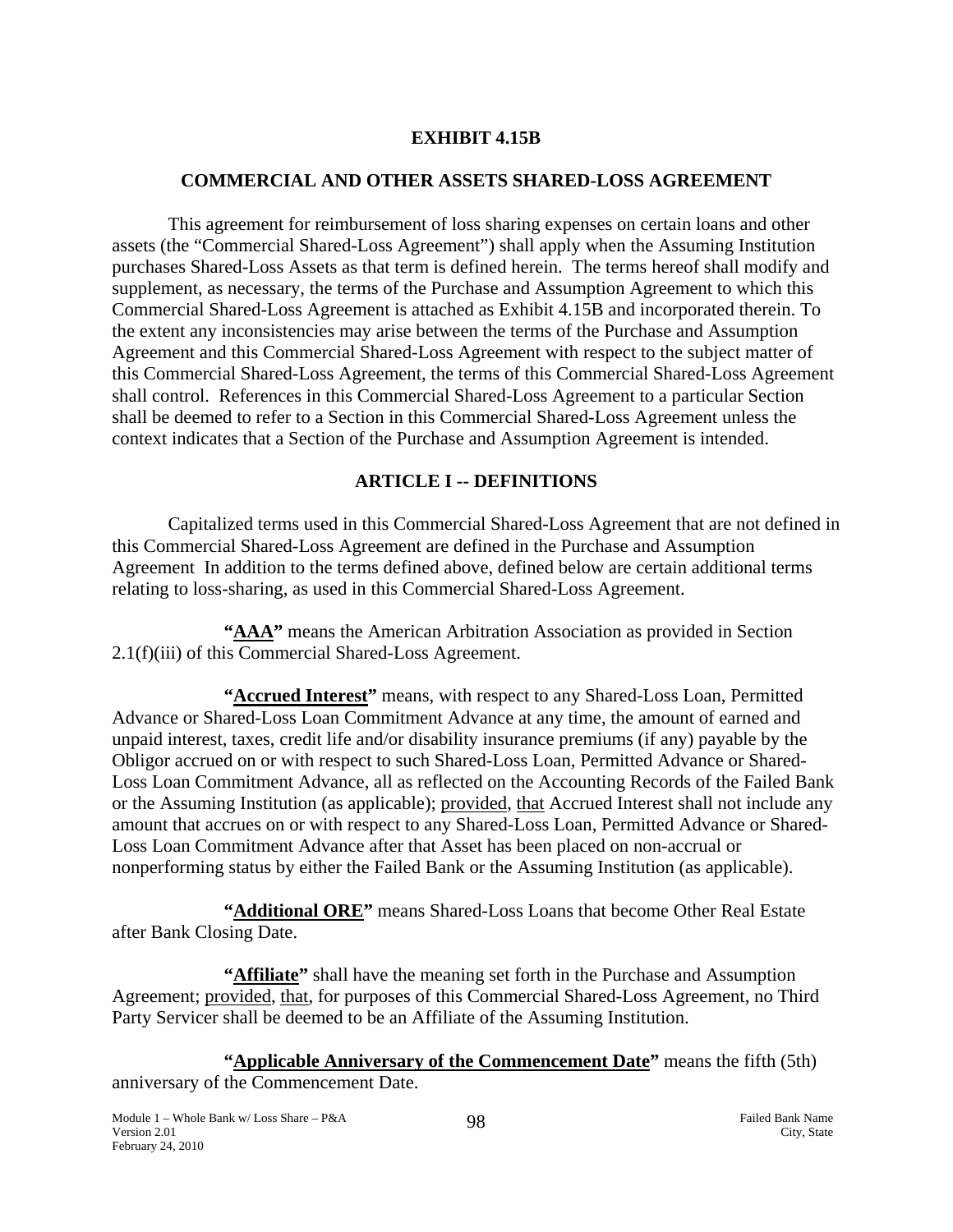**"Calendar Quarter"** means a quarterly period (a) for the first such period, beginning on the Commencement Date and ending on the last calendar day of either March, June, September or December, whichever is the first to occur after the Commencement Date, and (b) for quarterly periods thereafter, beginning on the first calendar day of the calendar month immediately after the month that ended the prior period and ending on the last calendar day of each successive three-calendar-month period thereafter (i.e., each March, June, September and December, starting in the applicable order depending on the ending date of first such period) of any year.

**"Capitalized Expenditures"** means those expenditures that (i) would be capitalized under generally accepted accounting principles, and (ii) are incurred with respect to Shared-Loss Loans, Other Real Estate, Additional ORE or Subsidiary ORE. Capitalized Expenditures shall not include expenses related to environmental conditions including, but not limited to, remediation, storage or disposal of any hazardous or toxic substances or any pollutant or contaminant.

**"Charge-Offs"** means, with respect to any Shared-Loss Assets for any period, an amount equal to the aggregate amount of loans or portions of loans classified as "Loss" under the Examination Criteria, including (a) charge-offs of (i) the principal amount of such assets net of unearned interest (including write-downs associated with Other Real Estate, Additional ORE, Subsidiary ORE or loan modification(s)) (ii) Accrued Interest, and (iii) Capitalized Expenditures plus (b) Pre-Charge-Off Expenses incurred on the respective Shared-Loss Loans, all as effected by the Assuming Institution during such period and reflected on the Accounting Records of the Assuming Institution; provided, that: (i) the aggregate amount of Accrued Interest (including any reversals thereof) for the period after Bank Closing that shall be included in determining the amount of Charge-Offs for any Shared-Loss Loan shall not exceed ninety (90) days' Accrued Interest; (ii) no Charge-Off shall be taken with respect to any anticipated expenditure by the Assuming Institution until such expenditure is actually incurred; (iii) any financial statement adjustments made in connection with the purchase of any Assets pursuant to this Purchase and Assumption Agreement or any future purchase, merger, consolidation or other acquisition of the Assuming Institution shall not constitute "Charge-Offs"; and (iv) except for Portfolio Sales or any other sales or dispositions consented to by the Receiver, losses incurred on the sale or other disposition of Shared-Loss Assets to any Person (other than the sale or other disposition of Other Real Estate, Additional ORE or Subsidiary ORE to a Person other than an Affiliate of the Assuming Institution which is conducted in a commercially reasonable and prudent manner) shall not constitute Charge-Offs.

**"Commencement Date"** means the first calendar day following Bank Closing.

**"Consumer Loans"** means Loans to individuals for household, family and other personal expenditures (including United States and/or State-guaranteed student loans and extensions of credit pursuant to a credit card plan or debit card plan).

**"Cumulative Servicing Amount"** means the sum of the Period Servicing Amounts for every consecutive twelve-month period prior to and ending on the True-Up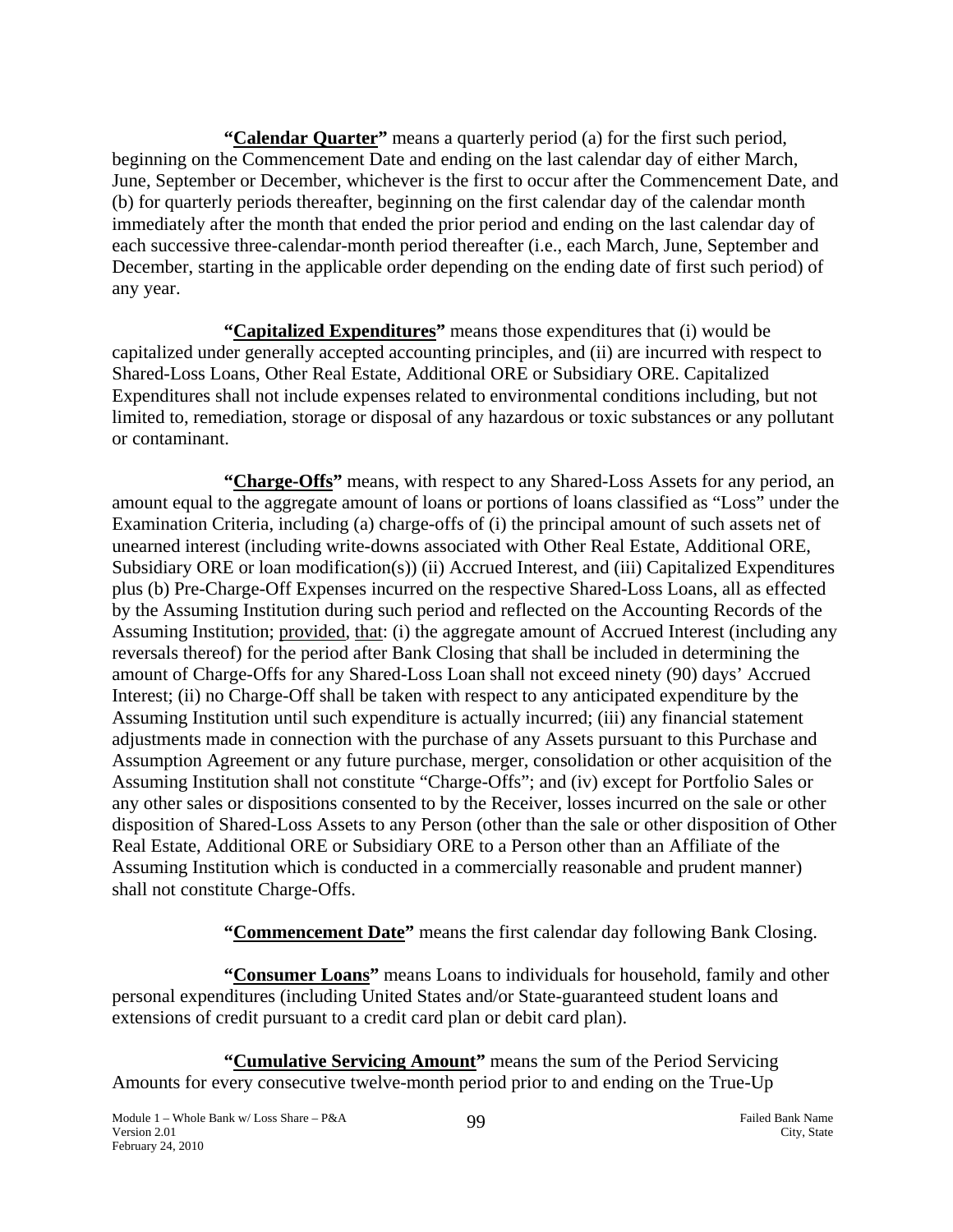Measurement Date in respect of each of the Shared-Loss Agreements during which the losssharing provisions of the applicable Shared-Loss Agreement is in effect.

**"Cumulative Shared-Loss Payments"** means (i) the aggregate of all of the payments made or payable to the Assuming Institution under the Shared-Loss Agreements minus (ii) the aggregate of all of the payments made or payable to the Receiver under the Shared-Loss Agreements.

**"Environmental Assessment"** means an assessment of the presence, storage or release of any hazardous or toxic substance, pollutant or contaminant with respect to the collateral securing a Shared-Loss Loan that has been fully or partially charged off.

**"Examination Criteria"** means the loan classification criteria employed by, or any applicable regulations of, the Assuming Institution's Chartering Authority at the time such action is taken, as such criteria may be amended from time to time.

**"Failed Bank Charge-Offs/Write-Downs"** means, with respect to any Shared-Loss Asset, an amount equal to the aggregate amount of reversals or charge-offs of Accrued Interest and charge-offs and write-downs of principal effected by the Failed Bank with respect to that Shared-Loss Asset as reflected on the Accounting Records of the Failed Bank.

**"Fair Value"** means the value of a Shared Loss MTM Asset as stated on the books and records of the Failed Bank as of Bank Closing, inclusive of all adjustments.

**"FDIC Party"** has the meaning provided in Section 2.1(f)(ii) of this Commercial Shared-Loss Agreement.

**"Net Charge-Offs"** means, with respect to any period, an amount equal to the aggregate amount of Charge-Offs for such period less the amount of Recoveries for such period.

 Commercial Shared-Loss Agreement. **"Neutral Member"** has the meaning provided in Section 2.1(f)(ii) of this

**"New Shared-Loss Loans"** means loans that would otherwise be subject to loss sharing under this Commercial Shared-Loss Agreement that were originated after Bid Valuation Date and before Bank Closing.

**"Notice of Dispute"** has the meaning provided in Section 2.1(f)(iii) of this Commercial Shared-Loss Agreement.

**"ORE Subsidiary"** means any Subsidiary of the Assuming Institution that engages solely in holding, servicing, managing or liquidating interests of a type described in clause (A) of the definition of "Other Real Estate," which interests have arisen from the collection or settlement of a Shared-Loss Loan.

**"Other Real Estate"** means all of the following (including any of the following fully or partially charged off the books and records of the Failed Bank or the Assuming Module 1 – Whole Bank w/ Loss Share – P&A  $\begin{array}{c} 100 \\ 100 \end{array}$  Failed Bank Name City, State February 24, 2010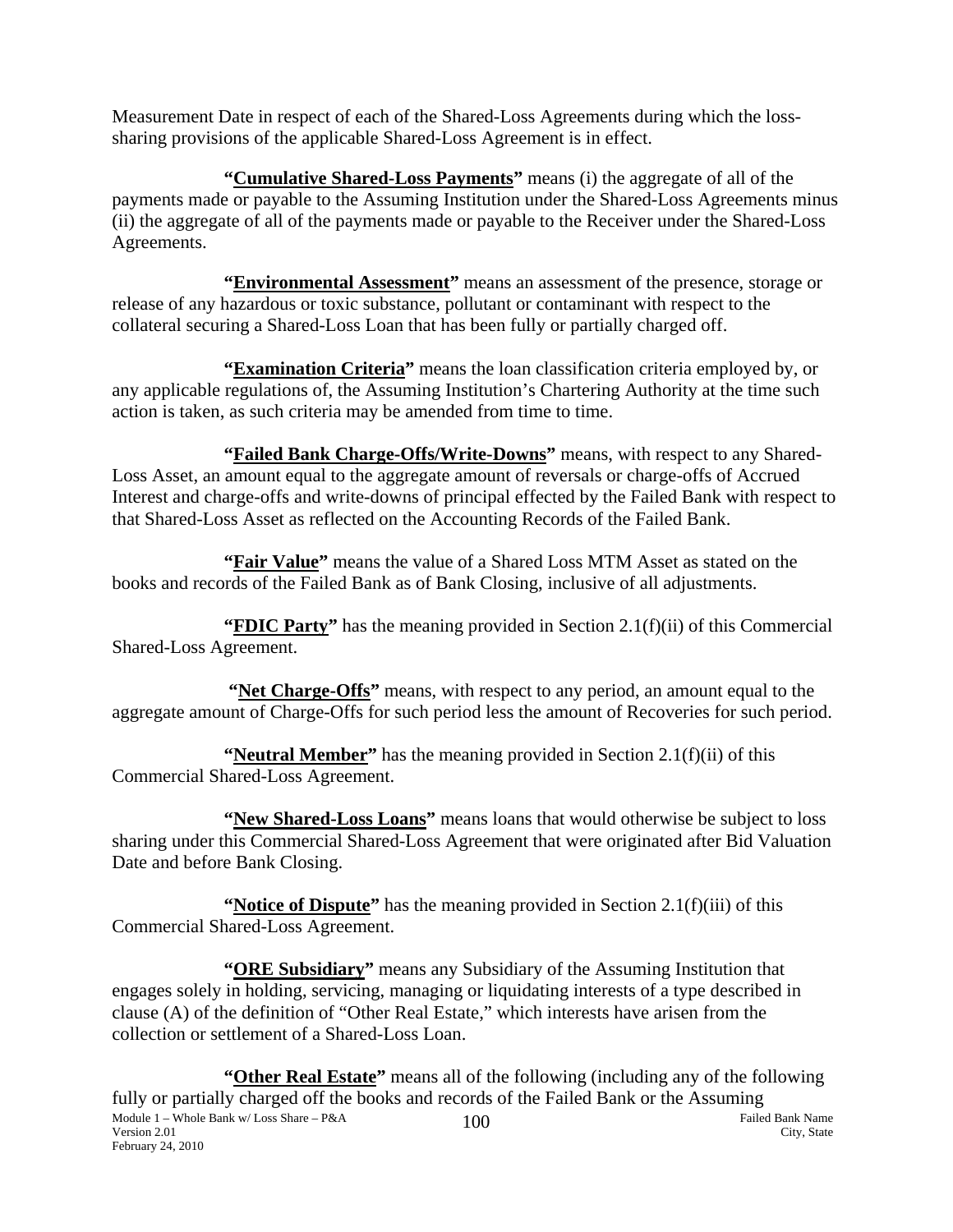Institution) that (i) are owned by the Failed Bank as of Bank Closing and are purchased pursuant to the Purchase and Assumption Agreement or (ii) have arisen subsequent to Bank Closing from the collection or settlement by the Assuming Institution of a Shared-Loss Loan:

(A) all interests in real estate (other than Bank Premises and Fixtures), including but not limited to mineral rights, leasehold rights, condominium and cooperative interests, air rights and development rights; and

(B) all other assets (whether real or personal property) acquired by foreclosure or in full or partial satisfaction of judgments or indebtedness.

**"Period Servicing Amount"** means, for any twelve month period with respect to each of the Shared-Loss Agreements during which the loss-sharing provisions of the applicable Shared-Loss Agreement are in effect, the product of (i) the simple average of the principal amount of Shared-Loss Loans and Shared-Loss Assets (other than the Shared-Loss Securities) (in each case as defined in the Shared-Loss Agreements), as the case may be, at the beginning of such period and at the end of such period times (ii) one percent (1%).

**"Permitted Advance"** means an advance of funds by the Assuming Institution with respect to a Shared-Loss Loan, or the making of a legally binding commitment by the Assuming Institution to advance funds with respect to a Shared-Loss Loan, that (i) in the case of such an advance, is actually made, and, in the case of such a commitment, is made and all of the proceeds thereof actually advanced, within one (1) year after the Commencement Date, (ii) does not cause the sum of (A) the book value of such Shared-Loss Loan as reflected on the Accounting Records of the Assuming Institution after any such advance has been made by the Assuming Institution plus (B) the unfunded amount of any such commitment made by the Assuming Institution related thereto, to exceed 110% of the Book Value of such Shared-Loss Loan, (iii) is not made with respect to a Shared-Loss Loan with respect to which (A) there exists a related Shared-Loss Loan Commitment or (B) the Assuming Institution has taken a Charge-Off and (iv) is made in good faith, is supported at the time it is made by documentation in the Credit Files and conforms to and is in accordance with the applicable requirements set forth in Article III of this Commercial Shared-Loss Agreement and with the then effective written internal credit policy guidelines of the Assuming Institution; provided, that the limitations in subparagraphs (i), (ii) and (iii) of this definition shall not apply to any such action (other than to an advance or commitment related to the remediation, storage or final disposal of any hazardous or toxic substance, pollutant or contaminant) that is taken by Assuming Institution in its reasonable discretion to preserve or secure the value of the collateral for such Shared-Loss Loan.

**"Permitted Amendment"** means, with respect to any Shared-Loss Loan Commitment or Shared-Loss Loan, any amendment, modification, renewal or extension thereof, or any waiver of any term, right, or remedy thereunder, made by the Assuming Institution in good faith and otherwise in accordance with the applicable requirements set forth in Article III of this Commercial Shared-Loss Agreement and the then effective written internal credit policy guidelines of the Assuming Institution; provided, that:

(i) with respect to a Shared-Loss Loan Commitment or a Shared-Loss Loan that is not a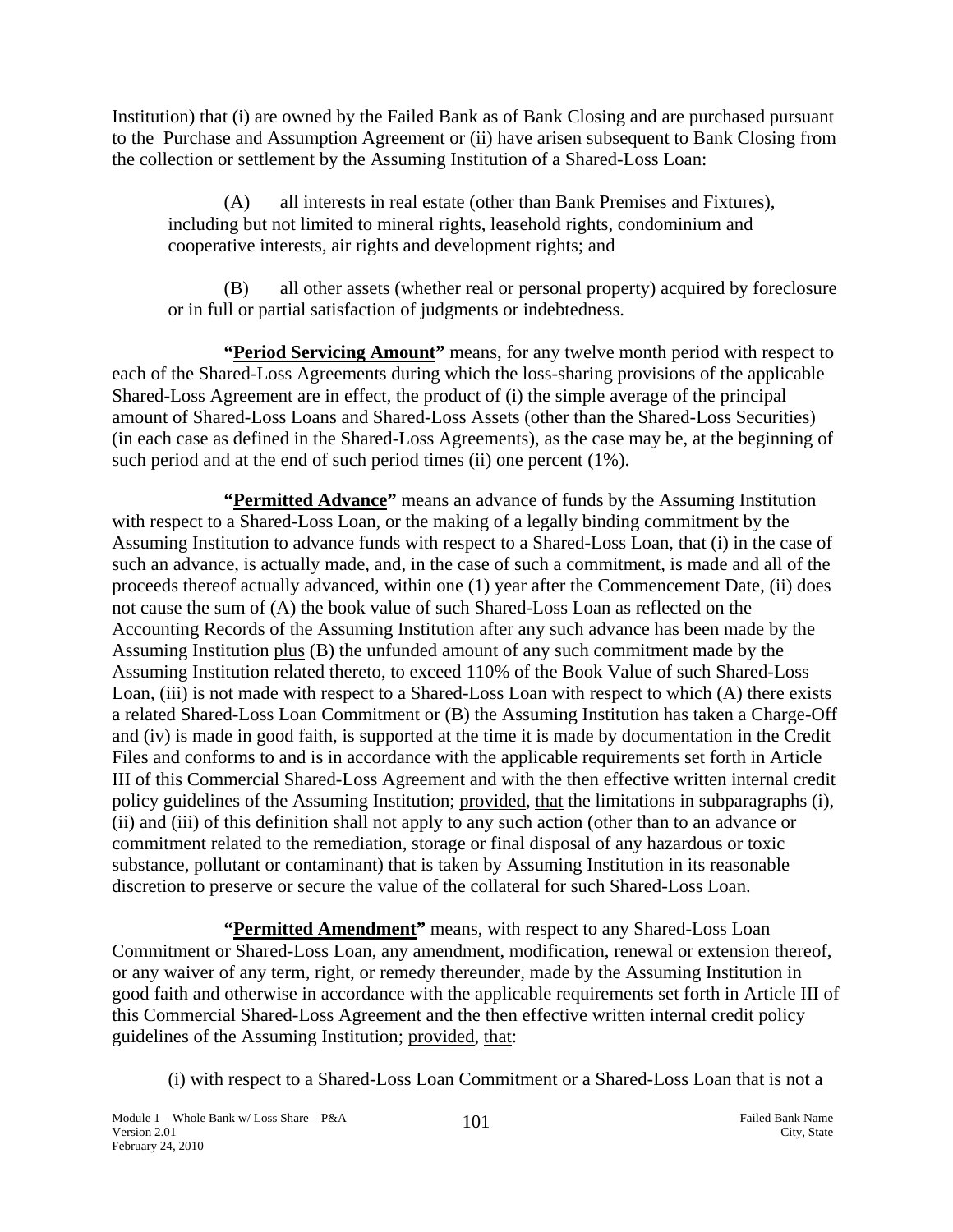revolving line of credit, no such amendment, modification, renewal, extension, or waiver, except as allowed under the definition of Permitted Advance, shall operate to increase the amount of principal (A) then remaining available to be advanced by the Assuming Institution under the Shared-Loss Loan Commitment or (B) then outstanding under the Shared-Loss Loan;

(ii) with respect to a Shared-Loss Loan Commitment or a Shared-Loss Loan that is a revolving line of credit, no such amendment, modification, renewal, extension, or waiver, except as allowed under the definition of Permitted Advance, shall operate to increase the maximum amount of principal authorized as of Bank Closing to be outstanding at any one time under the underlying revolving line of credit relationship with the debtor (regardless of the extent to which such revolving line of credit may have been funded as of Bank Closing or may subsequently have been funded and/or repaid); and

(iii) no such amendment, modification, renewal, extension or waiver shall extend the term of such Shared-Loss Loan Commitment or Shared-Loss Loan beyond the end of the final Shared-Loss Quarter unless the term of such Shared-Loss Loan Commitment or Shared-Loss Loan as existed on Bank Closing was beyond the end of the final Shared-Loss Quarter, in which event no such amendment, modification, renewal, extension or waiver shall extend such term beyond the term as existed as of Bank Closing.

"**Pre-Charge-Off Expenses"** means those expenses incurred in the usual and prudent management of a Shared-Loss Loan that would qualify as a Reimbursable Expense or Recovery Expense if incurred after a Charge-Off of the related Shared-Loss Asset had occurred.

**"Quarterly Certificate"** has the meaning provided in Section 2.1(a)(i) of this Commercial Shared-Loss Agreement.

**"Recoveries"** (I)(A) In addition to any sums to be applied as Recoveries pursuant to subparagraph (II) below, "Recoveries" means, with respect to any period, the sum of (without duplication):

final Shared-Loss Quarter; plus (i) the amount of collections during such period by the Assuming Institution on Charge-Offs of Shared-Loss Assets effected by the Assuming Institution prior to the end of the

(ii) the amount of collections during such period by the Assuming Institution on Failed Bank Charge-Offs/Write-Downs; plus

(iii) the amount of gain on any sale or other disposition during such period by the Assuming Institution of Shared Loss Loans, Other Real Estate, Additional ORE or Subsidiary ORE (provided, that the amount of any such gain included in Recoveries shall not exceed the aggregate amount of the related Failed Bank Charge-Offs/Write-Downs and Charge-Offs taken and any related Reimbursable Expenses and Recovery Expenses); plus

(iv) the amount of collections during such period by the Assuming Institution of any Reimbursable Expenses or Recovery Expenses; plus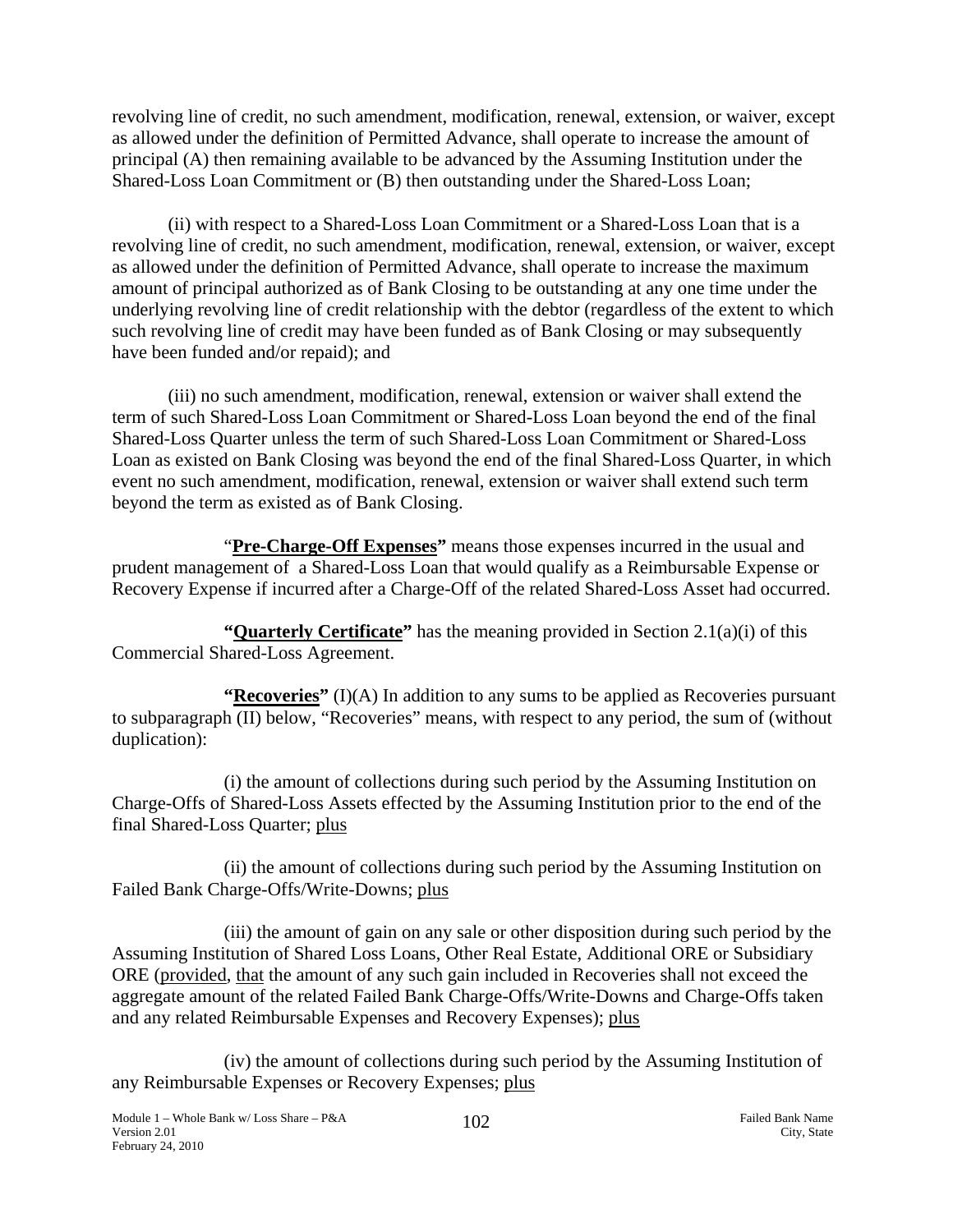(v) the amount of any fee or other consideration received by the Assuming Institution during or prior to such period in connection with any amendment, modification, renewal, extension, refinance, restructure, commitment or other similar action taken by the Assuming Institution with respect to a Shared-Loss Asset with respect to which there exists a Failed Bank Charge-Off/Write-Down or a Shared-Loss Loan as to which a Charge-Off has been effected by the Assuming Institution during or prior to such period (provided, that the amount of any such fee or other consideration included in Recoveries shall not exceed the aggregate amount of the related Failed Bank Charge-Offs/Write-Downs and Charge-Offs taken and any related Reimbursable Expenses and Recovery Expenses).

(I)(B) For the purpose of determining the amounts to be applied as Recoveries pursuant to subparagraph  $(I)(A)$  above, the Assuming Institution shall apply amounts received on the Assets that are not otherwise applied to reduce the book value of principal of a Shared-Loss Loan (or, in the case of Other Real Estate, Additional ORE, Subsidiary ORE and Capitalized Expenditures, that are not otherwise applied to reduce the book value thereof) in the following order: first to Charge-Offs and Failed Bank Charge-Offs/Write Downs; then to Reimbursable Expenses and Recovery Expenses; then to interest income; and then to other expenses incurred by the Assuming Institution.

(II) If there occurs an amendment, modification, renewal, extension, refinance, restructure, commitment, sale or other similar action with respect to a Shared-Loss Loan as to which there exists a Failed Bank Charge-Off/Write Down or as to which a Charge-Off has been effected by the Assuming Institution during or prior to such period, and if, as a result of such occurrence, the Assuming Institution recognizes any interest income for financial accounting purposes on that Shared-Loss Loan, then "Recoveries" shall also include the portion of the total amount of any such interest income recognized by the Assuming Institution which is derived by multiplying:

(A) the total amount of any such interest income recognized by the Assuming Institution during such period with respect to that Shared-Loss Loan as described above, by

(B) a fraction, the numerator of which is the aggregate principal amount (excluding reversals or charge-offs of Accrued Interest) of all such Failed Bank Charge-Offs/Write-Downs and Charge-Offs effected by the Assuming Institution with respect to that Shared-Loss Loan plus the principal amount of that Shared-Loss Loan that has not yet been charged-off but has been placed on nonaccrual status, all of which occurred at any time prior to or during the period in which the interest income referred to in subparagraph (II)(A) immediately above was recognized, and the denominator of which is the total amount of principal indebtedness (including all such prior Failed Bank Charge-Offs/Write-Downs and Charge-Offs as described above) due from the Obligor on that Shared-Loss Loan as of the end of such period;

provided, however, that the amount of any interest income included as Recoveries for a particular Shared-Loss Loan shall not exceed the aggregate amount of (a) Failed Bank Charge-Offs/Write-Downs, (b) Charge-Offs effected by the Assuming Institution during or prior to the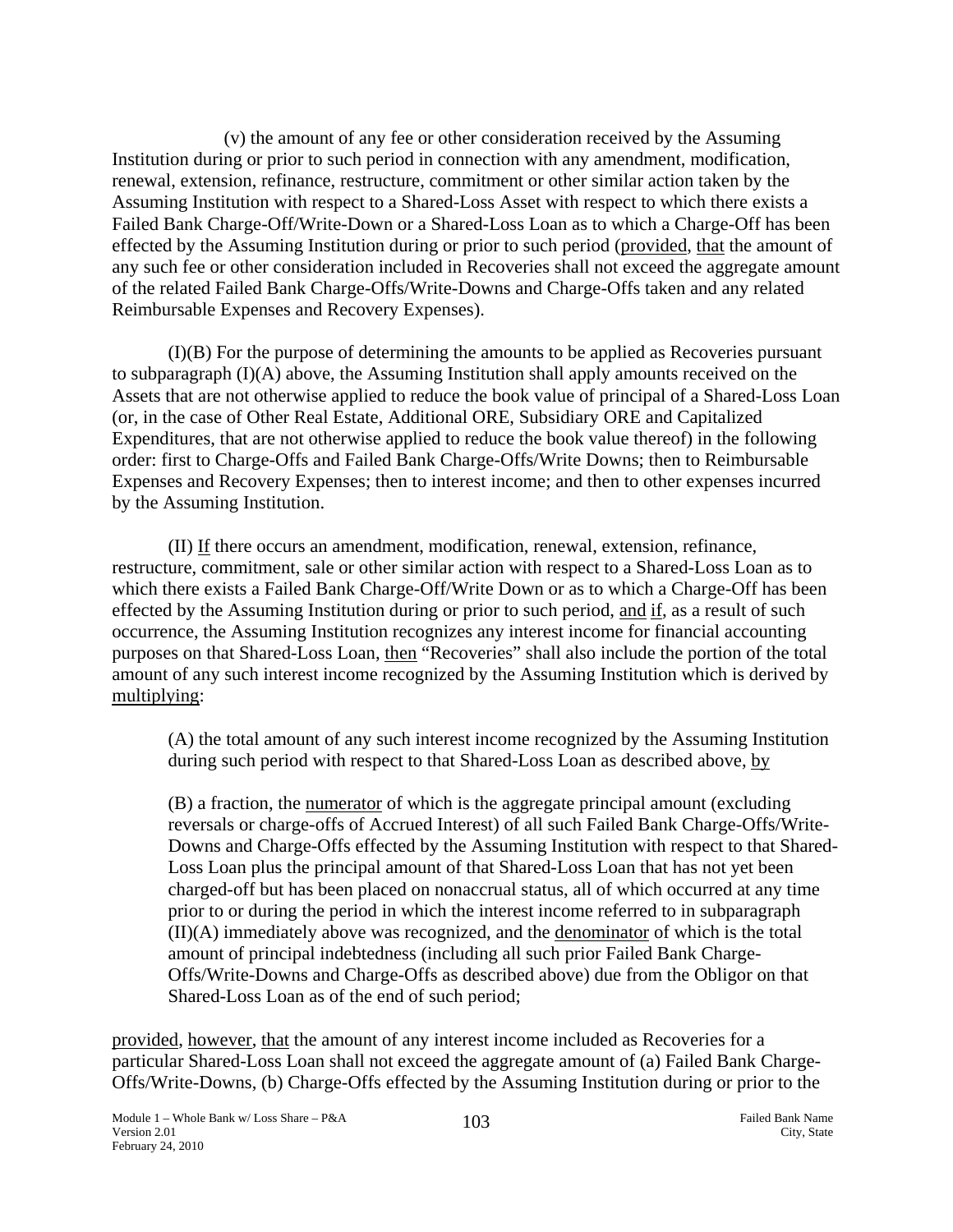period in which the amount of Recoveries is being determined, plus (c) any Reimbursable Expenses and Recovery Expenses paid to the Assuming Institution pursuant to this Commercial Shared-Loss Agreement during or prior to the period in which the amount of Recoveries is being determined, all with respect to that particular Shared-Loss Loan; and, provided, further, that any collections on any such Shared-Loss Loan that are not applied to reduce book value of principal or recognized as interest income shall be applied pursuant to subparagraph (I) above.

(III) Notwithstanding subparagraphs (I) and (II) above, the term "Recoveries" shall not include: (a) any amounts paid to the Assuming Institution by the Receiver pursuant to Section 2.1 of this Commercial Shared-Loss Agreement, (b) amounts received with respect to Charge-Offs effected by the Assuming Institution after the final Shared-Loss Quarter, (c) after the final Shared-Loss Quarter, income received by the Assuming Institution from the operation of, and any gains recognized by the Assuming Institution on the disposition of, Other Real Estate, Additional ORE or Subsidiary ORE (such income and gains being hereinafter together referred to as "ORE Income"), except to the extent that aggregate ORE Income exceeds the aggregate expenses paid to third parties by or on behalf of the Assuming Institution after the final Shared-Loss Quarter to manage, operate and maintain Other Real Estate, Additional ORE or Subsidiary ORE (such expenses being hereinafter referred to as "ORE Expenses"). In determining the extent aggregate ORE Income exceeds aggregate ORE Expenses for any Recovery Quarter as set forth immediately above in subparagraph (c), the Assuming Institution will subtract (i) ORE Expenses paid to third parties during such Recovery Quarter (provided, that, in the case of the final Recovery Quarter only, the Assuming Institution will subtract ORE Expenses paid to third parties from the beginning of the final Recovery Quarter up to the date the Assuming Institution is required to deliver the final Quarterly Certificate pursuant to this Commercial Shared-Loss Agreement) from (ii) ORE Income received during such Recovery Quarter, to calculate net ORE income ("Net ORE Income") for that Recovery Quarter. If the amount of Net ORE Income so calculated for a Recovery Quarter is positive, such amount shall be reported as Recoveries on the Quarterly Certificate for such Recovery Quarter. If the amount of Net ORE Income so calculated for a Recovery Quarter is negative ("Net ORE Loss Carryforward"), such amount shall be added to any ORE Expenses paid to third parties in the next succeeding Recovery Quarter, which sum shall then be subtracted from ORE Income for that next succeeding Recovery Quarter, for the purpose of determining the amount of Net ORE Income (or, if applicable, Net ORE Loss Carryforward) for that next succeeding Recovery Quarter. If, as of the end of the final Recovery Quarter, a Net ORE Loss Carryforward exists, then the amount of the Net ORE Loss Carryforward that does not exceed the aggregate amount of Net ORE Income reported as Recoveries on Quarterly Certificates for all Recovery Quarters may be included as a Recovery Expense on the Quarterly Certificate for the final Recovery Quarter.

**"Recovery Amount"** has the meaning provided in Section 2.1(b)(ii) of this Commercial Shared-Loss Agreement.

**"Recovery Expenses"** means, for any Recovery Quarter, the amount of actual, reasonable and necessary out-of-pocket expenses (other than Capitalized Expenditures) paid to third parties (other than Affiliates of the Assuming Institution) by or on behalf of the Assuming Institution, as limited by Sections 3.2(c) and (d) of Article III to this Commercial Shared-Loss Agreement, to recover amounts owed with respect to (i) any Shared-Loss Asset as to which a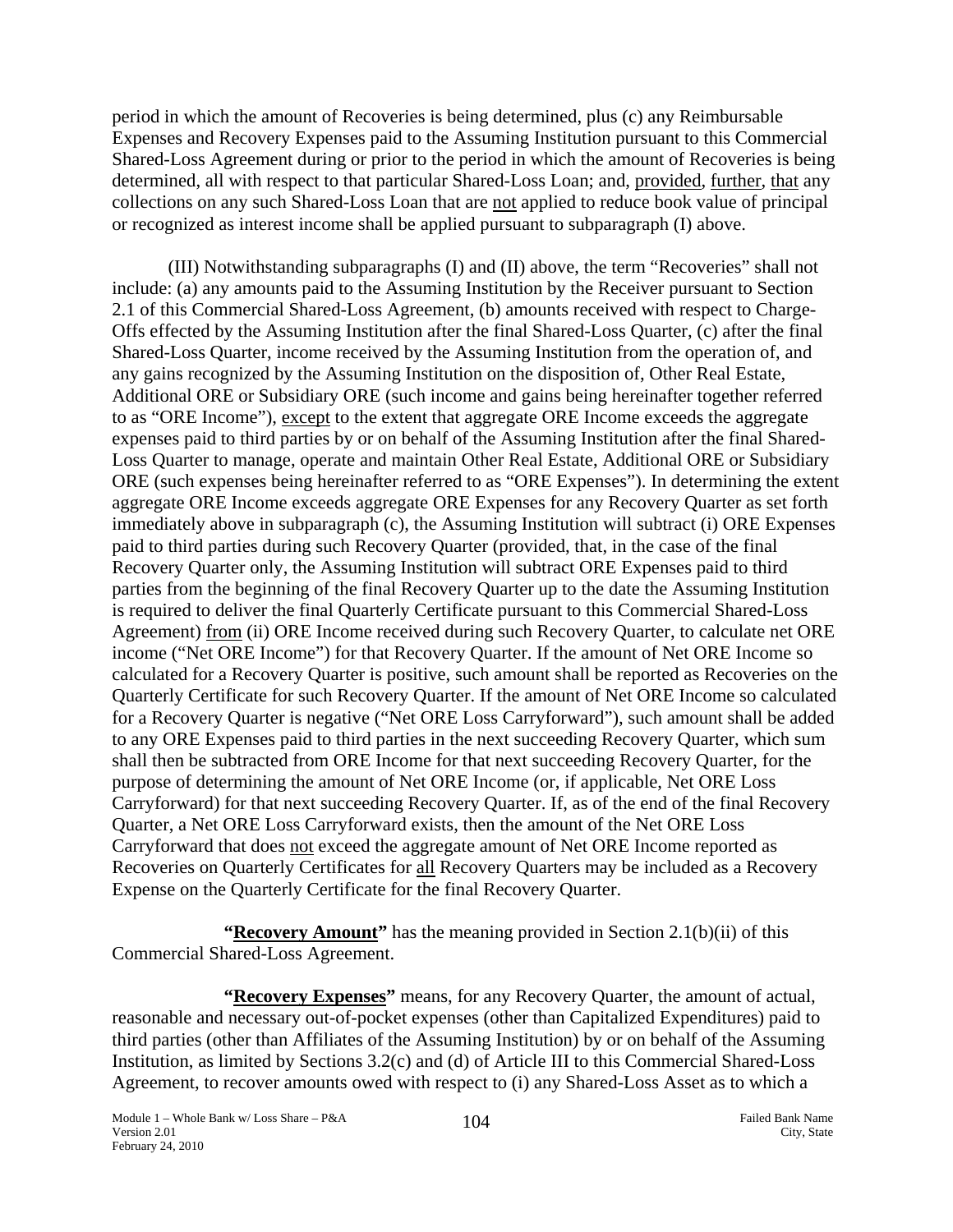Charge-Off was effected prior to the end of the final Shared-Loss Quarter (provided that such amounts were incurred no earlier than the date the first Charge-Off on such Shared-Loss Asset could have been reflected on the Accounting Records of the Assuming Institution), and (ii) Failed Bank Charge-Offs/Write-Downs (including, in each case, all costs and expenses related to an Environmental Assessment and any other costs or expenses related to any environmental conditions with respect to the Shared-Loss Assets (it being understood that any remediation expenses for any such pollutant or contaminant are not recoverable if in excess of \$200,000 per Shared-Loss Asset, without the Assuming Institution having obtained the prior consent of the Receiver for such expenses); provided, that, so long as income with respect to a Shared-Loss Loan is being prorated pursuant to the arithmetical formula in subsection (II) of the definition of "Recoveries", the term "Recovery Expenses" shall not include that portion of any such expenses paid during such Recovery Quarter to recover any amounts owed on that Shared-Loss Loan that is derived by:

subtracting (1) the product derived by multiplying:

(A) the total amount of any such expenses paid by or on behalf of the Assuming Institution during such Recovery Quarter with respect to that Shared-Loss Loan, by

(B) a fraction, the numerator of which is the aggregate principal amount (excluding reversals or charge-offs of Accrued Interest) of all such Failed Bank Charge-Offs/Write-Downs and Charge-Offs effected by the Assuming Institution with respect to that Shared-Loss Loan plus the principal amount of that Shared-Loss Loan that has not yet been charged-off but has been placed on nonaccrual status, all of which occurred at any time prior to or during the period in which the interest income referred to in subparagraph (II)(A) of the definition of "Recoveries" was recognized, and the denominator of which is the total amount of principal indebtedness (including all such prior Failed Bank Charge-Offs/Write-Downs and Charge-Offs as described above) due from the Obligor on that Shared-Loss Loan as of the end of such period;

from (2) the total amount of any such expenses paid during that Recovery Quarter with respect to that Shared-Loss Loan.

**"Recovery Quarter"** has the meaning provided in Section 2.1(a)(ii) of this Commercial Shared-Loss Agreement.

**"Reimbursable Expenses"** means, for any Shared-Loss Quarter, the amount of actual, reasonable and necessary out-of-pocket expenses (other than Capitalized Expenditures), paid to third parties (other than Affiliates of the Assuming Institution) by or on behalf of the Assuming Institution, as limited by Sections 3.2(c) and (d) of Article III of this Commercial Shared-Loss Agreement, to:

(i) recover amounts owed with respect to any Shared-Loss Asset as to which a Charge-Off has been effected prior to the end of the final Shared-Loss Quarter (provided that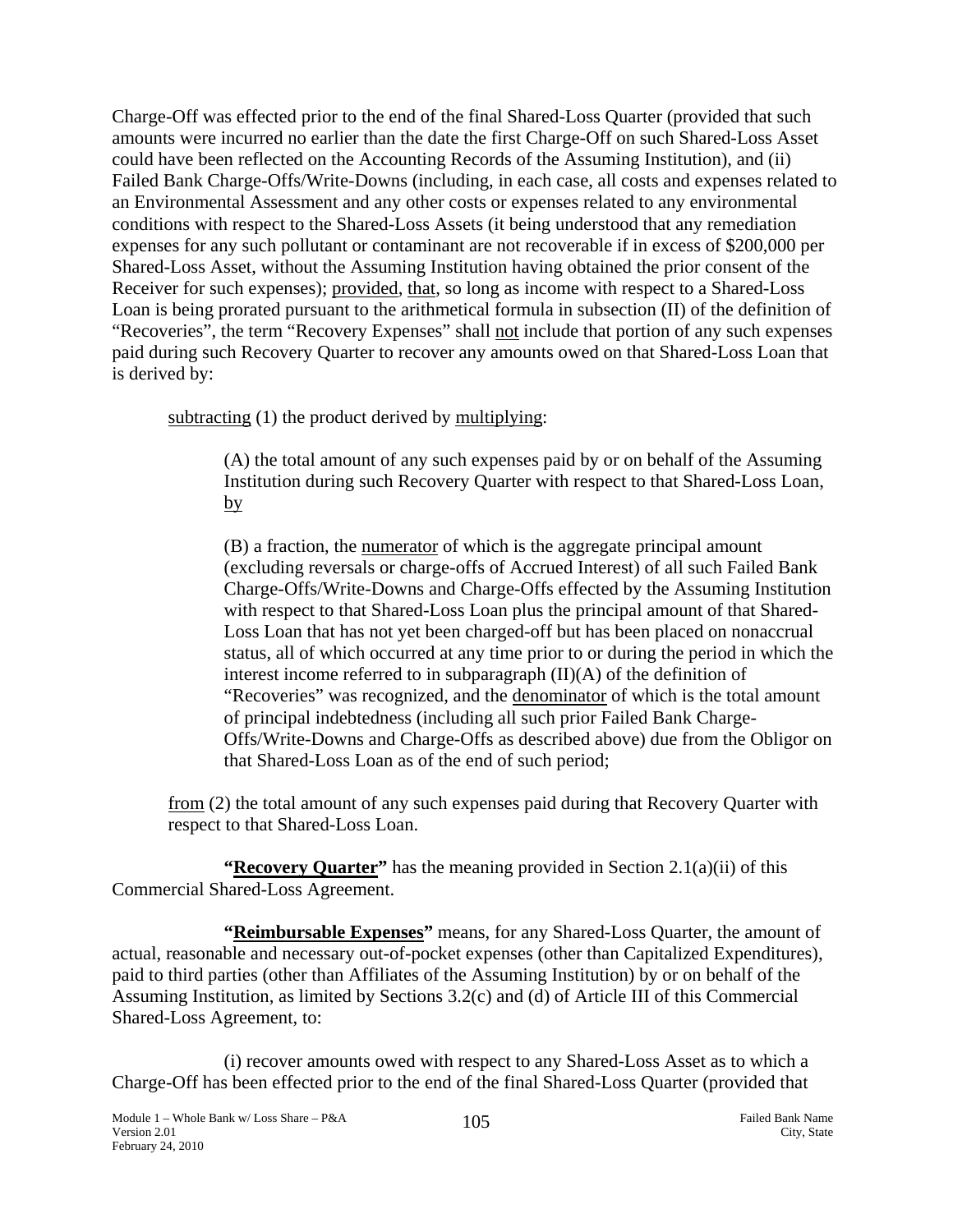such amounts were incurred no earlier than the date the first Charge-Off on such Shared-Loss Asset could have been reflected on the Accounting Records of the Assuming Institution) and recover amounts owed with respect to Failed Bank Charge-Offs/Write-Downs (including, in each case, all costs and expenses related to an Environmental Assessment and any other costs or expenses related to any environmental conditions with respect to the Shared-Loss Assets (it being understood that any such remediation expenses for any such pollutant or contaminant are not recoverable if in excess of \$200,000 per Shared-Loss Asset, without the Assuming Institution having obtained the prior consent of the Receiver for such expenses); provided, that, so long as income with respect to a Shared-Loss Loan is being pro-rated pursuant to the arithmetical formula in subsection (II) of the definition of "Recoveries", the term "Reimbursable Expenses" shall not include that portion of any such expenses paid during such Shared-Loss Quarter to recover any amounts owed on that Shared-Loss Loan that is derived by:

subtracting (1) the product derived by multiplying:

(A) the total amount of any such expenses paid by or on behalf of the Assuming Institution during such Shared-Loss Quarter with respect to that Shared-Loss Loan, by

(B) a fraction, the numerator of which is the aggregate principal amount (excluding reversals or charge-offs of Accrued Interest) of all such Failed Bank Charge-Offs/Write-Downs and Charge-Offs effected by the Assuming Institution with respect to that Shared-Loss Loan plus the principal amount of that Shared-Loss Loan that has not yet been charged-off but has been placed on nonaccrual status, all of which occurred at any time prior to or during the period in which the interest income referred to in subparagraph  $(II)(A)$  of the definition of "Recoveries" was recognized, and the denominator of which is the total amount of principal indebtedness (including all such prior Failed Bank Charge-Offs/Write-Downs and Charge-Offs as described above) due from the Obligor on that Shared-Loss Loan as of the end of such period;

from (2) the total amount of any such expenses paid during that Shared-Loss Quarter with respect to that Shared-Loss Loan; and

(ii) manage, operate or maintain Other Real Estate, Additional ORE or Subsidiary ORE less the amount of any income received by the Assuming Institution during such Shared-Loss Quarter with respect to such Other Real Estate, Additional ORE or Subsidiary ORE (which resulting amount under this clause (ii) may be negative).

**"Review Board"** has the meaning provided in Section 2.1(f)(i) of this Commercial Shared-Loss Agreement.

"Shared-Loss Amount" has the meaning provided in Section 2.1(b)(i) of this Commercial Shared-Loss Agreement.

**"Shared-Loss Asset Repurchase Price"** means, with respect to any Shared-Loss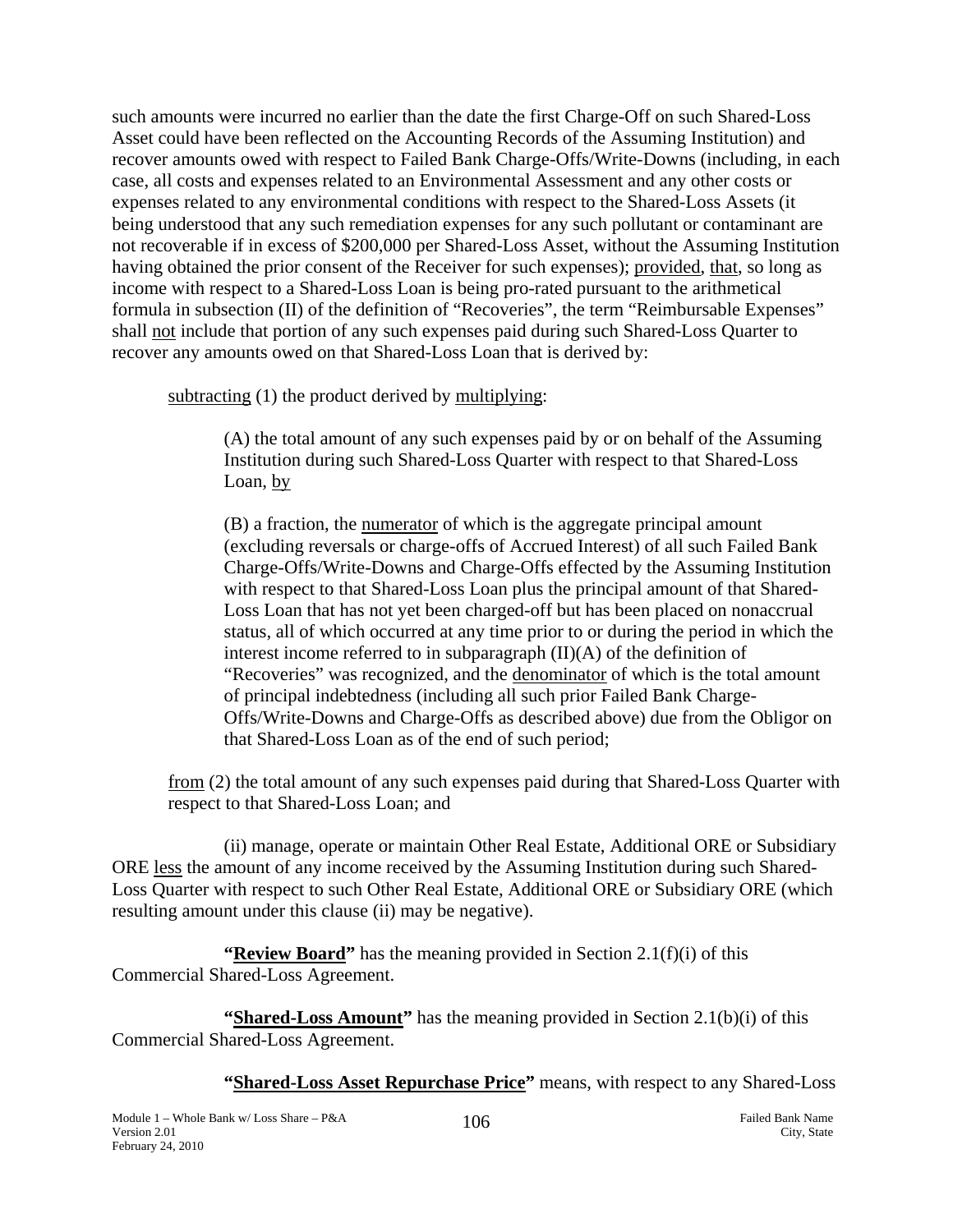Asset, the principal amount thereof plus any other fees or penalties due from an Obligor (including, subject to the limitations discussed below, the amount of any Accrued Interest) stated on the Accounting Records of the Assuming Institution, as of the date as of which the Shared-Loss Asset Repurchase Price is being determined (regardless, in the case of a Shared-Loss Loan, of the Legal Balance thereof) plus all Reimbursable Expenses and Recovery Expenses incurred up to and through the date of consummation of purchase of such Shared-Loss Asset; provided, that (i) in the case of a Shared-Loss Loan there shall be excluded from such amount the amount of any Accrued Interest accrued on or with respect to such Shared-Loss Loan prior to the ninety (90)-day period ending on the day prior to the purchase date determined pursuant to Sections 2.1(e)(i) or 2.1(e)(iii) of this Commercial Shared-Loss Agreement, except to the extent such Accrued Interest was included in the Book Value of such Shared-Loss Loan, and (ii) any collections on a Shared-Loss Loan received by the Assuming Institution after the purchase date applicable to such Shared-Loss Loan shall be applied (without duplication) to reduce the Shared-Loss Asset Repurchase Price of such Shared-Loss Loan on a dollar-for-dollar basis. For purposes of determining the amount of unpaid interest which accrued during a given period with respect to a variable-rate Shared-Loss Loan, all collections of interest shall be deemed to be applied to unpaid interest in the chronological order in which such interest accrued.

**"Shared-Loss Assets"** means Shared-Loss Loans, Other Real Estate purchased by the Assuming Institution, Additional ORE, Subsidiary ORE and Capitalized Expenditures, but does not include Shared Loss MTM Assets.

## **"Shared-Loss Loan Commitment"** means:

(i) any Commitment to make a further extension of credit or to make a further advance with respect to an existing Shared-Loss Loan; and

(ii) any Shared-Loss Loan Commitment (described in subparagraph (i) immediately preceding) with respect to which the Assuming Institution has made a Permitted Amendment.

**"Shared-Loss Loan Commitment Advance"** means an advance pursuant to a Shared-Loss Loan Commitment with respect to which the Assuming Institution has not made a Permitted Advance.

### **"Shared-Loss Loans"** means:

(i)(A) Loans purchased by the Assuming Institution pursuant to the Purchase and Assumption Agreement set forth on Exhibit 4.15(b) to the Purchase and Assumption Agreement, (B) New Shared-Loss Loans purchased by the Assuming Institution pursuant to the Purchase and Assumption Agreement, (C) Permitted Advances and (D) Shared-Loss Loan Commitment Advances, if any; provided, that Shared-Loss Loans shall not include Loans, New Shared-Loss Loans, Permitted Advances and Shared-Loss Loan Commitment Advances with respect to which an Acquired Subsidiary, or a constituent Subsidiary thereof, is an Obligor; (E) Loans owned by any Subsidiary which are not Shared-Loss Loans under the Single Family Shared-Loss Agreement; and (F) Consumer Loans; and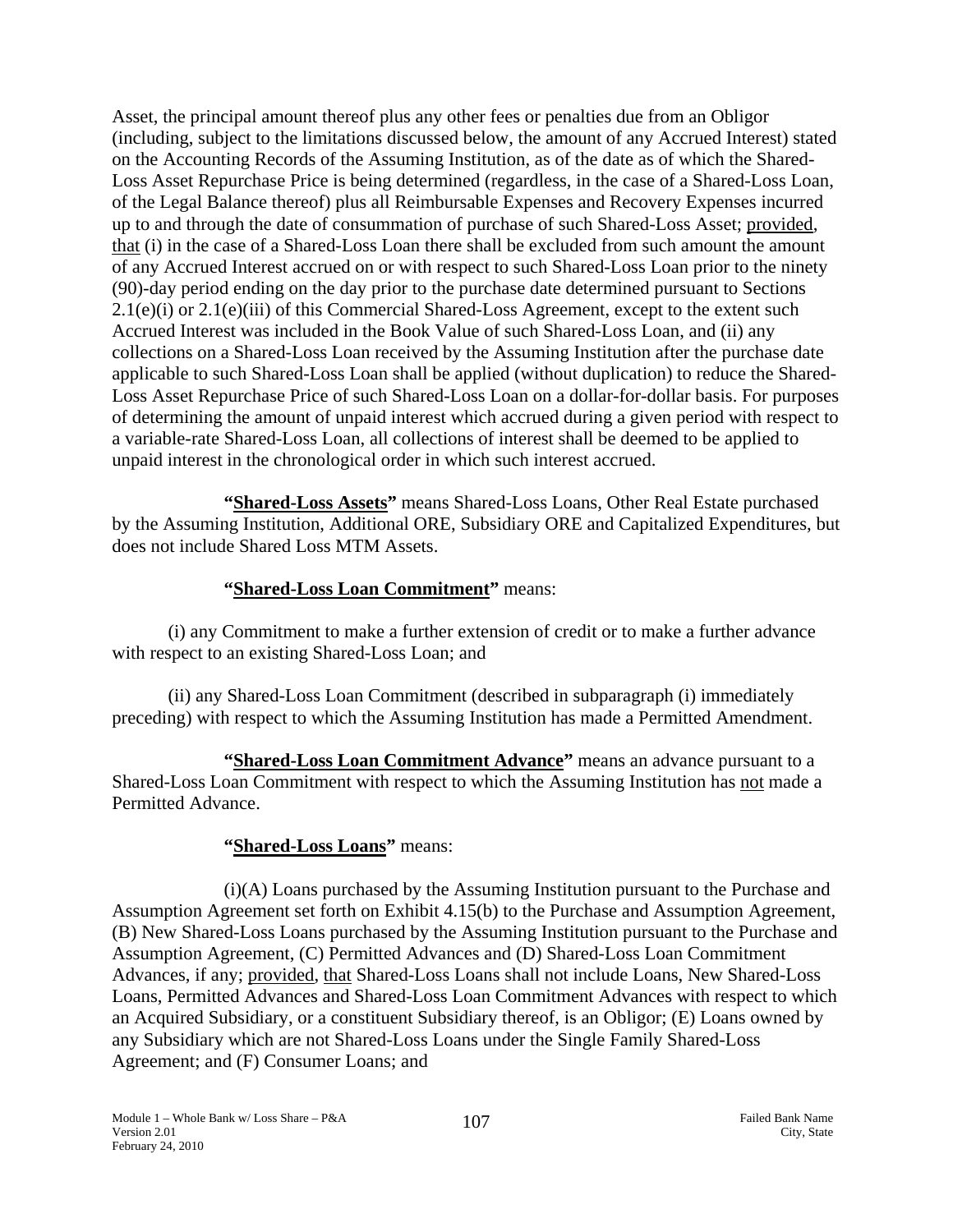(ii) any Shared-Loss Loans (described in subparagraph (i) immediately preceding) with respect to which the Assuming Institution has made a Permitted Amendment.

"**Shared-Loss MTM Assets"** means those securities and other assets listed on Exhibit  $4.15(C)$ .

**"Shared-Loss Payment Trigger"** means when the sum of the Cumulative Loss Amount under the Single Family Shared-Loss Agreement and the cumulative Net Charge-Offs under this Commercial Shared-Loss Agreement, exceeds the First Loss Tranche. If the First Loss Tranche is zero or a negative number, the Shared-Loss Payment Trigger shall be deemed to have been reached upon Bank Closing.

**"Shared-Loss Quarter"** has the meaning provided in Section 2.1(a)(i) of this Commercial Shared-Loss Agreement.

**"Stated Threshold"** means total losses under the shared loss agreements in the amount of (\$26,000,000.00).

"Subsidiary ORE" means all assets owned by ORE Subsidiaries that would constitute Additional ORE if such assets were on the books of the Assuming Institution.

**"Termination Date"** means the eighth (8th) anniversary of the Commencement

Date.

**"Third Party Servicer"** means any servicer appointed from time to time by the Assuming Institution or any Affiliate of the Assuming Institution to service the Shared-Loss Assets on behalf of the Assuming Institution, the identity of which shall be given to the Receiver prior to or concurrent with the appointment thereof.

# **ARTICLE II** -- **SHARED-LOSS ARRANGEMENT**

## **2.1 Shared-Loss Arrangement.**

**(a) Quarterly Certificates.** (i) Not later than thirty (30) days after the end of each Calendar Quarter from and including the initial Calendar Quarter to and including the Calendar Quarter in which the Applicable Anniversary of the Commencement Date falls (each of such Calendar Quarters being referred to herein as a "Shared-Loss Quarter"), the Assuming Institution shall deliver to the Receiver a certificate, signed by the Assuming Institution's chief executive officer and its chief financial officer, setting forth in such form and detail as the Receiver may specify (a "Quarterly Certificate"):

> (A) the amount of Charge-Offs, the amount of Recoveries and the amount of Net Charge-Offs (which amount may be negative) during such Shared-Loss Quarter with respect to the Shared-Loss Assets (and for Recoveries, with respect to the Assets for which a charge-off was effected by the Failed Bank prior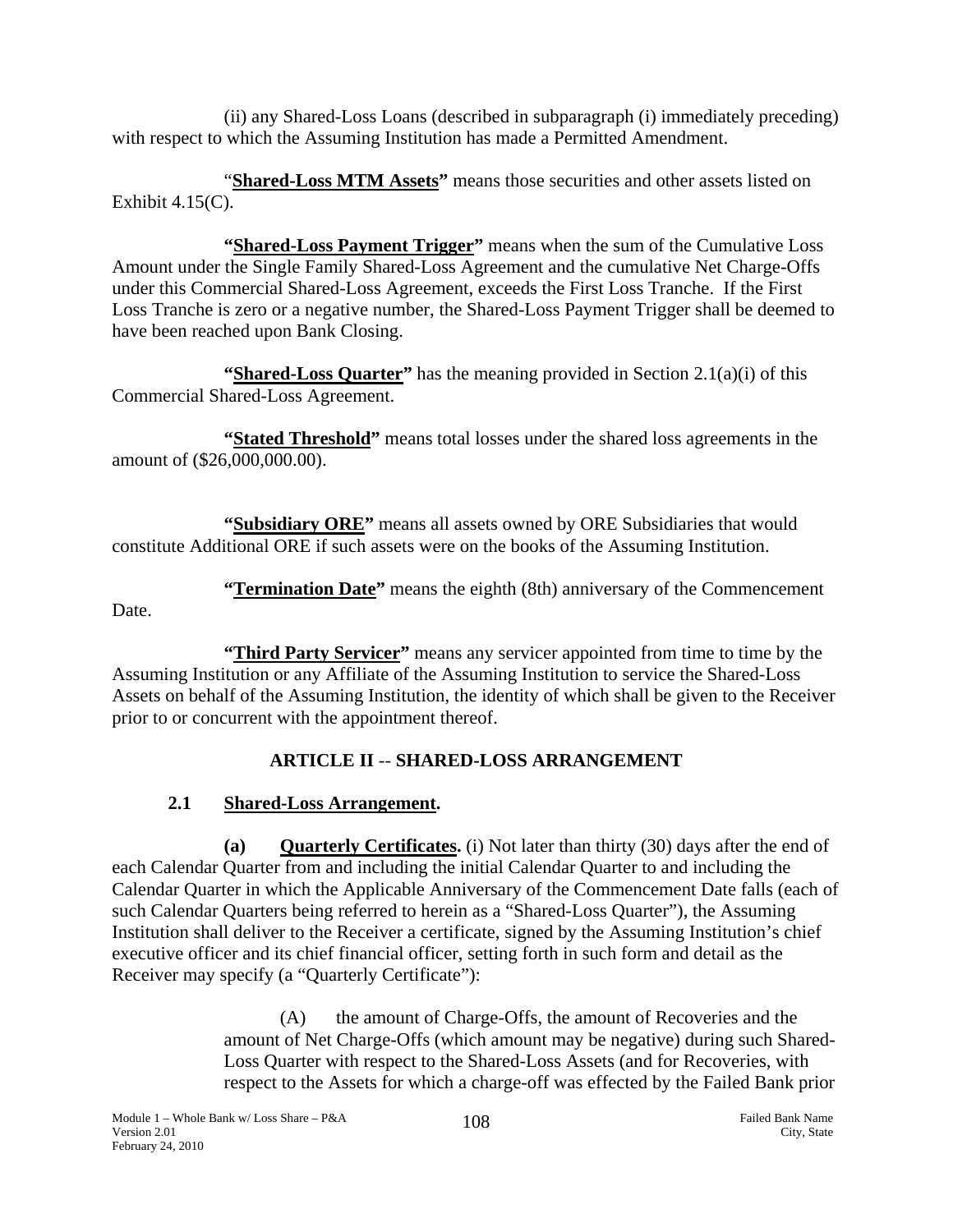to Bank Closing); and

(B) the aggregate amount of Reimbursable Expenses (which amount may be negative) during such Shared-Loss Quarter; and

(C) net realized loss on the Shared Loss MTM Assets determined pursuant to FAS 115, expressed as a positive number (MTM Net Realized Loss), or net realized gain on the Shared Loss MTM assets, expressed as a negative number (MTM Net Realized Gain); and

(D) any other than temporary impairment of the Shared Loss MTM Assets, determined pursuant to FAS 115, expressed as a positive number ("OTTI Loss") or reversals of OTTI Loss, expressed as a negative number (for the avoidance of doubt, normal and customary unrealized mark-to-market changes by reason of the application of fair value accounting do not qualify for loss sharing payments).

(ii) Not later than thirty (30) days after the end of each Calendar Quarter from and including the first Calendar Quarter following the final Shared-Loss Quarter to and including the Calendar Quarter in which the Termination Date falls (each of such Calendar Quarters being referred to herein as a "Recovery Quarter"), the Assuming Institution shall deliver to the Receiver a Quarterly Certificate setting forth, in such form and detail as the Receiver may specify

> (A) the amount of Recoveries and Recovery Expenses during such Recovery Quarter. On the Quarterly Certificate for the first Recovery Quarter only, the Assuming Institution may report as a separate item, in such form and detail as the Receiver may specify, the aggregate amount of any Reimbursable Expenses that: (a) were incurred prior to or during the final Shared-Loss Quarter, and (b) had not been included in any Quarterly Certificate for any Shared-Loss Quarter because they had not been actually paid by or on behalf of the Assuming Institution (in accordance with the terms of this Commercial Shared-Loss Agreement) during any Shared-Loss Quarter and (c) were actually paid by or on behalf of the Assuming Institution (in accordance with the terms of this Commercial Shared-Loss Agreement) during the first Recovery Quarter; and

(B) net realized gain on the Shared Loss MTM Assets.

## **(b) Payments With Respect to Shared-Loss Assets.**

(i) For purposes of this Section 2.1(b), the Assuming Institution shall initially record the Shared-Loss Assets on its Accounting Records at Book Value, and initially record the Shared Loss MTM Assets on its Accounting Records at Fair Value, and adjust such amounts as such values may change after the Bank Closing. If the amount of all Net Charge-Offs during any Shared-Loss Quarter plus Reimbursable Expenses, plus MTM Net Realized Gain or MTM Net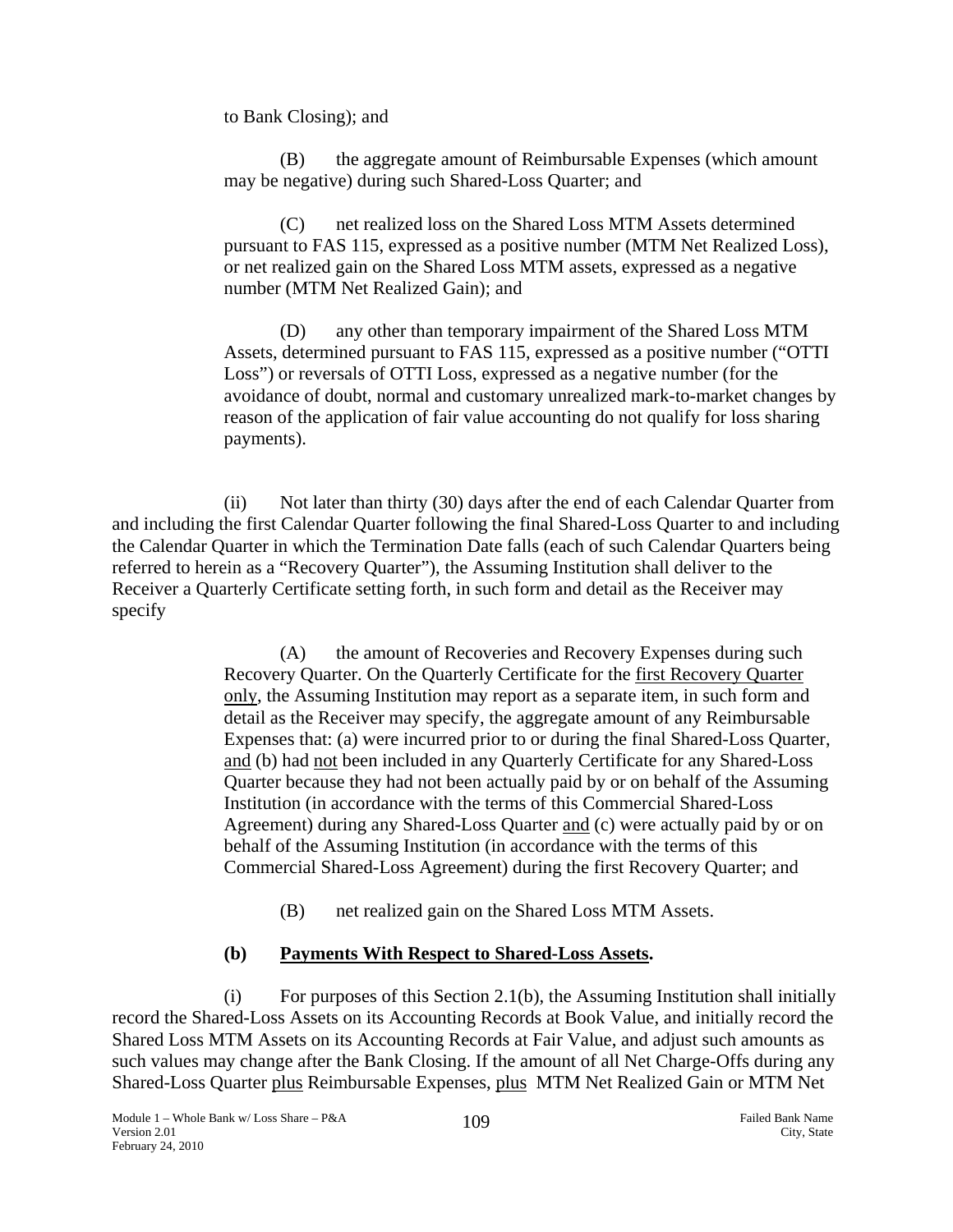Realized Loss, plus OTTI Loss during such Shared-Loss Quarter (the "Shared-Loss Amount") is positive, then, except as provided in Sections 2.1(c) and (e) below, and subject to the provisions of Section 2.1(b)(vi) below, not later than fifteen (15) days after the date on which the Receiver receives the Quarterly Certificate with respect to such Shared-Loss Quarter, the Receiver shall pay to the Assuming Institution an amount equal to eighty percent (80%) of the Shared-Loss Amount for such Shared-Loss Quarter. If the Shared-Loss Amount during any Shared-Loss Quarter is negative, the Assuming Institution shall pay to the Receiver an amount equal to eighty percent (80%) of the Shared-Loss Amount for such Shared-Loss Quarter, which payment shall be delivered to the Receiver together with the Quarterly Certificate for such Shared-Loss Quarter. When the cumulative Shared-Loss Amounts for all Shared-Loss Quarters plus the Cumulative Loss Amount under the Single Family Shared-Loss Agreement equals or exceeds the Stated Threshold, the Receiver shall pay to the Assuming Institution an amount equal to ninetyfive percent ((95%) of the Shared-Loss Amount for each Shared-Loss Quarter, until such time as the cumulative Shared-Loss Amount for all Shared-Loss Quarters is less than the Stated Threshold, when the percentage shall revert back to eighty percent (80%).

(ii) If the amount of gross Recoveries during any Recovery Quarter less Recovery Expenses during such Recovery Quarter plus net realized gains or reversals of OTTI Loss on Shared Loss MTM Assets (the "Recovery Amount") is positive, then, simultaneously with its delivery of the Quarterly Certificate with respect to such Recovery Quarter, the Assuming Institution shall pay to the Receiver an amount equal to eighty percent (80%) of the Recovery Amount for such Recovery Quarter. If the Recovery Amount is negative, then such negative amount shall be subtracted from the amount of gross Recoveries during the next succeeding Recovery Quarter in determining the Recovery Amount in such next succeeding Recovery Quarter; provided, that this Section 2.1(b)(ii) shall operate successively in the event that the Recovery Amount (after giving effect to this Section 2.1(b)(ii)) in such next succeeding Recovery Quarter is negative. The Assuming Institution shall specify, in the Quarterly Certificate for the final Recovery Quarter, the aggregate amount for all Recovery Quarters only, as of the end of, and including, the final Recovery Quarter of (A) Recoveries plus net realized gains or reversals of OTTI Loss on Shared Loss MTM Assets ("Aggregate Recovery Period Recoveries"), (B) Recovery Expenses ("Aggregate Recovery Expenses"), and (C) only those Recovery Expenses that have been actually "offset" against Aggregate Recovery Period Recoveries (including those so "offset" in that final Recovery Quarter) ("Aggregate Offset Recovery Expenses"); as used in this sentence, the term "offset" means the amount that has been applied to reduce gross Recoveries in any Recovery Quarter pursuant to the methodology set forth in this Section 2.1(b)(ii). If, at the end of the final Recovery Quarter the amount of Aggregate Recovery Expenses exceeds the amount of Aggregate Recovery Period Recoveries, the Receiver shall have no obligation to pay to the Assuming Institution all or any portion of such excess. Subsequent to the Assuming Institution's calculation of the Recovery Amount (if any) for the final Recovery Quarter, the Assuming Institution shall also show on the Quarterly Certificate for the final Recovery Quarter the results of the following three mathematical calculations: (i) Aggregate Recovery Period Recoveries minus Aggregate Offset Recovery Expenses; (ii) Aggregate Recovery Expenses minus Aggregate Offset Recovery Expenses; and (iii) the lesser of the two amounts calculated in (i) and (ii) immediately above ("Additional Recovery Expenses") multiplied by 80% (the amount so calculated in (iii) being defined as the "Additional Recovery Expense Amount"). If the Additional Recovery Expense Amount is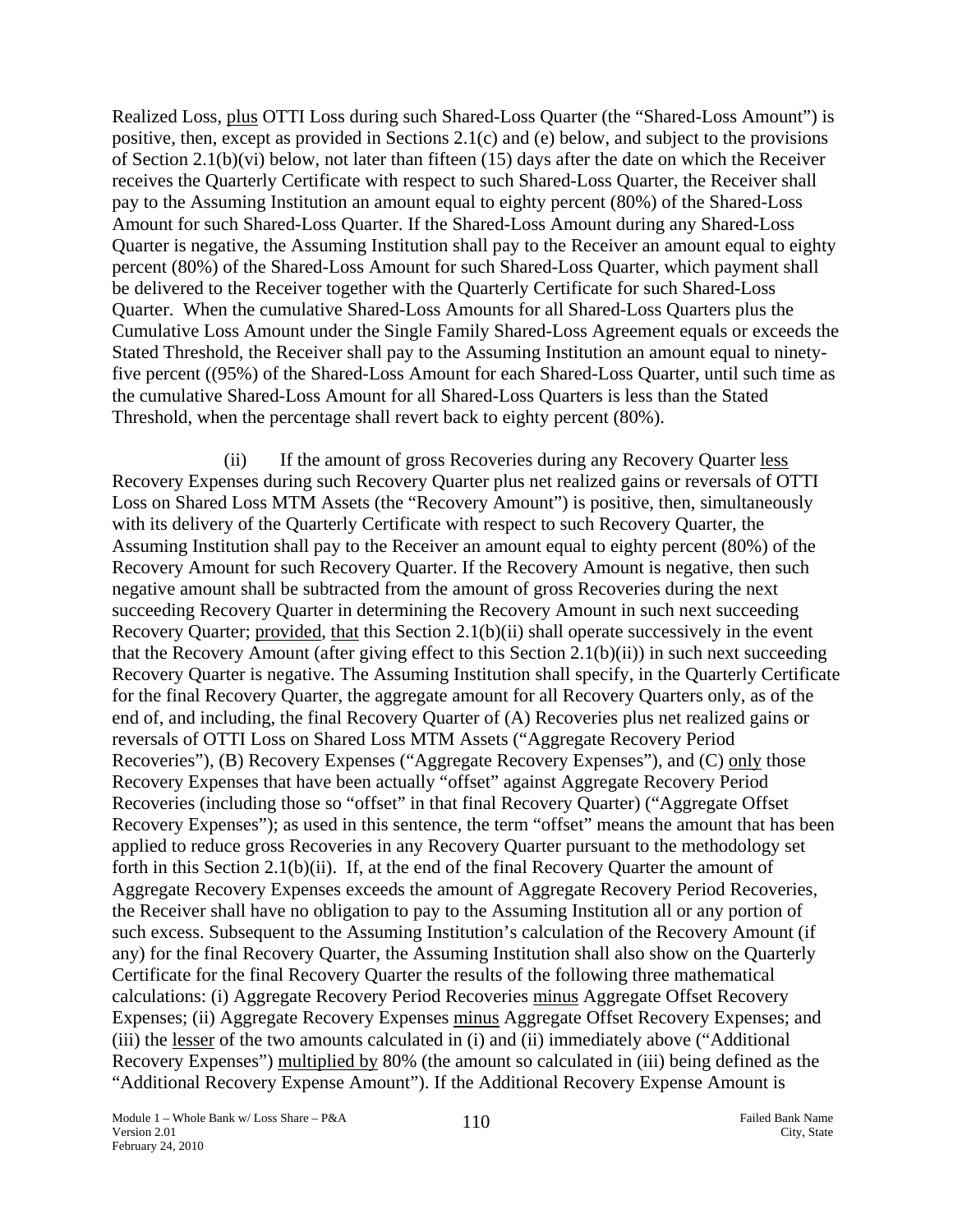greater than zero, then the Assuming Institution may request in the Quarterly Certificate for the final Recovery Quarter that the Receiver reimburse the Assuming Institution the amount of the Additional Recovery Expense Amount and the Receiver shall pay to the Assuming Institution the Additional Recovery Expense Amount within fifteen (15) days after the date on which the Receiver receives that Quarterly Certificate. On the Quarterly Certificate for the final Recovery Quarter only, the Assuming Institution may include, in addition to any Recovery Expenses for that Recovery Quarter that were paid by or on behalf of the Assuming Institution in that Recovery Quarter, those Recovery Expenses that: (a) were incurred prior to or during the final Recovery Quarter, and (b) had not been included in any Quarterly Certificate for any Recovery Quarter because they had not been actually paid by or on behalf of the Assuming Institution (in accordance with the terms of this Commercial Shared-Loss Agreement) during any Recovery Quarter, and (c) were actually paid by or on behalf of the Assuming Institution (in accordance with the terms of this Commercial Shared-Loss Agreement) prior to the date the Assuming Institution is required to deliver that final Quarterly Certificate to the Receiver under the terms of Section  $2.1(a)(ii)$ .

(iii) With respect to each Shared-Loss Quarter and Recovery Quarter, collections by or on behalf of the Assuming Institution on any charge-off effected by the Failed Bank prior to Bank Closing on an Asset other than a Shared-Loss Asset or Shared-Loss MTM Assets shall be reported as Recoveries under this Section 2.1 only to the extent such collections exceed the Book Value of such Asset, if any. For any Shared-Loss Quarter or Recovery Quarter in which collections by or on behalf of the Assuming Institution on such Asset are applied to both Book Value and to a charge-off effected by the Failed Bank prior to Bank Closing, the amount of expenditures incurred by or on behalf of the Assuming Institution attributable to the collection of any such Asset, that shall be considered a Reimbursable Expense or a Recovery Expense under this Section 2.1 will be limited to a proportion of such expenditures which is equal to the proportion derived by dividing (A) the amount of collections on such Asset applied to a charge-off effected by the Failed Bank prior to Bank Closing, by (B) the total collections on such Assets.

(iv) If the Assuming Institution has duly specified an amount of Reimbursable Expenses on the Quarterly Certificate for the first Recovery Quarter as described above in the last sentence of Section 2.1(a)(ii), then, not later than fifteen (15) days after the date on which the Receiver receives that Quarterly Certificate, the Receiver shall pay to the Assuming Institution an amount equal to eighty percent (80%) (or, if the Cumulative Loss Amount under the Single Family Shared-Loss Agreement plus the cumulative Shared-Loss Amount for all Shared-Loss Quarters equals or exceeds the Stated Threshold, ninety-five percent (95%)) of the amount of such Reimbursable Expenses.

(v) If the First Loss Tranche as determined under the Purchase and Assumption Agreement is a positive number, Receiver has no obligation to make payment for any Shared Loss Quarters until the Shared-Loss Payment Trigger is satisfied.

(vi) Payments from the Receiver with respect to this Commercial Shared-Loss Agreement are administrative expenses of the Receiver. To the extent the Receiver needs funds for shared-loss payments respect to this Commercial Shared-Loss Agreement, the Receiver shall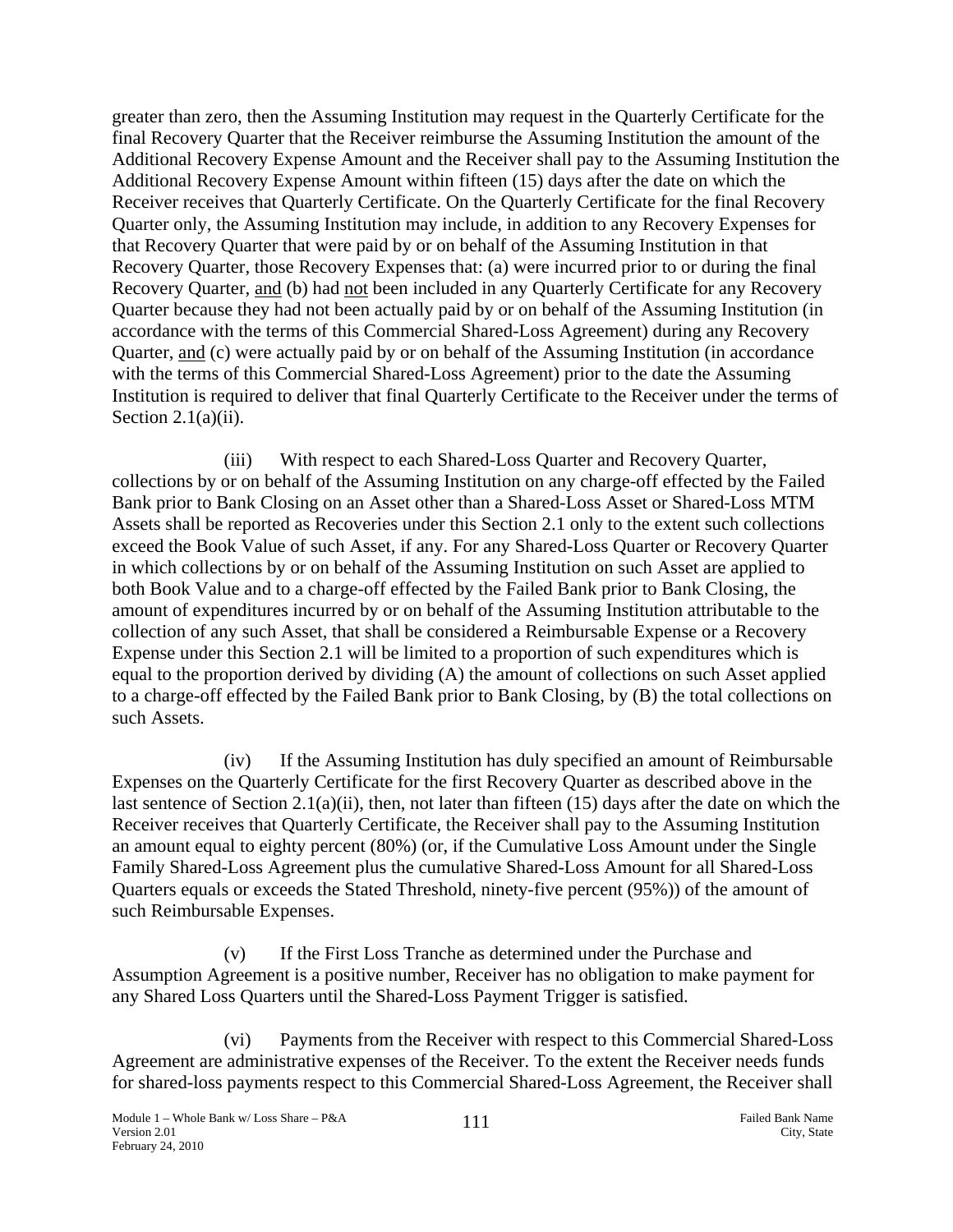request funds under the Master Loan and Security Agreement, as amended ("MLSA"), from FDIC in its corporate capacity. The Receiver will not agree to any amendment of the MLSA that would prevent the Receiver from drawing on the MLSA to fund shared-loss payments.

**(c) Limitation on Shared-Loss Payment.** The Receiver shall not be required to make any payments pursuant to this Section 2.1 with respect to any Charge-Off of a Shared-Loss Asset that the Receiver or the Corporation determines, based upon the Examination Criteria, should not have been effected by the Assuming Institution; provided, (x) the Receiver must provide notice to the Assuming Institution detailing the grounds for not making such payment, (y) the Receiver must provide the Assuming Institution with a reasonable opportunity to cure any such deficiency and (z) (1) to the extent curable, if cured, the Receiver shall make payment with respect to any properly effected Charge-Off and (2) to the extent not curable, the Receiver shall make a payment as to all Charge-Offs (or portion of Charge-Offs) that were effected which would have been payable as a Charge-Off if the Assuming Institution had properly effected such Charge-Off. In the event that the Receiver does not make any payments with respect to any Charge-Off of a Shared-Loss Asset pursuant to this Section 2.1 or determines that a payment was improperly made, the Assuming Institution and the Receiver shall, upon final resolution, make such accounting adjustments and payments as may be necessary to give retroactive effect to such corrections.

Loan to the detriment of such Shared-Loss Asset to which such loan is related; provided, that **(d) Sale of, or Additional Advances or Amendments with Respect to, Shared-Loss Loans and Administration of Related Loans.** No Shared-Loss Loan shall be treated as a Shared-Loss Asset pursuant to this Section 2.1 (i) if the Assuming Institution sells or otherwise transfers such Shared-Loss Loan or any interest therein (whether with or without recourse) to any Person, (ii) after the Assuming Institution makes any additional advance, commitment or increase in the amount of a commitment with respect to such Shared-Loss Loan that does not constitute a Permitted Advance or a Shared-Loss Loan Commitment Advance, (iii) after the Assuming Institution makes any amendment, modification, renewal or extension to such Shared-Loss Loan that does not constitute a Permitted Amendment, or (iv) after the Assuming Institution has managed, administered or collected any "Related Loan" (as such term is defined in Section 3.4 of Article III of this Commercial Shared-Loss Agreement) in any manner which would have the effect of increasing the amount of any collections with respect to the Related any such Shared-Loss Loan that has been the subject of Charge-Offs prior to the taking of any action described in clause (i), (ii), (iii) or (iv) of this Section 2.1(d) by the Assuming Institution shall be treated as a Shared-Loss Asset pursuant to this Section 2.1 solely for the purpose of treatment of Recoveries on such Charge-Offs until such time as the amount of Recoveries with respect to such Shared-Loss Asset equals such Charge-Offs.

## **(e) Option to Purchase.**

(i) In the event that the Assuming Institution determines that there is a substantial likelihood that continued efforts to collect a Shared-Loss Asset or an Asset for which a charge-off was effected by the Failed Bank with, in either case, a Legal Balance of \$500,000 or more on the Accounting Records of the Assuming Institution will result in an expenditure, after Bank Closing, of funds by on behalf of the Assuming Institution to a third party for a specified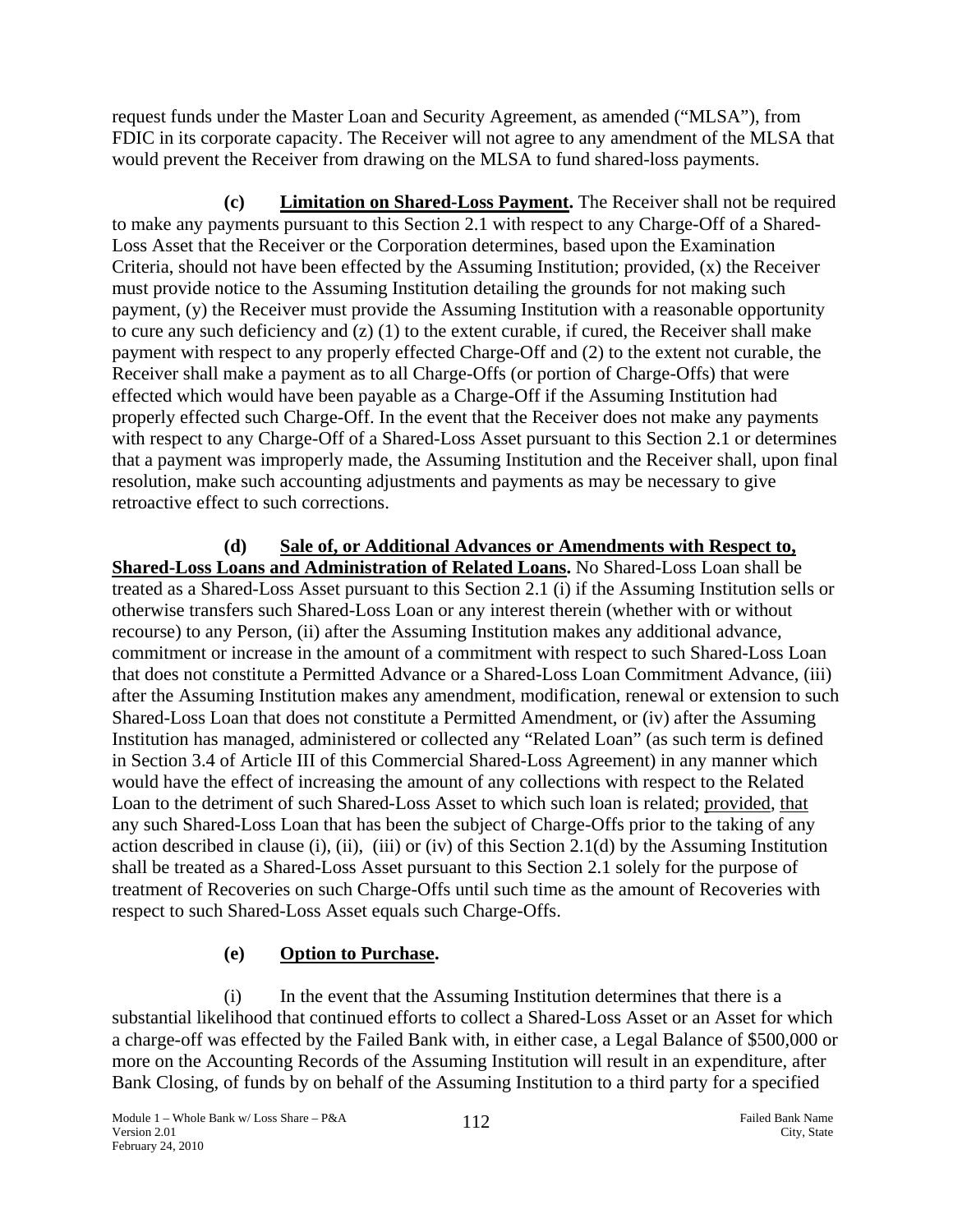purpose (the expenditure of which, in its best judgment, will maximize collections), which do not constitute Reimbursable Expenses or Recovery Expenses, and such expenses will exceed ten percent (10%) of the then book value thereof as reflected on the Accounting Records of the Assuming Institution, the Assuming Institution shall (i) promptly so notify the Receiver and (ii) request that such expenditure be treated as a Reimbursable Expense or Recovery Expense for purposes of this Section 2.1. (Where the Assuming Institution determines that there is a substantial likelihood that the previously mentioned situation exists with respect to continued efforts to collect a Shared-Loss Asset or an Asset for which a charge-off was effected by the Failed Bank with, in either case, a Legal Balance of less than \$1,000,000 on the Accounting Records of the Assuming Institution, the Assuming Institution may so notify the Receiver and request that such expenditure be treated as a Reimbursable Expense or Recovery Expense.) Within thirty (30) days after its receipt of such a notice, the Receiver will advise the Assuming Institution of its consent or denial, that such expenditures shall be treated as a Reimbursable Expense or Recovery Expense, as the case may be. Notwithstanding the failure of the Receiver to give its consent with respect to such expenditures, the Assuming Institution shall continue to administer such Shared-Loss Asset in accordance with Section 2.2, except that the Assuming Institution shall not be required to make such expenditures. At any time after its receipt of such a notice and on or prior to the Termination Date the Receiver shall have the right to purchase such Shared-Loss Asset or Asset as provided in Section 2.1(e)(iii), notwithstanding any consent by the Receiver with respect to such expenditure.

(ii) During the period prior to the Termination Date, the Assuming Institution shall notify the Receiver within fifteen (15) days after any of the following becomes fully or partially charged-off:

> (A) a Shared-Loss Loan having a Legal Balance (or, in the case of more than one (1) Shared-Loss Loan made to the same Obligor, a combined Legal Balance) of \$500,000 or more in circumstances in which the legal claim against the relevant Obligor survives; or

(B) a Shared-Loss Loan to a director, an "executive officer" as defined in 12 C.F.R. 215.2(d), a "principal shareholder" as defined in 12 C.F.R. 215.2(l), or an Affiliate of the Assuming Institution.

(iii) If the Receiver determines in its discretion that the Assuming Institution is not diligently pursuing collection efforts with respect to any Shared-Loss Asset which has been fully or partially charged-off or written-down (including any Shared-Loss Asset which is identified or required to be identified in a notice pursuant to Section 2.1(e)(ii)) or any Asset for which there exists a Failed Bank Charge-Off/Write-Down, the Receiver may at its option, exercisable at any time on or prior to the Termination Date, require the Assuming Institution to assign, transfer and convey such Shared-Loss Asset or Asset to and for the sole benefit of the Receiver for a price equal to the Shared-Loss Asset Repurchase Price thereof less the Related Liability Amount with respect to any Related Liabilities related to such Shared-Loss Asset or Asset.

(iv) Not later than ten (10) days after the date upon which the Assuming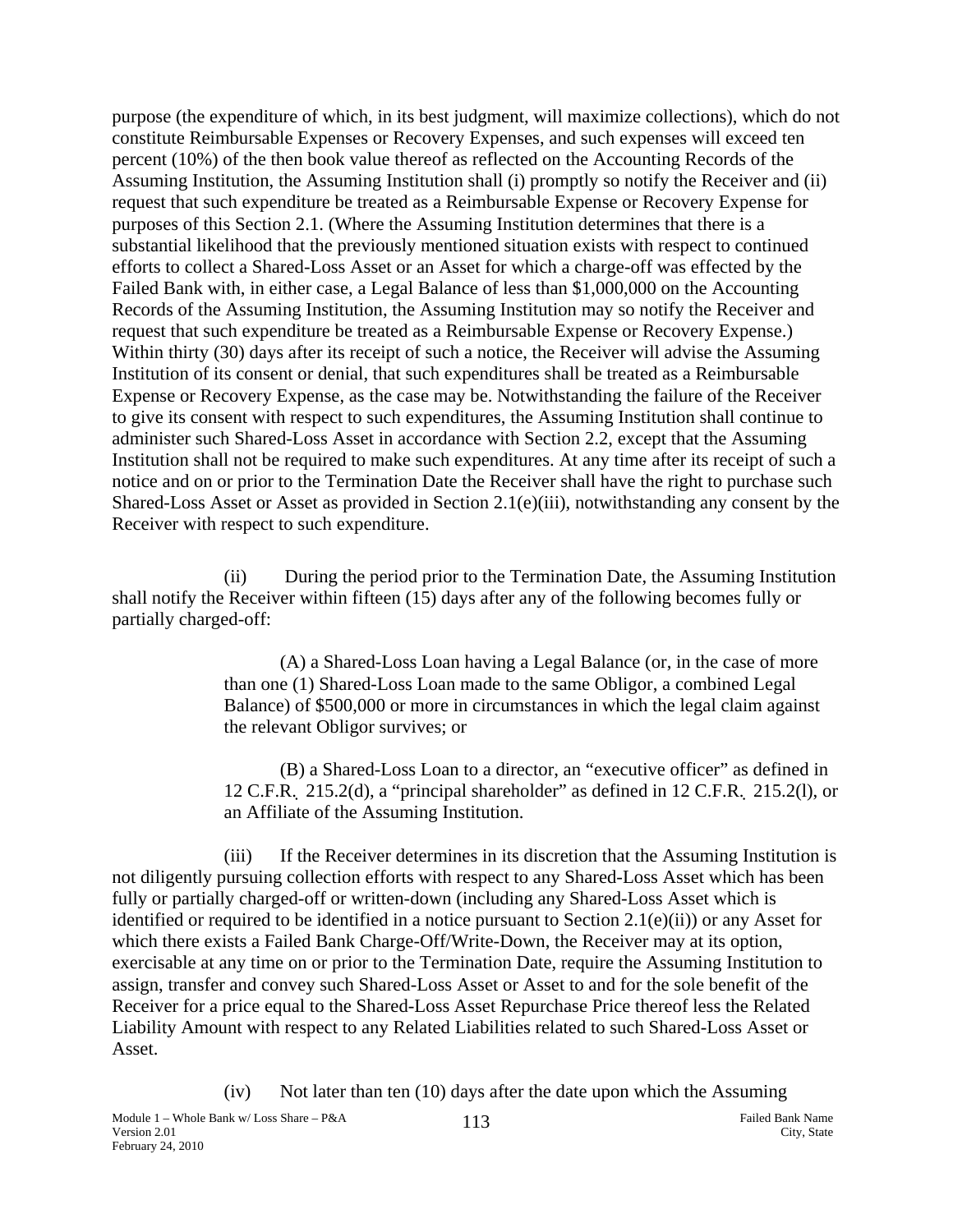Institution receives notice of the Receiver's intention to purchase or require the assignment of any Shared-Loss Asset or Asset pursuant to Section 2.1(e)(i) or (iii), the Assuming Institution shall transfer to the Receiver such Shared-Loss Asset or Asset and any Credit Files relating thereto and shall take all such other actions as may be necessary and appropriate to adequately effect the transfer of such Shared-Loss Asset or Asset from the Assuming Institution to the Receiver. Not later than fifteen (15) days after the date upon which the Receiver receives such Shared-Loss Asset or Asset and any Credit Files relating thereto, the Receiver shall pay to the Assuming Institution an amount equal to the Shared-Loss Asset Repurchase Price of such Shared-Loss Asset or Asset less the Related Liability Amount.

(v) The Receiver shall assume all Related Liabilities with respect to any Shared-Loss Asset or Asset set forth in the notice described in Section 2.1(e)(iv).

#### **(f) Dispute Resolution.**

(i) (A) Any dispute as to whether a Charge-Off of a Shared-Loss Asset was made in accordance with Examination Criteria shall be resolved by the Assuming Institution's Chartering Authority. (B) With respect to any other dispute arising under the terms of this Commercial Shared-Loss Agreement which the parties hereto cannot resolve after having negotiated such matter, in good faith, for a thirty (30) day period, other than a dispute the Corporation is not permitted to submit to arbitration under the Administrative Dispute Resolution Act of 1996 ("ADRA"), as amended, such other dispute shall be resolved by determination of a review board (a "Review Board") established pursuant to Section 2.1(f). Any Review Board under this Section 2.1(f) shall follow the provisions of the Federal Arbitration Act and shall follow the provisions of the ADRA. (C) Any determination by the Assuming Institution's Chartering Authority or by a Review Board shall be conclusive and binding on the parties hereto and not subject to further dispute, and judgment may be entered on said determination in accordance with applicable arbitration law in any court having jurisdiction thereof.

(ii) A Review Board shall consist of three (3) members, each of whom shall have such expertise as the Corporation and the Assuming Institution agree is relevant. As appropriate, the Receiver or the Corporation (the "FDIC Party") will select one member, one member will be selected by the Assuming Institution and the third member (the "Neutral Member") will be selected by the other two members. The member of the Review Board selected by a party may be removed at any time by such party upon two (2) days' written notice to the other party of the selection of a replacement member. The Neutral Member may be removed by unanimous action of the members appointed by the FDIC Party and the Assuming Institution after two (2) days' prior written notice to the FDIC Party and the Assuming Institution of the selection of a replacement Neutral Member. In addition, if a Neutral Member fails for any reason to serve or continue to serve on the Review Board, the other remaining members shall so notify the parties to the dispute and the Neutral Member in writing that such Neutral Member will be replaced, and the Neutral Member shall thereafter be replaced by the unanimous action of the other remaining members within twenty (20) business days of that notification.

(iii) No dispute may be submitted to a Review Board by any of the parties to this Commercial Shared-Loss Agreement unless such party has provided to the other party a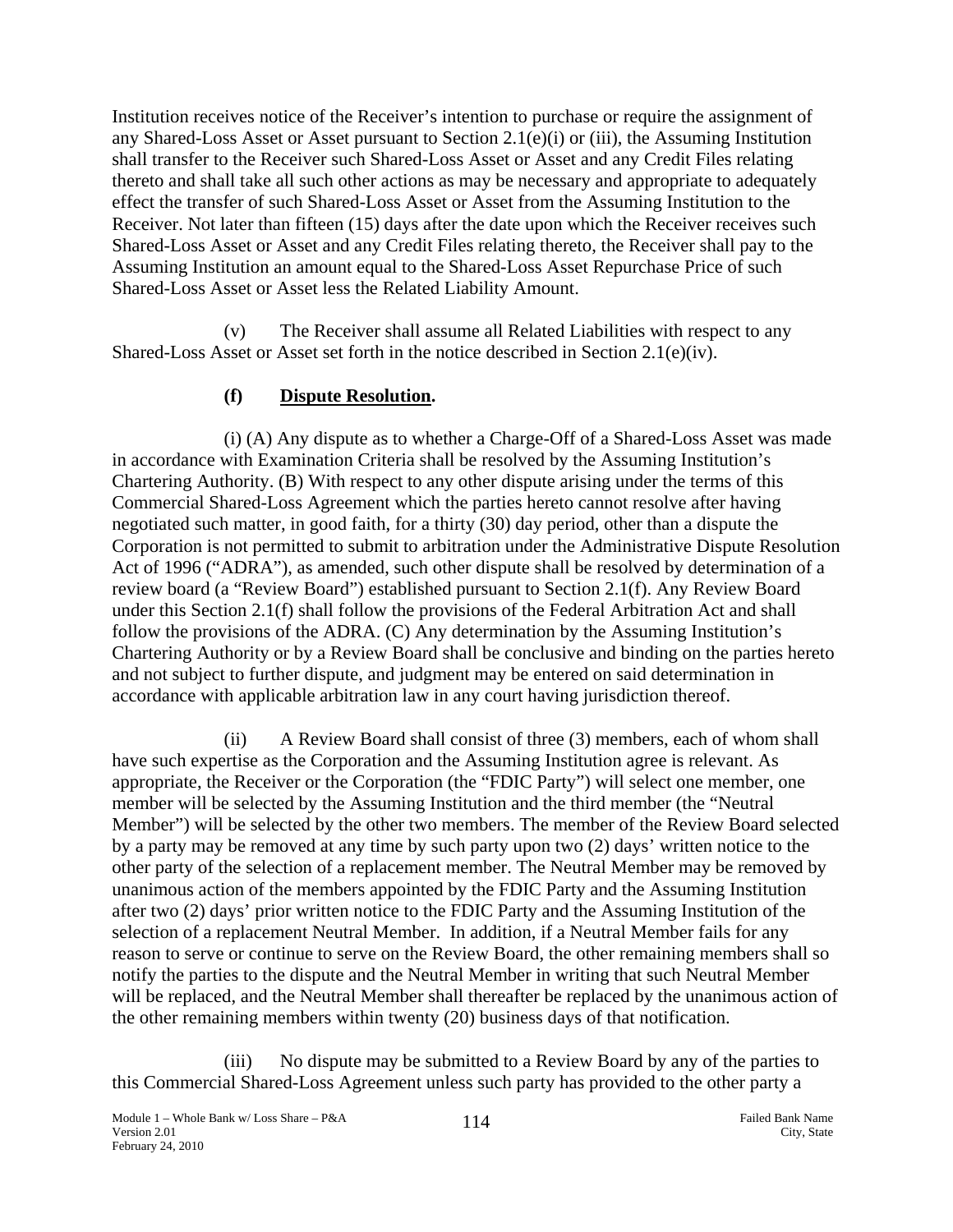written notice of dispute ("Notice of Dispute"). During the forty-five (45)-day period following the providing of a Notice of Dispute, the parties to the dispute will make every effort in good faith to resolve the dispute by mutual agreement. As part of these good faith efforts, the parties should consider the use of less formal dispute resolution techniques, as judged appropriate by each party in its sole discretion. Such techniques may include, but are not limited to, mediation, settlement conference, and early neutral evaluation. If the parties have not agreed to a resolution of the dispute by the end of such forty-five (45)-day period, then, subject to the discretion of the Corporation and the written consent of the Assuming Institution as set forth in Section  $2.1(f)(i)(B)$  above, on the first day following the end of such period, the FDIC Party and the Assuming Institution shall notify each other of its selection of its member of the Review Board and such members shall be instructed to promptly select the Neutral Member of the Review Board. If the members appointed by the FDIC Party and the Assuming Institution are unable to promptly agree upon the initial selection of the Neutral Member, or a timely replacement Neutral Member as set forth in Section 2.1(f)(ii) above, the two appointed members shall apply to the American Arbitration Association ("AAA"), and such Neutral Member shall be appointed in accordance with the Commercial Arbitration Rules of the AAA.

(iv) The resolution of a dispute pursuant to this Section 2.1(f) shall be governed by the Commercial Arbitration Rules of the AAA to the extent that such rules are not inconsistent with this Section 2.1(f). The Review Board may modify the procedures set forth in such rules from time to time with the prior approval of the FDIC Party and the Assuming Institution.

(v) Within fifteen (15) days after the last to occur of the final written submissions of both parties, the presentation of witnesses, if any, and oral presentations, if any, the Review Board shall adopt the position of one of the parties and shall present to the parties a written award regarding the dispute. The determination of any two (2) members of a Review Board will constitute the determination of such Review Board.

(vi) The FDIC Party and the Assuming Institution will each pay the fees and expenses of the member of the Review Board selected by it. The FDIC Party and Assuming Institution will share equally the fees and expenses of the Neutral Member. No such fees or expenses incurred by or on behalf of the Assuming Institution shall be subject to reimbursement by the FDIC Party under this Commercial Shared-Loss Agreement or otherwise.

(vii) Each party will bear all costs and expenses incurred by it in connection with the submission of any dispute to a Review Board. No such costs or expenses incurred by or on behalf of the Assuming Institution shall be subject to reimbursement by the FDIC Party under this Commercial Shared-Loss Agreement or otherwise. The Review Board shall have no authority to award costs or expenses incurred by either party to these proceedings.

(viii) Any dispute resolution proceeding held pursuant to this Section 2.1(f) shall not be public. In addition, each party and each member of any Review Board shall strictly maintain the confidentiality of all issues, disputes, arguments, positions and interpretations of any such proceeding, as well as all information, attachments, enclosures, exhibits, summaries, compilations, studies, analyses, notes, documents, statements, schedules and other similar items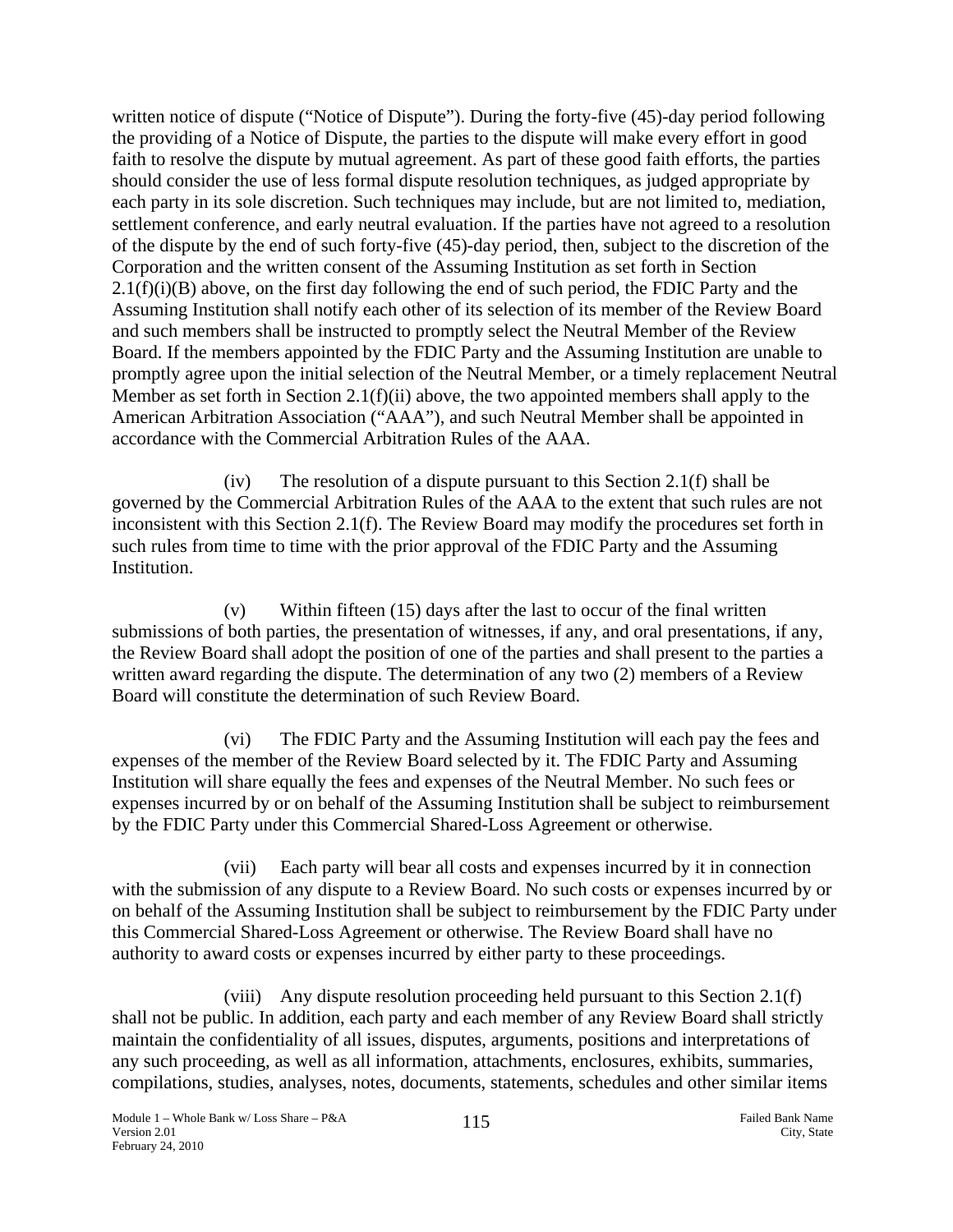associated therewith, except as the parties agree in writing or such disclosure is required pursuant to law, rule or regulation. Pursuant to ADRA, dispute resolution communications may not be disclosed either by the parties or by any member of the Review board unless:

- (1) all parties to the dispute resolution proceeding agree in writing;
- (2) the communication has already been made public;
- (3) the communication is required by statute, rule or regulation to be made public;

(4) a court determines that such testimony or disclosure is necessary to prevent a manifest injustice, help establish a violation of the law or prevent harm to the public health or safety, or of sufficient magnitude in the particular case to outweigh the integrity of dispute resolution proceedings in general by reducing the confidence of parties in future cases that their communications will remain confidential.

(ix) Any dispute resolution proceeding pursuant to this Section 2.1(f) (whether as a matter of good faith negotiations, by resort to a Review Board, or otherwise) is a compromise negotiation for purposes of the Federal Rules of Evidence and state rules of evidence. The parties agree that all proceedings, including any statement made or document prepared by any party, attorney or other participants are privileged and shall not be disclosed in any subsequent proceeding or document or construed for any purpose as an admission against interest. Any document submitted and any statements made during any dispute resolution proceeding are for settlement purposes only. The parties further agree not to subpoena any of the members of the Review Board or any documents submitted to the Review Board. In no event will the Neutral Member voluntarily testify on behalf of any party.

(x) No decision, interpretation, determination, analysis, statement, award or other pronouncement of any Review Board shall constitute precedent as regards any subsequent proceeding (whether or not such proceeding involves dispute resolution under this Commercial Shared-Loss Agreement) nor shall any Review Board be bound to follow any decision, interpretation, determination, analysis, statement, award or other pronouncement rendered by any previous Review Board or any other previous dispute resolution panel which may have convened in connection with a transaction involving other failed financial institutions or Federal assistance transactions.

 $(xi)$  The parties may extend any period of time in this Section 2.1(f) by mutual agreement. Notwithstanding anything above to the contrary, no dispute shall be submitted to a Review Board until each member of the Review Board, and any substitute member, if applicable, agrees to be bound by the provisions of this Section 2.1(f) as applicable to members of a Review Board. Prior to the commencement of the Review Board proceedings, or, in the case of a substitute Neutral Member, prior to the re-commencement of such proceedings subsequent to that substitution, the Neutral Member shall provide a written oath of impartiality.

(xii) For the avoidance of doubt, and notwithstanding anything herein to the contrary, in the event any notice of dispute is provided to a party under this Section 2.1(g) prior to the Termination Date, the terms of this Commercial Shared-Loss Agreement shall remain in

or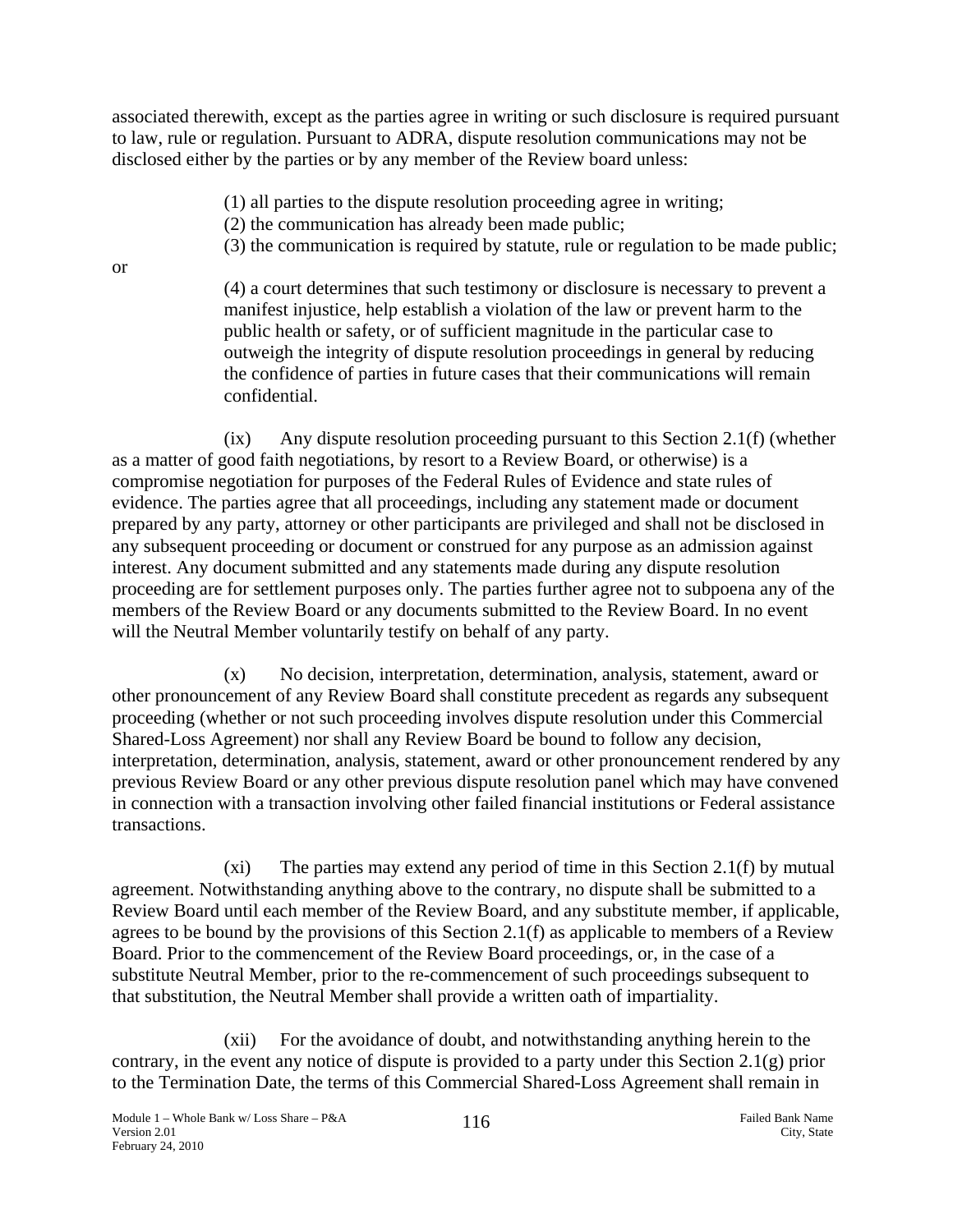effect with respect to any such items set forth in such notice until such time as any such dispute with respect to such item is finally resolved.

 (g) **Payment in the Event Losses Fail to Reach Expected Level**. On the date that is 45 days following the last day (such day, the "True-Up Measurement Date") of the calendar month in which the tenth anniversary of the calendar day following the Bank Closing occurs, the Assuming Institution shall pay to the Receiver fifty percent (50%) of the excess, if any, of (i) twenty percent (20%) of the Stated Threshold less (ii) the sum of (A) twenty-five percent (25%) of the asset premium (discount) plus (B) twenty-five percent (25%) of the Cumulative Shared-Loss Payments plus (C) the Cumulative Servicing Amount. The Assuming Institution shall deliver to the Receiver not later than 30 days following the True-Up Measurement Date, a schedule, signed by an officer of the Assuming Institution, setting forth in reasonable detail the calculation of the Cumulative Shared-Loss Payments and the Cumulative Servicing Amount.

**2.2 Administration of Shared-Loss Assets.** The Assuming Institution shall at all times prior to the Termination Date comply with the Rules Regarding the Administration of Shared-Loss Assets as set forth in Article III of this Commercial Shared-Loss Agreement.

## **2.3 Auditor Report; Right to Audit.**

(a) Within ninety (90) days after the end of each fiscal year from and including the fiscal year during which Bank Closing falls to and including the calendar year during which the Termination Date falls, the Assuming Institution shall deliver to the Corporation and to the Receiver a report signed by its independent public accountants stating that they have reviewed the terms of this Commercial Shared-Loss Agreement and that, in the course of their annual audit of the Assuming Institution's books and records, nothing has come to their attention suggesting that any computations required to be made by the Assuming Institution during such year by this Article II were not made by the Assuming Institution in accordance herewith. In the event that the Assuming Institution cannot comply with the preceding sentence, it shall promptly submit to the Receiver corrected computations together with a report signed by its independent public accountants stating that, after giving effect to such corrected computations, nothing has come to their attention suggesting that any computations required to be made by the Assuming Institution during such year by this Article II were not made by the Assuming Institution in accordance herewith. In such event, the Assuming Institution and the Receiver shall make all such accounting adjustments and payments as may be necessary to give effect to each correction reflected in such corrected computations, retroactive to the date on which the corresponding incorrect computation was made. It is the intention of this provision to align the timing of the audit required under this Commercial Shared-Loss Agreement with the examination audit required pursuant to 12 CFR Section 363.

(b) The Assuming Institution shall perform on an annual basis an internal audit of its compliance with the provisions of this Article II and shall provide the Receiver and the Corporation with copies of the internal audit reports and access to internal audit workpapers related to such internal audit.

(c) The Receiver or the Corporation may perform an audit to determine the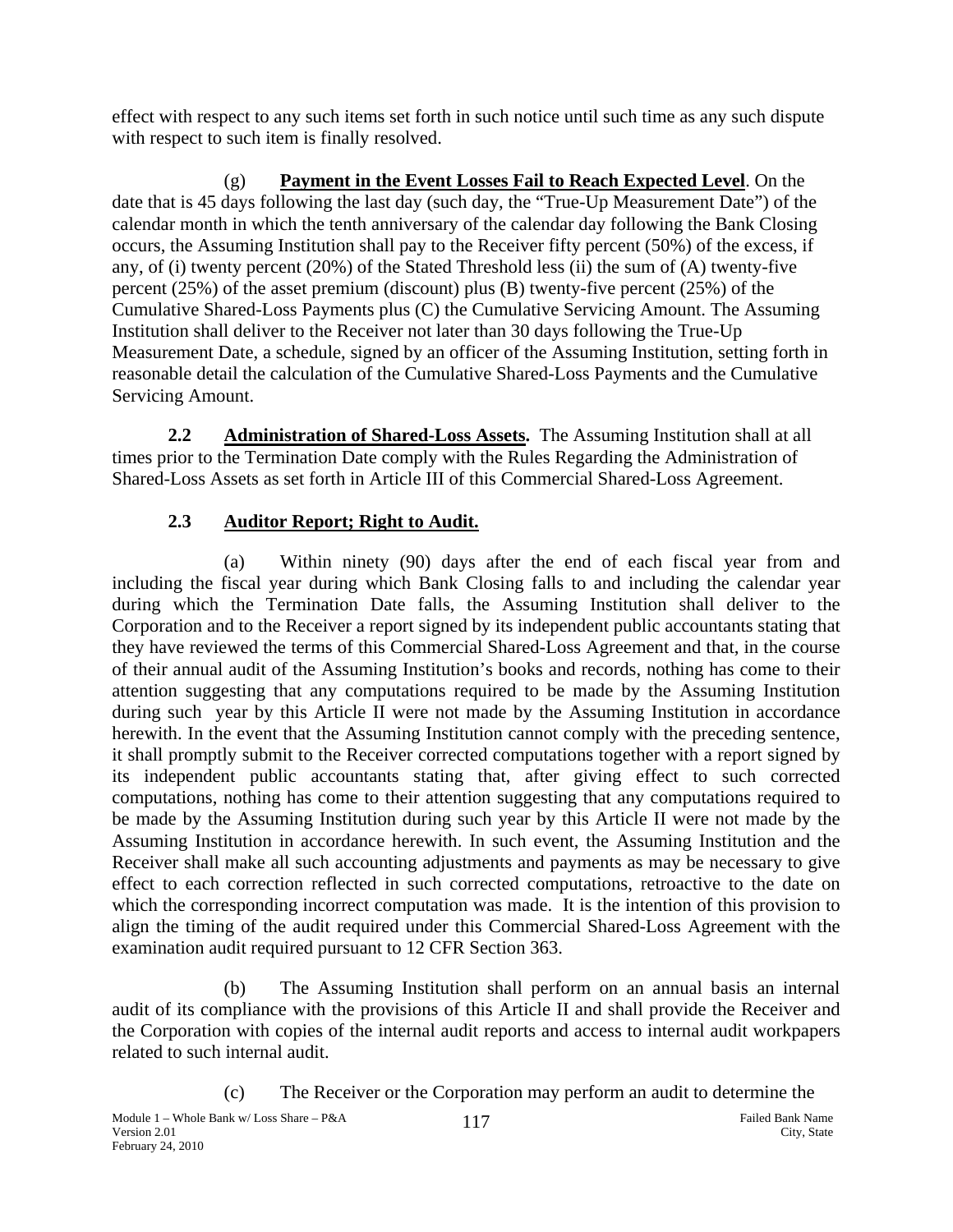Assuming Institution's compliance with the provisions of this Commercial Shared-Loss Agreement, including this Article II, at any time by providing not less than ten (10) Business Days prior written notice. The scope and duration of any such audit shall be within the discretion of the Receiver or the Corporation, as the case may be, but shall in no event be administered in a manner that unreasonably interferes with the operation of the Assuming Institution's business. The Receiver or the Corporation, as the case may be, shall bear the expense of any such audit. In the event that any corrections are necessary as a result of such an audit, the Assuming Institution and the Receiver shall make such accounting adjustments and payments as may be necessary to give retroactive effect to such corrections.

**2.4 Withholdings.** Notwithstanding any other provision in this Article II, the Receiver, upon the direction of the Director (or designee) of the Corporation's Division of Resolutions and Receiverships, may withhold payment for any amounts included in a Quarterly Certificate delivered pursuant to Section 2.1, if, in its judgment, there is a reasonable basis under the terms of this Commercial Shared-Loss Agreement for denying the eligibility of an item for which reimbursement or payment is sought under such Section. In such event, the Receiver shall provide a written notice to the Assuming Institution detailing the grounds for withholding such payment. At such time as the Assuming Institution demonstrates to the satisfaction of the Receiver that the grounds for such withholding of payment, or portion of payment, no longer exist or have been cured, then the Receiver shall pay the Assuming Institution the amount withheld which the Receiver determines is eligible for payment, within fifteen (15) Business Days. In the event the Receiver or the Assuming Institution elects to submit the issue of the eligibility of the item for reimbursement or payment for determination under the dispute resolution procedures of Section 2.1(f), then (i) if the dispute is settled by the mutual agreement of the parties in accordance with Section 2.1(f)(iii), the Receiver shall pay the amount withheld (to the extent so agreed) within fifteen (15) Business Days from the date upon which the dispute is determined by the parties to be resolved by mutual agreement, and (ii) if the dispute is resolved by the determination of a Review Board, the Receiver shall pay the amount withheld (to the extent so determined) within fifteen (15) Business Days from the date upon which the Receiver is notified of the determination by the Review Board of its obligation to make such payment. Any payment by the Receiver pursuant to this Section 2.4 shall be made together with interest on the amount thereof from the date the payment was agreed or determined otherwise to be due, at the interest rate per annum determined by the Receiver to be equal to the coupon equivalent of the three (3)-month U.S. Treasury Bill Rate in effect as of the first Business Day of each Calendar Quarter during which such interest accrues as reported in the Federal Reserve Board's Statistical Release for Selected Interest Rates H.15 opposite the caption "Auction Average - 3-Month" or, if not so reported for such day, for the next preceding Business Day for which such rate was so reported.

**2.5 Books and Records**. The Assuming Institution shall at all times during the term of this Commercial Shared-Loss Agreement keep books and records which fairly present all dealings and transactions carried out in connection with its business and affairs. Except as otherwise provided for in the Purchase and Assumption Agreement or this Commercial Shared-Loss Agreement, all financial books and records shall be kept in accordance with generally accepted accounting principles, consistently applied for the periods involved and in a manner such that information necessary to determine compliance with any requirement of the Purchase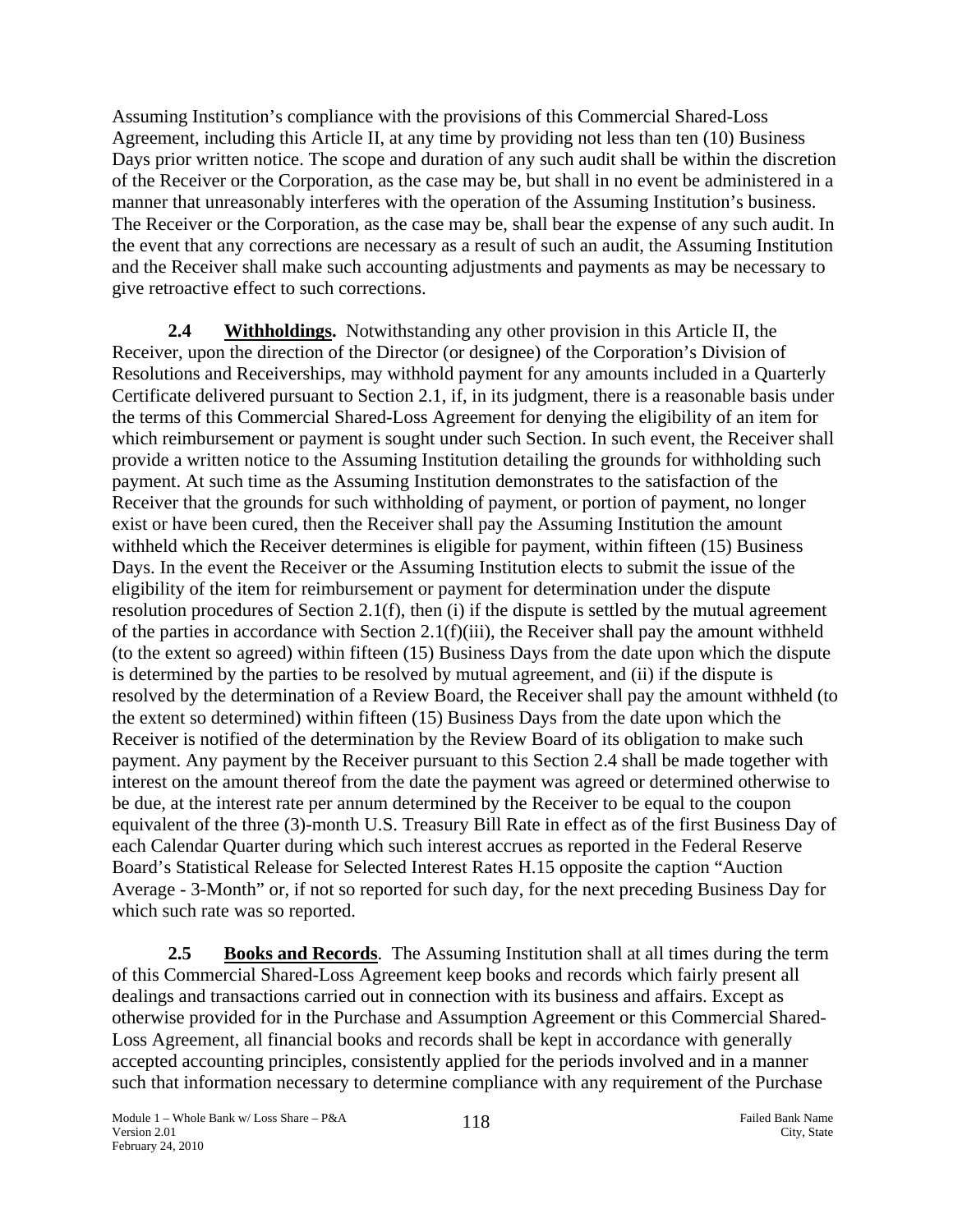and Assumption Agreement or this Commercial Shared-Loss Agreement will be readily obtainable, and in a manner such that the purposes of the Purchase and Assumption Agreement or this Commercial Shared-Loss Agreement may be effectively accomplished. Without the prior written approval of the Corporation, the Assuming Institution shall not make any change in its accounting principles adversely affecting the value of the Shared-Loss Assets except as required by a change in generally accepted accounting principles. The Assuming Institution shall notify the Corporation of any change in its accounting principles affecting the Shared-Loss Assets which it believes are required by a change in generally accepted accounting principles.

**2.6 Information**. The Assuming Institution shall promptly provide to the Corporation such other information, including financial statements and computations, relating to the performance of the provisions of the Purchase and Assumption Agreement or otherwise relating to its business and affairs or this Commercial Shared-Loss Agreement, as the Corporation or the Receiver may request from time to time.

**2.7 Tax Ruling.** The Assuming Institution shall not at any time, without the Corporation's prior written consent, seek a private letter ruling or other determination from the Internal Revenue Service or otherwise seek to qualify for any special tax treatment or benefits associated with any payments made by the Corporation pursuant to the Purchase and Assumption Agreement or this Commercial Shared-Loss Agreement.

## **ARTICLE III - RULES REGARDING THE ADMINISTRATION OF SHARED-LOSS ASSETS AND SHARED-LOSS MTM ASSETS**

**3.1 Agreement with Respect to Administration.** The Assuming Institution shall (and shall cause any of its Affiliates to which the Assuming Institution transfers any Shared-Loss Assets or Shared-Loss MTM Assets) to, or a Third Party Servicer to, manage, administer, and collect the Shared-Loss Assets and Shared-Loss MTM Assets while owned by the Assuming Institution or any Affiliate thereof during the term of this Commercial Shared-Loss Agreement in accordance with the rules set forth in this Article III ("Rules"). The Assuming Institution shall be responsible to the Receiver and the Corporation in the performance of its duties hereunder and shall provide to the Receiver and the Corporation such reports as the Receiver or the Corporation reasonably deems advisable, including but not limited to the reports required by Section 3.3 hereof, and shall permit the Receiver and the Corporation at all times to monitor the Assuming Institution's performance of its duties hereunder.

# **3.2 Duties of the Assuming Institution with Respect to Shared-Loss Assets.**

(a) In performance of its duties under these Rules, the Assuming Institution shall:

(i) manage, administer, collect and effect Charge-Offs and Recoveries with respect to each Shared-Loss Asset in a manner consistent with (A) usual and prudent business and banking practices; (B) the Assuming Institution's (or, in the case a Third Party Servicer is engaged, the Third Party Servicer's) practices and procedures including, without limitation, the then-effective written internal credit policy guidelines of the Assuming Institution,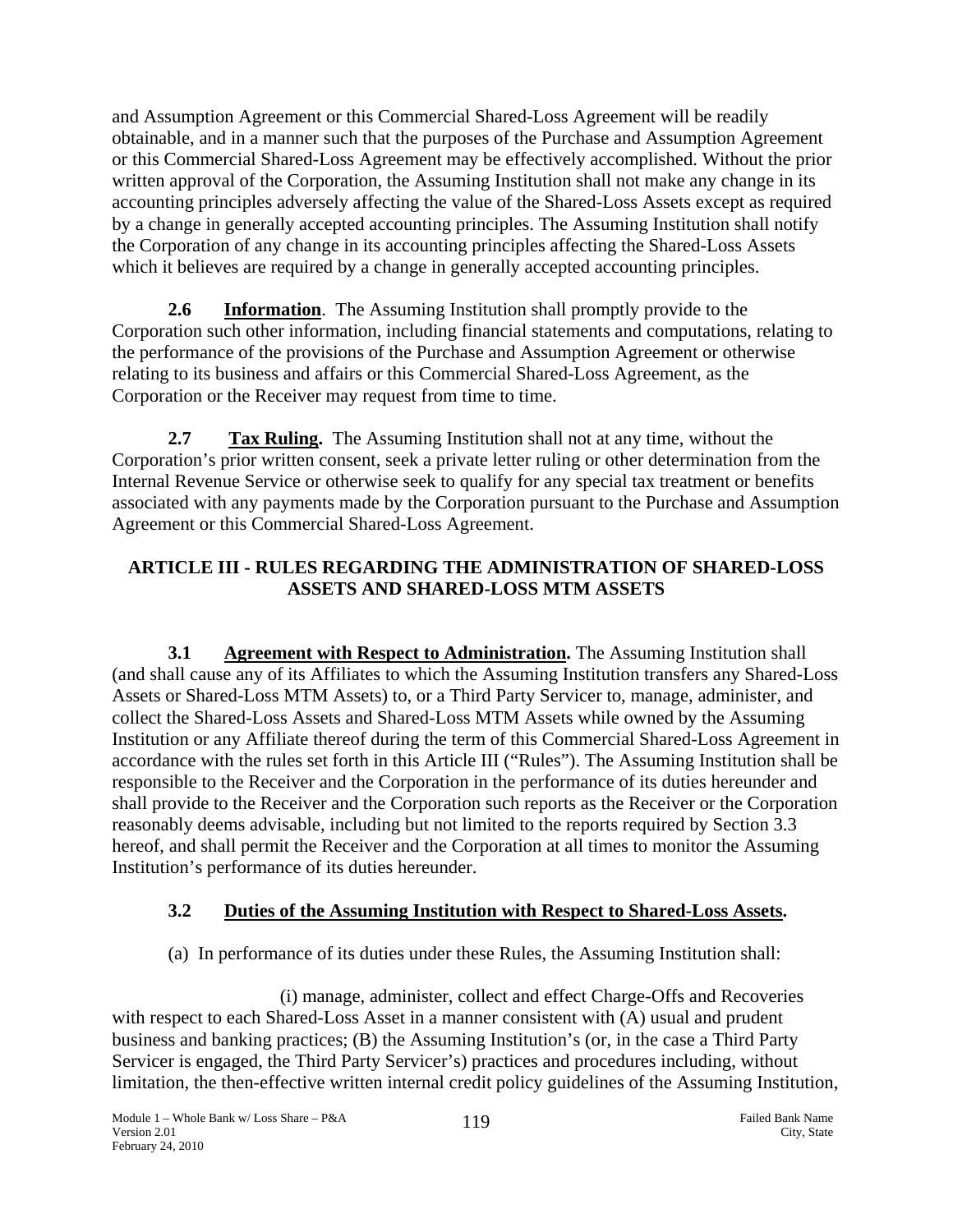with respect to the management, administration and collection of and taking of charge-offs and write-downs with respect to loans, other real estate and repossessed collateral that do not constitute Shared Loss Assets;

(ii) exercise its best business judgment in managing, administering, collecting and effecting Charge-Offs with respect to Shared-Loss Assets;

(iii) use its best efforts to maximize collections with respect to Shared-Loss Assets and, if applicable for a particular Shared-Loss Asset, without regard to the effect of maximizing collections on assets held by the Assuming Institution or any of its Affiliates that are not Shared-Loss Assets;

(iv) adopt and implement accounting, reporting, record-keeping and similar systems with respect to the Shared-Loss Assets, as provided in Section 3.4 hereof;

(v) retain sufficient staff to perform its duties hereunder; and

(vi) provide written notification in accordance with Article IV of this Commercial Shared-Loss Agreement immediately after the execution of any contract pursuant to which any third party (other than an Affiliate of the Assuming Institution) will manage, administer or collect any of the Shared-Loss Assets, together with a copy of that contract.

(b) Any transaction with or between any Affiliate of the Assuming Institution with respect to any Shared-Loss Asset including, without limitation, the execution of any contract pursuant to which any Affiliate of the Assuming Institution will manage, administer or collect any of the Shared-Loss Assets, or any other action involving self-dealing, shall be subject to the prior written approval of the Receiver or the Corporation.

(c) The following categories of expenses shall not be deemed to be Reimbursable Expenses or Recovery Expenses:

(i) Federal, State, or local income taxes and expenses related thereto;

(ii) salaries or other compensation and related benefits of Assuming Institution employees and the employees of its Affiliates including, without limitation, any bonus, commission or severance arrangements, training, payroll taxes, dues, or travel- or relocationrelated expenses,;

(iii) the cost of space occupied by the Assuming Institution, any Affiliate thereof and their staff, the rental of and maintenance of furniture and equipment, and expenses for data processing including the purchase or enhancement of data processing systems;

(iv) except as otherwise provided herein, fees for accounting and other independent professional consultants (other than consultants retained to assess the presence, storage or release of any hazardous or toxic substance, or any pollutant or contaminant with respect to the collateral securing a Shared-Loss Loan that has been fully or partially charged-off);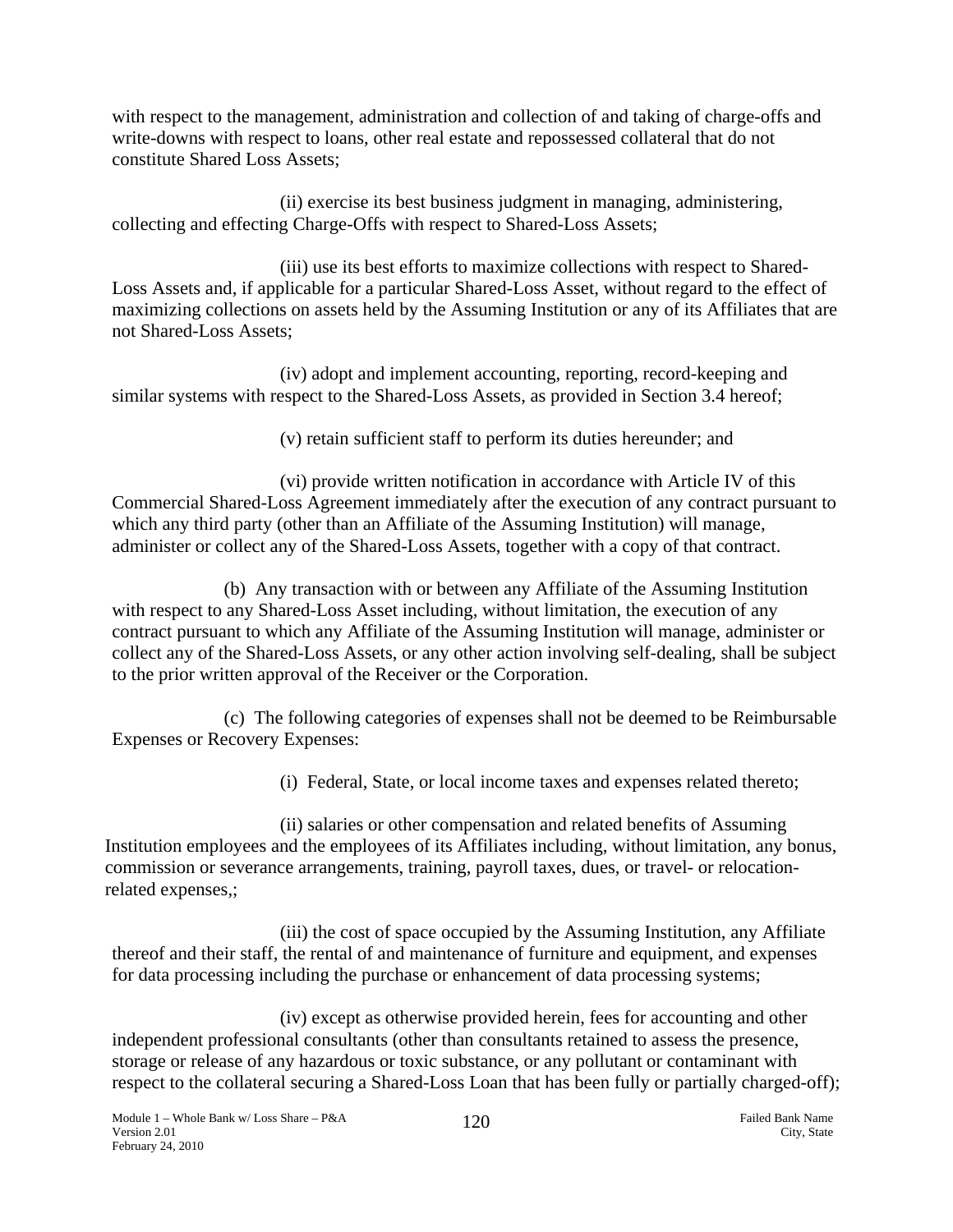provided, that for purposes of this Section 3.2(c)(iv), fees of attorneys and appraisers engaged as necessary to assist in collections with respect to Shared-Loss Assets shall not be deemed to be fees of other independent consultants;

(v) allocated portions of any other overhead or general and administrative expense other than any fees relating to specific assets, such as appraisal fees or environmental audit fees, for services of a type the Assuming Institution does not normally perform internally;

(vi) any expense not incurred in good faith and with the same degree of care that the Assuming Institution normally would exercise in the collection of troubled assets in which it alone had an interest; and

(vii) any expense incurred for a product, service or activity that is of an extravagant nature or design.

(d) Subject to Section 3.7, the Assuming Institution shall not contract with third parties to provide services the cost of which would be a Reimbursable Expense or Recovery Expense if the Assuming Institution would have provided such services itself if the relevant Shared-Loss Assets were not subject to the loss-sharing provisions of Section 2.1 of this Commercial Shared-Loss Agreement.

## **3.3 Duties of the Assuming Institution with Respect to Shared-Loss MTM Assets.**

(a) In performance of its duties under these Rules, the Assuming Institution shall:

(i) manage, administer, collect and each Shared-Loss MTM Asset in a manner consistent with (A) usual and prudent business and banking practices; (B) the Assuming Institution's practices and procedures including, without limitation, the then-effective written internal credit policy guidelines of the Assuming Institution, with respect to the management, administration and collection of similar assets that are not Shared-Loss MTM Assets;

(ii) exercise its best business judgment in managing, administering, collecting and effecting Charge-Offs with respect to Shared-Loss MTM Assets;

(iii) use its best efforts to maximize collections with respect to Shared-Loss MTM Assets and, if applicable for a particular Shared-Loss MTM Asset, without regard to the effect of maximizing collections on assets held by the Assuming Institution or any of its Affiliates that are not Shared-Loss MTM Assets, provided that, any sale of a Shared-Loss MTM Asset shall only be made with the prior approval of the Receiver or the Corporation;

(iv) adopt and implement accounting, reporting, record-keeping and similar systems with respect to the Shared-Loss MTM Assets, as provided in Section 3.4 hereof;

(v) retain sufficient staff to perform its duties hereunder; and

(vi) provide written notification in accordance with Article IV of this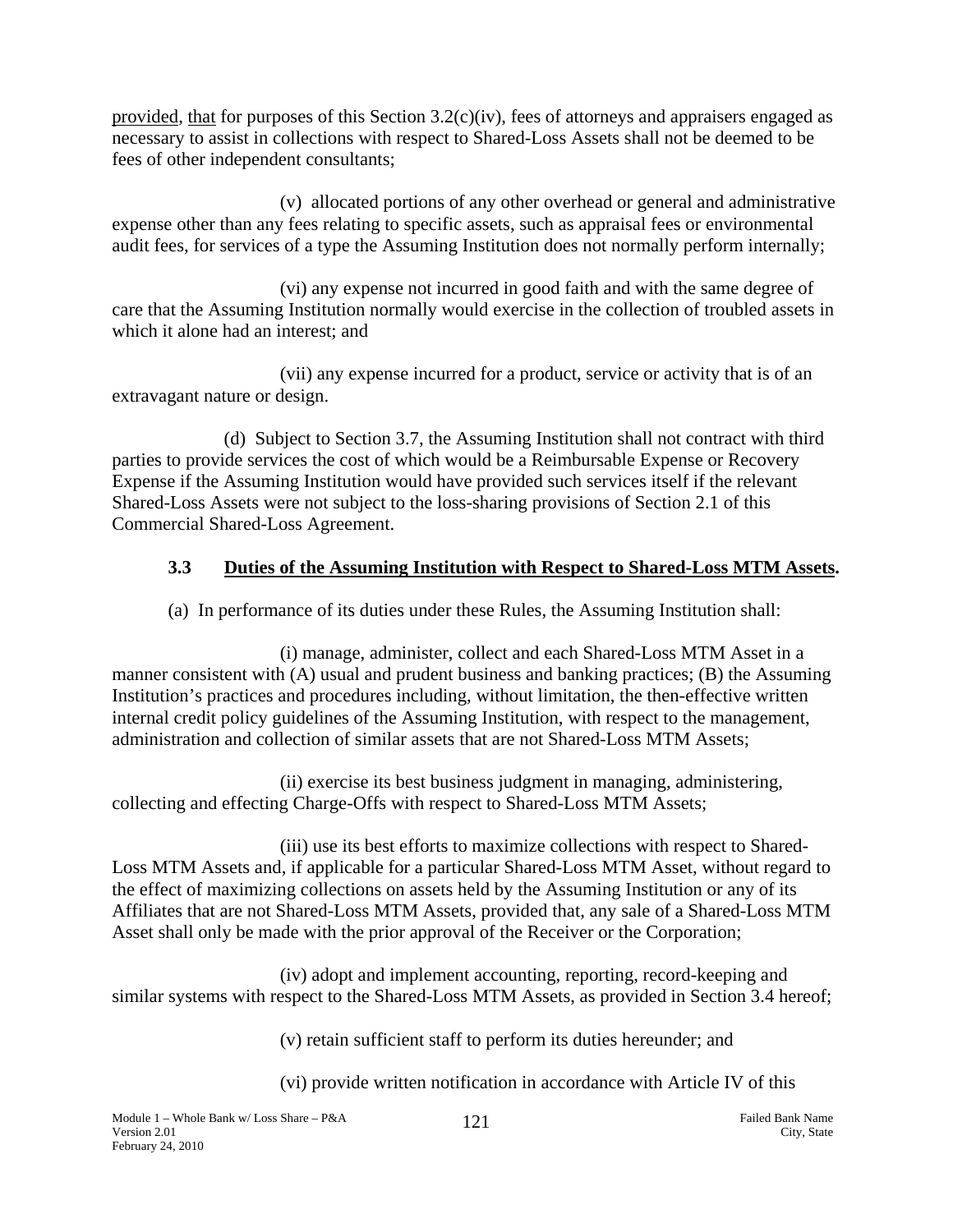Commercial Shared-Loss Agreement immediately after the execution of any contract pursuant to which any third party (other than an Affiliate of the Assuming Institution) will manage, administer or collect any of the Shared-Loss MTM Assets, together with a copy of that contract.

(b) Any transaction with or between any Affiliate of the Assuming Institution with respect to any Shared-Loss MTM Asset including, without limitation, the execution of any contract pursuant to which any Affiliate of the Assuming Institution will manage, administer or collect any of the Shared-Loss Assets, or any other action involving self-dealing, shall be subject to the prior written approval of the Receiver or the Corporation.

(c) The Assuming Institution shall not contract with third parties to provide services the cost of which would be a Reimbursable Expense or Recovery Expense if the Assuming Institution would have provided such services itself if the relevant Shared-Loss Assets were not subject to the loss-sharing provisions of Section 2.1 of this Commercial Shared-Loss Agreement.

**3.4 Records and Reports**. The Assuming Institution shall establish and maintain records on a separate general ledger, and on such subsidiary ledgers as may be appropriate to account for the Shared-Loss Assets and the Shared-Loss MTM Assets, in such form and detail as the Receiver or the Corporation may require, to enable the Assuming Institution to prepare and deliver to the Receiver or the Corporation such reports as the Receiver or the Corporation may from time to time request regarding the Shared-Loss Assets, the Shared-Loss MTM Assets and the Quarterly Certificates required by Section 2.1 of this Commercial Shared-Loss Agreement.

# **3.5 Related Loans**.

(a) The Assuming Institution shall not manage, administer or collect any "Related Loan" in any manner which would have the effect of increasing the amount of any collections with respect to the Related Loan to the detriment of the Shared-Loss Asset to which such loan is related. A "Related Loan" means any loan or extension of credit held by the Assuming Institution at any time on or prior to the end of the final Recovery Quarter that is: (i) made to the same Obligor with respect to a Loan that is a Shared-Loss Asset or with respect to a Loan from which Other Real Estate, Additional ORE or Subsidiary ORE derived, or (ii) attributable to the same primary Obligor with respect to any Loan described in clause (i) under the rules of the Assuming Institution's Chartering Authority concerning the legal lending limits of financial institutions organized under its jurisdiction as in effect on the Commencement Date, as applied to the Assuming Institution.

(b) The Assuming Institution shall prepare and deliver to the Receiver with the Quarterly Certificates for the Calendar Quarters ending June 30 and December 31 for all Shared-Loss Quarters and Recovery Quarters, a schedule of all Related Loans which are commercial loans or commercial real estate loans with Legal Balances of \$500,000 or more on the Accounting Records of the Assuming Institution as of the end of each such semi-annual period, and all other commercial loans or commercial real estate loans attributable to the same Obligor on such loans of \$500,000 or more.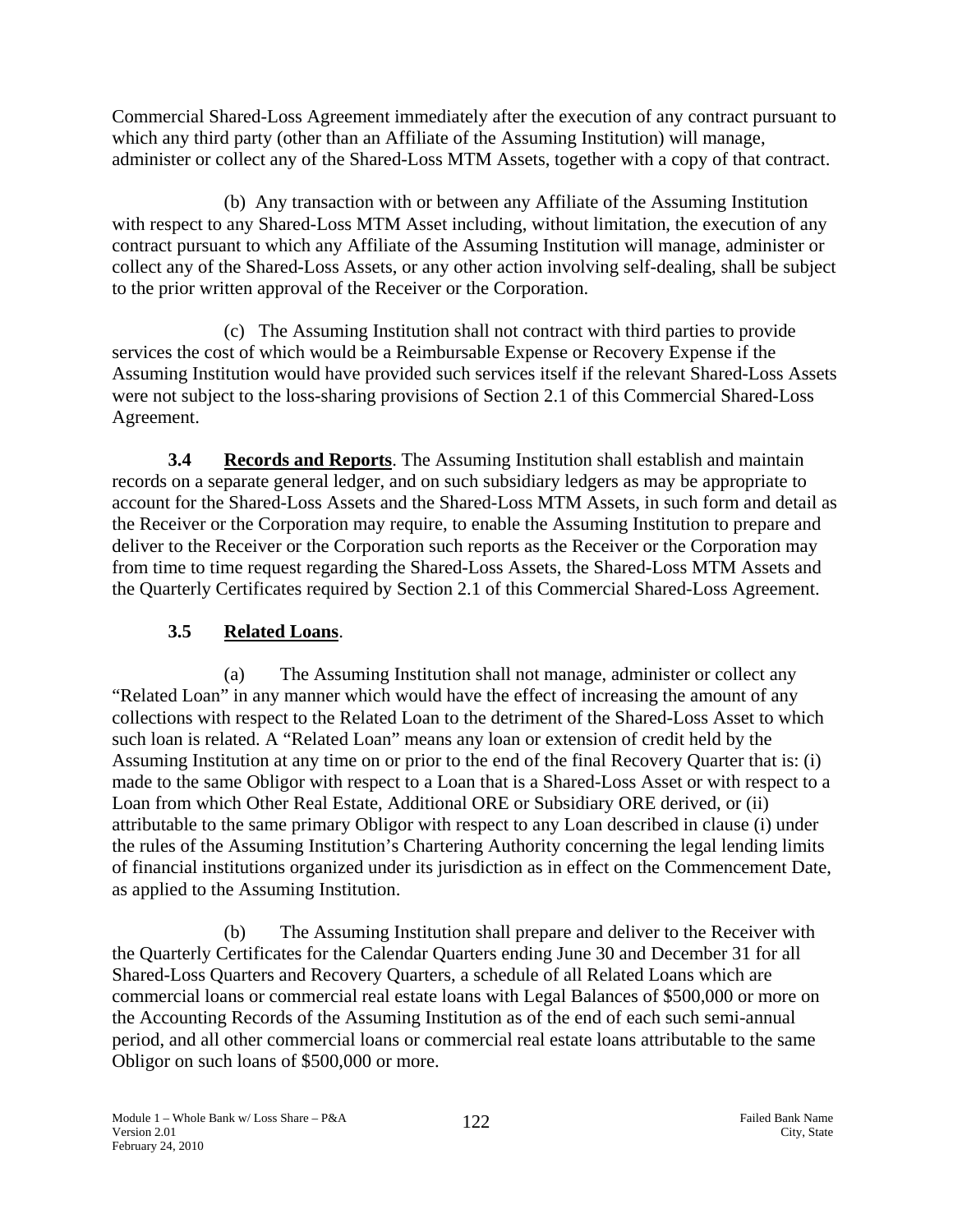**3.6 Legal Action; Utilization of Special Receivership Powers**. The Assuming Institution shall notify the Receiver in writing (such notice to be given in accordance with Article IV below and to include all relevant details) prior to utilizing in any legal action any special legal power or right which the Assuming Institution derives as a result of having acquired a Shared-Loss Asset from the Receiver, and the Assuming Institution shall not utilize any such power unless the Receiver shall have consented in writing to the proposed usage. The Receiver shall have the right to direct such proposed usage by the Assuming Institution and the Assuming Institution shall comply in all respects with such direction. Upon request of the Receiver, the Assuming Institution will advise the Receiver as to the status of any such legal action. The Assuming Institution shall immediately notify the Receiver of any judgment in litigation involving any of the aforesaid special powers or rights.

**3.7 Third Party Servicer**. The Assuming Institution may perform any of its obligations and/or exercise any of its rights under this Commercial Shared-Loss Agreement through or by one or more Third Party Servicers, who may take actions and make expenditures as if any such Third Party Servicer was the Assuming Institution hereunder (and, for the avoidance of doubt, such expenses incurred by any such Third Party Servicer on behalf of the Assuming Institution shall be Reimbursable Expenses or Recovery Expenses, as the case may be, to the same extent such expenses would so qualify if incurred by the Assuming Institution); provided, however, that the use thereof by the Assuming Institution shall not release the Assuming Institution of any obligation or liability hereunder.

## **ARTICLE IV -- PORTFOLIO SALE**

**4.1 Assuming Institution Portfolio Sales of Remaining Shared-Loss Assets**. The Assuming Institution shall have the right with the concurrence of the Receiver, commencing as of the first day of the third to last Shared-Loss Quarter, to liquidate for cash consideration, in one or more transactions, all or a portion of Shared-Loss Assets held by the Assuming Institution ("Portfolio Sales"). If the Assuming Institution exercises its option under this Section 4.1, it must give thirty (30) days notice in writing to the Receiver setting forth the details and schedule for the Portfolio Sale which shall be conducted by means of sealed bid sales to third parties, not including any of the Assuming Institution's affiliates, contractors, or any affiliates of the Assuming Institution's contractors.

**4.2 Calculation of Sale Gain or Loss**. For Shared-Loss Assets gain or loss on the sales under Section 4.1 will be calculated as the sale price received by the Assuming Institution less the book value of the remaining Shared-Loss Assets.

## **ARTICLE V -- LOSS-SHARING NOTICES GIVEN TO CORPORATION AND/OR RECEIVER**

As a supplement to the notice provisions contained in Section 13.7 of the Purchase and Assumption Agreement, any notice, request, demand, consent, approval, or other communication (a "Notice") given to the Corporation and/or the Receiver in the loss-sharing context shall be given as follows: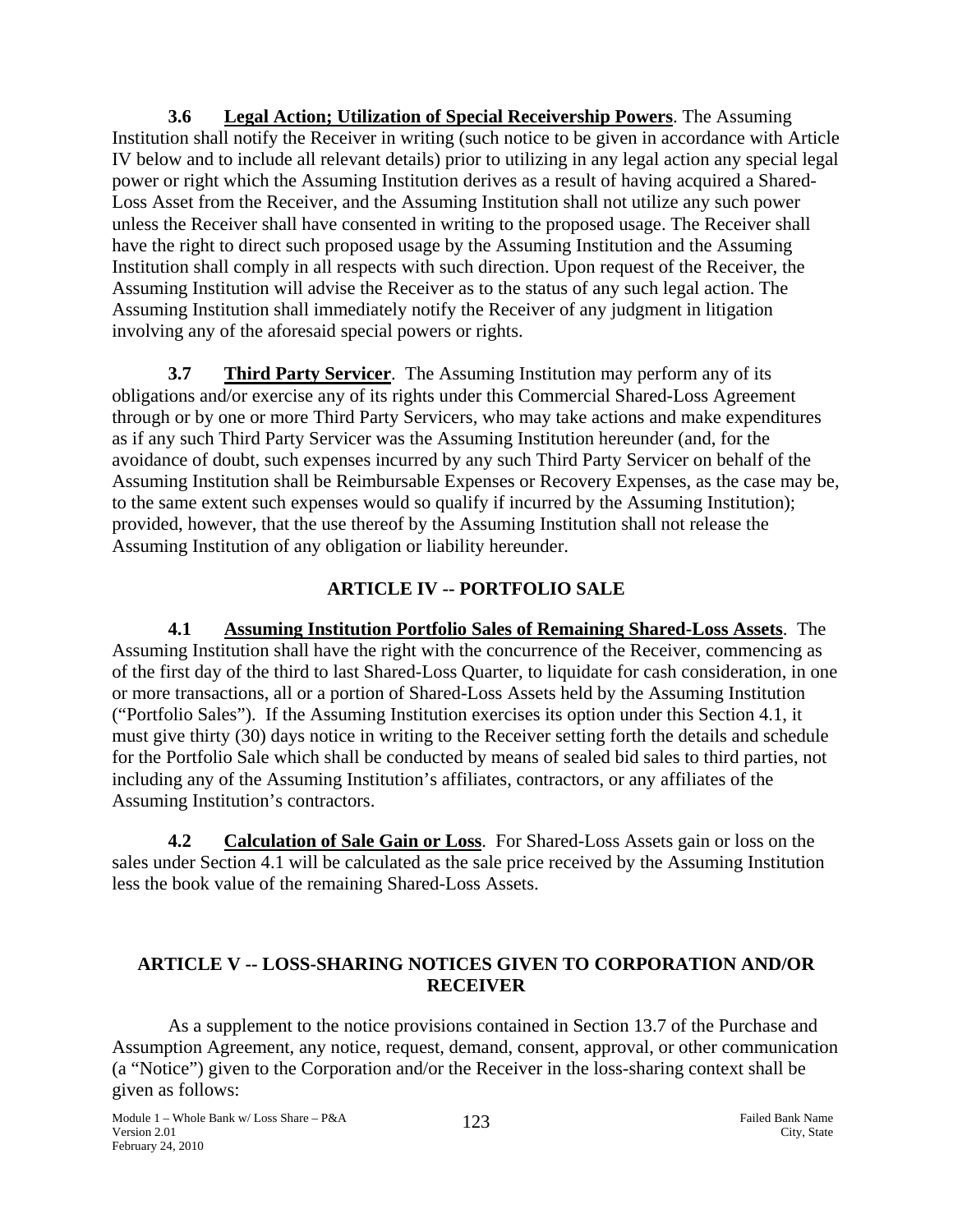**5.1** With respect to a Notice under Section 2 and Sections 3.1-3.5 of this Commercial Shared-Loss Agreement:

> Federal Deposit Insurance Corporation Division of Resolutions and Receiverships 550 17th Street, N.W. Washington, D.C. 20429

Attention: Assistant Director, Franchise and Asset Marketing

**5.2** With respect to a Notice under Section 3.6 of this Commercial Shared-Loss Agreement:

> Federal Deposit Insurance Corporation Legal Division 1601 Bryan Street Dallas, Texas 75201 Attention: Regional Counsel

with a copy to:

Federal Deposit Insurance Corporation Legal Division 550 17th Street, N.W. Washington, D.C. 20429 Attention: Senior Counsel (Special Issues Group)

## **ARTICLE VI – MISCELLANEOUS**

**6.1** Expenses. Except as otherwise expressly provided herein, all costs and expenses incurred by a party hereto in connection with this Commercial Shared-Loss Agreement shall be borne by such party whether or not the transactions contemplated herein shall be consummated.

**6.2 Successors and Assigns; Specific Performance.** All terms and provisions of this Commercial Shared-Loss Agreement shall be binding upon and shall inure to the benefit of the parties hereto only; provided, however, that, Receiver may assign or otherwise transfer this Commercial Shared-Loss Agreement (in whole or in part) to the Federal Deposit Insurance Corporation in its corporate capacity without the consent of Assuming Institution. Notwithstanding anything to the contrary contained in this Commercial Shared-Loss Agreement, except as is expressly permitted in this Section 6.2, Assuming Institution may not assign or otherwise transfer this Commercial Shared-Loss Agreement (in whole or in part) without the prior written consent of the Receiver, which consent may be granted or withheld by the Receiver in its sole discretion, and any attempted assignment or transfer in violation of this provision shall be void *ab initio.* For the avoidance of doubt, a merger or consolidation of the Assuming Institution with and into another financial institution, the sale of all or substantially all of the assets of the Assuming Institution to another financial institution constitutes the transfer of this Commercial Shared-Loss Agreement which requires the consent of the Receive; and for a period of thirty-six (36) months after Bank Closing, a merger or consolidation shall also include the sale by any individual shareholder, or shareholders acting in concert, of more than 9% of the outstanding shares of the Assuming Institution, or of its holding company, or of any subsidiary<br>Module 1 – Whole Bank W/ Loss Share – P&A<br>Failed Bank Name Module 1 – Whole Bank w/ Loss Share – P&A  $124$  Failed Bank Name City, State February 24, 2010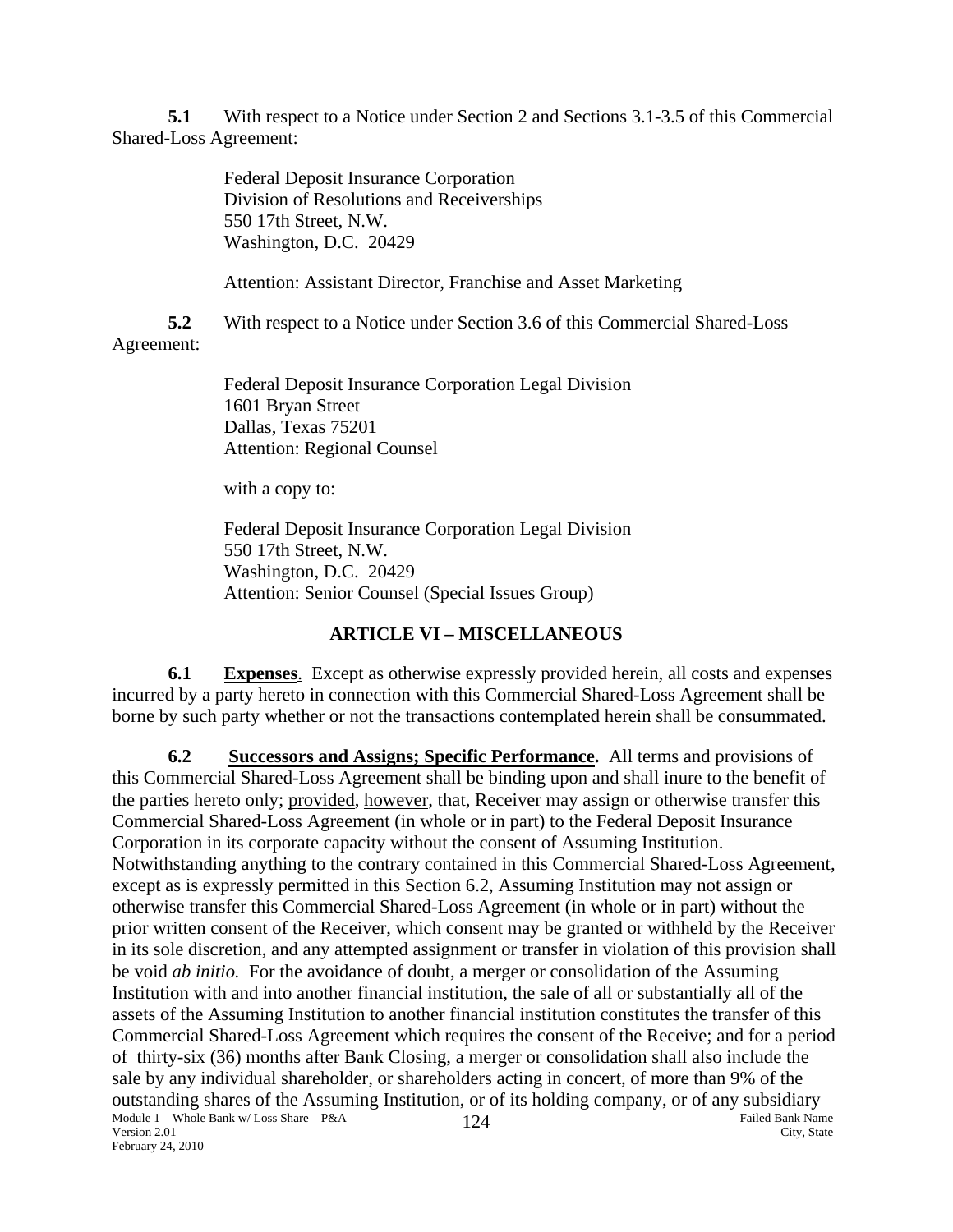holding Shared-Loss Assets, or the sale of shares by the Assuming Institution or its holding company or any subsidiary holding Shared-Loss Assets, in a public or private offering, that increases the number of shares outstanding by more than 9%, constitutes the transfer of this Commercial Shared-Loss Agreement which requires the consent of the Receiver. However, no Loss shall be recognized as a result of any accounting adjustments that are made due to any such merger, consolidation or sale consented to by the FDIC. The FDIC's consent shall not be required if the aggregate outstanding principal balance of Shared-Loss Assets is less than twenty percent (20%) of the initial aggregate balance of Shared-Loss Assets.

**6.3 Governing Law**. This Commercial Shared-Loss Agreement shall be construed in accordance with federal law, or, if there is no applicable federal law, the laws of the State of New York, without regard to any rule of conflict of law that would result in the application of the substantive law of any jurisdiction other than the State of New York.

**6.4 WAIVER OF JURY TRIAL**. EACH PARTY HERETO HEREBY IRREVOCABLY AND UNCONDITIONALLY WAIVES ALL RIGHT TO TRIAL BY JURY IN OR TO HAVE A JURY PARTICIPATE IN RESOLVING ANY DISPUTE, ACTION, PROCEEDING OR COUNTERCLAIM, WHETHER SOUNDING IN CONTRACT, TORT OR OTHERWISE, ARISING OUT OF OR RELATING TO OR IN CONNECTION WITH THIS COMMERCIAL SHARED-LOSS AGREEMENT OR ANY OF THE TRANSACTIONS CONTEMPLATED HEREBY.

**6.5 Captions**. All captions and headings contained in this Commercial Shared-Loss Agreement are for convenience of reference only and do not form a part of, and shall not affect the meaning or interpretation of, this Commercial Shared-Loss Agreement.

**6.6 Entire Agreement; Amendments**. This Commercial Shared-Loss Agreement, along with the Single Family Shared-Loss Agreement and the Purchase and Assumption Agreement, including the Exhibits and any other documents delivered pursuant hereto, embody the entire agreement of the parties with respect to the subject matter hereof, and supersede all prior representations, warranties, offers, acceptances, agreements and understandings, written or oral, relating to the subject matter herein. This Commercial Shared-Loss Agreement may be amended or modified or any provision thereof waived only by a written instrument signed by both parties or their respective duly authorized agents.

**6.7** Severability. Whenever possible, each provision of this Commercial Shared-Loss Agreement shall be interpreted in such manner as to be effective and valid under applicable law, but if any provision of this Commercial Shared-Loss Agreement is held to be prohibited by or invalid, illegal or unenforceable under applicable law, such provision shall be construed and enforced as if it had been more narrowly drawn so as not to be prohibited, invalid, illegal or unenforceable, and the validity, legality and enforceability of the remainder of such provision and the remaining provisions of this Commercial Shared-Loss Agreement shall not in any way be affected or impaired thereby.

**6.8 No Third Party Beneficiary.** This Commercial Shared-Loss Agreement and the Exhibits hereto are for the sole and exclusive benefit of the parties hereto and their respective permitted successors and permitted assigns and there shall be no other third party beneficiaries,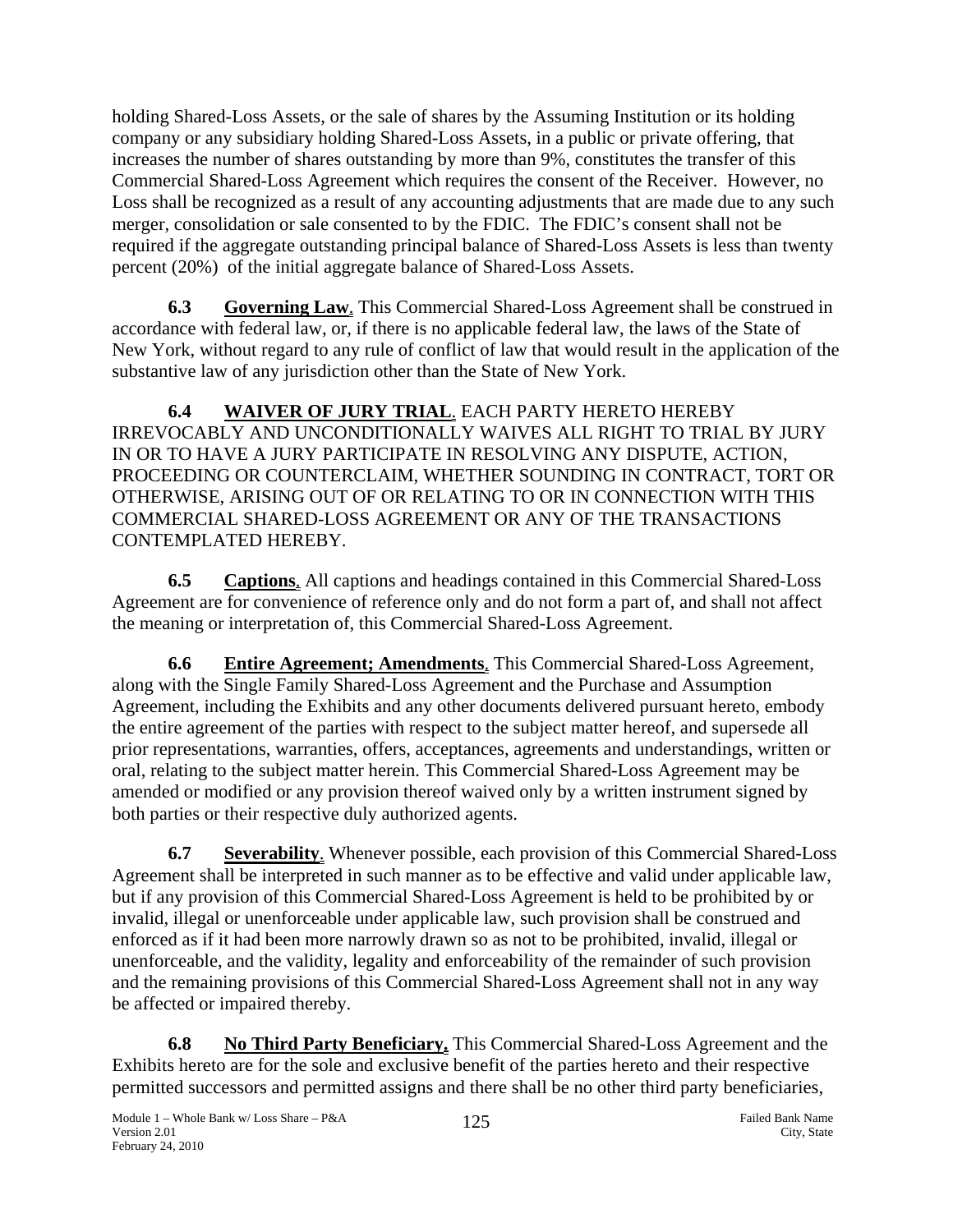and nothing in Commercial Shared-Loss Agreement or the Exhibits shall be construed to grant to any other Person any right, remedy or claim under or in respect of this Commercial Shared-Loss Agreement or any provision hereof.

**6.9 Consent**. Except as otherwise provided herein, when the consent of a party is required herein, such consent shall not be unreasonably withheld or delayed.

**6.10 Rights Cumulative.** Except as otherwise expressly provided herein, the rights of each of the parties under this Commercial Shared-Loss Agreement are cumulative, may be exercised as often as any party considers appropriate and are in addition to each such party's rights under the Purchase and Sale Agreement and any of the related agreements or under law. Except as otherwise expressly provided herein, any failure to exercise or any delay in exercising any of such rights, or any partial or defective exercise of such rights, shall not operate as a waiver or variation of that or any other such right.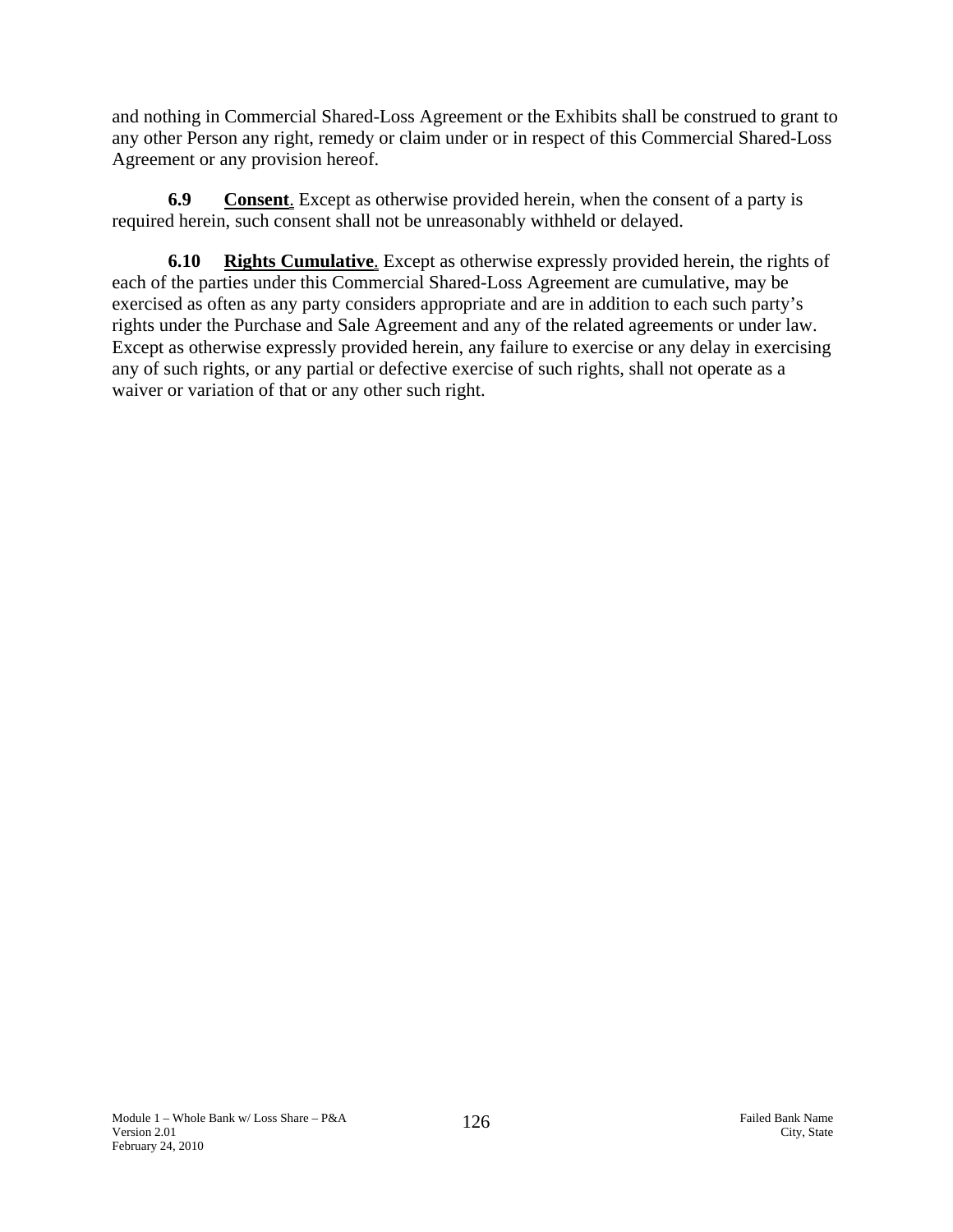#### ADDENDUM TO PURCHASE AND ASSUMPTION AGREEMENT

This Addendum to the Purchase and Assumption Agreement (this "Addendum"), made and entered into as of the 21st day of March, 2010, by and among the FEDERAL DEPOSIT INSURANCE CORPORATION, RECEIVER of Century Security Bank, Duluth Georgia (the "Receiver"), Bank of Upson, organized under the laws of the United States, and having its principal place of business in Thomaston, Georgia, (the "Assuming Bank"), and the FEDERAL DEPOSIT INSURANCE CORPORATION, organized under the laws of the United States of America and having its principal office in Washington, D.C., acting in its corporate capacity (the "Corporation" and together with the Receiver and the Assuming Bank, the "Parties"). Concurrently herewith, the Parties are entering into a Purchase and Assumption (Whole Bank) with Loss Share Agreement (which includes as exhibits thereto the Single Family Shared-Loss Agreement and the Commercial Shared-Loss Agreement) (the "Agreement"), pursuant to which the Assuming Bank will acquire certain assets and assume deposits and certain other liabilities of Century Security Bank from the Receiver. The parties desire to modify the terms of the Agreement as set forth herein, In consideration of the mutual promises herein set forth and other valuable consideration, the receipt and sufficiency of which is hereby acknowledged, and intending to be legally bound, the Parties hereby agree as follows:

Section 1. Interpretation. Unless otherwise specifically defined herein, each capitalized term used herein shall have the meaning assigned to such term in the Agreement. Each reference in the Agreement to "hereof," "herein," "hereunder," "hereby," "this Agreement" and like references shall refer to the Agreement as modified by this Addendum. Except as set forth herein, the Agreement will remain in full force and effect and shall be otherwise unaffected hereby. In the event of any conflict or inconsistency between the provisions of this Addendum and the Agreement with respect to the matters set forth herein, the provisions of this Addendum shall govern. Capitalized terms used herein that are not defined herein are defined in the Agreement.

Section 2. **Assets Excluded from Purchase and Assumption Transaction.** Section 3.5 of the Agreement is hereby amended to reflect that the following Loans made by the Failed Bank, Century Security Bank, Duluth Georgia prior to closing shall be excluded from the Purchase and Assumption Transaction and shall be retained by the Receiver: Loan numbers  $\blacksquare$  and,  $\blacksquare$ that appear on the Century Security Bank General Ledger, dated March 19, 2010, attached hereto as Exhibit A.

The parties hereto agree that the above referenced assets where not discovered prior to the closing of the failed bank.

**Section 3. Counterparts.** This Addendum may be executed in any number of counterparts and by the duly authorized representative of a different Party on separate counterparts, each of which when so executed shall be deemed to be an original and all of which when taken together shall constitute one and the same agreement.

 $\bullet$ 

Century Security Bank Duluth. Georgia